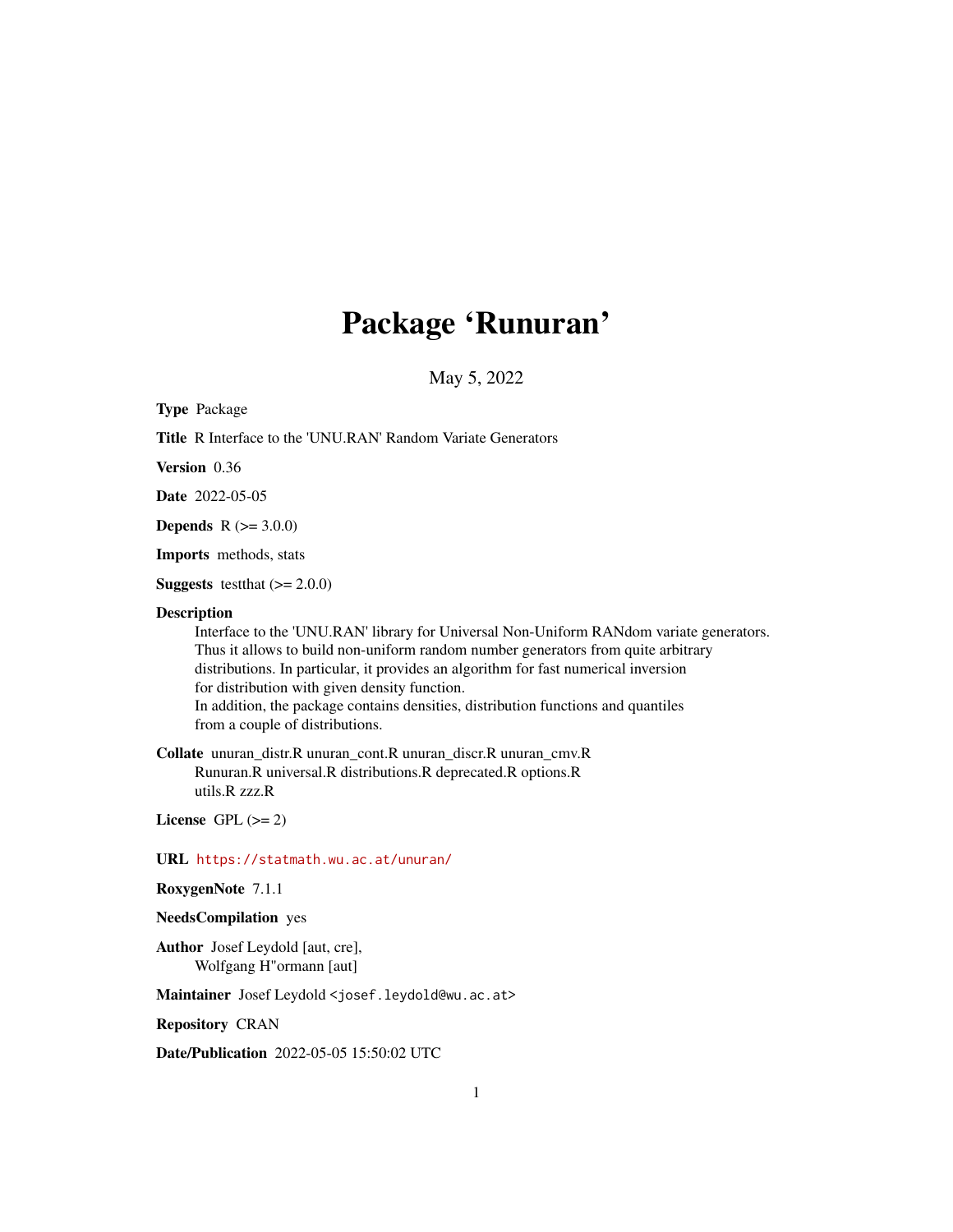# R topics documented:

| $\overline{4}$                                                                                                      |
|---------------------------------------------------------------------------------------------------------------------|
| 8                                                                                                                   |
| 10                                                                                                                  |
| 12                                                                                                                  |
| 13                                                                                                                  |
| 15                                                                                                                  |
| 16                                                                                                                  |
| 18                                                                                                                  |
| 20                                                                                                                  |
| 22                                                                                                                  |
| 24                                                                                                                  |
| 26                                                                                                                  |
| 28                                                                                                                  |
| 29                                                                                                                  |
| 31                                                                                                                  |
| 33                                                                                                                  |
| 35<br>ud                                                                                                            |
| 36                                                                                                                  |
| 37                                                                                                                  |
| 39                                                                                                                  |
| 40<br>udchi                                                                                                         |
| 41                                                                                                                  |
| 42.                                                                                                                 |
| 43                                                                                                                  |
| 44                                                                                                                  |
| 46                                                                                                                  |
| 47                                                                                                                  |
| 48                                                                                                                  |
| 49                                                                                                                  |
| 51                                                                                                                  |
| 52                                                                                                                  |
| 53                                                                                                                  |
| 54                                                                                                                  |
| 55                                                                                                                  |
| 57                                                                                                                  |
| 58                                                                                                                  |
| 59                                                                                                                  |
| 60                                                                                                                  |
| udmeixner<br>61<br>$\ddot{\phantom{1}}$<br>$\mathbf{r}$ , $\mathbf{r}$ , $\mathbf{r}$ , $\mathbf{r}$ , $\mathbf{r}$ |
| 63                                                                                                                  |
| 64<br>udnorm                                                                                                        |
| 65                                                                                                                  |
| 66                                                                                                                  |
| 68                                                                                                                  |
| 69                                                                                                                  |
| udslash<br>70                                                                                                       |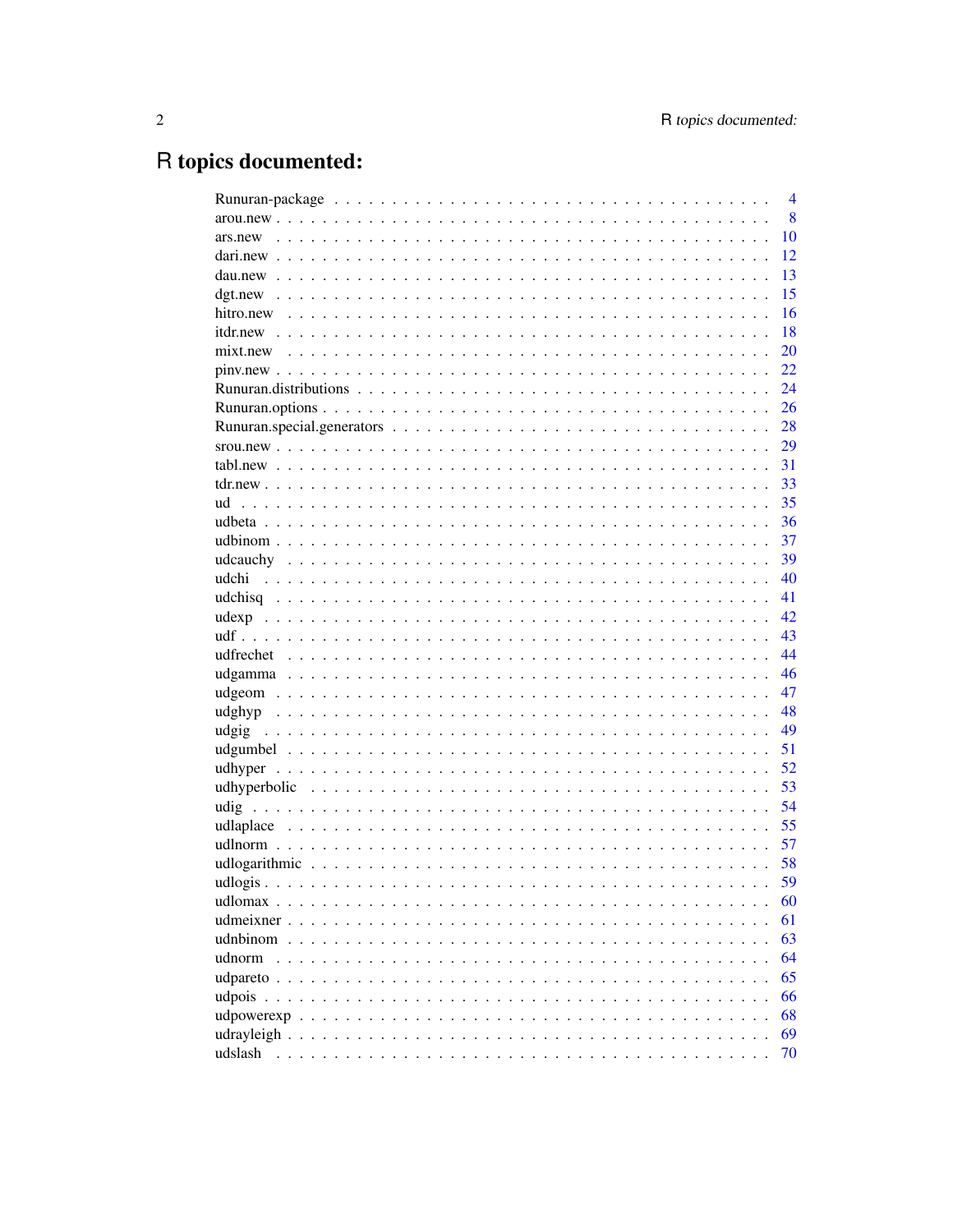|         | 71 |
|---------|----|
|         | 72 |
|         | 74 |
|         | 75 |
|         | 76 |
|         | 78 |
|         | 79 |
|         | 80 |
|         | 82 |
|         | 83 |
|         | 85 |
|         | 86 |
|         | 87 |
|         | 88 |
|         | 89 |
|         | 91 |
|         | 92 |
|         | 94 |
|         | 96 |
|         |    |
|         |    |
|         | 99 |
|         |    |
|         |    |
|         |    |
|         |    |
|         |    |
|         |    |
|         |    |
|         |    |
|         |    |
|         |    |
|         |    |
| urhyper |    |
|         |    |
|         |    |
|         |    |
|         |    |
|         |    |
|         |    |
|         |    |
|         |    |
|         |    |
|         |    |
|         |    |
|         |    |
|         |    |
|         |    |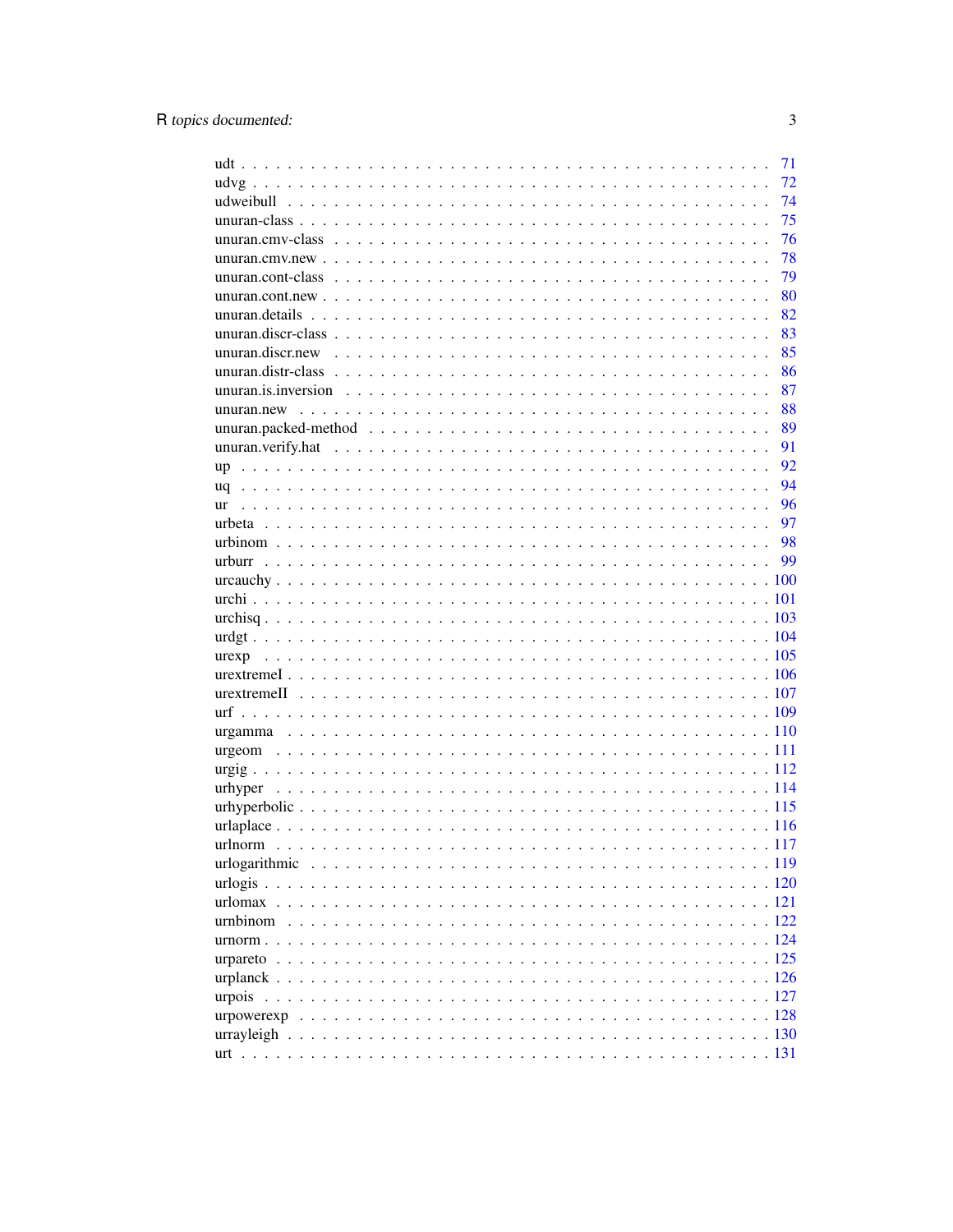<span id="page-3-0"></span>

| Index |  |
|-------|--|
|       |  |
|       |  |
|       |  |
|       |  |

<span id="page-3-1"></span>

| Runuran-package | $Runuran - R$ interface to Universal Non-Uniform RANdom variate |  |
|-----------------|-----------------------------------------------------------------|--|
|                 | generators library                                              |  |

R interface to the UNU.RAN library for Universal Non-Uniform RANdom variate generators

# Details

| Package: | Runuran        |
|----------|----------------|
| Type:    | Package        |
| Version: | 0.36           |
| Date:    | 2022-05-05     |
| License: | GPL 2 or later |

Runuran provides an interface to the UNU.RAN library for universal non-uniform random number generators. It provides a collection of so called automatic methods for non-uniform random variate generation. Thus it is possible to draw samples from uncommon distributions. Nevertheless, (some of) these algorithms are also well suited for standard distribution like the normal distribution. Moreover, sampling from distributions like the generalized hyperbolic distribution is very fast. Such distributions became recently popular in financial engineering.

Runuran compiles four sets of functions of increasing power (and thus complexity):

- [Special Generator] Generators for particular distributions. Their syntax is similar to the corresponding R built-in functions.
- [Universal] Functions that offer an interface to a carefully selected collection of UNU.RAN methods with their most important parameters.
- [Distribution] Functions that create objects for important distributions. These objects can then be used in combination with one of the universal methods which is best suited for a particular application.
- [Advanced] Wrapper to the UNU.RAN string API. This gives access to all UNU.RAN methods and their variants.

We have marked all functions in their corresponding help page by one these four tags.

An introduction to **Runuran** with examples together with a very short survey on non-uniform random variate generation can be found in the package vignette (which can be displayed using vignette("Runuran")).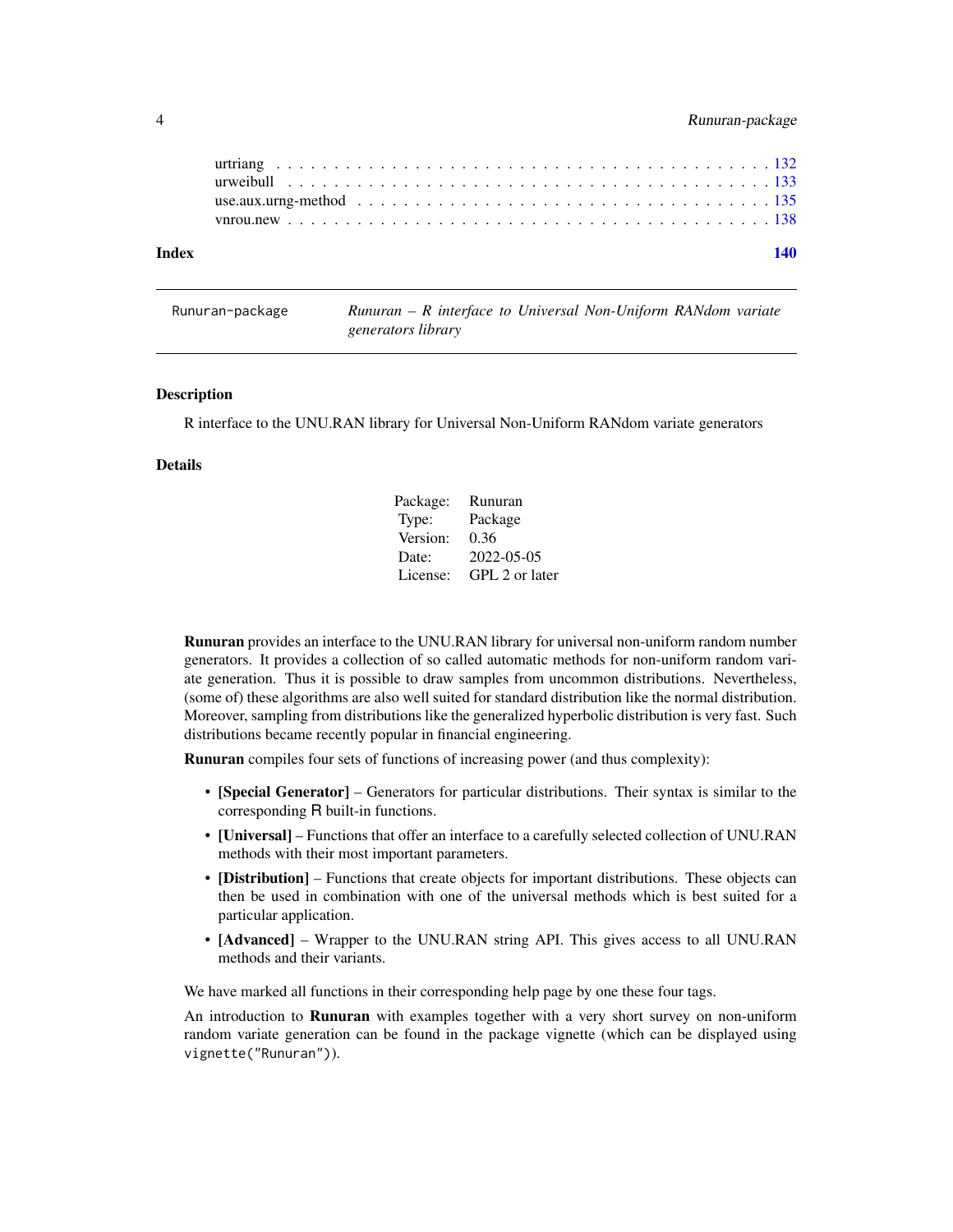# Runuran-package 5

#### [Special Generator]

These functions have similar syntax to the analogous R built-in generating functions (if these exist) but have optional domain arguments lb and ub, i.e., these calls also allow to draw samples from truncated distributions:

ur...(n, distribution parameters, lb , ub)

Compared to the corresponding R functions these ur... functions have a different behavior:

- ur... functions are often much faster for large samples (e.g., a factor of about 5 for the  $t$ distribution). For small samples they are slow.
- All ur... functions allow to sample from truncated versions of the original distributions. Therefore the arguments lb (lower border) and ub (upper border) are available for all these functions.
- Almost all ur... functions are based on fast numerical inversion algorithms. This is important for example for generating order statistics, quasi-Monte Carlo methods or random vectors from copulas.
- All ur... functions do **not** allow vectors as arguments (to be more precise: they only use the first element of the vector).

However, we recommend to use the more flexible approach described in the next sections below.

A list of all available special generators can be found in [Runuran.special.generators](#page-27-1).

#### [Universal]

These functions allow access to a selected collection of UNU.RAN methods. They require some data about the target distribution as arguments and return an instance of a UNU.RAN generator object that is implemented as an S4 class [unuran](#page-74-1). These can then be used to draw samples from the desired distribution by means of function [ur](#page-95-1). Methods that implement an *inversion* method can also be used for quantile function [uq](#page-93-1).

Currently the following methods are available by such functions.

Continuous Univariate Distributions:

| Function |          | <b>Method</b>                                |
|----------|----------|----------------------------------------------|
| arou.new | $\cdots$ | Automatic Ratio-of-Uniforms method           |
| ars.new  | $\cdots$ | <b>Adaptive Rejection Sampling</b>           |
| itdr.new | $\cdots$ | <b>Inverse Transformed Density Rejection</b> |
| pinv.new | $\cdots$ | Polynomial interpolation of INVerse CDF      |
| srou.new | $\cdots$ | Simple Ratio-Of-Uniforms method              |
| tabl.new | $\cdots$ | TABLe based rejection                        |
| tdr.new  | $\cdots$ | <b>Transformed Density Rejection</b>         |

Discrete Distributions:

| <i>Function</i> |               | Method                                 |
|-----------------|---------------|----------------------------------------|
| dari.new        | $\cdot \cdot$ | Discrete Automatic Rejection Inversion |
| day, new        | $\mathbf{1}$  | Alias-Urn Method                       |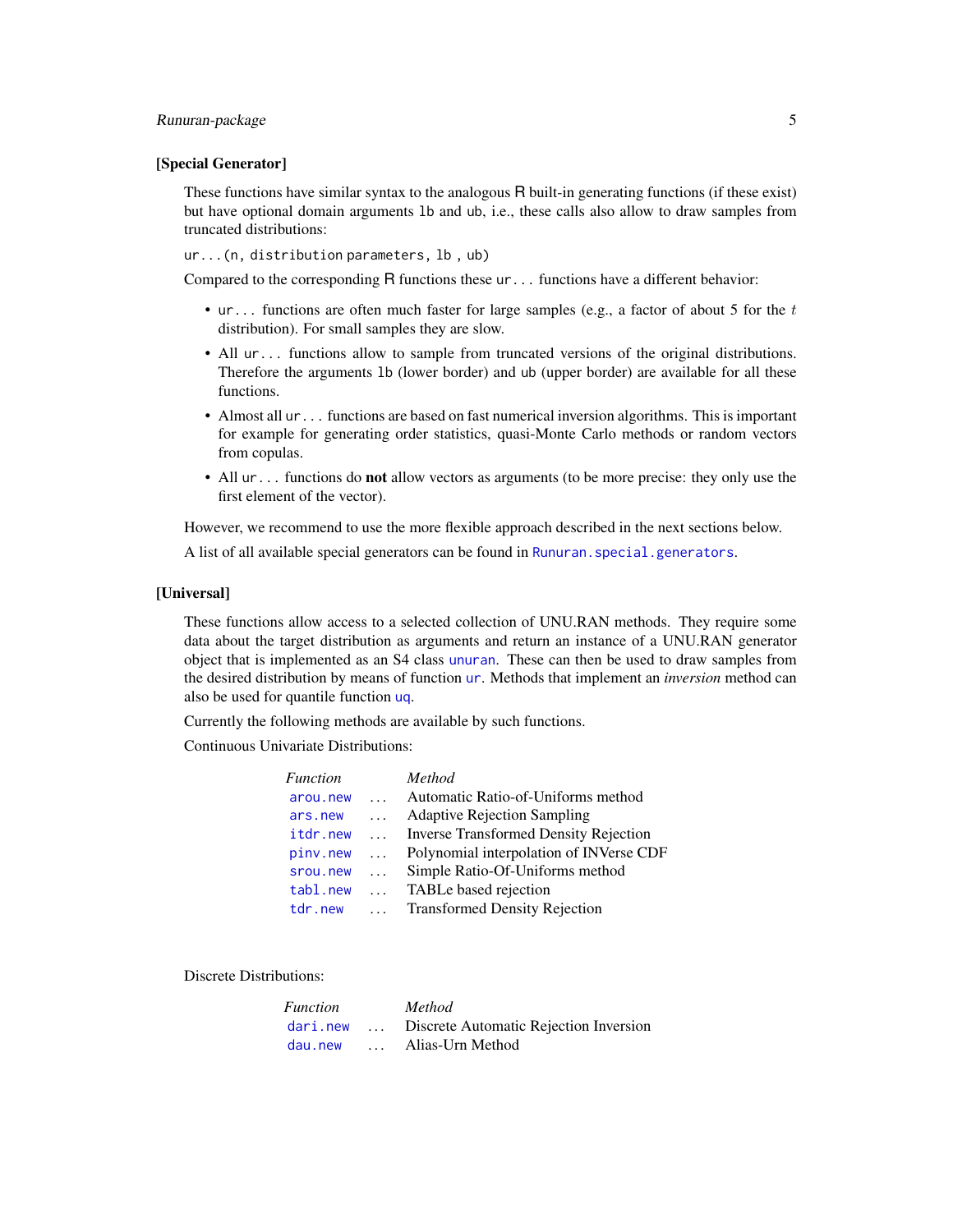[dgt.new](#page-14-1) ... Guide-Table Method for discrete inversion

Multivariate Distributions:

| <i>Function</i> |                      | <i>Method</i>                               |
|-----------------|----------------------|---------------------------------------------|
| hitro.new       | $\mathbf{1}$         | Hit-and-Run with Ratio-of-Uniforms method   |
| vnrou.new       | $\sim$ $\sim$ $\sim$ | Multivariate Naive Ratio-Of-Uniforms method |

# [Distribution]

Coding the required functions for particular distributions can be tedious. Thus we have compiled a set of functions that create UNU.RAN distribution objects that can directly be used with the functions from section [Universal].

A list of all available distributions can be found in [Runuran.distributions](#page-23-1).

#### [Advanced]

This interface provides the most flexible access to UNU.RAN. It requires three steps:

1. Create a [unuran.distr](#page-85-1) object that contains all required information about the *target distribution*. We have three types of distributions:

| <i>Function</i>  |              | Type of distribution                  |
|------------------|--------------|---------------------------------------|
| unuran.cont.new  | $\mathbf{1}$ | continuous distributions              |
| unuran.discr.new | $\mathbf{r}$ | discrete distributions                |
| unuran.cmv.new   |              | multivariate continuous distributions |

The functions from section [Distribution] creates such objects for particular distributions.

- 2. Choose a *generation method* and create a [unuran](#page-74-1) object using function [unuran.new](#page-87-1). This function takes two argument: the distribution object created in Step 1, and a string that contains the chosen UNU.RAN method and (optional) some parameters to adjust this method to the given target distribution. We refer to the UNU.RAN for more details on this "method string".
- 3. Use this object to *draw samples* from the target distribution using [ur](#page-95-1) or [uq](#page-93-1).

| Function       |                                         |
|----------------|-----------------------------------------|
| ur             | $\ldots$ draw sample                    |
| ua             | $\ldots$ compute quantile (inverse CDF) |
| unuran.details | $\ldots$ show unuran object             |

# Density and distribution function

UNU.RAN distribution objects and generator objects may also be used to compute density and distribution function for a given distribution by means of [ud](#page-34-1) and [up](#page-91-1).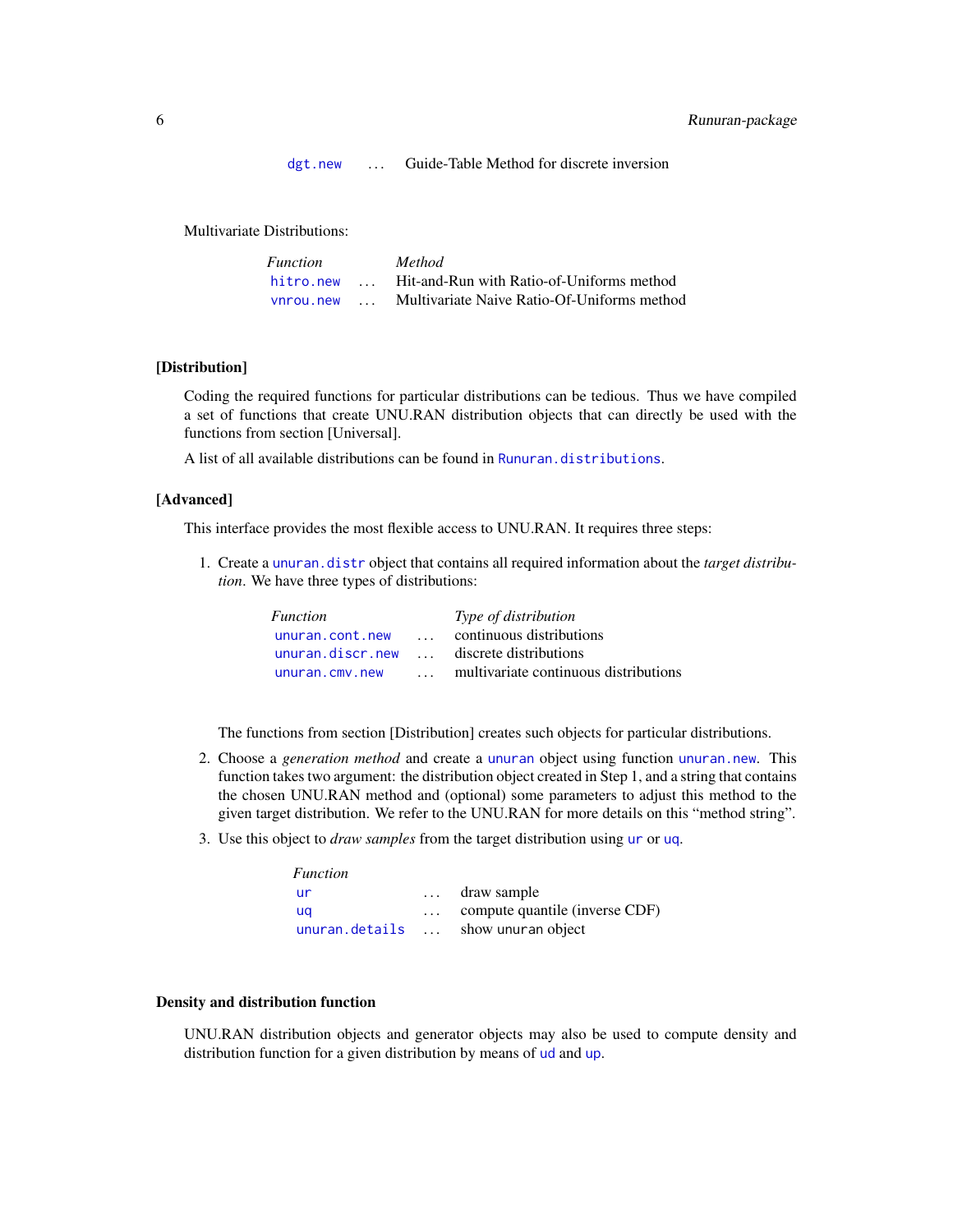# Runuran-package 7

#### Uniform random numbers

All UNU.RAN methods use the R built-in random number generator as source of (pseudo-) random numbers. Thus the generated samples depend on the state . Random, seed and can be controlled by the R functions [RNGkind](#page-0-0) and set. seed.

#### Warning

unuran objects cannot be saved and restored in later R sessions, nor is it possible to copy such objects to different nodes in a computer cluster.

However, unuran objects for *some* generation methods can be "packed", see [unuran.packed](#page-88-1). Then these objects can be handled like any other R object (and thus saved and restored).

All other objects must be newly created in a new R session! (Using a restored object does not work as the "unuran" object is then broken.)

#### **Note**

The interface has been changed compared to the DSC 2003 paper.

#### Author(s)

Josef Leydold and Wolfgang H\"ormann <unuran@statmath.wu.ac.at>.

#### References

J. Leydold and W. H\"ormann (2000-2008): UNU.RAN User Manual, see [https://statmath.wu.](https://statmath.wu.ac.at/unuran/) [ac.at/unuran/](https://statmath.wu.ac.at/unuran/).

W. H\"ormann, J. Leydold, and G. Derflinger (2004): Automatic Nonuniform Random Variate Generation. Springer-Verlag, Berlin Heidelberg

G. Tirler and J. Leydold (2003): Automatic Nonuniform Random Variate Generation in R. In: K. Hornik and F. Leisch, Proceedings of the 3rd International Workshop on Distributed Statistical Computing (DSC 2003), March 20–22, Vienna, Austria.

# See Also

All objects are implemented as respective S4 classes [unuran](#page-74-1), [unuran.distr](#page-85-1), [unuran.cont](#page-78-1), [unuran.discr](#page-82-1), [unuran](#page-74-1).

See Runuran. special.generators for an overview of special generators and [Runuran.distributions](#page-23-1) for a list of ready-to-use distributions suitable for the automatic methods.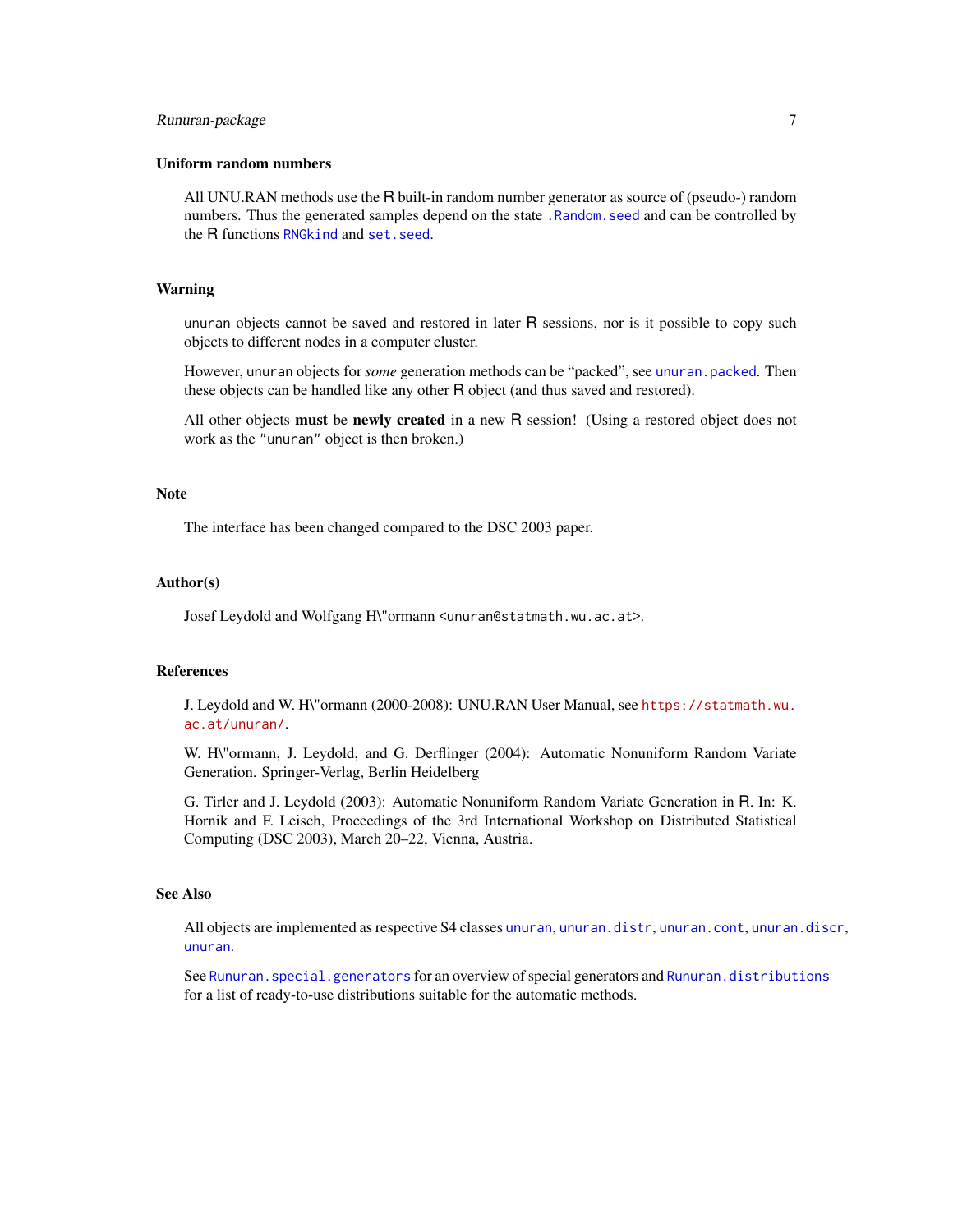<span id="page-7-1"></span><span id="page-7-0"></span>

UNU.RAN random variate generator for continuous distributions with given probability density function (PDF). It is based on the Automatic Ratio-Of-Uniforms method ('AROU').

[Universal] – Rejection Method.

#### Usage

```
arou.new(pdf, dpdf=NULL, lb, ub, islog=FALSE, ...)
aroud.new(distr)
```
#### Arguments

| pdf      | probability density function. (R function)                                                                  |
|----------|-------------------------------------------------------------------------------------------------------------|
| dpdf     | derivative of pdf. (R function)                                                                             |
| 1b       | lower bound of domain; use -Inf if unbounded from left. (numeric)                                           |
| ub       | upper bound of domain; use Inf if unbounded from right. (numeric)                                           |
| islog    | whether pdf is given as log-density (the dpdf must then be the derivative of the<br>log-density). (boolean) |
| $\cdots$ | (optional) arguments for pdf.                                                                               |
| distr    | distribution object. (S4 object of class "unuran.cont")                                                     |

#### Details

This function creates an unuran object based on 'AROU' (Automatic Ratio-Of-Uniforms method). It can be used to draw samples of a continuous random variate with given probability density function using [ur](#page-95-1).

The density pdf must be positive but need not be normalized (i.e., it can be any multiple of a density function). The derivative dpdf of the (log-) density is optional. If omitted, numerical differentiation is used. Notice, however, that this might cause some round-off errors such that the algorithm fails. This is in particular the case when the density function is provided instead of the log-density.

The given pdf must be  $T_{-0.5}$ -concave (with implies unimodal densities with tails not higher than  $(1/x<sup>2</sup>)$ ; this includes all log-concave distributions).

It is recommended to use the log-density (instead of the density function) as this is numerically more stable.

Alternatively, one can use function aroud.new where the object distr of class "unuran.cont" must contain all required information about the distribution.

The setup time of this method depends on the given PDF, whereas its marginal generation times are almost independent of the target distribution.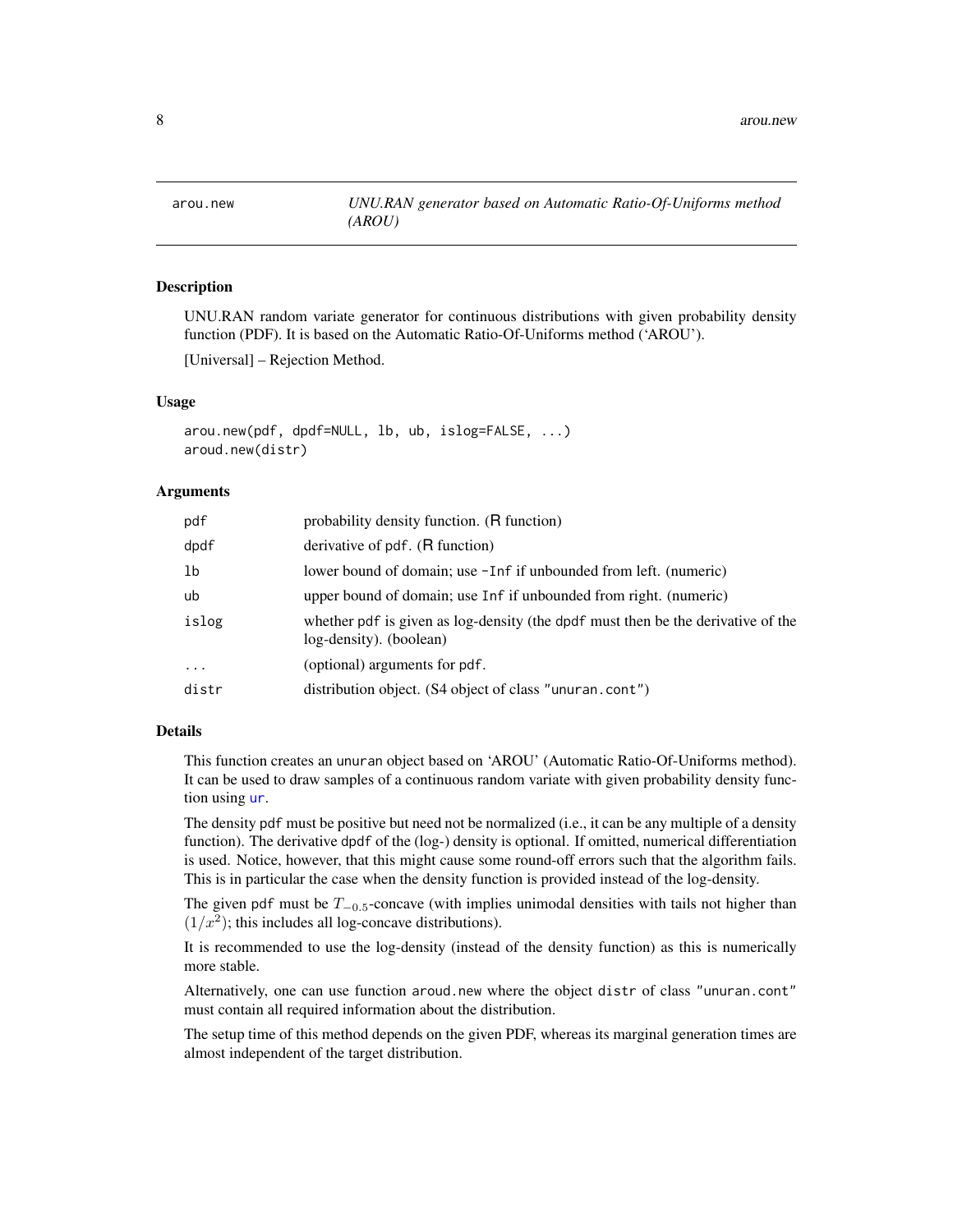arou.new 9

#### Value

An object of class "unuran".

## Author(s)

Josef Leydold and Wolfgang H\"ormann <unuran@statmath.wu.ac.at>.

# References

W. H\"ormann, J. Leydold, and G. Derflinger (2004): Automatic Nonuniform Random Variate Generation. Springer-Verlag, Berlin Heidelberg. See Section 4.8 (Automatic Ratio-Of-Uniforms).

# See Also

[ur](#page-95-1), [tdr.new](#page-32-1), [unuran.cont](#page-78-1), [unuran.new](#page-87-1), [unuran](#page-74-1).

```
## Create a sample of size 100 for a Gaussian distribution
pdf <- function (x) { exp(-0.5*x^2) }
gen <- arou.new(pdf=pdf, lb=-Inf, ub=Inf)
x < - ur (gen, 100)
## Create a sample of size 100 for a
## Gaussian distribution (use logPDF)
logpdf \le function (x) { -0.5*x^2 }
gen <- arou.new(pdf=logpdf, islog=TRUE, lb=-Inf, ub=Inf)
x \le - ur(gen, 100)
## Same example but additionally provide derivative of log-density
## to prevent possible round-off errors
logpdf \le function (x) { -0.5*x^2 }
dlogpdf \leq function (x) { -x }
gen <- arou.new(pdf=logpdf, dpdf=dlogpdf, islog=TRUE, lb=-Inf, ub=Inf)
x < - ur (gen, 100)
## Draw sample from Gaussian distribution with mean 1 and
## standard deviation 2. Use 'dnorm'.
gen <- arou.new(pdf=dnorm, lb=-Inf, ub=Inf, mean=1, sd=2)
x < -ur(gen, 100)## Draw a sample from a truncated Gaussian distribution
## on domain [5,Inf)
logpdf \le function (x) { -0.5*x^2 }
gen <- arou.new(pdf=logpdf, lb=5, ub=Inf, islog=TRUE)
x < -ur(gen, 100)## Alternative approach
distr <- udnorm()
```

```
gen <- aroud.new(distr)
x < -ur(gen, 100)
```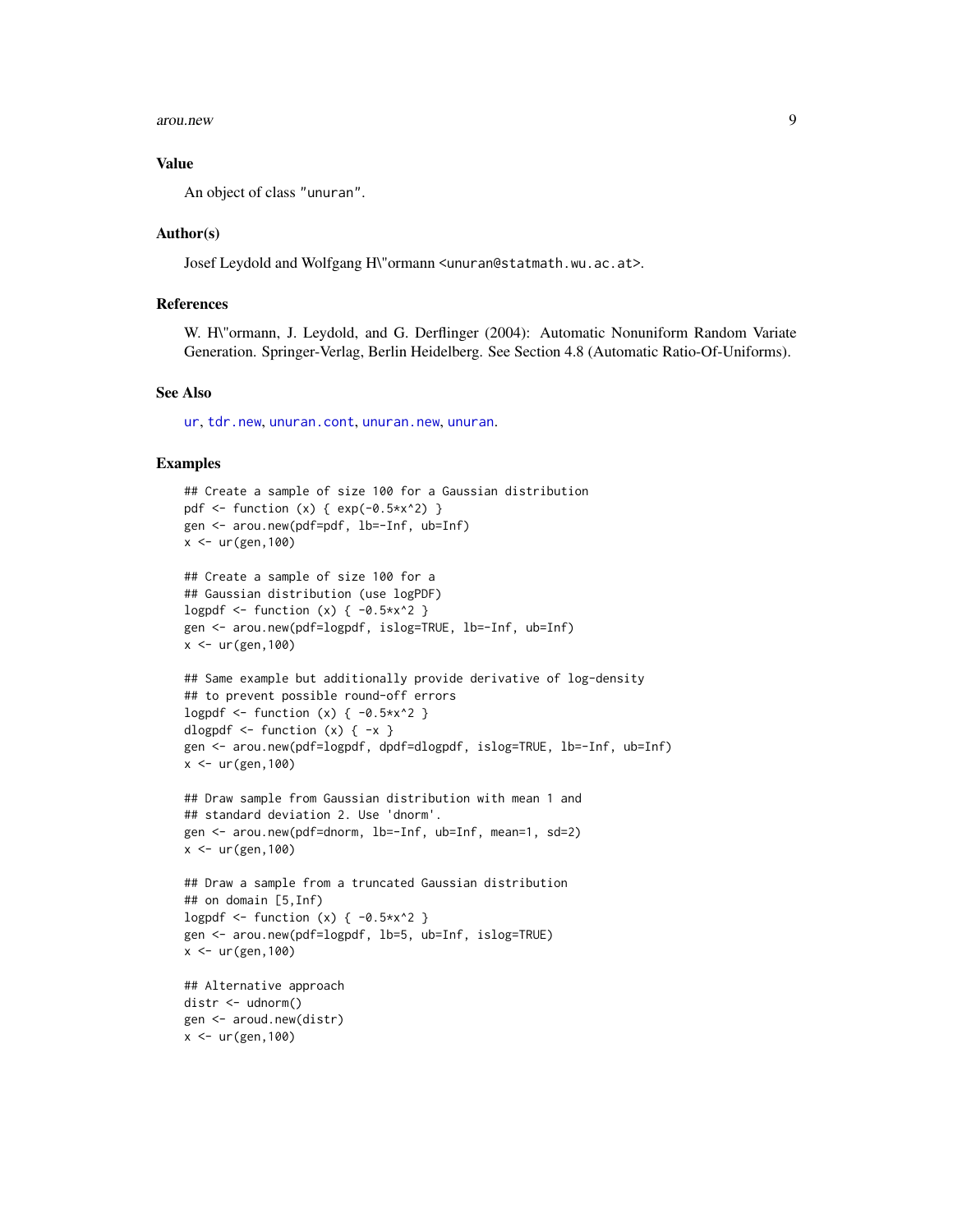UNU.RAN random variate generator for continuous distributions with given probability density function (PDF). It is based on Adaptive Rejection Sampling ('ARS').

[Universal] – Rejection Method.

## Usage

```
ars.new(logpdf, dlogpdf=NULL, lb, ub, ...)
arsd.new(distr)
```
#### Arguments

| logpdf                  | log-density function. (R function)                                |
|-------------------------|-------------------------------------------------------------------|
| dlogpdf                 | derivative of logpdf. (R function)                                |
| 1b                      | lower bound of domain; use -Inf if unbounded from left. (numeric) |
| ub                      | upper bound of domain; use Inf if unbounded from right. (numeric) |
| $\cdot$ $\cdot$ $\cdot$ | (optional) arguments for logpdf.                                  |
| distr                   | distribution object. (S4 object of class "unuran.cont")           |

#### Details

This function creates a unuran object based on 'ARS' (Adaptive Rejection Sampling). It can be used to draw samples from continuous distributions with given probability density function using [ur](#page-95-1).

Function logpdf is the logarithm the density function of the target distribution. It must be a concave function (i.e., the distribution must be log-concave). However, it need not be normalized (i.e., it can be a log-density plus some arbitrary constant).

The derivative dlogpdf of the log-density is optional. If omitted, numerical differentiation is used. Notice, however, that this might cause some round-off errors such that the algorithm fails.

Alternatively, one can use function arsd.new where the object distr of class "unuran.cont" must contain all required information about the distribution.

The setup time of this method depends on the given PDF, whereas its marginal generation times are almost independent of the target distribution.

'ARS' is a special case of method 'TDR' (see [tdr.new](#page-32-1)). It is a bit slower and less flexible but numerically more stable. In particular, it is useful if one wants to sample from truncated distributions with extreme truncation points; or when the integral of the given "density" function is only known to be extremely large or small. However, this assumes that the log-density is computed analytically and not by just using  $log(pdf(x))$ .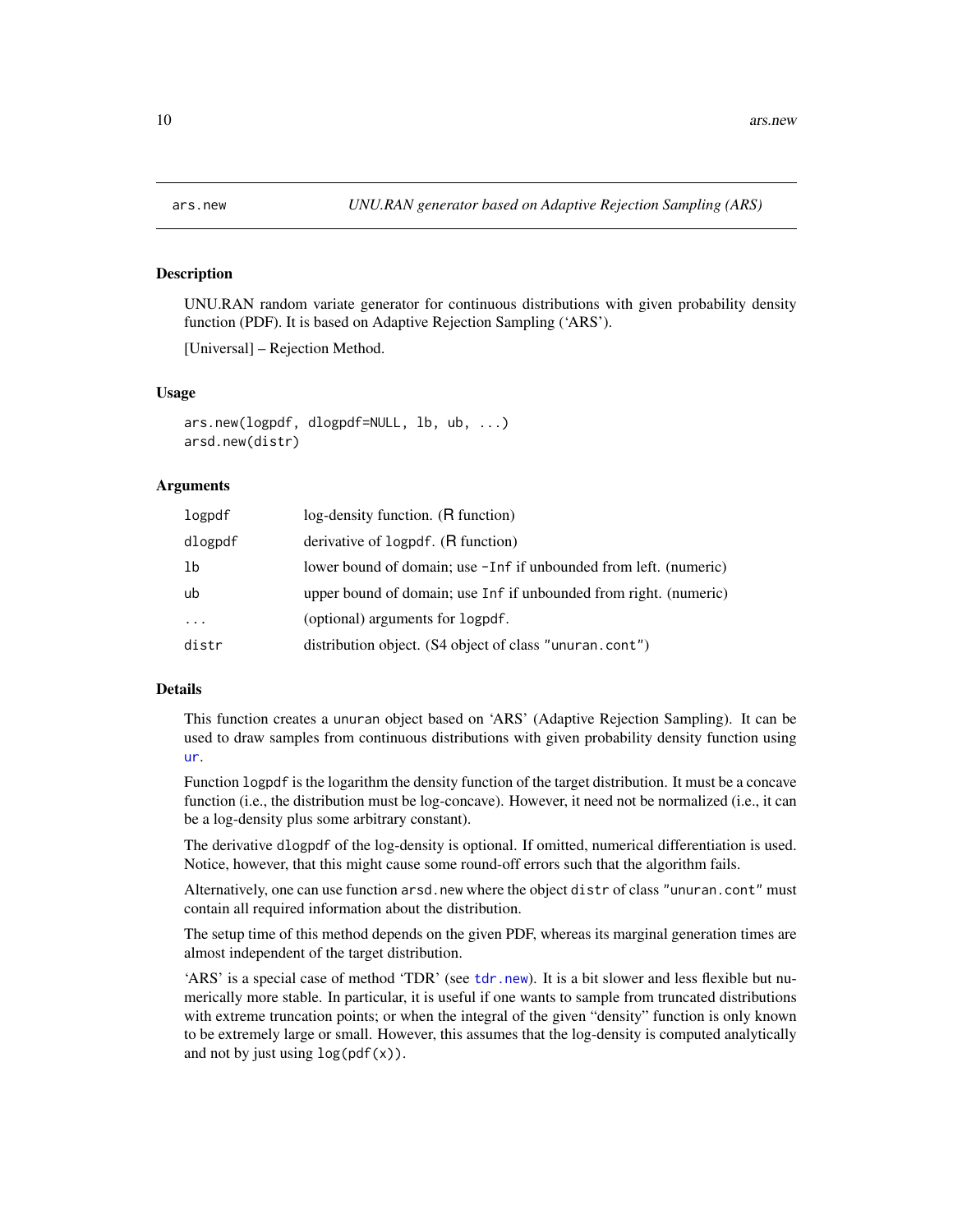ars.new 11

# Value

An object of class "unuran".

#### Author(s)

Josef Leydold and Wolfgang H\"ormann <unuran@statmath.wu.ac.at>.

# References

W. H\"ormann, J. Leydold, and G. Derflinger (2004): Automatic Nonuniform Random Variate Generation. Springer-Verlag, Berlin Heidelberg. See Chapter 4 (Tranformed Density Rejection).

W. R. Gilks and P. Wild (1992): Adaptive rejection sampling for Gibbs sampling. Applied Statistics 41(2), pp. 337–348.

# See Also

[ur](#page-95-1), [tdr.new](#page-32-1), [unuran.cont](#page-78-1), [unuran.new](#page-87-1), [unuran](#page-74-1).

```
## Create a sample of size 100 for a
## Gaussian distribution (use logPDF)
lpdf \le function (x) { -0.5*x^2 }
gen <- ars.new(logpdf=lpdf, lb=-Inf, ub=Inf)
x < -ur(gen, 100)
```

```
## Same example but additionally provide derivative of log-density
## to prevent possible round-off errors
1pdf <- function (x) { -0.5*x^2 }
dlpdf \leftarrow function (x) { -x }
gen <- ars.new(logpdf=lpdf, dlogpdf=dlpdf, lb=-Inf, ub=Inf)
x < -ur(gen, 100)
```

```
## Draw a sample from a truncated Gaussian distribution
## on domain [100,Inf)
lpdf \le function (x) { -0.5*x^2 }
gen <- ars.new(logpdf=lpdf, lb=50, ub=Inf)
x < -ur(gen, 100)
```

```
## Alternative approach
distr <- udnorm()
gen <- arsd.new(distr)
x < -ur(gen, 100)
```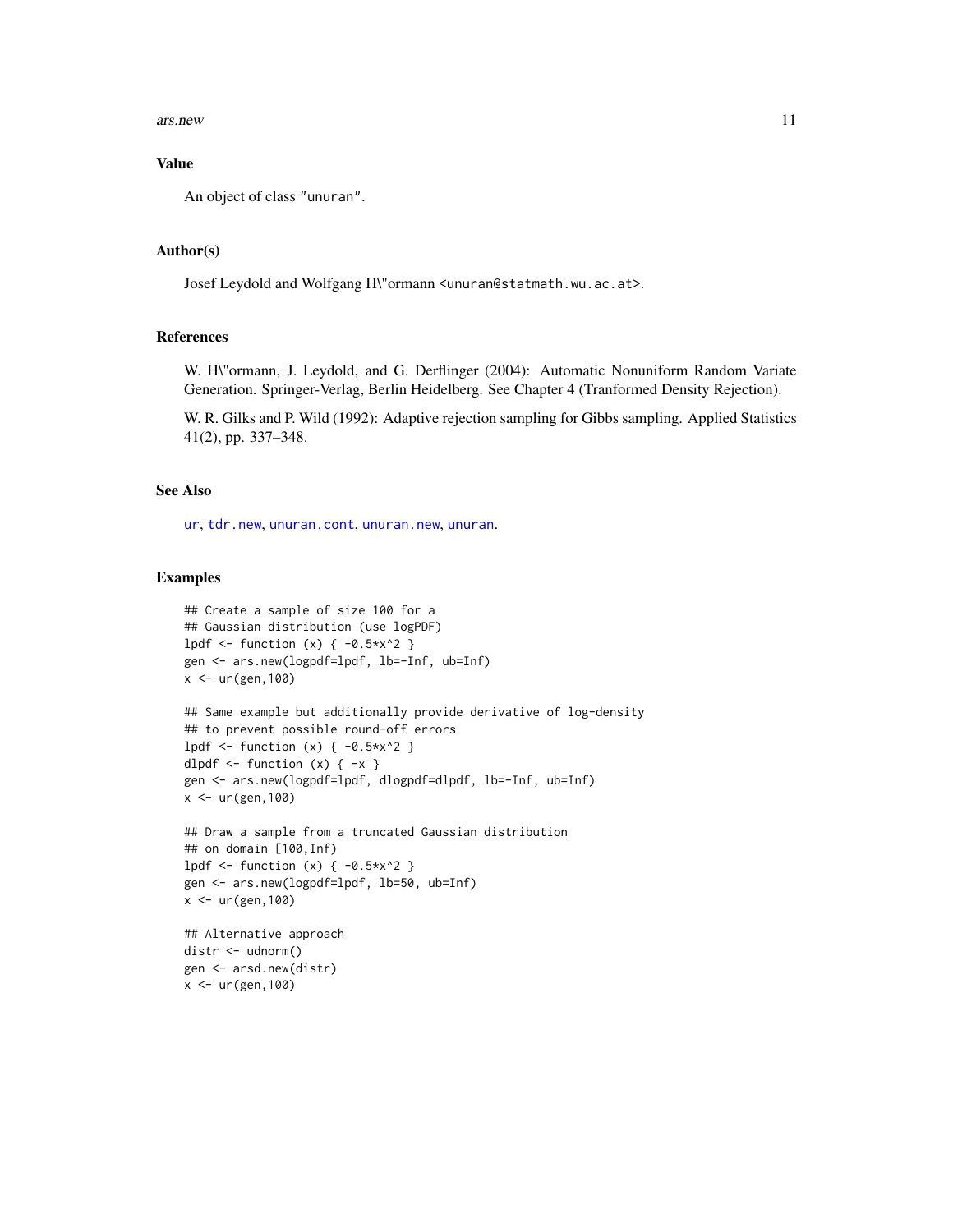<span id="page-11-1"></span><span id="page-11-0"></span>

UNU.RAN random variate generator for discrete distributions with given probability mass function (PMF). It is based on Discrete Automatic Rejection Inversion ('DARI').

[Universal] – Rejection Method.

# Usage

```
dari.new(pmf, lb, ub, mode=NA, sum=1, ...)
darid.new(distr)
```
# Arguments

| pmf      | probability mass function. (R function)                                    |
|----------|----------------------------------------------------------------------------|
| 1b       | lower bound of domain; use -Inf if unbounded from left. (numeric, integer) |
| ub       | upper bound of domain; use Inf if unbounded from right. (numeric, integer) |
| mode     | mode of distribution. (integer)                                            |
| sum      | sum over all "probabilities". (numeric)                                    |
| $\cdots$ | (optional) arguments for pmf.                                              |
| distr    | distribution object. (S4 object of class "unuran.discr")                   |

# Details

This function creates an unuran object based on 'DARI' (Discrete Automatic Rejection Inversion). It can be used to draw samples of a discrete random variate with given probability mass function using [ur](#page-95-1).

Function pmf must be postive but need not be normalized (i.e., it can be any multiple of a probability mass function).

The given function must be  $T_{-0.5}$ -concave; this includes all log-concave distributions.

In addition the algorithm requires the location of the mode. If omitted then it is computed by a slow numerical search.

If the sum over all probabilities is different from 1 then a rough estimate of this sum is required.

Alternatively, one can use function darid.new where the object distr of class "unuran.discr" must contain all required information about the distribution.

#### Value

An object of class "unuran".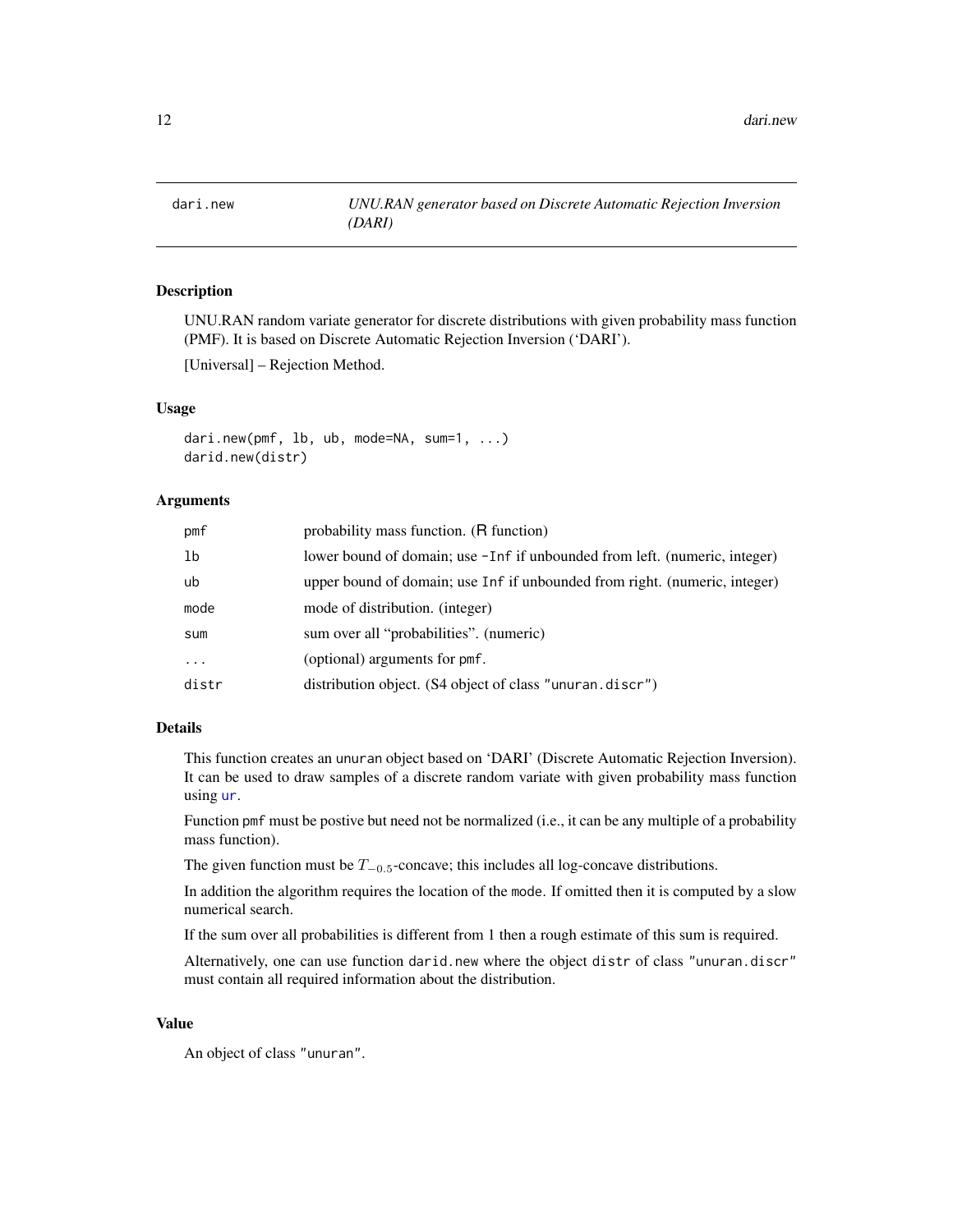#### <span id="page-12-0"></span>dau.new 13

#### Author(s)

Josef Leydold and Wolfgang H\"ormann <unuran@statmath.wu.ac.at>.

# References

W. H\"ormann, J. Leydold, and G. Derflinger (2004): Automatic Nonuniform Random Variate Generation. Springer-Verlag, Berlin Heidelberg. See Section 10.2 (Tranformed Probability Rejection).

# See Also

[ur](#page-95-1), [unuran.discr](#page-82-1), [unuran.new](#page-87-1), [unuran](#page-74-1).

# Examples

```
## Create a sample of size 100 for a Binomial distribution
## with 1000 number if observations and probability 0.2
gen <- dari.new(pmf=dbinom, lb=0, ub=1000, size=1000, prob=0.2)
x < -ur(gen, 100)## Create a sample from a distribution with PMF
## p(x) = 1/x^3, x \ge 1 (Zipf distribution)
zipf \le function (x) { 1/x^3 }
gen <- dari.new(pmf=zipf, lb=1, ub=Inf)
x <- ur(gen,100)
## Alternative approach
distr <- udbinom(size=100,prob=0.3)
gen <- darid.new(distr)
x <- ur(gen,100)
```
<span id="page-12-1"></span>dau.new *UNU.RAN generator based on the Alias method (DAU)*

#### Description

UNU.RAN random variate generator for discrete distributions with given probability vector. It applies the Alias-Urn method ('DAU').

[Universal] – Patchwork Method.

#### Usage

```
dau.new(pv, from=1)
daud.new(distr)
```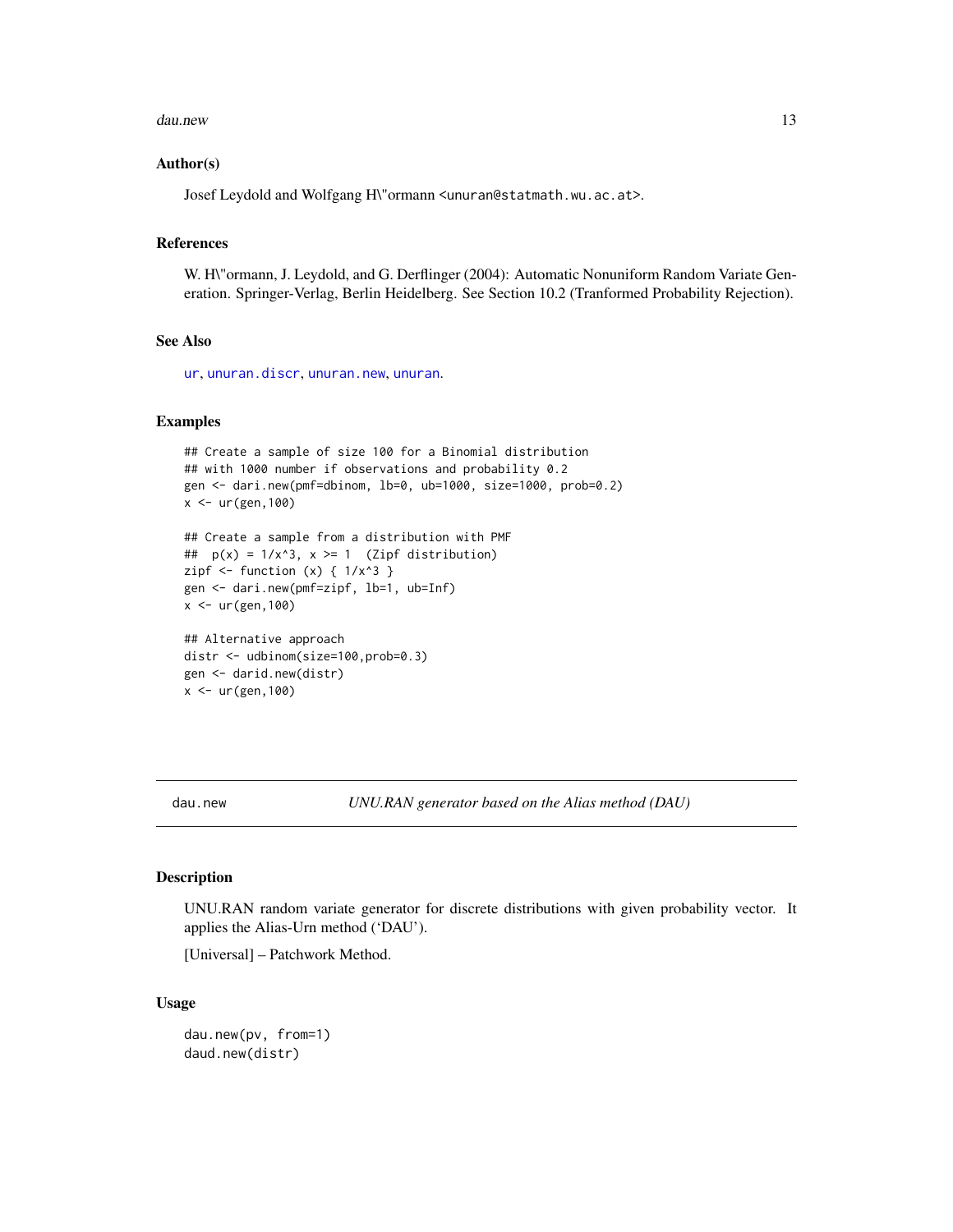14 dau.new

#### Arguments

| DV    | vector of non-negative numbers (need not sum to 1). (numeric vector) |
|-------|----------------------------------------------------------------------|
| from  | index of first entry in vector. (integer)                            |
| distr | distribution object. (S4 object of class "unuran.discr")             |

# Details

This function creates a unuran object based on 'DAU' (Discrete Alias-Urn method). It can be used to draw samples of a discrete random variate with given probability vector using [ur](#page-95-1).

Vector pv must be postive but need not be normalized (i.e., it can be any multiple of a probability vector).

The method runs fast in constant time, i.e., marginal sampling times do not depend on the length of the given probability vector. Whereas their setup times grow linearly with this length.

Notice that the range of random variates is from:(from+length(pv)-1).

Alternatively, one can use function daud.new where the object distr of class "unuran.discr" must contain all required information about the distribution.

# Value

An object of class "unuran".

# Author(s)

Josef Leydold and Wolfgang H\"ormann <unuran@statmath.wu.ac.at>.

#### References

W. H\"ormann, J. Leydold, and G. Derflinger (2004): Automatic Nonuniform Random Variate Generation. Springer-Verlag, Berlin Heidelberg. See Section 3.2 (The Alias Method).

A.J. Walker (1977): An efficient method for generating discrete random variables with general distributions. ACM Trans. Model. Comput. Simul. 3, pp.253–256.

#### See Also

[ur](#page-95-1), [unuran.discr](#page-82-1), [unuran.new](#page-87-1), [unuran](#page-74-1).

# Examples

```
## Create a sample of size 100 for a
## binomial distribution with size=115, prob=0.5
gen <- dau.new(pv=dbinom(0:115,115,0.5), from=0)
x < -ur(gen, 100)
```
## Alternative approach distr <- udbinom(size=100,prob=0.3) gen <- daud.new(distr)  $x < -ur(gen, 100)$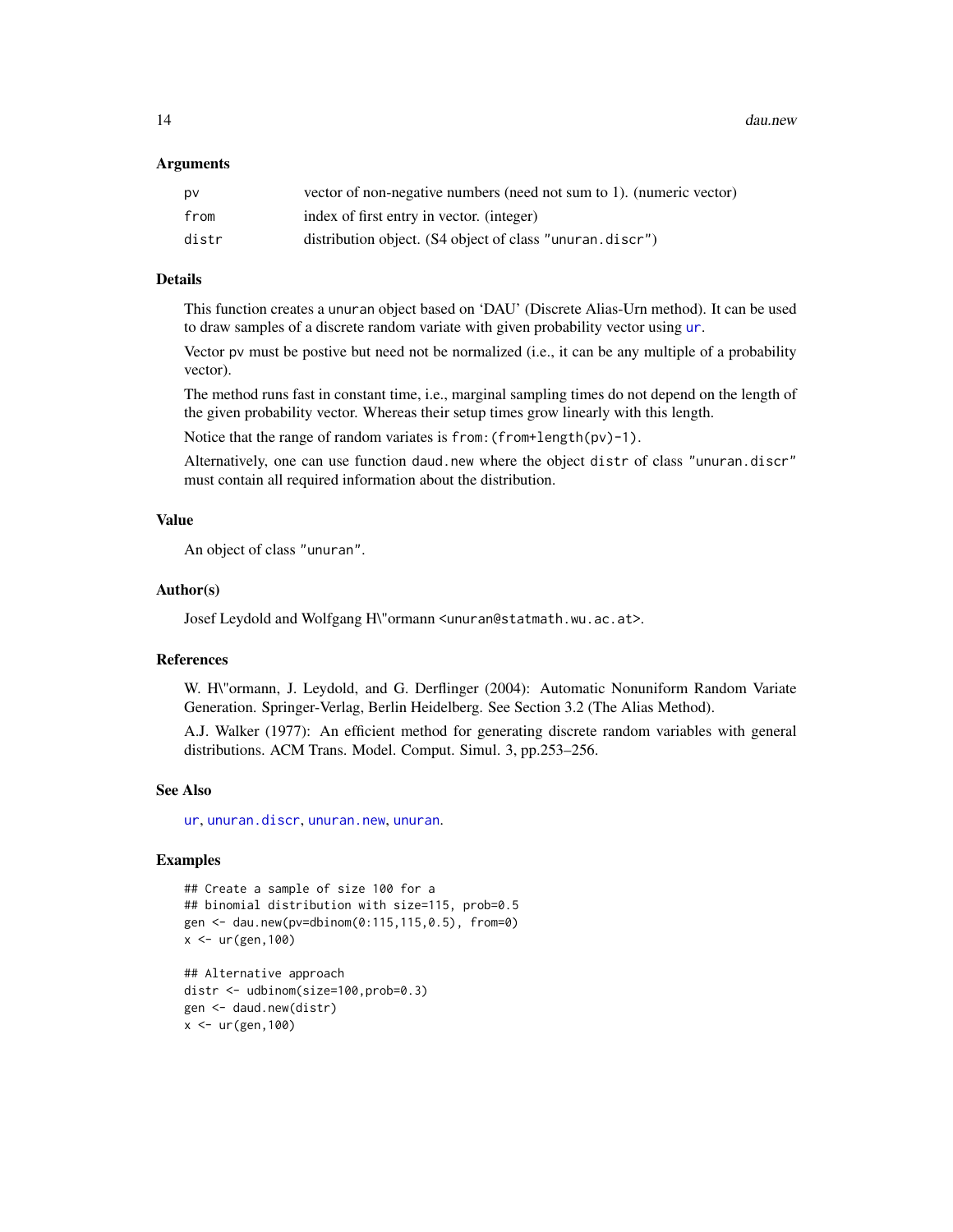<span id="page-14-1"></span><span id="page-14-0"></span>

UNU.RAN random variate generator for discrete distributions with given probability vector. It applies the Guide-Table Method for discrete inversion ('DGT'). [Universal] – Inversion Method.

#### Usage

dgt.new(pv, from=1) dgtd.new(distr)

#### Arguments

| pv    | vector of non-negative numbers (need not sum to 1). (numeric vector) |
|-------|----------------------------------------------------------------------|
| from  | index of first entry in vector. (integer)                            |
| distr | distribution object. (S4 object of class "unuran.discr")             |

# Details

This function creates an unuran object based on 'DGT' (Discrete Guide-Table method). It can be used to draw samples of a discrete random variate with given probability vector using [ur](#page-95-1). It also allows to compute quantiles by means of [uq](#page-93-1).

Vector pv must be postive but need not be normalized (i.e., it can be any multiple of a probability vector).

The method runs fast in constant time, i.e., marginal sampling times do not depend on the length of the given probability vector. Whereas their setup times grow linearly with this length.

Notice that the range of random variates is from:(from+length(pv)-1).

Alternatively, one can use function dgtd.new where the object distr of class "unuran.discr" must contain all required information about the distribution.

# Value

An object of class "unuran".

#### Author(s)

Josef Leydold and Wolfgang H\"ormann <unuran@statmath.wu.ac.at>.

# References

W. H\"ormann, J. Leydold, and G. Derflinger (2004): Automatic Nonuniform Random Variate Generation. Springer-Verlag, Berlin Heidelberg. See Section 3.1.2 (Indexed Search).

H.C. Chen and Y. Asau (1974): On generating random variates from an empirical distribution. AIIE Trans. 6, pp.163–166.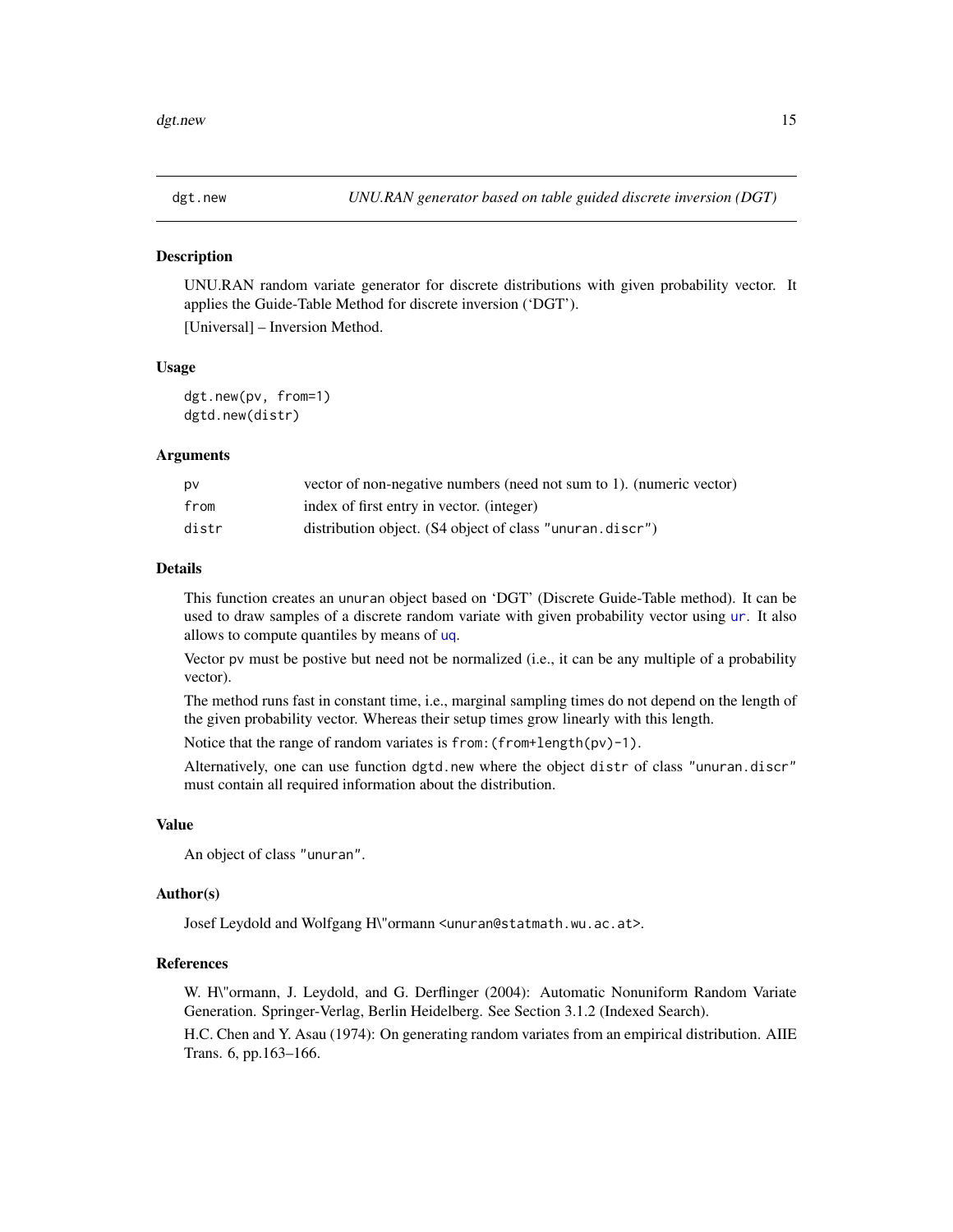# See Also

[ur](#page-95-1), [uq](#page-93-1), [unuran.discr](#page-82-1), [unuran.new](#page-87-1), [unuran](#page-74-1).

#### Examples

```
## Create a sample of size 100 for a
## binomial distribution with size=115, prob=0.5
gen <- dgt.new(pv=dbinom(0:115,115,0.5),from=0)
x < -ur(gen, 100)## Alternative approach
```

```
distr <- udbinom(size=100,prob=0.3)
gen <- dgtd.new(distr)
x < -ur(gen, 100)
```
<span id="page-15-1"></span>hitro.new *UNU.RAN generator based on Hit-and-Run sampler (HITRO)*

#### Description

UNU.RAN random variate generator for continuous multivariate distributions with given probability density function (PDF). It is based on the Hit-and-Run algorithm in combinaton with the Ratio-of-Uniforms method ('HITRO').

[Universal] – MCMC (Markov chain sampler).

# Usage

```
hitro.new(dim=1, pdf, ll=NULL, ur=NULL, mode=NULL, center=NULL,
          thinning=1, burnin=0, ...)
```
#### Arguments

| dim       | number of dimensions of the distribution. (integer)                                                                                                                                                |
|-----------|----------------------------------------------------------------------------------------------------------------------------------------------------------------------------------------------------|
| pdf       | probability density function. (R function)                                                                                                                                                         |
| $11,$ ur  | lower left and upper right vertex of a rectangular domain of the pdf. The domain<br>is only set if both vertices are not NULL. Otherwise, the domain is unbounded by<br>default. (numeric vectors) |
| mode      | location of the mode. (numeric vector)                                                                                                                                                             |
| center    | point in "typical" region of distribution, e.g. the approximate location of the<br>mode. If omitted the mode is used. If the mode is not given either, the origin is<br>used. (numeric vector)     |
| thinning  | thinning factor. (positive integer)                                                                                                                                                                |
| burnin    | length of burnin-in phase. (positive integer)                                                                                                                                                      |
| $\ddotsc$ | (optional) arguments for pdf                                                                                                                                                                       |

<span id="page-15-0"></span>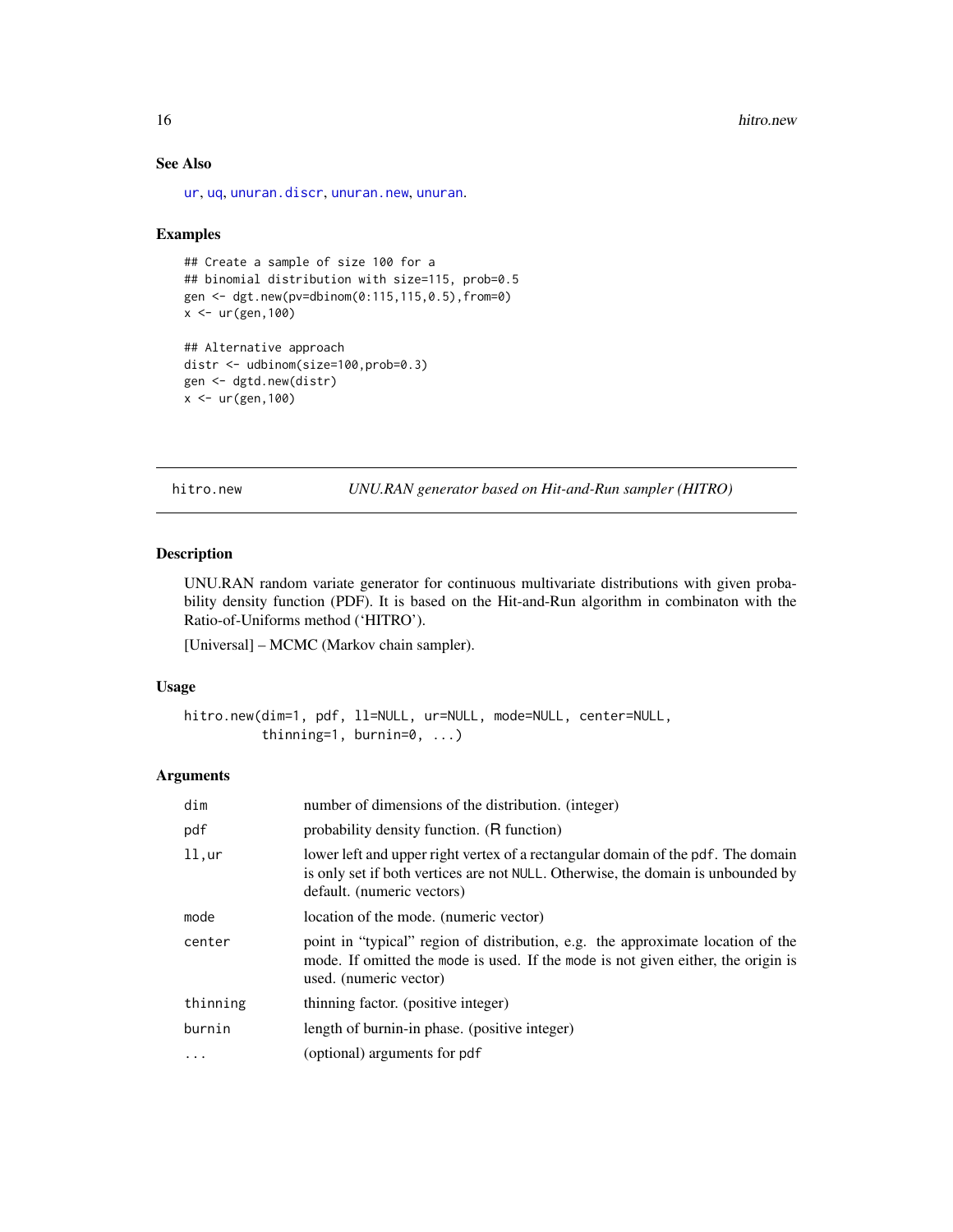#### hitro.new 17

#### Details

# Beware: MCMC sampling can be dangerous!

This function creates a unuran object based on the Hit-and-Run algorithm in combinaton with the Ratio-of-Uniforms method ('HITRO'). It can be used to draw samples of a continuous random vector with given probability density function using [ur](#page-95-1).

The algorithm works best with log-concave distributions. Other distributions work as well but convergence can be slower.

The density must be provided by a function pdf which must return non-negative numbers and but need not be normalized (i.e., it can be any multiple of a density function).

The center is used as starting point of the Hit-and-Run algorithm. It is thus important, that the center is contained in the (interior of the) domain. Alternatively, one could provide the location of the mode. However, this requires its exact position whereas center allows any point in the "typical" region of the distribution.

If the mode is given, then it is used to obtain an upper bound on the pdf and thus its location should be given sufficiently accurate.

The 'HITRO' algorithm is a MCMC samplers and thus it does not produce a sequence of independent variates. The drawn sample follows the target distribution only approximately. The dependence between consecutive vectors can be decreased when only a subsequence is returned (and the other elements are erased). This is called "thinning" of the Markov chain and can be controlled by the thinning factor. A thinning factor  $k$  means that only every  $k$ -th element is returned.

Markov chains also depend on the chosen starting point (i.e., the center in this implementation of the algorithm). This dependence can be decreased by erasing the first part of the chain. This is called the "burn-in" of the Markov chain and its length is controlled by the argument burnin.

#### Author(s)

Josef Leydold and Wolfgang H\"ormann <unuran@statmath.wu.ac.at>.

# References

R. Karawatzki, J. Leydold, and K. P\"otzelberger (2005): Automatic Markov Chain Monte Carlo Procedures for Sampling from Multivariate Distributions. Research Report Series / Department of Statistics and Mathematics, Nr. 27, December 2005 Department of Statistics and Mathematics, Wien, Wirtschaftsuniv., 2005. <https://epub.wu.ac.at/id/eprint/1400>

# See Also

```
urunuran.newunuran.
```

```
## Create a sample of size 100 for a
## Gaussian distribution
mvpdf \le function (x) { exp(-sum(x^2)) }
gen <- hitro.new(dim=2, pdf=mvpdf)
x < -ur(gen, 100)
```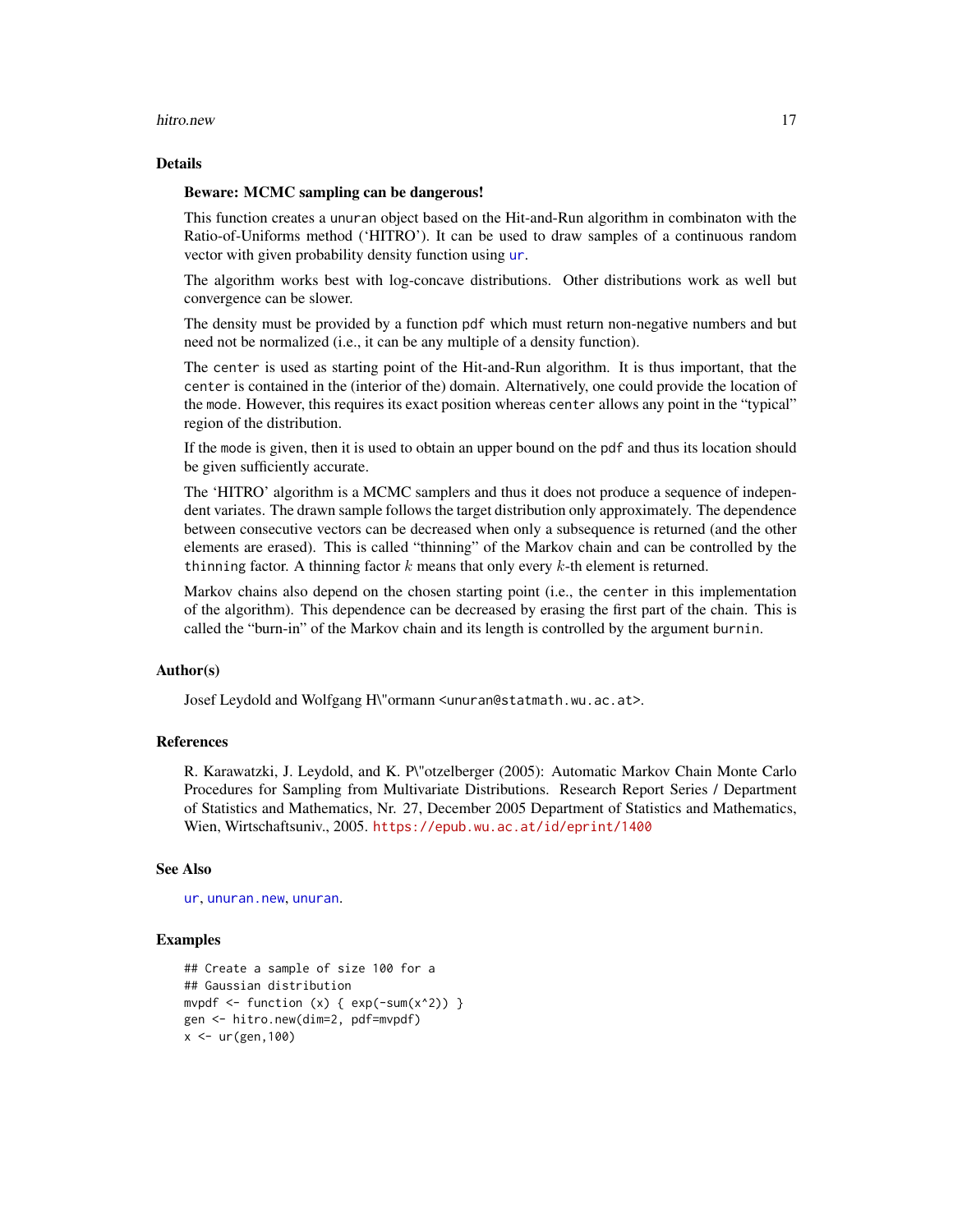```
## Use mode of Gaussian distribution.
## Reduce auto-correlation by thinning and burn-in.
## mode at (0,0)
## thinning factor 3
## (only every 3rd vector in the sequence is returned)
## burn-in of length 1000
## (the first 100 vectors in the sequence are discarded)
mvpdf \le function (x) { exp(-sum(x^2)) }
gen <- hitro.new(dim=2, pdf=mvpdf, mode=c(0,0), thinning=3, burnin=1000)
x <- ur(gen,100)
## Gaussian distribution restricted to the rectangle [1,2]x[1,2]
## (don't forget to provide a starting point using 'center')
mvpdf \le function (x) { exp(-sum(x^2)) }
gen <- hitro.new(dim=2, pdf=mvpdf, center=c(1.1,1.1), ll=c(1,1), ur=c(2,2))
x <- ur(gen,100)
```
<span id="page-17-1"></span>itdr.new *UNU.RAN generator based on Inverse Transformed Density Rejection (ITDR)*

# Description

UNU.RAN random variate generator for continuous distributions with given probability density function (PDF). It is based on the Inverse Transformed Density Rejection method ('ITDR').

[Universal] – Rejection Method.

# Usage

```
itdr.new(pdf, dpdf, lb, ub, pole, islog=FALSE, ...)
itdrd.new(distr)
```
# Arguments

| pdf      | probability density function. (R function)                                                                  |
|----------|-------------------------------------------------------------------------------------------------------------|
| dpdf     | derivative of pdf. (R function)                                                                             |
| pole     | pole of distribution. (numeric)                                                                             |
| lb       | lower bound of domain; use -Inf if unbounded from left. (numeric)                                           |
| ub       | upper bound of domain; use Inf if unbounded from right. (numeric)                                           |
| islog    | whether pdf is given as log-density (the dpdf must then be the derivative of the<br>log-density). (boolean) |
| $\cdots$ | (optional) arguments for pdf.                                                                               |
| distr    | distribution object. (S4 object of class "unuran.cont")                                                     |
|          |                                                                                                             |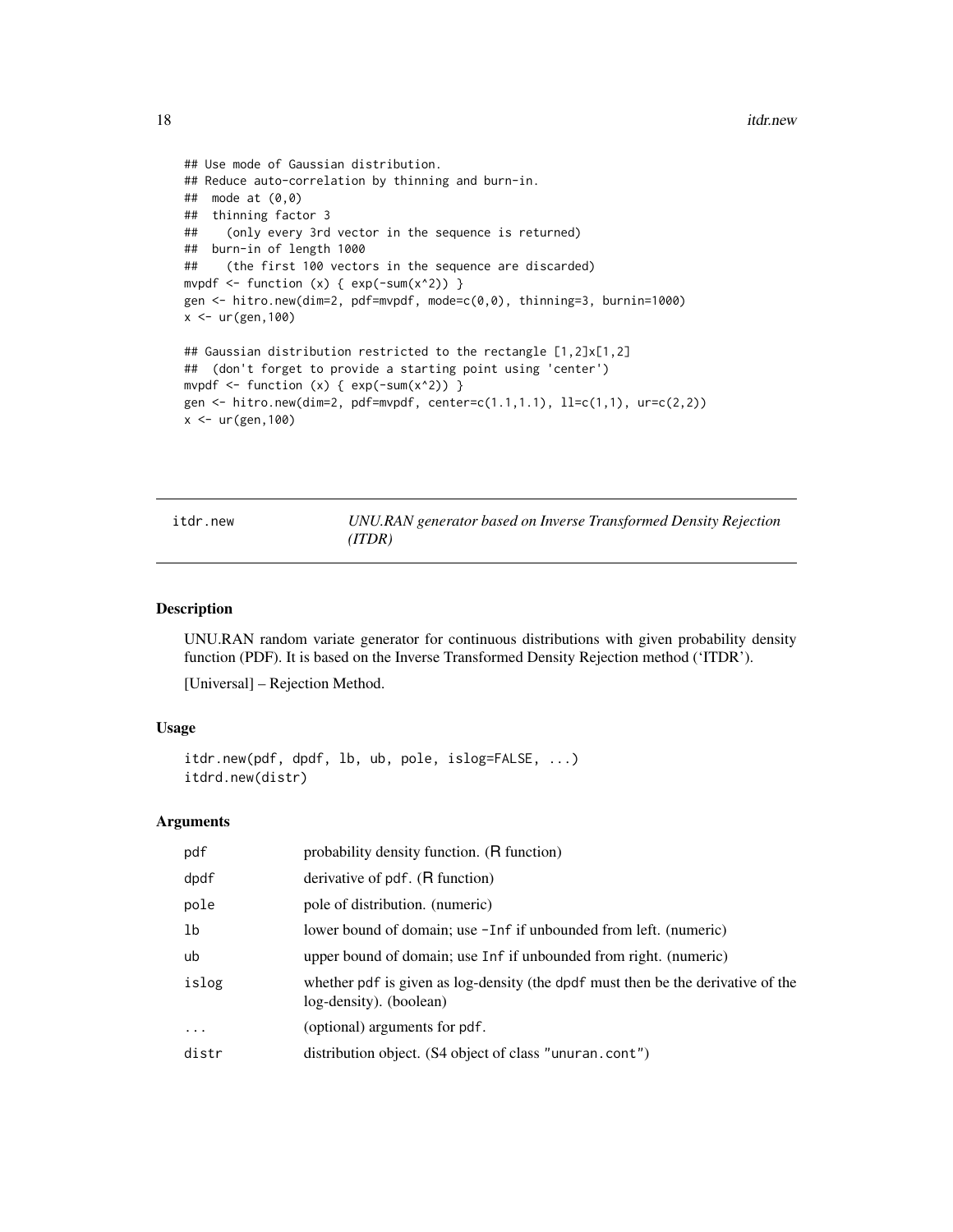#### itdr.new 19

# Details

This function creates a unuran object based on "ITDR" (Inverse Transformed Density Rejection). It can be used to draw samples of a continuous random variate with given probability density function using [ur](#page-95-1).

The density pdf must be positive but need not be normalized (i.e., it can be any multiple of a density function). The algorithm is especially designed for distributions with unbounded densities. Thus the algorithm needs the position of the pole. Moreover, the given function must be monotone on its domain.

The derivative dpdf is essential. (Numerical derivation does not work as it results in serious roundoff errors.)

Alternatively, one can use function itdrd.new where the object distr of class "unuran.cont" must contain all required information about the distribution.

The setup time of this method depends on the given PDF, whereas its marginal generation times are almost independent of the target distribution.

# Value

An object of class "unuran".

#### Author(s)

Josef Leydold and Wolfgang H\"ormann <unuran@statmath.wu.ac.at>.

#### References

W. H\"ormann, J. Leydold, and G. Derflinger (2007): Inverse transformed density rejection for unbounded monotone densities. ACM Trans. Model. Comput. Simul. 17(4), Article 18, 16 pages. DOI: 10.1145/1276927.1276931

# See Also

[ur](#page-95-1), [unuran.cont](#page-78-1), [unuran.new](#page-87-1), [unuran](#page-74-1).

#### Examples

```
## Create a sample of size 100 for a Gamma(0.5) distribution
pdf \le function (x) { x<sup>2</sup>(-0.5)*exp(-x) }
dpdf <- function (x) { (-x^*(-0.5) - 0.5*x^(-1.5))*exp(-x) }
gen <- itdr.new(pdf=pdf, dpdf=dpdf, lb=0, ub=Inf, pole=0)
x < -ur(gen, 100)## Alternative approach
```
distr <- udgamma(shape=0.5) gen <- itdrd.new(distr)  $x < -ur(gen, 100)$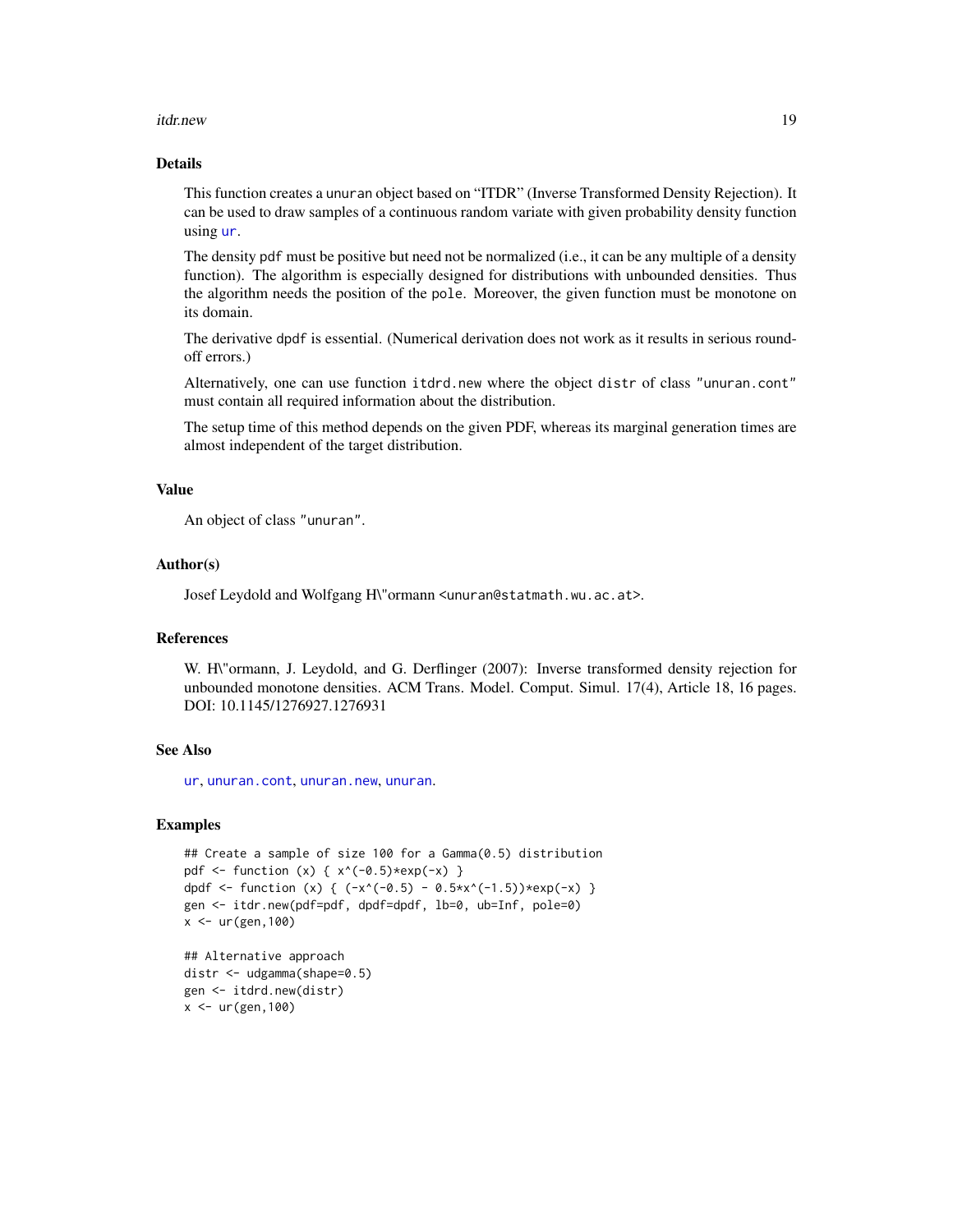<span id="page-19-0"></span>

UNU.RAN random variate generator for a finite mixture of continuous or discrete distributions. The components are given as unuran objects.

[Universal] – Composition Method.

#### Usage

mixt.new(prob, comp, inversion=FALSE)

# Arguments

| prob      | weights of mixture ("probabilities"); these must be non-negative numbers but<br>need not sum to 1. (numeric vector) |
|-----------|---------------------------------------------------------------------------------------------------------------------|
| comp      | components of mixture. (list of S4 object of class "unuran")                                                        |
| inversion | whether inversion method should be used. (boolean)                                                                  |

#### Details

Given a set of probability density functions  $p_1(x), \ldots, p_n(x)$  (called the mixture components) and weights  $w_1, \ldots, w_n$  such that  $w_i \geq 0$  and  $\sum w_i = 1$ , the sum

$$
q(x) = \sum_{i=1}^{n} w_i p_i(x)
$$

is called the mixture density.

Function mixt.new creates an unuran object for a finite mixture of continuous or discrete univariate distributions. It can be used to draw samples of a continuous random variate using [ur](#page-95-1).

The weights prob must be a vector of non-negative numbers (not all equal to 0) but need not sum to 1.

comp is a list of "unuran" generator objects. Each of which must sample from a continuous or discrete univariate distribution.

If inversion is TRUE, then the inversion method is used for sampling from the mixture distribution. However, the following conditions must be satisfied:

- Each component (unuran object) must use implement an inversion method (i.e., the quantile funtion [uq](#page-93-1) must work).
- The domains of the components must not overlapping.
- The components must be order with respect to their domains.

If one of these conditions is violated, then initialization of the mixture object fails.

The setup time is fast, whereas its marginal generation times strongly depend on the average generation times of its components.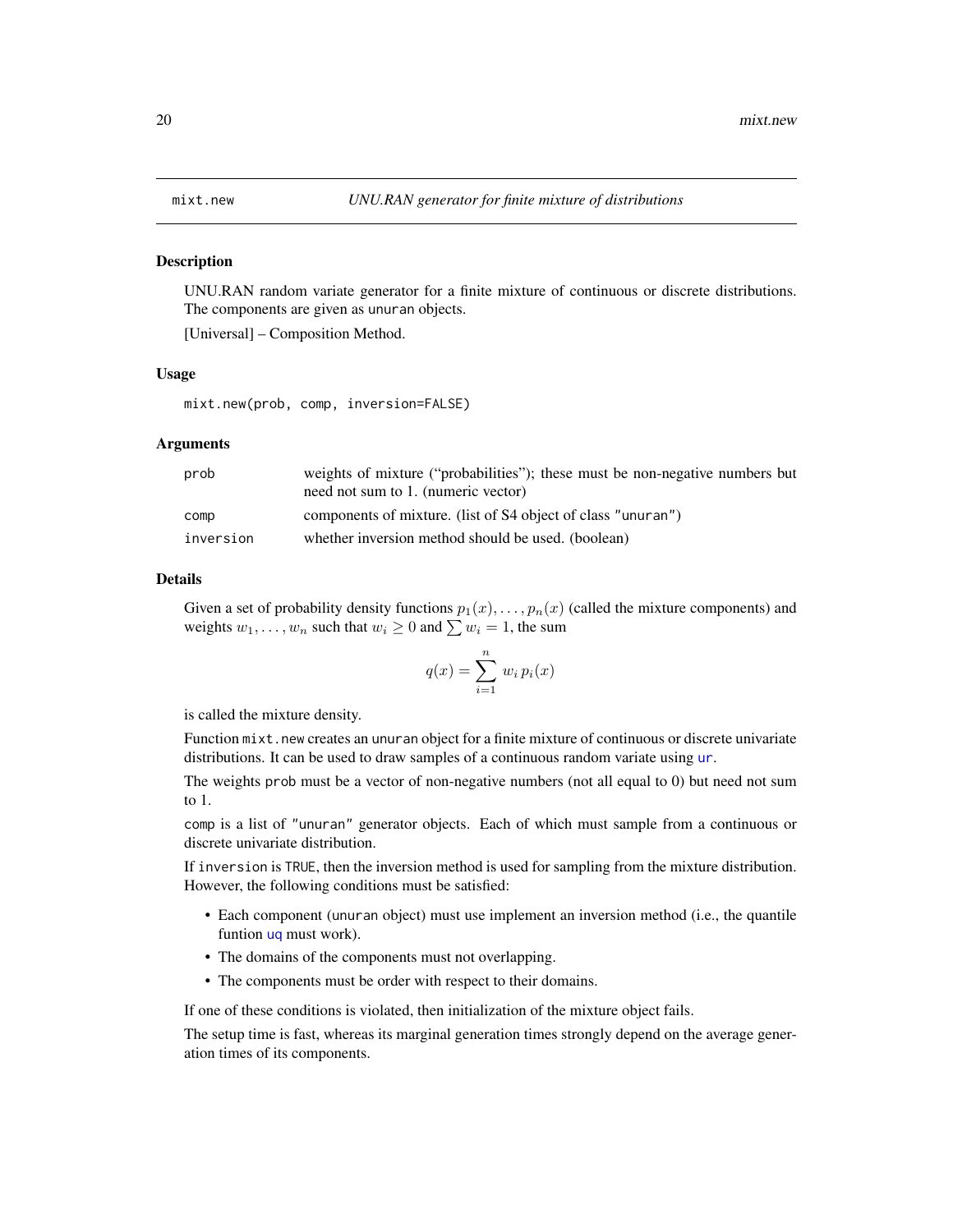#### mixt.new 21

#### Value

An object of class "unuran".

#### Note

Each component in comp must correspond to a continuous or discrete univariate distribution. In particular this also includes mixtures of distributions. Thus mixtures can also be defined recursively.

Moreover, none of these components must be packed (see [unuran.packed](#page-88-1)).

### Author(s)

Josef Leydold and Wolfgang H\"ormann <unuran@statmath.wu.ac.at>.

#### References

W. H\"ormann, J. Leydold, and G. Derflinger (2004): Automatic Nonuniform Random Variate Generation. Springer-Verlag, Berlin Heidelberg. See Section 2.3 (Composition).

#### See Also

[ur](#page-95-1), [uq](#page-93-1), [unuran.new](#page-87-1), [unuran](#page-74-1).

```
## Create a mixture of an Exponential and a Half-normal distribution
unr1 <- unuran.new(udnorm(lb=-Inf, ub=0))
unr2 <- unuran.new(udexp())
mix \leftarrow mix.new(c(1,1), c(unr1, unr2))
x < -ur(min, 100)## Now use inversion method:
## It is important that
## 1. we use a inversion for each component
## 2. the domains to not overlap
## 3. the components are ordered with respect to their domains
unr1 <- pinvd.new(udnorm(lb=-Inf, ub=0))
unr2 <- pinvd.new(udexp())
mix <- mixt.new( c(1,1), c(unr1, unr2), inversion=TRUE )
x \leftarrow \text{ur}(\text{mix},100)## We also can compute the inverse distribution function
##x <- uq(mix,0.90)
## Create a mixture of Exponential and Geometric distrbutions
unr1 <- unuran.new(udexp())
unr2 <- unuran.new(udgeom(0.7))
mix \leq mix.new(c(0.6, 0.4), c(unr1, unr2))
x < -ur(min, 100)
```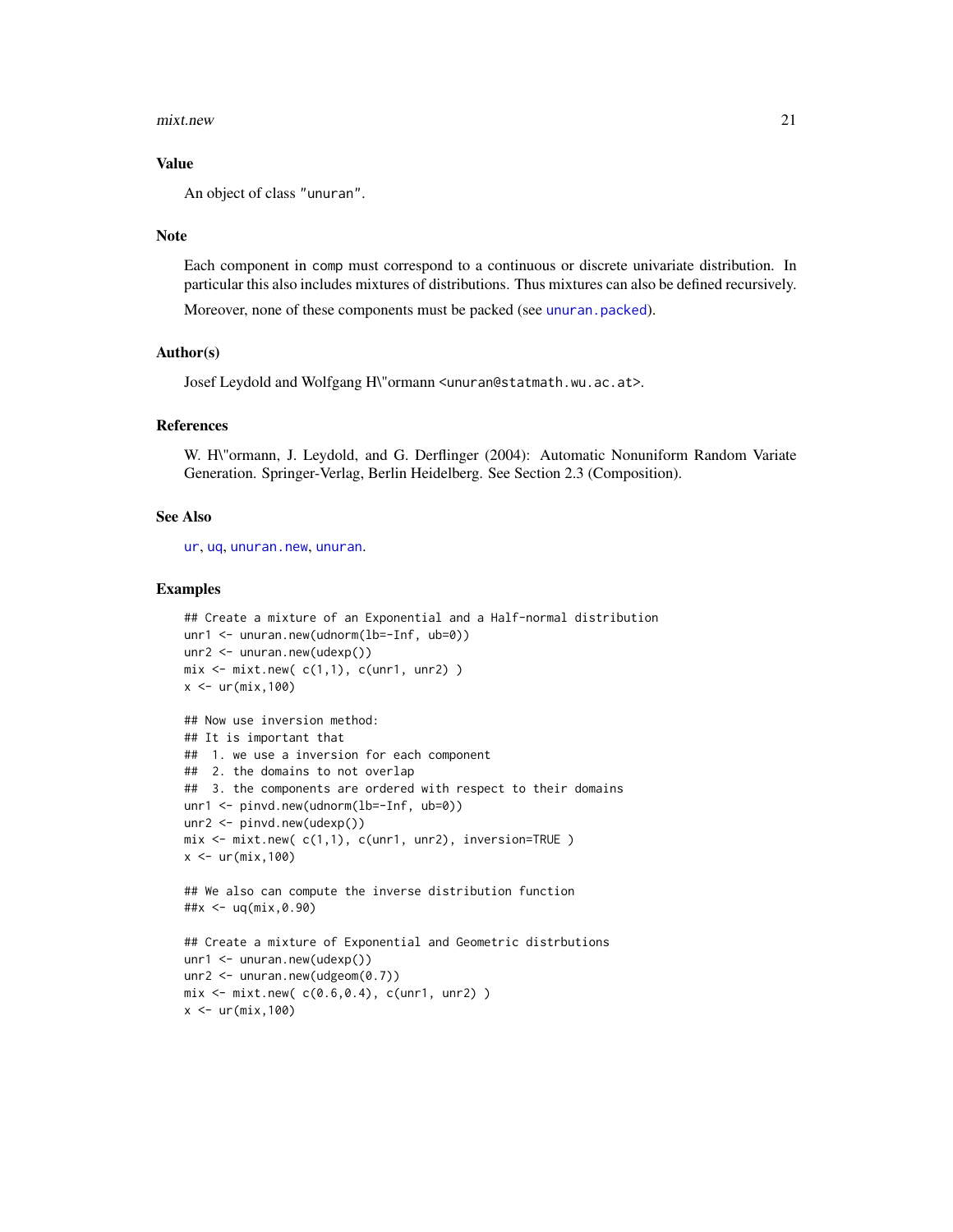<span id="page-21-1"></span><span id="page-21-0"></span>

UNU.RAN random variate generator for continuous distributions with given probability density function (PDF) or cumulative distribution function (CDF). It is based on the Polynomial interpolation of INVerse CDF ('PINV').

[Universal] – Inversion Method.

#### Usage

```
pinv.new(pdf, cdf, lb, ub, islog=FALSE, center=0,
         uresolution=1.e-10, smooth=FALSE, ...)
pinvd.new(distr, uresolution=1.e-10, smooth=FALSE)
```
# Arguments

| pdf            | probability density function. (R function)                                 |
|----------------|----------------------------------------------------------------------------|
| cdf            | cumulative distribution function. (R function)                             |
| 1 <sub>b</sub> | lower bound of domain; use -Inf if unbounded from left. (numeric)          |
| ub             | upper bound of domain; use Inf if unbounded from right. (numeric)          |
| islog          | whether pdf and cdf are given by their corresponding logarithms. (boolean) |
| center         | "typical" point of distribution. (numeric)                                 |
| .              | (optional) arguments for pdf and cdf.                                      |
| distr          | distribution object. (S4 object of class "unuran.cont")                    |
| uresolution    | maximal acceptable u-error. (numeric)                                      |
| smooth         | whether the inverse CDF is differentiable. (boolean)                       |

#### Details

This function creates an unuran object based on 'PINV' (Polynomial interpolation of INVerse CDF). It can be used to draw samples of a continuous random variate with given probability density function pdf or cumulative distribution function cdf by means of [ur](#page-95-1). It also allows to compute quantiles by means of [uq](#page-93-1).

Function pdf must be positive but need not be normalized (i.e., it can be any multiple of a density function). The set of points where the pdf is strictly positive must be connected. The center is a point where the pdf is not too small, e.g., (a point near) the mode of the distribution.

If the density pdf is given, then the algorithm automatically computes the CDF using Gauss-Lobatto integration. If the cdf is given but not the pdf then the CDF is used instead of the PDF. However, we found in our experiments that using the PDF is numerically more stable.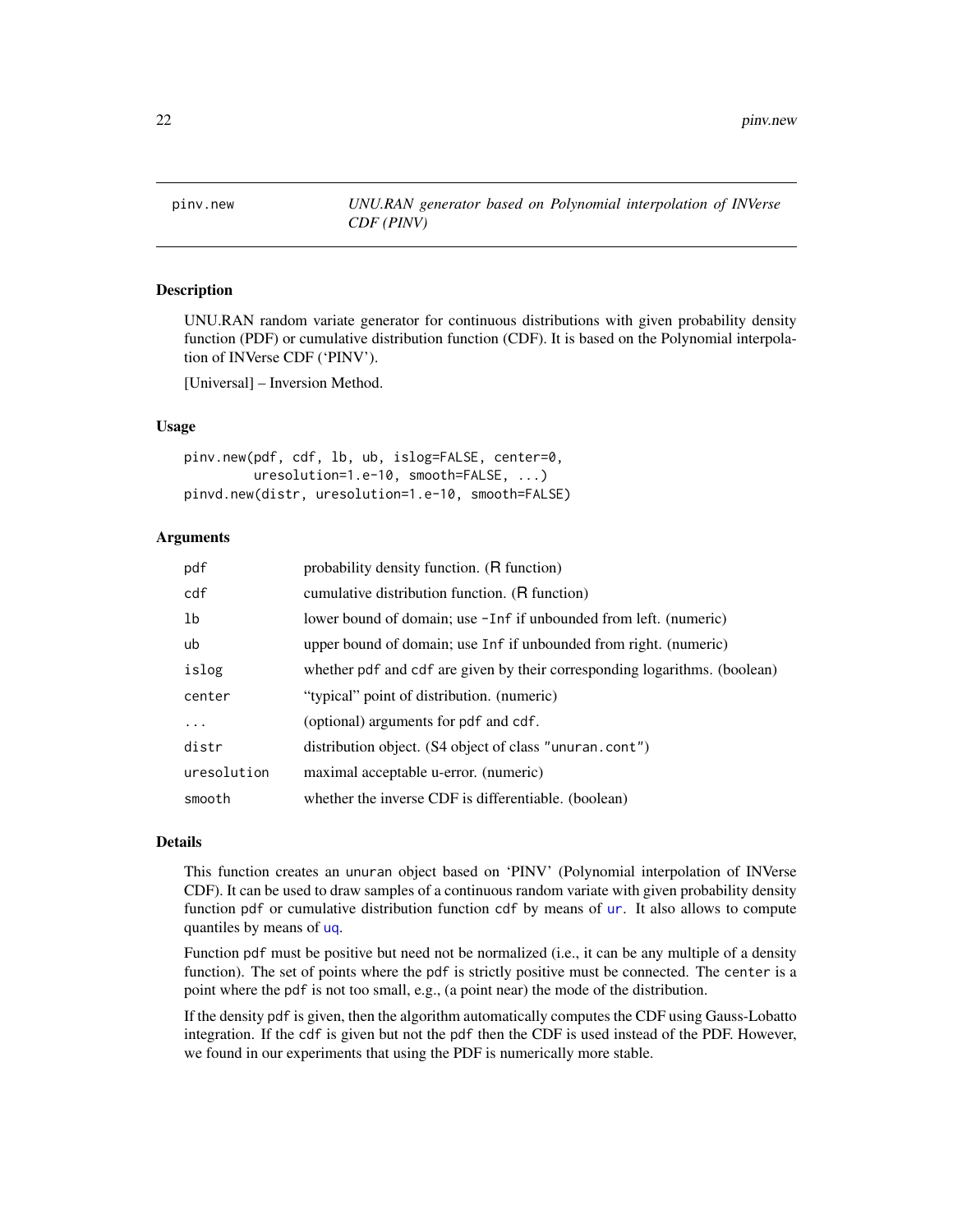#### pinv.new 23

Alternatively, one can use function pinvd.new where the object distr of class "unuran.cont" must contain all required information about the distribution.

The algorithm approximates the inverse of the CDF of the distribution by means of Newton interpolation between carefully selected nodes. The approxiating functing is thus continuous. Argument smooth controls whether this function is also differentiable("smooth") at the nodes. Using smooth=TRUE requires the pdf of the distribution. It results in a higher setup time and memory consumption. Thus using smooth=TRUE is not *not recommended*, unless differentiability is important.

The approximation error is estimated by means of the the u-error, i.e.,  $|CDF(G(U)) - U|$ , where G denotes the approximation of the inverse CDF. The error can be controlled by means of argument uresolution.

When sampling from truncated distributions with extreme truncation points, it is recommended to provide the log-density by setting islog=TRUE. Then the algorithm is numerically more stable.

The setup time of this method depends on the given PDF, whereas its marginal generation times are independent of the target distribution.

# Value

An object of class "unuran".

### Remark

Using function [up](#page-91-1) generator objects that implement method 'PINV' may also be used to approximate the cumulative distribution function of the given distribution when only the density is given. The approximation error is about one tenth of the requested uresolution.

#### Author(s)

Josef Leydold and Wolfgang H\"ormann <unuran@statmath.wu.ac.at>.

# References

G. Derflinger, W. H\"ormann, and J. Leydold (2010): Random variate generation by numerical inversion when only the density is known. ACM Trans. Model. Comput. Simul., 20:4, #18

#### See Also

[ur](#page-95-1), [uq](#page-93-1), [up](#page-91-1), [unuran.cont](#page-78-1), [unuran.new](#page-87-1), [unuran](#page-74-1).

```
## Create a sample of size 100 for a Gaussian distribution
pdf \le function (x) { exp(-0.5*x^2) }
gen <- pinv.new(pdf=pdf, lb=-Inf, ub=Inf)
x < -ur(gen, 100)## Create a sample of size 100 for a
## Gaussian distribution (use logPDF)
logpdf \le function (x) { -0.5*x^2 }
gen <- pinv.new(pdf=logpdf, islog=TRUE, lb=-Inf, ub=Inf)
```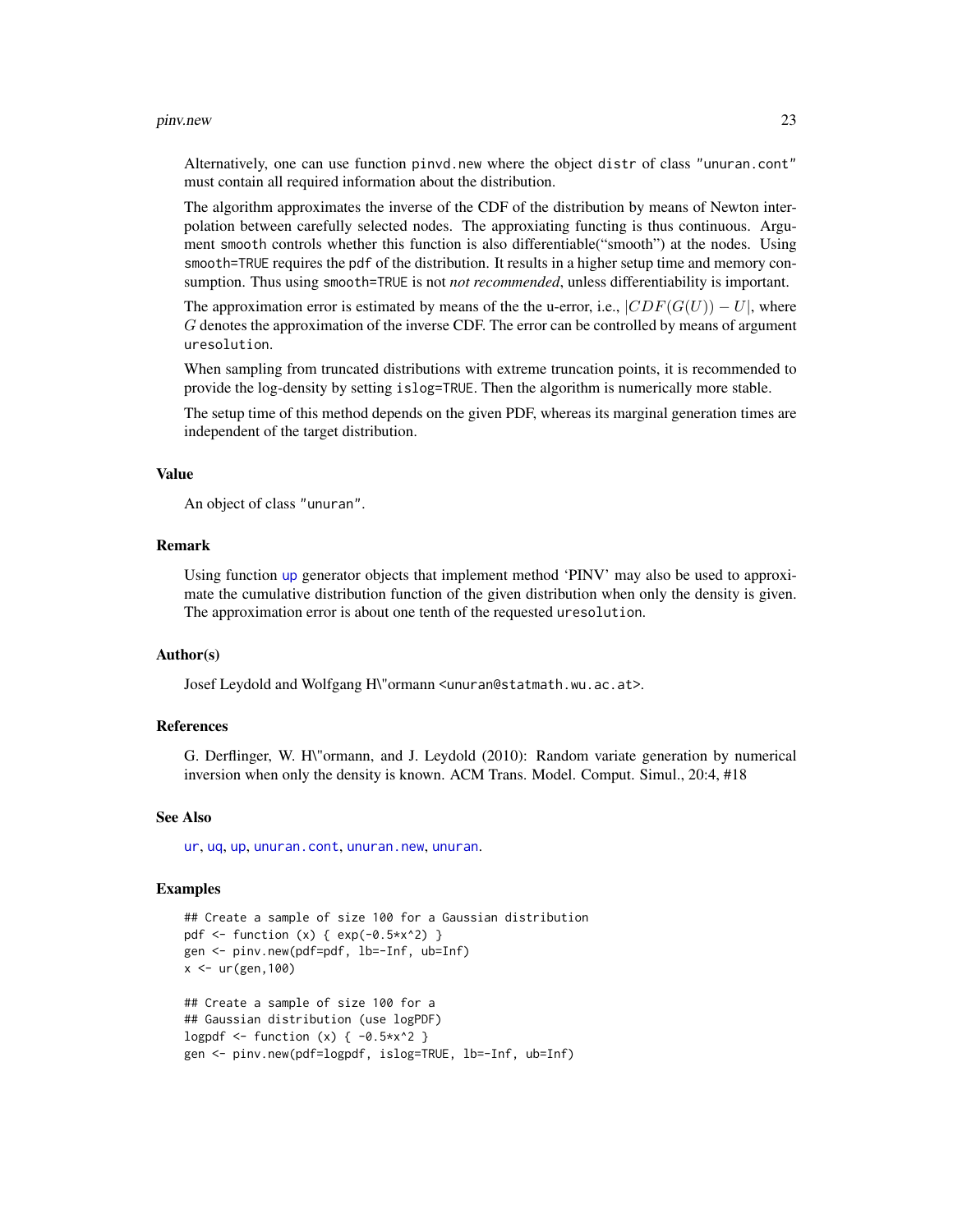```
x < -ur(gen, 100)## Draw sample from Gaussian distribution with mean 1 and
## standard deviation 2. Use 'dnorm'.
gen <- pinv.new(pdf=dnorm, lb=-Inf, ub=Inf, mean=1, sd=2)
x < -ur(gen, 100)## Draw a sample from a truncated Gaussian distribution
## on domain [2,Inf)
gen <- pinv.new(pdf=dnorm, lb=2, ub=Inf)
x < - ur (gen, 100)
## Improve the accuracy of the approximation
gen <- pinv.new(pdf=dnorm, lb=-Inf, ub=Inf, uresolution=1e-15)
x < -ur(gen, 100)## We have to provide a 'center' when PDF (almost) vanishes at 0.
gen <- pinv.new(pdf=dgamma, lb=0, ub=Inf, center=4, shape=5)
x < -ur(gen, 100)## We also can force a smoother approximation
gen <- pinv.new(pdf=dnorm, lb=-Inf, ub=Inf, smooth=TRUE)
x < -ur(gen, 100)## Alternative approach
distr <- udnorm()
gen <- pinvd.new(distr)
x < -ur(gen, 100)
```
<span id="page-23-1"></span>Runuran.distributions *UNU.RAN distribution objects*

#### **Description**

Create objects for particular distributions suitable for using with generation methods from the UNU.RAN library.

# Details

Runuran provides an interface to the UNU.RAN library for universal non-uniform random number generators. This is a very flexible and powerful collection of sampling routines, where the user first has to specify the target distribution and then has to choose an appropriate sampling method.

Creating an object for a particular distribution can be a bit tedious especially if the target distribution has a more complex density function. Thus we have compiled a set of functions that provides ready-to-use distribution objects. Moreover, using these object often results in faster setup time than objects created with pure R code.

These functions share a similar syntax and naming scheme (only ud is prefixed) with analogous R built-in functions that provide density, distribution function and quantile:

<span id="page-23-0"></span>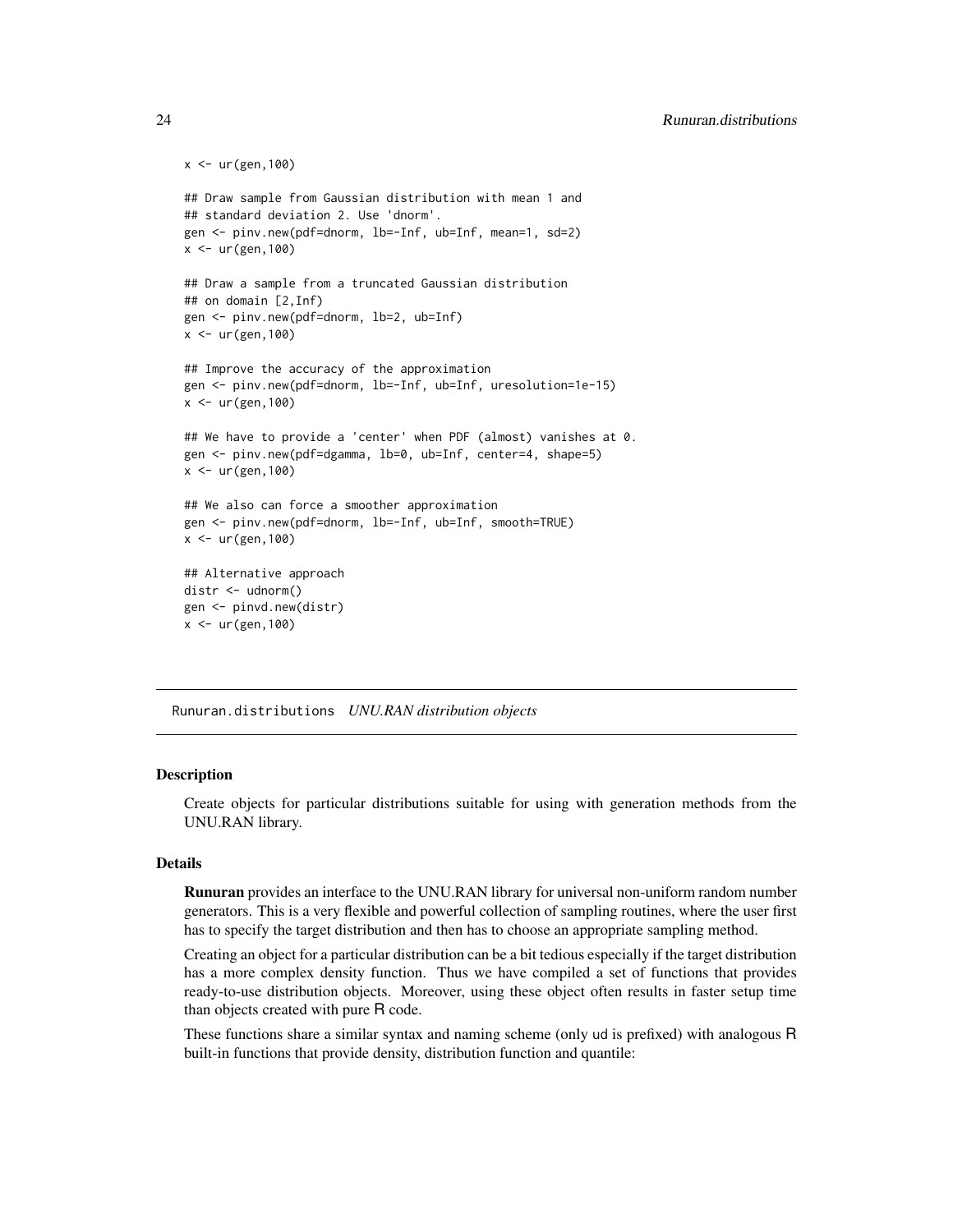ud...(distribution parameters, lb , ub)

Currently generators for the following distributions are implemented.

Continuous Univariate Distributions (26):

| <b>Function</b> |          | <i>Distribution</i>              |
|-----------------|----------|----------------------------------|
| udbeta          | .        | <b>B</b> eta                     |
| udcauchy        | $\cdots$ | Cauchy                           |
| udchi           | .        | Chi                              |
| udchisq         | $\cdots$ | Chi-squared                      |
| udexp           | .        | Exponential                      |
| udf             | .        | F                                |
| udfrechet       | .        | Frechet (Extreme value type II)  |
| udgamma         | $\cdots$ | Gamma                            |
| udghyp          | .        | Generalized Hyperbolic           |
| udgig           | .        | Generalized Inverse Gaussian     |
| udgumbel        | $\cdots$ | Gumbel (Extreme value type I)    |
| udhyperbolic    | $\cdots$ | Hyperbolic                       |
| udig            | $\cdots$ | Inverse Gaussian (Wald)          |
| udlaplace       | .        | Laplace (double exponential)     |
| udlnorm         | .        | Log Normal                       |
| udlogis         | $\cdots$ | Logistic                         |
| udlomax         | $\cdots$ | Lomax (Pareto of second kind)    |
| udmeixner       | $\cdots$ | Meixner                          |
| udnorm          | .        | Normal (Gaussian)                |
| udpareto        | .        | Pareto (of first kind)           |
| udpowerexp      | $\cdots$ | Powerexponential (Subbotin)      |
| udrayleigh      | $\cdots$ | Rayleigh                         |
| udslash         | $\cdots$ | Slash                            |
| udt             | .        | t (Student)                      |
| udvg            | .        | Variance Gamma                   |
| udweibull       | .        | Weibull (Extreme value type III) |

Discrete Distributions (6):

|           | <i>Distribution</i>      |
|-----------|--------------------------|
|           | <b>Binomial</b>          |
|           | Geometric                |
| $\cdots$  | Hypergeometric           |
| $\ddotsc$ | Logarithmic              |
| $\cdots$  | <b>Negative Binomial</b> |
|           | Poisson                  |
|           |                          |

# Author(s)

Josef Leydold and Wolfgang H\"ormann <unuran@statmath.wu.ac.at>.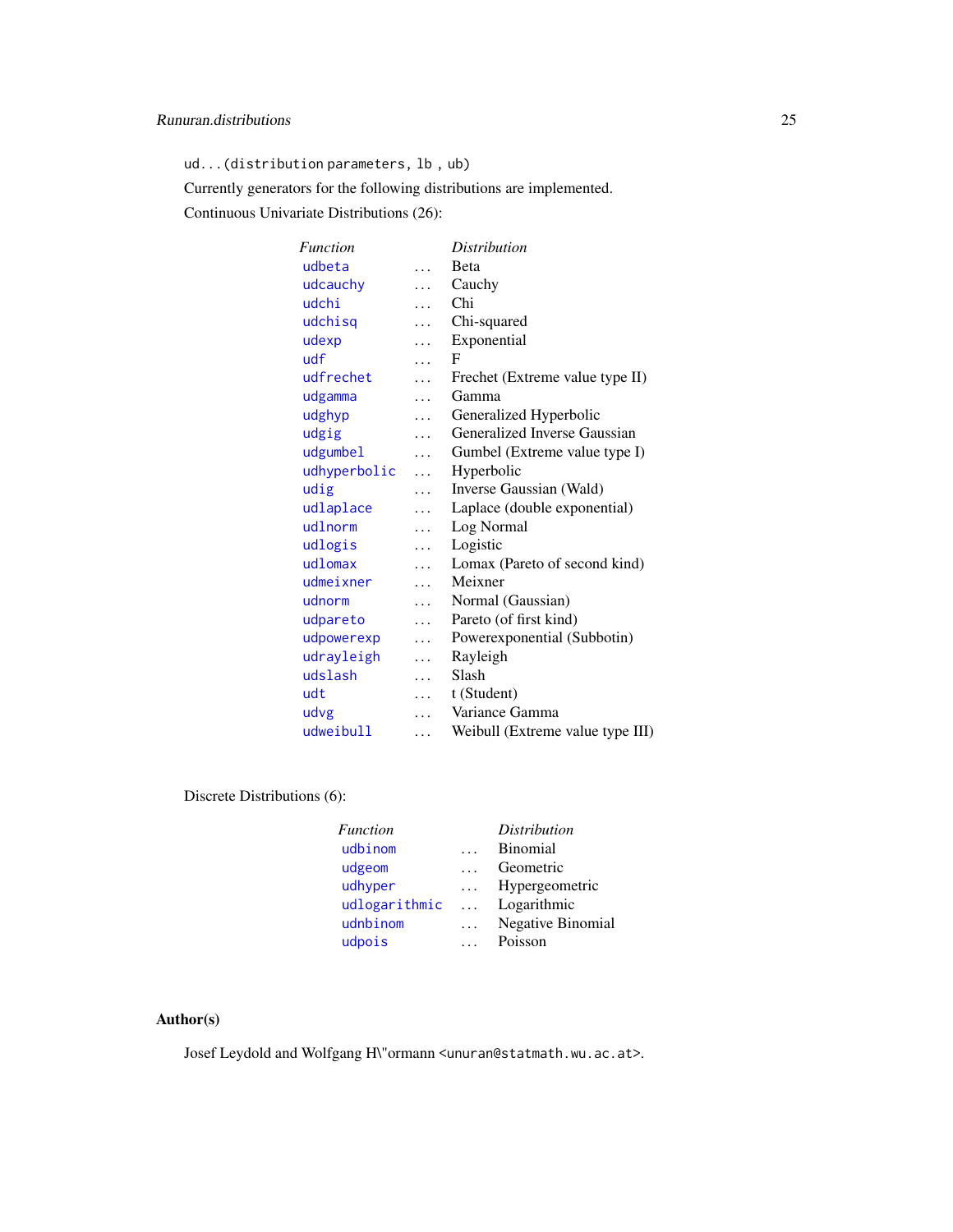# See Also

[Runuran-package](#page-3-1).

### Examples

```
## Create an object for a gamma distribution with shape parameter 5.
distr <- udgamma(shape=5)
## Create the UNU.RAN generator object. use method PINV (inversion).
gen <- pinvd.new(distr)
## Draw a sample of size 100
x \le - ur(gen, 100)
## Compute some quantiles for Monte Carlo methods
x \leq -\text{uq(gen, (1:9)/10)}## Analogous for half normal distribution
distr <- udnorm(lb=0, ub=Inf)
gen <- pinvd.new(distr)
x \le - ur(gen, 100)
x \leq -\text{uq(gen, (1:9)/10)}## Analogous for a generalized hyperbolic distribution
distr <- udghyp(lambda=-1.0024, alpha=39.6, beta=4.14, delta=0.0118, mu=-0.000158)
gen <- pinvd.new(distr)
x <- ur(gen, 100)
x \leq -uq(gen, (1:9)/10)## It is also possible to compute density or distribution functions.
## However, this might not work for all generator objects.
## Density
x \le - ud(gen, 1.2)
## Cumulative distribution function
x < - up(gen, 1.2)
```
Runuran.options *Set or return options for Runuran library*

# Description

Library Runuran has some parameters which (usually) affect the behavior of its functions. These can be set for the whole session via Runuran.options.

#### Usage

```
Runuran.options(...)
```
#### Arguments

... A list may be given as the only argument, or any number of arguments may be in the name=value form, a character string for the name of a parameter, or no argument at all may be given.

<span id="page-25-0"></span>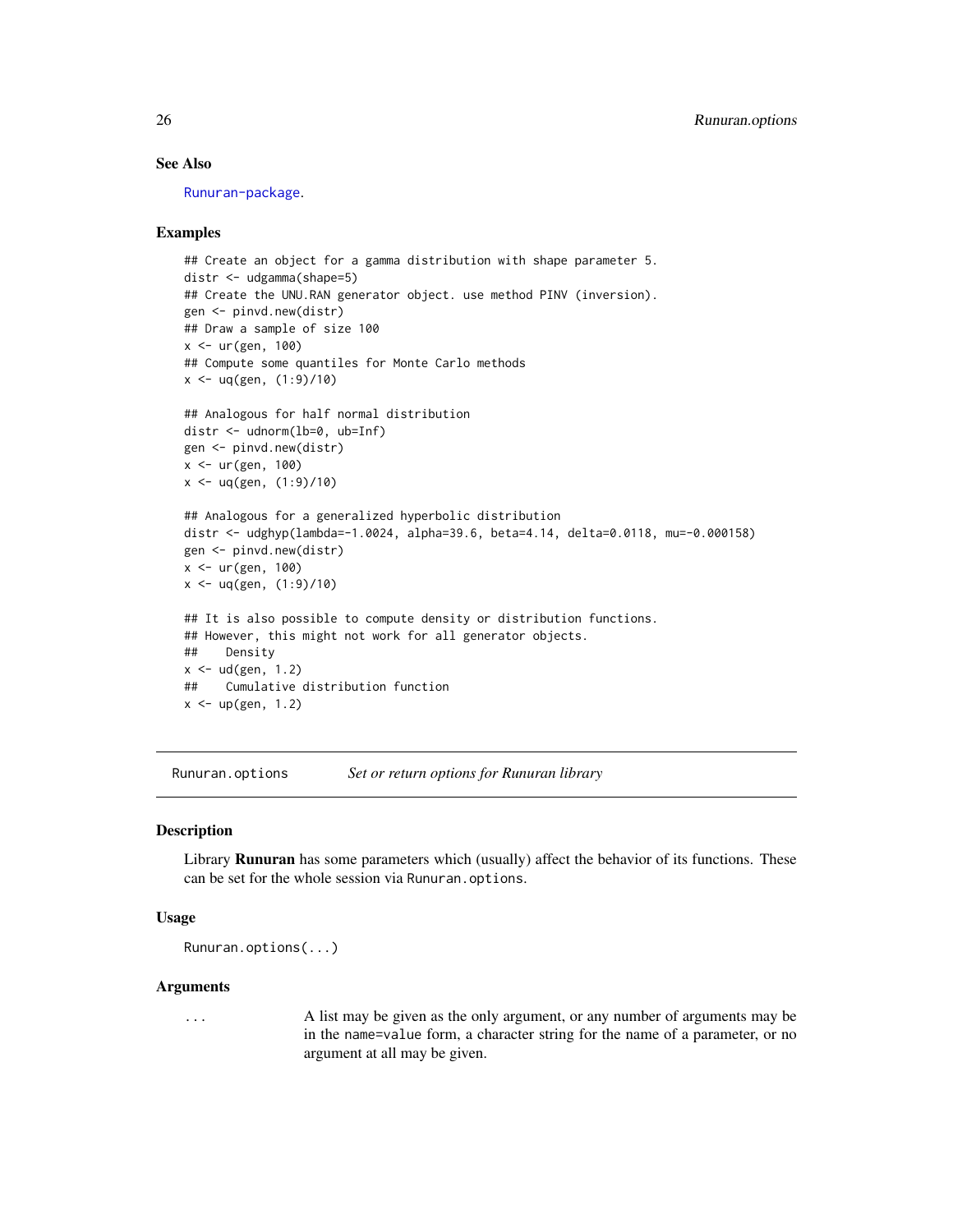#### Runuran.options 27

#### Details

The function provides a tool to control the behavior of library **Runuran**. A list may be given as the only argument, or any number of arguments may be in the name=value form. If no arguments are specified then the function returns the current settings of all parameters. If a single option name is given as character string, then its value is returned (or NULL if it does not exist). Option *values* may be abbreviated.

Currently used parameters in alphabetical order:

error.level verbosity level of error messages and warnings from the underlying UNU.RAN library. It has no effect on messages from the routines in this package. Warnings are useful for analysing possible problems with the selected combinations of distribution and method. However, they can produce quite a lot of output if the conditions of the method is appropriate for a distribution or the distribution has properties like very heavy tails or very high peaks.

The following levels can be set:

"default": same as "warning".

"none": all error messages and warnings are suppressed.

"error": only show error messages.

"warning": show error messages and some of the warnings.

"all": show all error messages and warnings.

#### Value

Runuran.options returns a list with the updated values of the parameters. If the argument list is not empty, the returned list is invisible. If a single character string is given, then the value of the corresponding parameter is returned (or NULL if the parameter is not used).

# Author(s)

Josef Leydold <josef.leydold@wu.ac.at>

#### Examples

```
## save current options
oldval <- Runuran.options()
```
## show current options Runuran.options("error.level")

## suppress all UNU.RAN error messages and warnings Runuran.options(error.level="none")

```
## restore Runuran options
Runuran.options(oldval)
```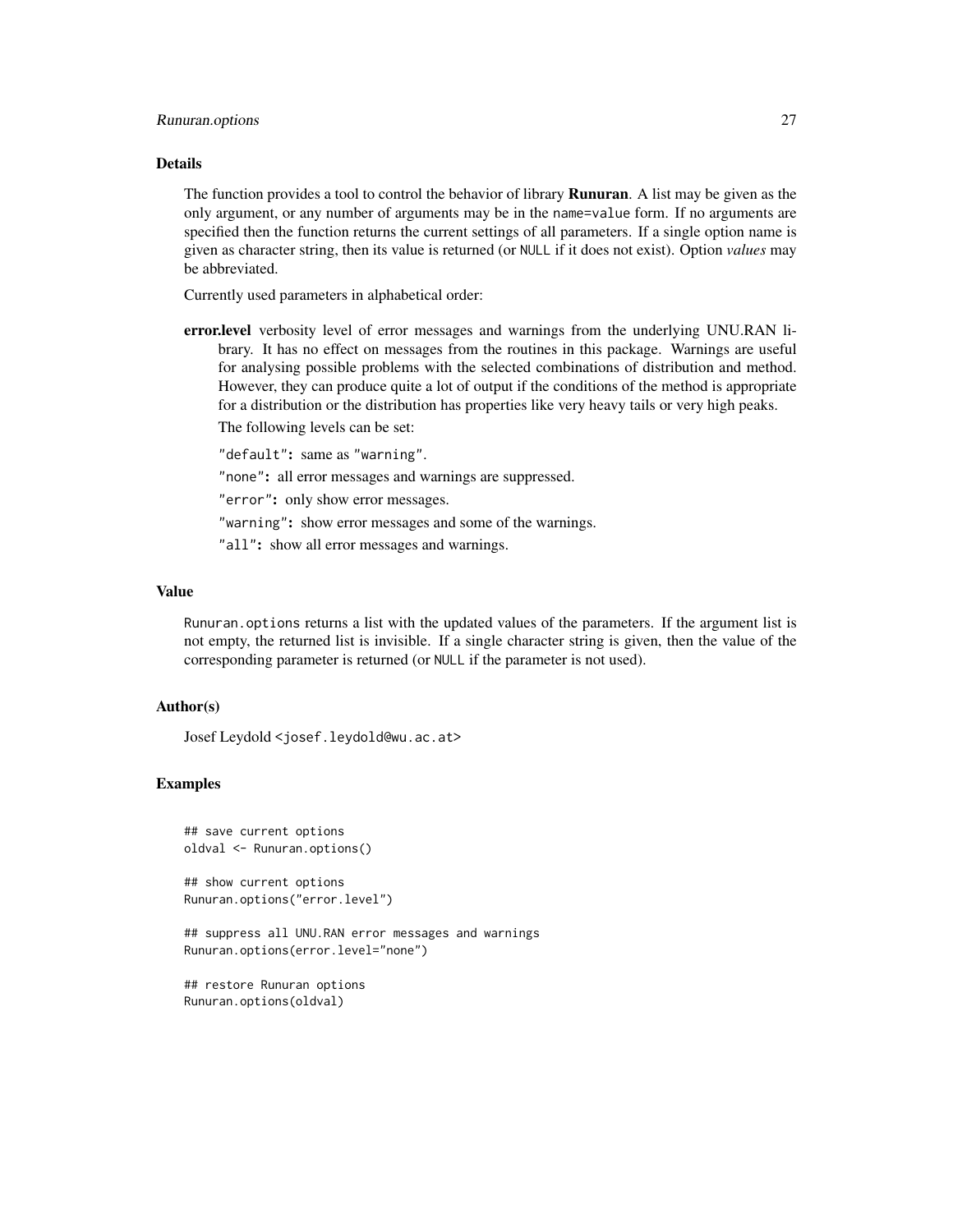```
Runuran.special.generators
```
*Generators for distributions based on methods from the UNU.RAN library*

# Description

Generators for particular distributions. Their syntax is similar to the corresponding R built-in functions.

# Details

Runuran provides an interface to the UNU.RAN library for universal non-uniform random number generators. This is a very flexible and powerful collection of sampling routines, where the user first has to specify the target distribution and then has to choose an appropriate sampling method. However, we found that this approach is a little bit confusing for the beginner.

Thus we have prepared easy-to-use sampling functions for standard distributions to facilitate the use of the package. All these functions share a similar syntax and naming scheme (only u is prefixed) with their analogous R built-in generating functions (if these exist) but have optional domain arguments lb and ub, i.e., these calls also allow to draw samples from truncated distributions:

ur...(n, distribution parameters, lb , ub)

These functions also show the interested user how we used the more powerful functions. We recommend to directly use these more flexible functions. Then one has faster marginal generation times and one may choose the best generation method for one's application.

Currently generators for the following distributions are implemented.

Continuous Univariate Distributions (24):

| <i>Function</i> |           | <i>Distribution</i>                |
|-----------------|-----------|------------------------------------|
| urbeta          |           | <b>B</b> eta                       |
| urburr          | $\ddotsc$ | Burr                               |
| urcauchy        | .         | Cauchy                             |
| urchi           | $\cdots$  | Chi                                |
| urchisq         | $\cdots$  | Chi-squared                        |
| urexp           | $\cdots$  | Exponential                        |
| urextremeI      | $\cdots$  | Gumbel (extreme value type I)      |
| urextremeII     | $\cdots$  | Frechet (extreme value type II)    |
| urf             | $\cdots$  | F                                  |
| urgamma         | $\cdots$  | Gamma                              |
| urgig           | $\cdots$  | GIG (generalized inverse Gaussian) |
| urhyperbolic    | $\ddotsc$ | Hyperbolic                         |
| urlaplace       | $\cdots$  | Laplace                            |
| urlnorm         | $\cdots$  | Log-Normal                         |
| urlogis         | $\cdots$  | Logistic                           |
| urlomax         | $\cdots$  | Lomax                              |
| urnorm          | .         | Normal (Gaussian)                  |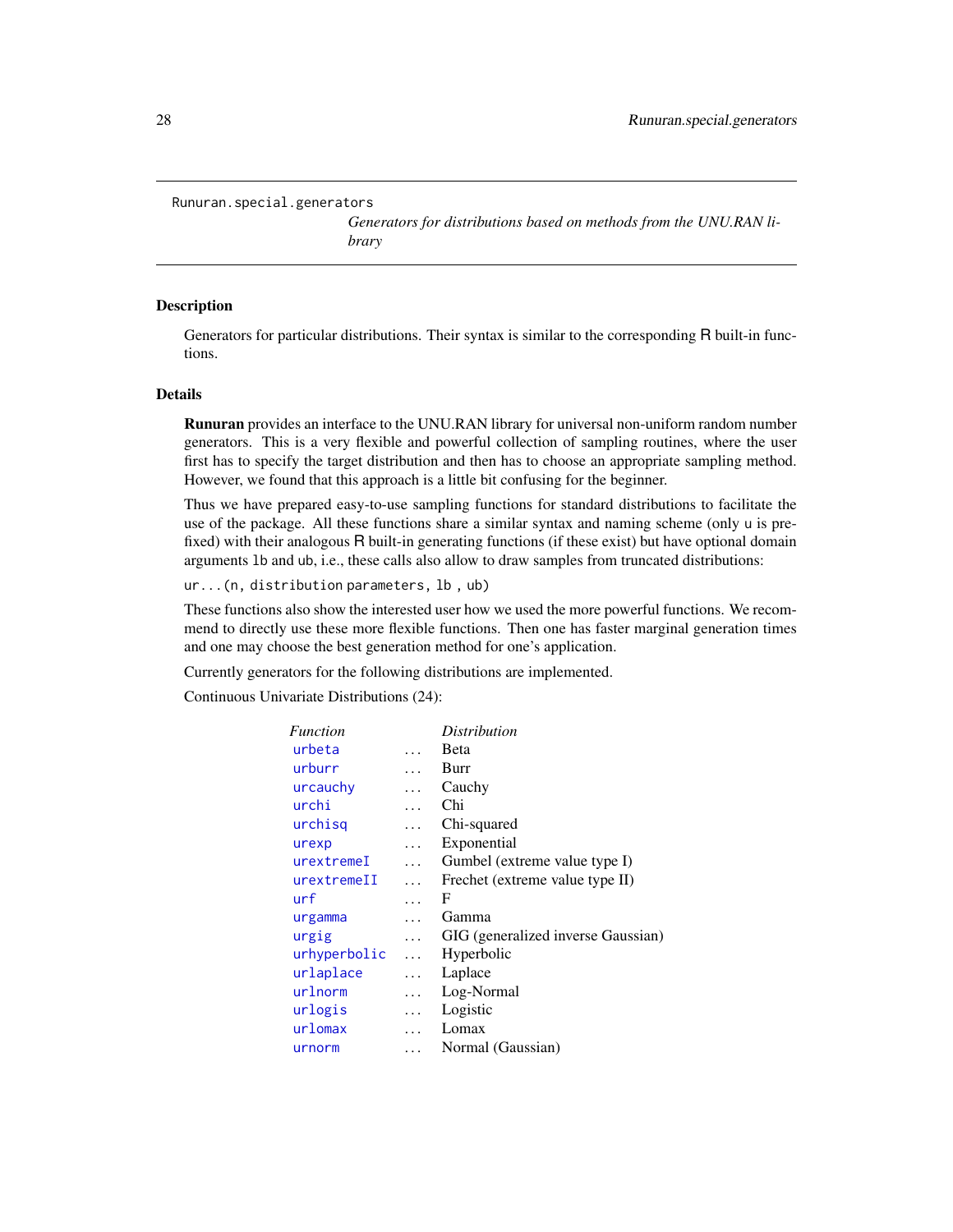#### <span id="page-28-0"></span>srou.new 29

| urpareto   | $\cdots$ | Pareto (of first kind)      |
|------------|----------|-----------------------------|
| urplanck   | $\cdots$ | Planck                      |
| urpowerexp | $\cdots$ | Powerexponential (Subbotin) |
| urrayleigh | $\cdots$ | Rayleigh                    |
| urt        | $\cdots$ | t (Student)                 |
| urtriang   | $\cdots$ | Triangular                  |
| urweibull  |          | Weibull                     |

# Discrete Distributions (6):

| Function      |           | <i>Distribution</i>      |
|---------------|-----------|--------------------------|
| urbinom       |           | <b>Binomial</b>          |
| urgeom        |           | Geometric                |
| urhyper       |           | Hypergeometric           |
| urlogarithmic | $\ddotsc$ | Logarithmic              |
| urnbinom      | $\cdots$  | <b>Negative Binomial</b> |
| urpois        |           | Poisson                  |

# Author(s)

Josef Leydold and Wolfgang H\"ormann <unuran@statmath.wu.ac.at>.

#### See Also

[Runuran-package](#page-3-1), [Runuran.distributions](#page-23-1).

# Examples

```
## draw a sample of size 100 from a
## gamma distribution with shape parameter 5
x \le - \text{urgamma}(n=100, \text{shape}=5)## draw a sample of size 100 from a
## half normal distribution
x \le - urnorm(n=100, lb=0, ub=Inf)
```
<span id="page-28-1"></span>srou.new *UNU.RAN generator based on Simple Ratio-Of-Uniforms Method (SROU)*

# Description

UNU.RAN random variate generator for continuous distributions with given probability density function (PDF). It is based on the Simple Ratio-Of-Uniforms Method ('SROU'). [Universal] – Rejection Method.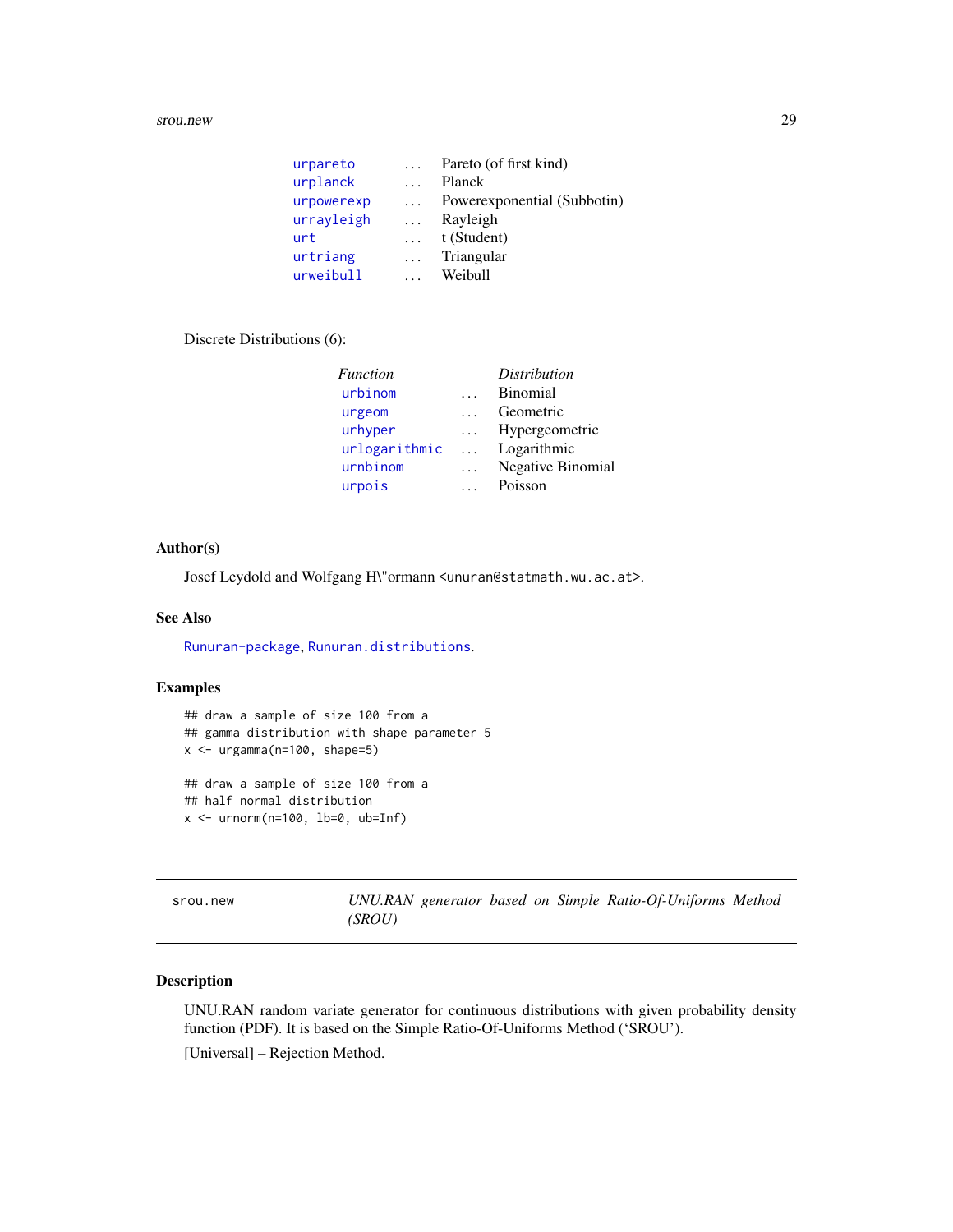30 srou.new strong strong strong strong strong strong strong strong strong strong strong strong strong strong strong strong strong strong strong strong strong strong strong strong strong strong strong strong strong strong

#### Usage

```
srou.new(pdf, lb, ub, mode, area, islog=FALSE, r=1, ...)
sroud.new(distr, r=1)
```
### Arguments

| pdf            | probability density function. (R function)                                                                  |
|----------------|-------------------------------------------------------------------------------------------------------------|
| 1 <sub>b</sub> | lower bound of domain; use -Inf if unbounded from left. (numeric)                                           |
| ub             | upper bound of domain; use Inf if unbounded from right. (numeric)                                           |
| mode           | location of the mode. (numeric)                                                                             |
| area           | area below pdf. (numeric)                                                                                   |
| islog          | whether pdf is given as log-density (the dpdf must then be the derivative of the<br>log-density). (boolean) |
| $\cdots$       | (optional) arguments for pdf.                                                                               |
| distr          | distribution object. (S4 object of class "unuran.cont")                                                     |
| r              | adjust algorithm to heavy-tailed distribution. (numeric)                                                    |
|                |                                                                                                             |

# Details

This function creates a unuran object based on 'SROU' (Simple Ratio-Of-Uniforms Method). It can be used to draw samples of a continuous random variate with given probability density function using [ur](#page-95-1).

The density pdf must be positive but need not be normalized (i.e., it can be any multiple of a density function). It must be  $T_c$ -concave for  $c = -r/(r + 1)$ ; this includes all log-concave distributions.

The (exact) location of the mode and the area below the pdf are essential.

Alternatively, one can use function sroud.new where the object distr of class "unuran.cont" must contain all required information about the distribution.

The acceptance probability decreases with increasing parameter r. Thus it should be as small as possible. On the other hand it must be sufficiently large for heavy tailed distributions. If possible, use the default r=1.

Compared to [tdr.new](#page-32-1) it has much slower marginal generation times but has a faster setup and is numerically more robust. Moreover, It also works for unimodal distributions with tails that are heavier than those of the Cauchy distribution.

#### Value

An object of class "unuran".

#### Author(s)

Josef Leydold and Wolfgang H\"ormann <unuran@statmath.wu.ac.at>.

#### References

W. H\"ormann, J. Leydold, and G. Derflinger (2004): Automatic Nonuniform Random Variate Generation. Springer-Verlag, Berlin Heidelberg. Sections 6.3 and 6.4.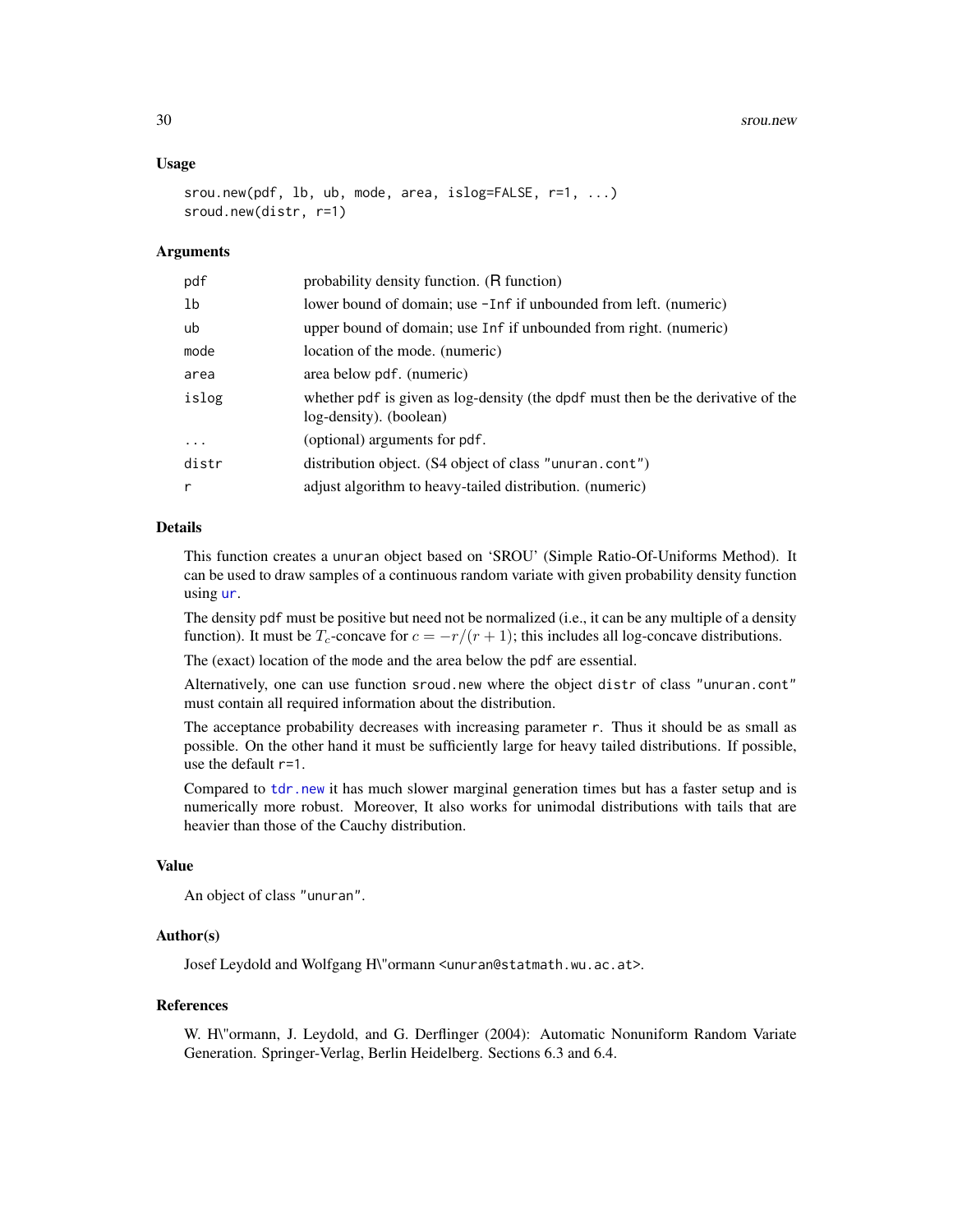#### <span id="page-30-0"></span>tabl.new 31

# See Also

[ur](#page-95-1), [unuran.cont](#page-78-1), [unuran.new](#page-87-1), [unuran](#page-74-1).

#### Examples

```
## Create a sample of size 100 for a Gaussian distribution.
pdf <- function (x) { exp(-0.5*x^2) }
gen <- srou.new(pdf=pdf, lb=-Inf, ub=Inf, mode=0, area=2.506628275)
x < -ur(gen, 100)## Create a sample of size 100 for a Gaussian distribution.
## Use 'dnorm'.
gen <- srou.new(pdf=dnorm, lb=-Inf, ub=Inf, mode=0, area=1)
x <- ur(gen,100)
## Alternative approach
distr <- udnorm()
gen <- sroud.new(distr)
x <- ur(gen,100)
```
<span id="page-30-1"></span>tabl.new *UNU.RAN generator based on TABLe based Rejection (TABL)*

# Description

UNU.RAN random variate generator for continuous distributions with given probability density function (PDF). It is based on the TABLe based rejection method ('TABL').

[Universal] – Rejection Method.

# Usage

```
tabl.new(pdf, lb, ub, mode, islog=FALSE, ...)
tabld.new(distr)
```
#### Arguments

| pdf      | probability density function. (R function)                                                                  |
|----------|-------------------------------------------------------------------------------------------------------------|
| 1b       | lower bound of domain; use -Inf if unbounded from left. (numeric)                                           |
| ub       | upper bound of domain; use Inf if unbounded from right. (numeric)                                           |
| mode     | location of the mode. (numeric)                                                                             |
| islog    | whether pdf is given as log-density (the dpdf must then be the derivative of the<br>log-density). (boolean) |
| $\ddots$ | (optional) arguments for pdf.                                                                               |
| distr    | distribution object. (S4 object of class "unuran.cont")                                                     |
|          |                                                                                                             |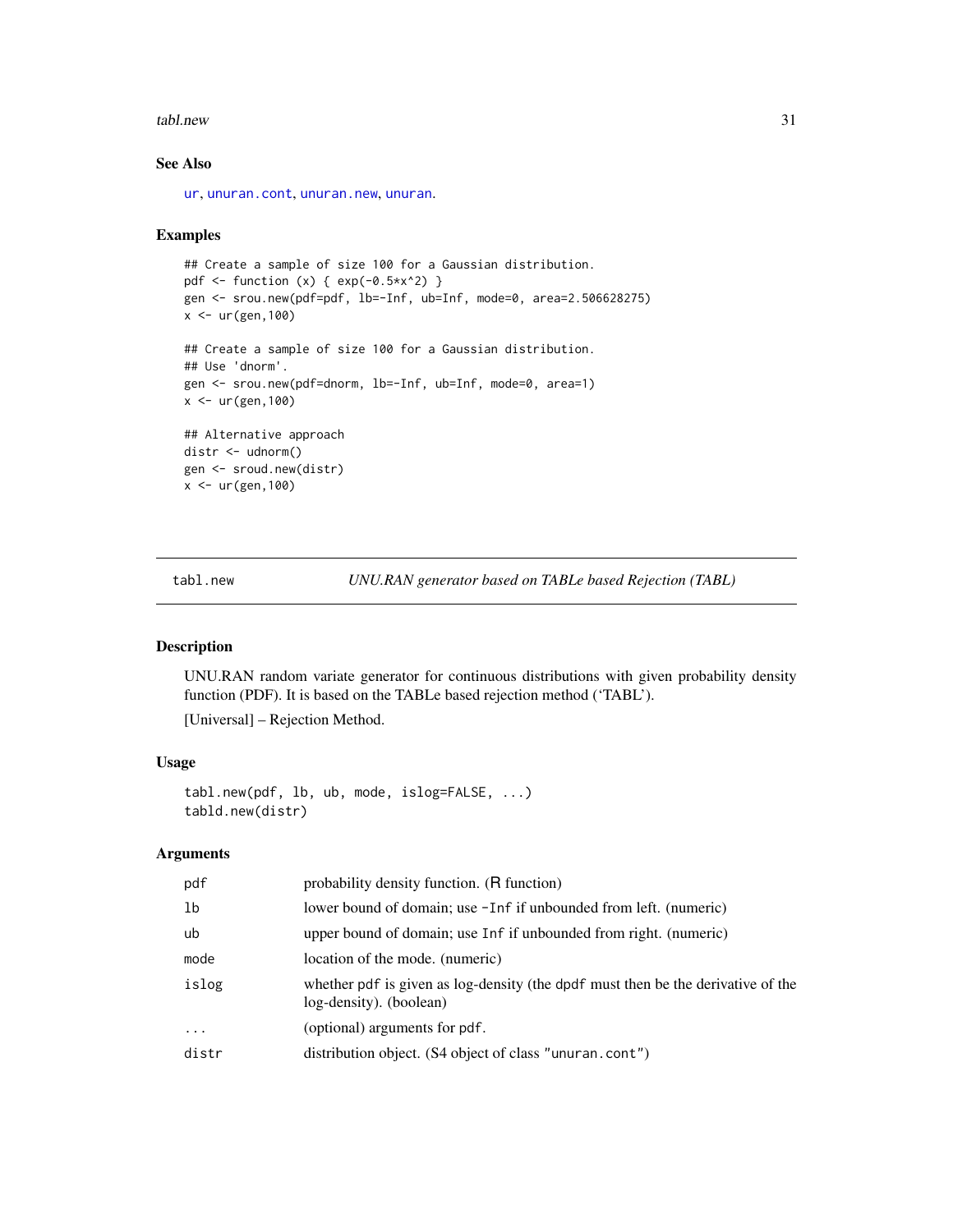#### Details

This function creates an unuran object based on 'TABL' (TABLe based rejection). It can be used to draw samples of a continuous random variate with given probability density function using [ur](#page-95-1).

The density pdf must be positive but need not be normalized (i.e., it can be any multiple of a density function).

The given pdf must be unimodal.

Alternatively, one can use function tabld.new where the object distr of class "unuran.cont" must contain all required information about the distribution.

The setup time of this method depends on the given PDF, whereas its marginal generation times are almost independent of the target distribution.

# Value

An object of class "unuran".

#### Author(s)

Josef Leydold and Wolfgang H\"ormann <unuran@statmath.wu.ac.at>.

# References

W. H\"ormann, J. Leydold, and G. Derflinger (2004): Automatic Nonuniform Random Variate Generation. Springer-Verlag, Berlin Heidelberg. See Section 5.1 ("Ahrens Method").

# See Also

[ur](#page-95-1), [tdr.new](#page-32-1), [unuran.cont](#page-78-1), [unuran.new](#page-87-1), [unuran](#page-74-1).

```
## Create a sample of size 100 for a Gaussian distribution
pdf <- function (x) { exp(-0.5*x^2) }
gen <- tabl.new(pdf=pdf, lb=-Inf, ub=Inf, mode=0)
x < -ur(gen, 100)## Create a sample of size 100 for a
## Gaussian distribution (use logPDF)
logpdf \le function (x) { -0.5*x^2 }
gen <- tabl.new(pdf=logpdf, islog=TRUE, lb=-Inf, ub=Inf, mode=0)
x < - ur (gen, 100)
## Draw sample from Gaussian distribution with mean 1 and
## standard deviation 2. Use 'dnorm'.
gen <- tabl.new(pdf=dnorm, lb=-Inf, ub=Inf, mode=1, mean=1, sd=2)
x < - ur (gen, 100)
## Draw a sample from a truncated Gaussian distribution
```

```
## on domain [5,Inf)
logpdf \le function (x) { -0.5*x^2 }
```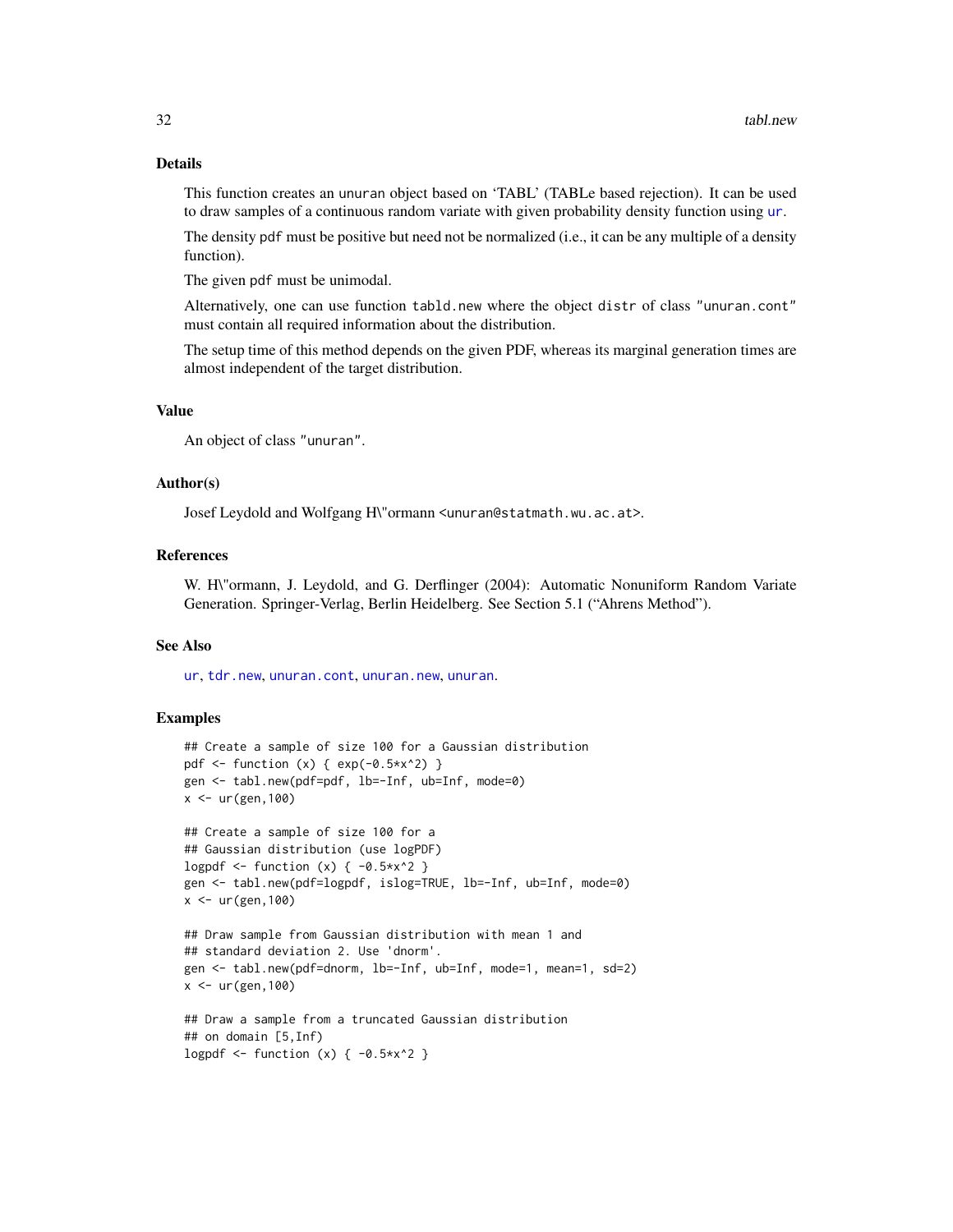#### <span id="page-32-0"></span>tdr.new 33

```
gen <- tabl.new(pdf=logpdf, lb=5, ub=Inf, mode=5, islog=TRUE)
x < - ur (gen, 100)
## Alternative approach
distr <- udnorm()
gen <- tabld.new(distr)
x < -ur(gen, 100)
```
<span id="page-32-1"></span>tdr.new *UNU.RAN generator based on Transformed Density Rejection (TDR)*

# Description

UNU.RAN random variate generator for continuous distributions with given probability density function (PDF). It is based on the Transformed Density Rejection method ('TDR').

[Universal] – Rejection Method.

# Usage

tdr.new(pdf, dpdf=NULL, lb, ub, islog=FALSE, ...) tdrd.new(distr)

# Arguments

| pdf            | probability density function. (R function)                                                                  |
|----------------|-------------------------------------------------------------------------------------------------------------|
| dpdf           | derivative of pdf. (R function)                                                                             |
| 1 <sub>b</sub> | lower bound of domain; use -Inf if unbounded from left. (numeric)                                           |
| ub             | upper bound of domain; use Inf if unbounded from right. (numeric)                                           |
| islog          | whether pdf is given as log-density (the dpdf must then be the derivative of the<br>log-density). (boolean) |
| $\ddots$       | (optional) arguments for pdf.                                                                               |
| distr          | distribution object. (S4 object of class "unuran.cont")                                                     |

# Details

This function creates an unuran object based on 'TDR' (Transformed Density Rejection). It can be used to draw samples of a continuous random variate with given probability density function using [ur](#page-95-1).

The density pdf must be positive but need not be normalized (i.e., it can be any multiple of a density function). The derivative dpdf of the (log-) density is optional. If omitted, numerical differentiation is used. Notice, however, that this might cause some round-off errors such that the algorithm fails. This is in particular the case when the density function is provided instead of the log-density.

The given pdf must be  $T_{-0.5}$ -concave (with implies unimodal densities with tails not higher than  $(1/x<sup>2</sup>)$ ; this includes all log-concave distributions).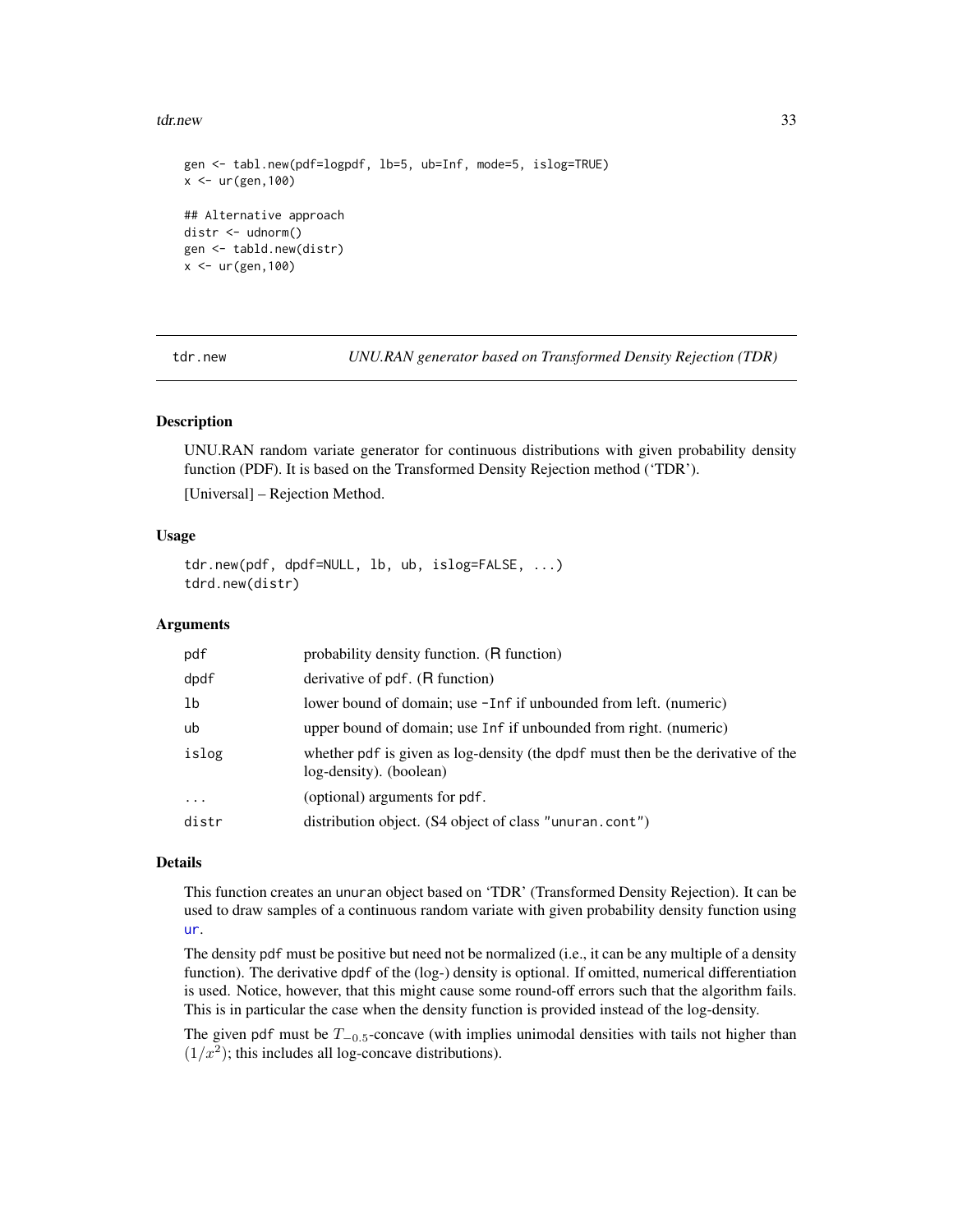It is recommended to use the log-density (instead of the density function) as this is numerically more stable.

Alternatively, one can use function tdrd.new where the object distr of class "unuran.cont" must contain all required information about the distribution.

The setup time of this method depends on the given PDF, whereas its marginal generation times are almost independent of the target distribution.

There exists a variant of 'TDR' which is numerically more stable (albeit a bit slower and less flexible) which is avaible via the [ars.new](#page-9-1) function.

#### Value

```
An object of class "unuran".
```
#### Author(s)

Josef Leydold and Wolfgang H\"ormann <unuran@statmath.wu.ac.at>.

#### References

W. H\"ormann, J. Leydold, and G. Derflinger (2004): Automatic Nonuniform Random Variate Generation. Springer-Verlag, Berlin Heidelberg. See Chapter 4 (Tranformed Density Rejection).

#### See Also

[ur](#page-95-1), [ars.new](#page-9-1), [unuran.cont](#page-78-1), [unuran.new](#page-87-1), [unuran](#page-74-1).

```
## Create a sample of size 100 for a Gaussian distribution
pdf <- function (x) { exp(-0.5*x^2) }
gen <- tdr.new(pdf=pdf, lb=-Inf, ub=Inf)
x < -ur(gen, 100)
```

```
## Create a sample of size 100 for a
## Gaussian distribution (use logPDF)
logpdf \le function (x) { -0.5*x^2 }
gen <- tdr.new(pdf=logpdf, islog=TRUE, lb=-Inf, ub=Inf)
x < -ur(gen, 100)
```

```
## Same example but additionally provide derivative of log-density
## to prevent possible round-off errors
logpdf <- function (x) { -0.5*x^2 }
dlogpdf \leq function (x) { -x }
gen <- tdr.new(pdf=logpdf, dpdf=dlogpdf, islog=TRUE, lb=-Inf, ub=Inf)
x < - ur (gen, 100)
```

```
## Draw sample from Gaussian distribution with mean 1 and
## standard deviation 2. Use 'dnorm'.
gen <- tdr.new(pdf=dnorm, lb=-Inf, ub=Inf, mean=1, sd=2)
x < -ur(gen, 100)
```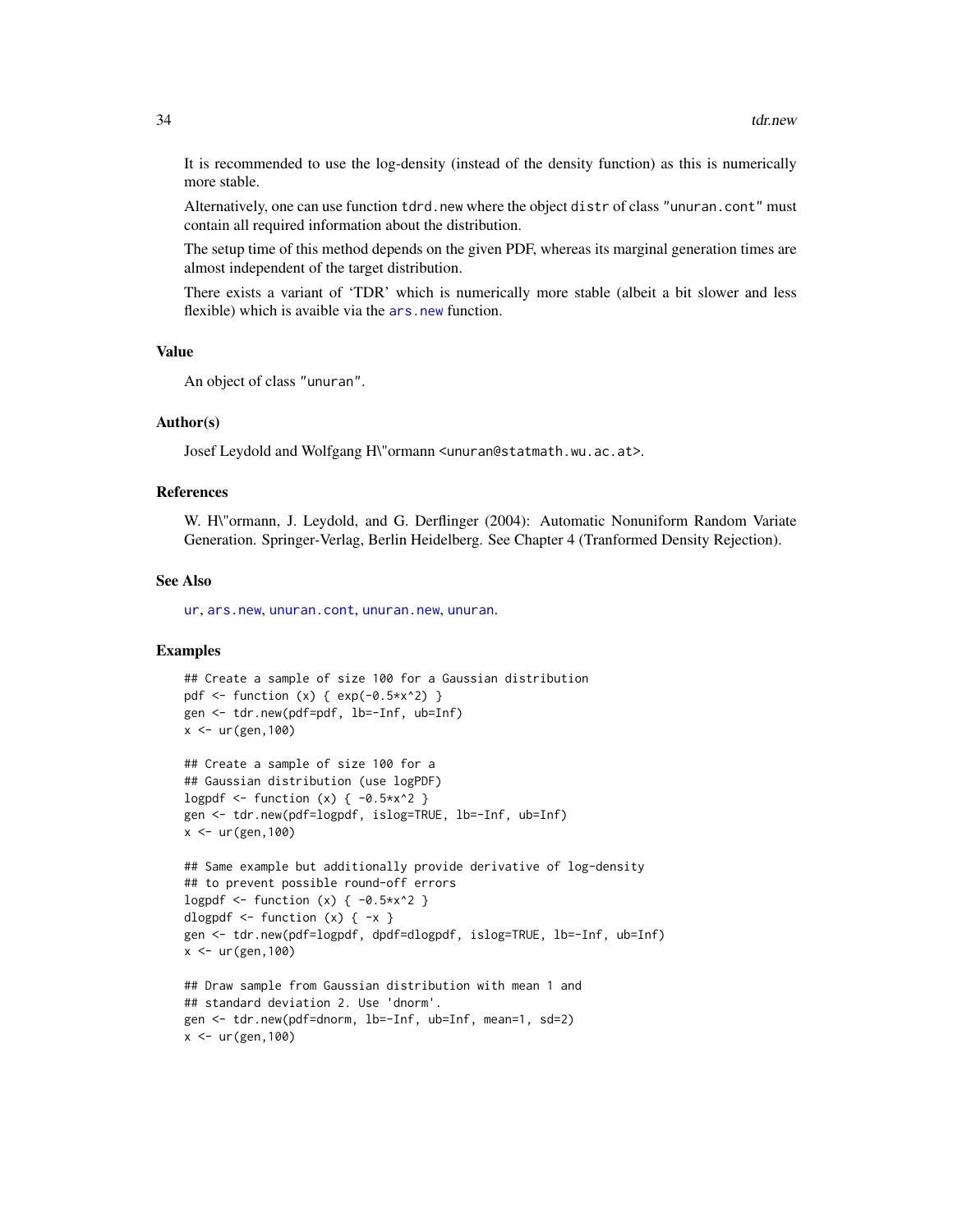<span id="page-34-0"></span> $ud$  35

```
## Draw a sample from a truncated Gaussian distribution
## on domain [5,Inf)
logpdf <- function (x) { -0.5*x^2 }
gen <- tdr.new(pdf=logpdf, lb=5, ub=Inf, islog=TRUE)
x < -ur(gen, 100)## Alternative approach
distr <- udnorm()
gen <- tdrd.new(distr)
x < -ur(gen, 100)
```
<span id="page-34-1"></span>

#### ud *Density function for "unuran" object*

#### **Description**

Evaluates the probability density function (PDF) or probability mass function (PMF) for a "unuran" object for a continuous and discrete distribution, respectively.

# Usage

ud(obj, x, islog = FALSE)

#### Arguments

| obj   | one of                                                                     |
|-------|----------------------------------------------------------------------------|
|       | • a distribution object of class "unuran.cont" that contains the PDF, or   |
|       | • a distribution object of class "unuran. discr" that contains the PMF, or |
|       | • a generator object (class "unuran") that contains the PDF and PMF, resp. |
| x     | vector of x values. (numeric)                                              |
| islog | if TRUE, the log-density is returnd. (boolean)                             |

# Details

The routine evaluates the probability density function of a distribution stored in a UNU.RAN distribution object or UNU.RAN generator object. If islog is TRUE, then the logarithm of the density is returned.

If the PDF (or its respective logarithm) is not available in the object, then NA is returned and a warning is thrown.

Note: when the log-density is not given explicitly (by setting islog=TRUE in the corresponding routing like [unuran.cont.new](#page-79-1) or in an **Runuran** built-in distribution), then NA is returned even if the density is given.

Important: Routine ud just evaluates the density function that is stored in obj. It ignores the boundaries of the domain of the distribution, i.e., it does not return 0 outside the domain unless the implementation of the PDF handles this case correctly. This behavior is in particular important when **Runuran** built-in distributions are truncated by explicitly setting the domain boundaries.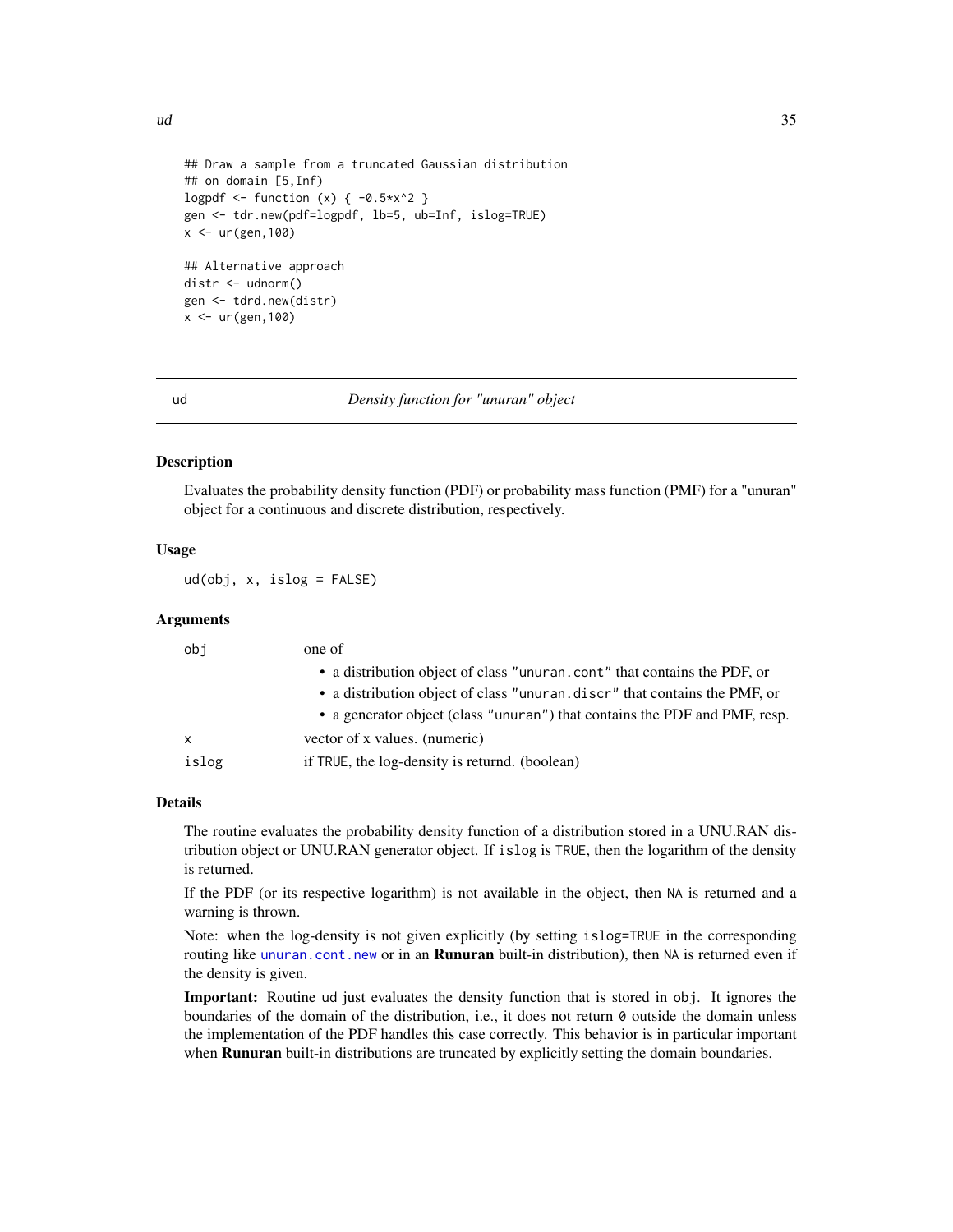#### 36 udbeta udbeta udbeta udbeta udbeta udbeta udbeta udbeta udbeta udbeta udbeta udbeta udbeta udbeta udbeta u

#### Note

The generator object must not be packed (see [unuran.packed](#page-88-1)).

#### Author(s)

Josef Leydold and Wolfgang H\"ormann <unuran@statmath.wu.ac.at>.

# References

W. H\"ormann, J. Leydold, and G. Derflinger (2004): Automatic Nonuniform Random Variate Generation. Springer-Verlag, Berlin Heidelberg.

# See Also

[unuran.cont](#page-78-1), [unuran.discr](#page-82-1), [unuran](#page-74-1).

# Examples

```
## Create an UNU.RAN distribution object (for standard Gaussian)
## and evaluate density for some points
distr <- udnorm()
ud(distr, 1.5)
ud(distr, -3:3)
## Create an UNU.RAN generator object (for standard Gaussian)
## and evaluate density of underyling distribution
gen <- tdrd.new(udnorm())
ud(gen, 1.5)
ud(gen, -3:3)
```
<span id="page-35-1"></span>udbeta *UNU.RAN object for Beta distribution*

#### Description

Create UNU.RAN object for a Beta distribution with with parameters shape1 and shape2. [Distribution] – Beta.

#### Usage

```
udbeta(shape1, shape2, lb=0, ub=1)
```
# Arguments

|    | shape1, shape2 positive shape parameters of the Beta distribution. |
|----|--------------------------------------------------------------------|
| lb | lower bound of (truncated) distribution.                           |
| ub | upper bound of (truncated) distribution.                           |

<span id="page-35-0"></span>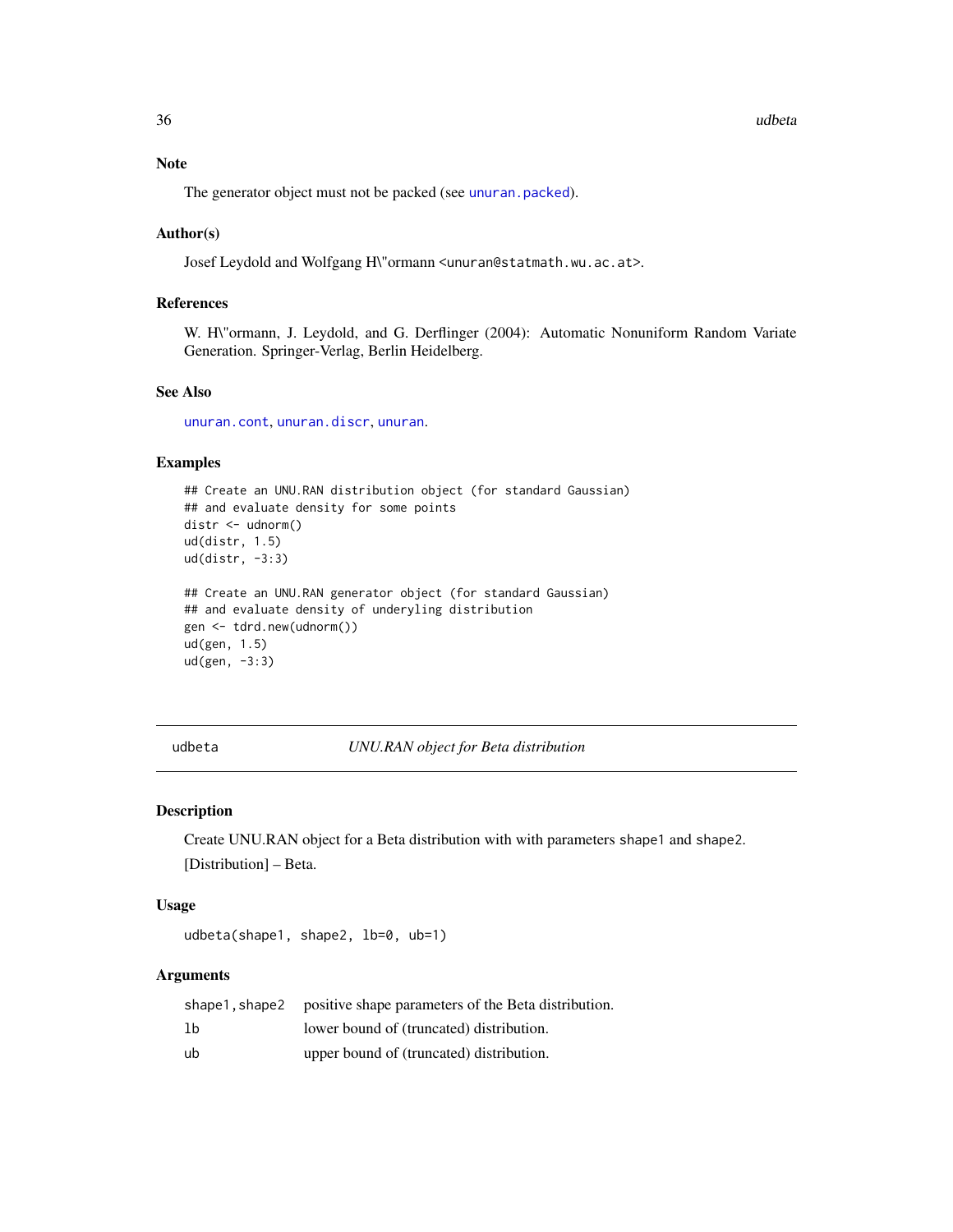udbinom 37

## Details

The Beta distribution with parameters shape1 =  $a$  and shape2 =  $b$  has density

$$
f(x) = \frac{\Gamma(a+b)}{\Gamma(a)\Gamma(b)} x^a (1-x)^b
$$

for  $a > 0$ ,  $b > 0$  and  $0 \le x \le 1$ .

The domain of the distribution can be truncated to the interval (1b,ub).

# Value

An object of class "unuran.cont".

## Author(s)

Josef Leydold and Wolfgang H\"ormann <unuran@statmath.wu.ac.at>.

## References

N.L. Johnson, S. Kotz, and N. Balakrishnan (1995): Continuous Univariate Distributions, Volume 2. 2nd edition, John Wiley & Sons, Inc., New York. Chap. 25, p. 210.

# See Also

[unuran.cont](#page-78-0).

## Examples

```
## Create distribution object for beta distribution
distr <- udbeta(shape1=3,shape2=7)
## Generate generator object; use method PINV (inversion)
gen <- pinvd.new(distr)
## Draw a sample of size 100
x < - ur (gen, 100)
```
udbinom *UNU.RAN object for Binomial distribution*

#### Description

Create UNU.RAN object for a Binomial distribution with parameters size and prob. [Distribution] – Binomial.

## Usage

udbinom(size, prob, lb=0, ub=size)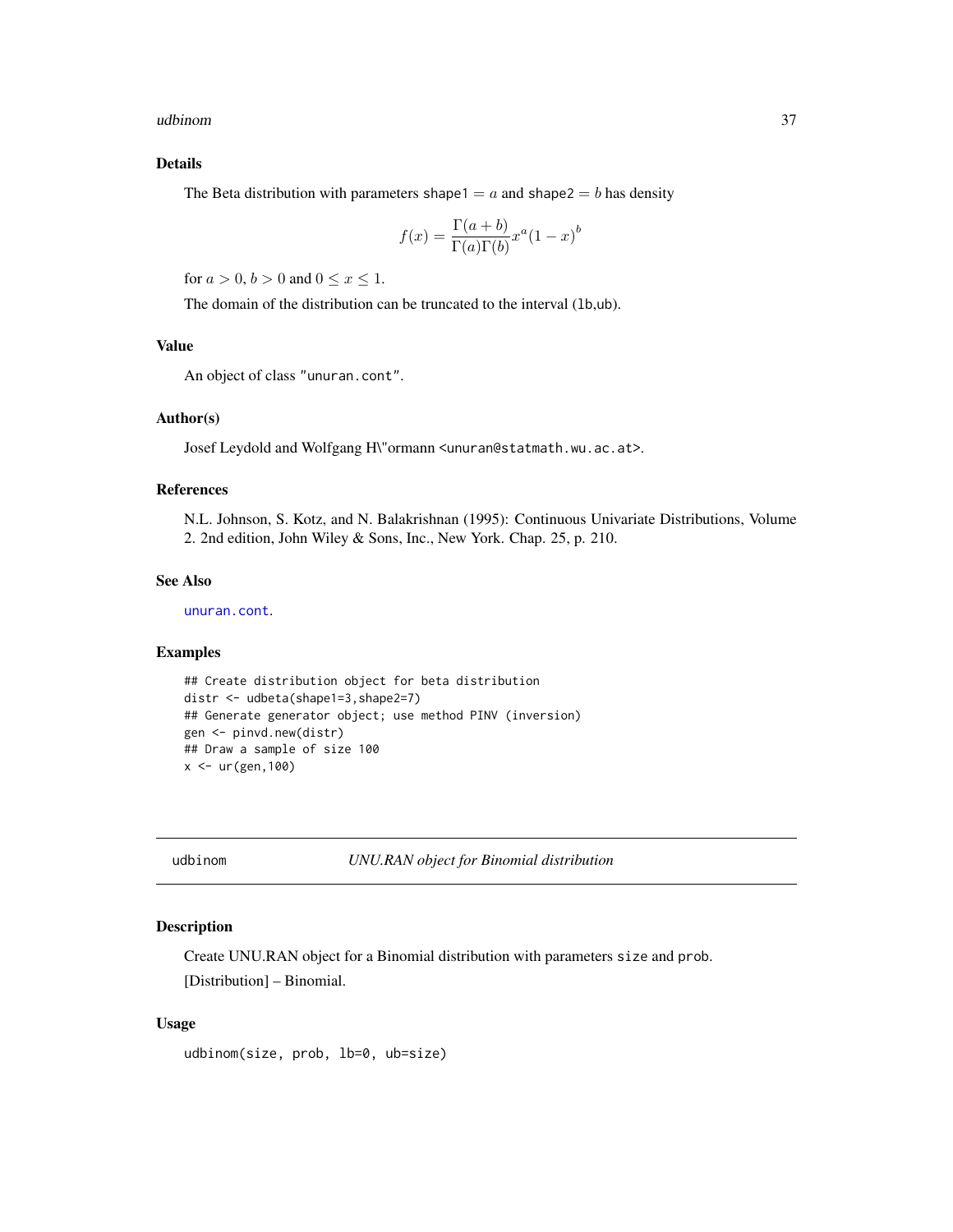38 udbinom

#### Arguments

| size | number of trials (one or more).          |
|------|------------------------------------------|
| prob | probability of success on each trial.    |
| 1b   | lower bound of (truncated) distribution. |
| ub   | upper bound of (truncated) distribution. |

## Details

The Binomial distribution with size  $= n$  and prob  $= p$  has probability mass function

$$
p(x) = \binom{n}{x} p^x (1-p)^{n-x}
$$

for  $x = 0, \ldots, n$ .

The domain of the distribution can be truncated to the interval (1b,ub).

# Value

An object of class "unuran.discr".

#### Author(s)

Josef Leydold and Wolfgang H\"ormann <unuran@statmath.wu.ac.at>.

## References

N.L. Johnson, S. Kotz, and A.W. Kemp (1992): Univariate Discrete Distributions. 2nd edition, John Wiley & Sons, Inc., New York. Chap. 3, p. 105.

# See Also

[unuran.discr](#page-82-0).

# Examples

```
## Create distribution object for Binomial distribution
dist <- udbinom(size=100, prob=0.33)
## Generate generator object; use method DGT (inversion)
gen <- dgtd.new(dist)
## Draw a sample of size 100
x <- ur(gen,100)
```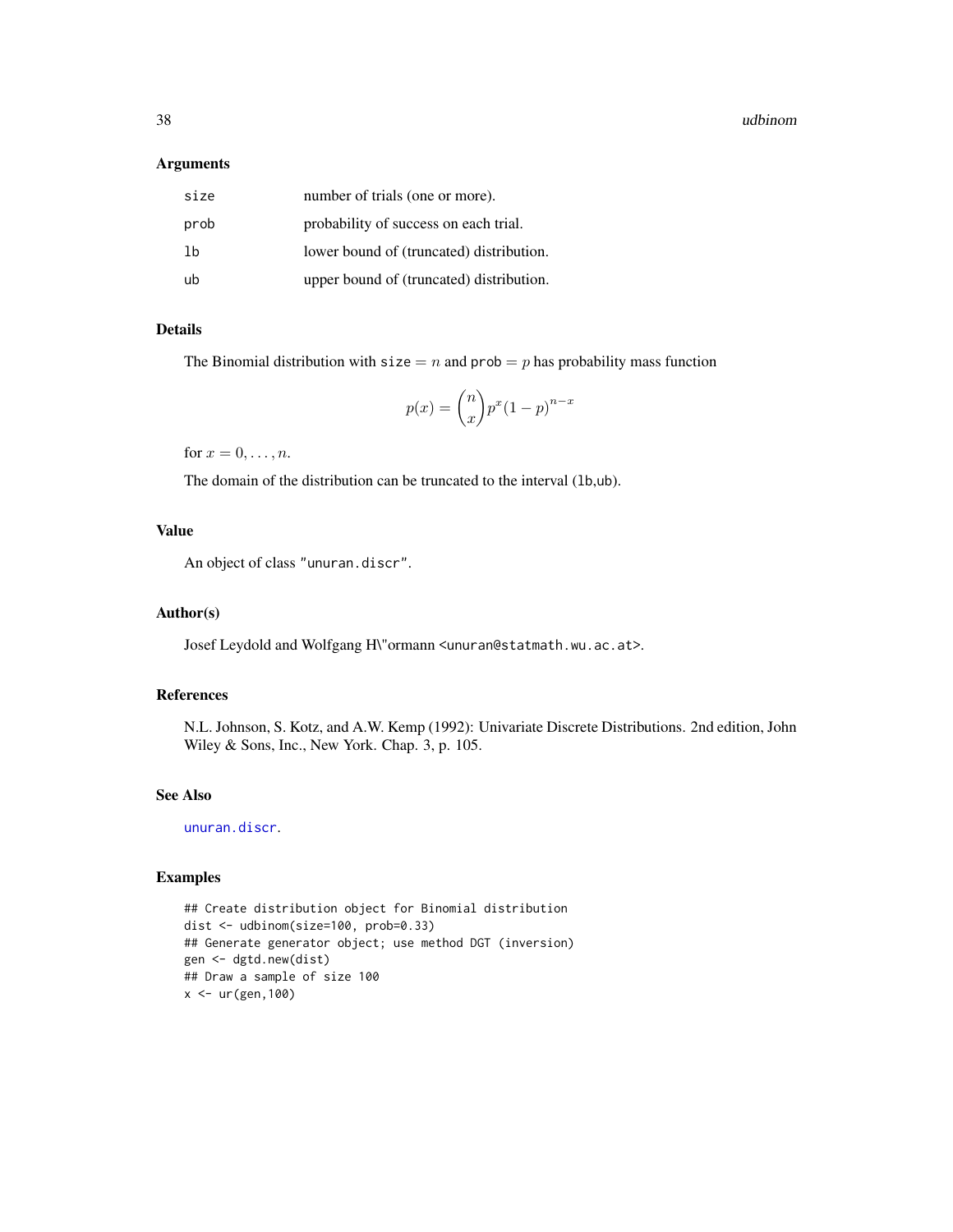# Description

Create UNU.RAN object for a Cauchy distribution with location parameter location and scale parameter scale.

[Distribution] – Cauchy.

## Usage

udcauchy(location=0, scale=1, lb=-Inf, ub=Inf)

# Arguments

| location | location parameter.                      |
|----------|------------------------------------------|
| scale    | (strictly positive) scale parameter.     |
| 1b       | lower bound of (truncated) distribution. |
| ub       | upper bound of (truncated) distribution. |

# Details

The Cauchy distribution with location  $l$  and scale  $s$  has density

$$
f(x) = \frac{1}{\pi s} \left( 1 + \left(\frac{x - l}{s}\right)^2 \right)^{-1}
$$

for all  $x$ .

The domain of the distribution can be truncated to the interval (1b,ub).

## Value

An object of class "unuran.cont".

# Author(s)

Josef Leydold and Wolfgang H\"ormann <unuran@statmath.wu.ac.at>.

# References

N.L. Johnson, S. Kotz, and N. Balakrishnan (1994): Continuous Univariate Distributions, Volume 1. 2nd edition, John Wiley & Sons, Inc., New York. Chap. 16, p. 299.

# See Also

[unuran.cont](#page-78-0).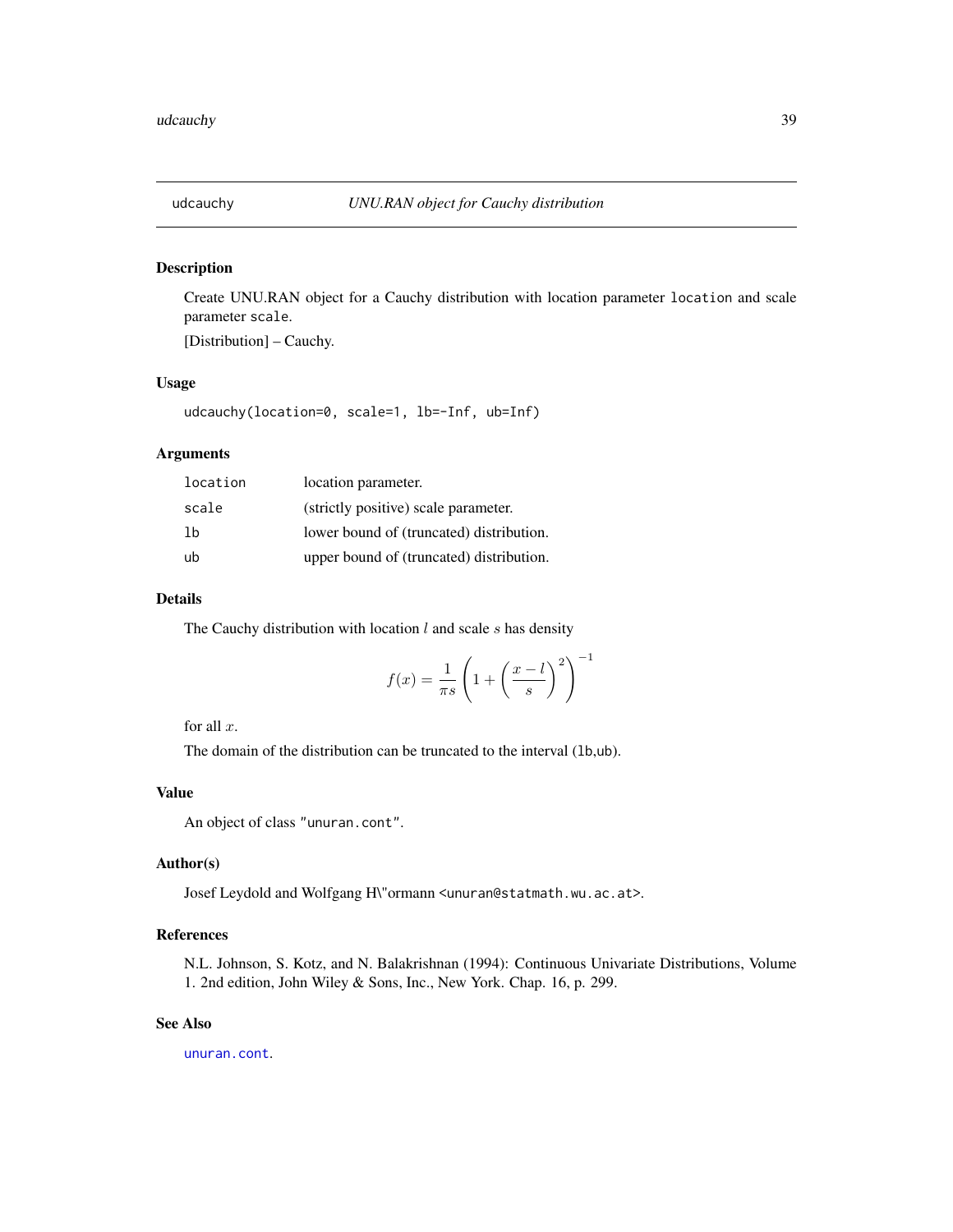40 udchi udchi udchi udchi udchi udchi udchi udchi udchi udchi udchi udchi udchi udchi udchi udchi u

#### Examples

```
## Create distribution object for Cauchy distribution
distr <- udcauchy()
## Generate generator object; use method PINV (inversion)
gen <- pinvd.new(distr)
## Draw a sample of size 100
x < -ur(gen, 100)
```
udchi *UNU.RAN object for Chi distribution*

# Description

Create UNU.RAN object for a Chi distribution with df degrees of freedom. [Distribution] – Chi.

## Usage

udchi(df, lb=0, ub=Inf)

## Arguments

| df             | degrees of freedom (strictly positive). Non-integer values allowed. |
|----------------|---------------------------------------------------------------------|
| 1 <sub>b</sub> | lower bound of (truncated) distribution.                            |
| ub             | upper bound of (truncated) distribution.                            |

# Details

The Chi distribution with df=  $n > 0$  degrees of freedom has density

$$
f(x) = x^{n-1}e^{-x^2/2}
$$

for  $x > 0$ .

The domain of the distribution can be truncated to the interval (1b,ub).

## Value

An object of class "unuran.cont".

#### Author(s)

Josef Leydold and Wolfgang H\"ormann <unuran@statmath.wu.ac.at>.

#### References

N.L. Johnson, S. Kotz, and N. Balakrishnan (1994): Continuous Univariate Distributions, Volume 1. 2nd edition, John Wiley & Sons, Inc., New York. Chap. 18, p. 417.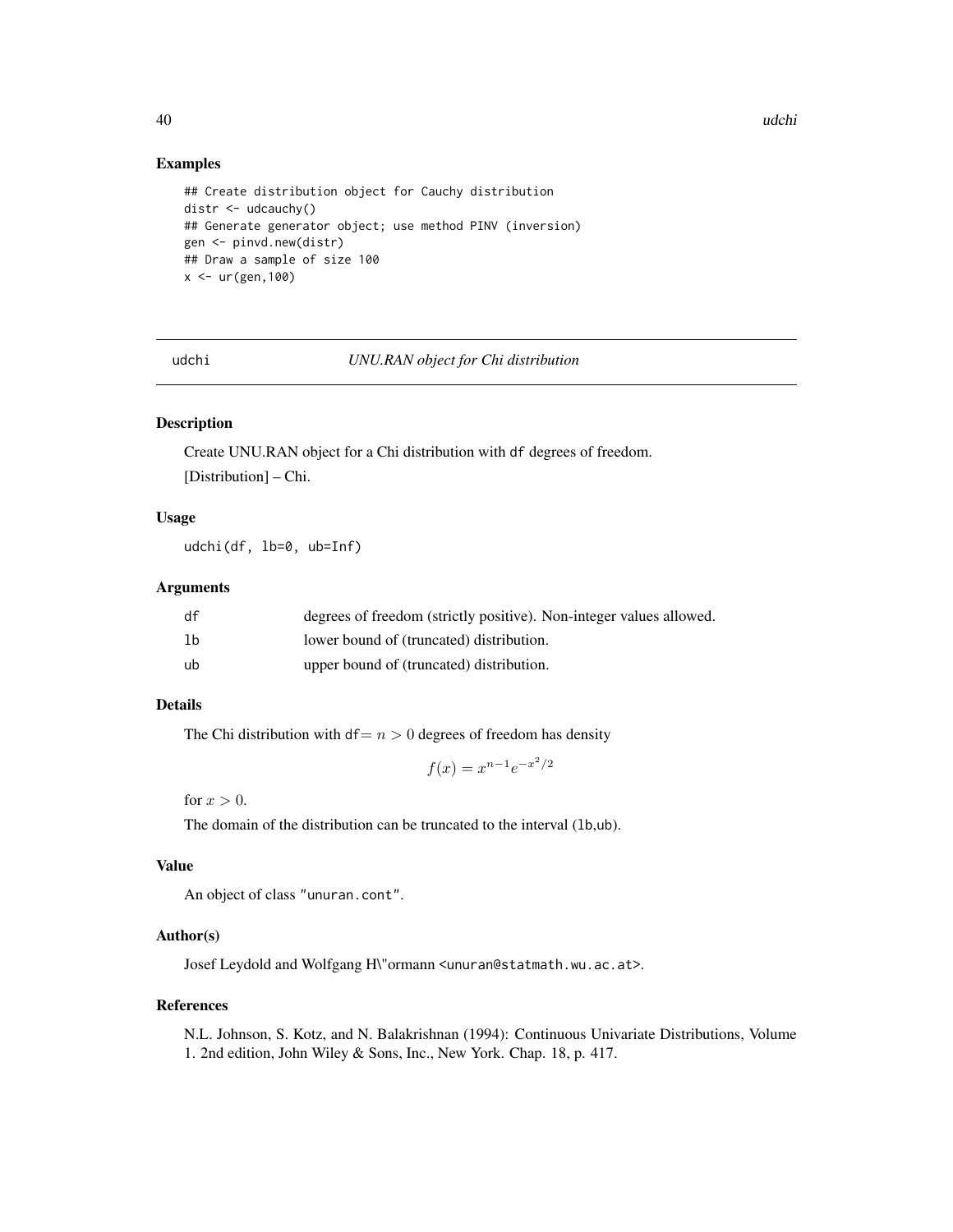#### $\mu$ udchisq  $\mu$  41

# See Also

[unuran.cont](#page-78-0).

#### Examples

```
## Create distribution object for chi-squared distribution
distr <- udchi(df=5)
## Generate generator object; use method PINV (inversion)
gen <- pinvd.new(distr)
## Draw a sample of size 100
x < -ur(gen, 100)
```
# udchisq *UNU.RAN object for Chi-Squared distribution*

# Description

Create UNU.RAN object for a Chi-squared  $(\chi^2)$  distribution with df degrees of freedom. [Distribution] – Chi-squared.

## Usage

udchisq(df, lb=0, ub=Inf)

## Arguments

| df | degrees of freedom (strictly positive). Non-integer values allowed. |
|----|---------------------------------------------------------------------|
| 1b | lower bound of (truncated) distribution.                            |
| ub | upper bound of (truncated) distribution.                            |

# Details

The Chi-squared distribution with  $df = n > 0$  degrees of freedom has density

$$
f_n(x) = \frac{1}{2^{n/2} \Gamma(n/2)} x^{n/2 - 1} e^{-x/2}
$$

for  $x > 0$ .

The domain of the distribution can be truncated to the interval (1b,ub).

# Value

An object of class "unuran.cont".

#### Author(s)

Josef Leydold and Wolfgang H\"ormann <unuran@statmath.wu.ac.at>.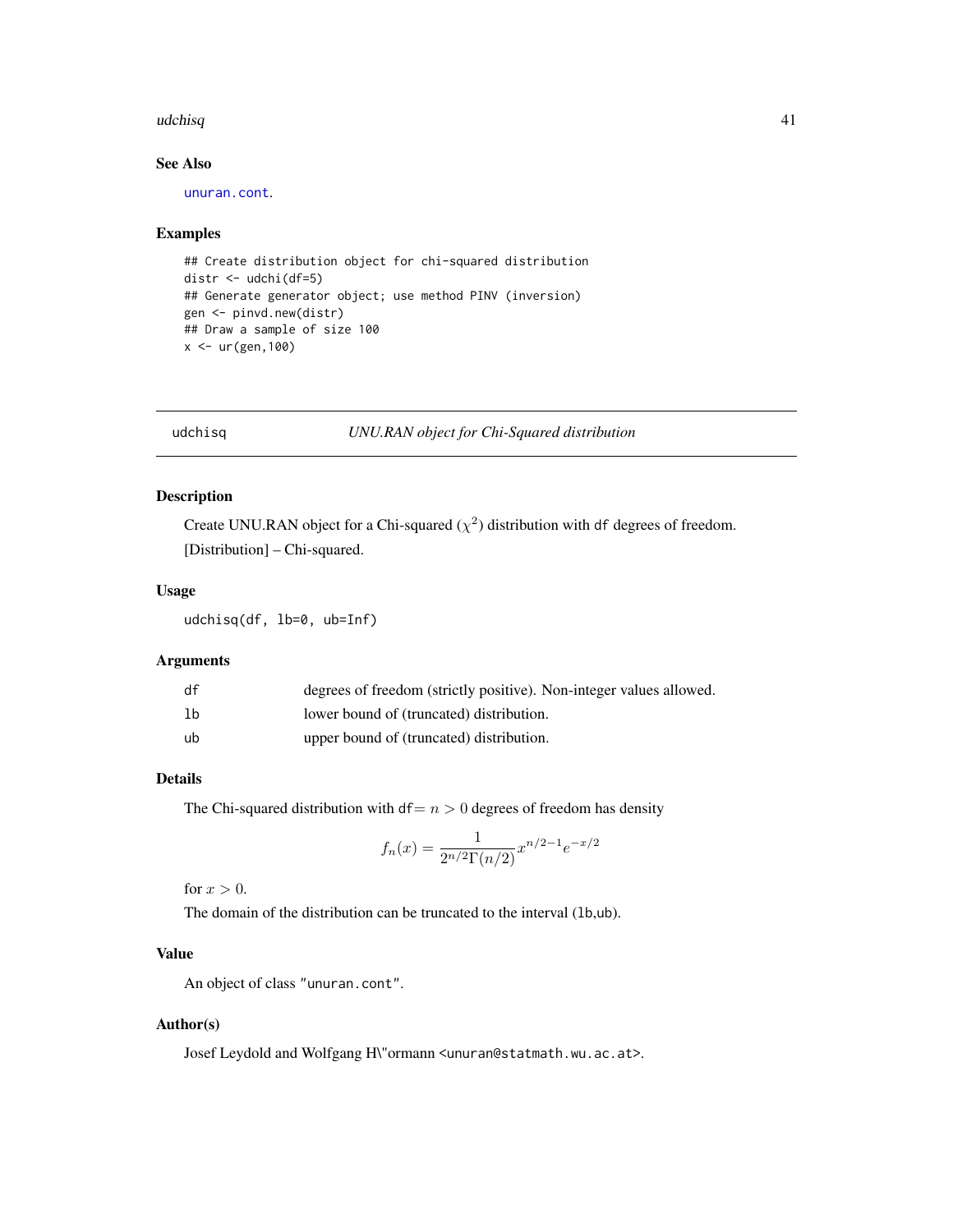## References

N.L. Johnson, S. Kotz, and N. Balakrishnan (1994): Continuous Univariate Distributions, Volume 1. 2nd edition, John Wiley & Sons, Inc., New York. Chap. 18, p. 416

# See Also

[unuran.cont](#page-78-0).

## Examples

```
## Create distribution object for chi-squared distribution
distr <- udchisq(df=5)
## Generate generator object; use method PINV (inversion)
gen <- pinvd.new(distr)
## Draw a sample of size 100
x < -ur(gen, 100)
```
udexp *UNU.RAN object for Exponential distribution*

## Description

Create UNU.RAN object for an Exponential distribution with rate rate (i.e., mean 1/rate). [Distribution] – Exponential.

#### Usage

udexp(rate=1, lb=0, ub=Inf)

#### Arguments

| rate | (strictly positive) rate parameter.      |
|------|------------------------------------------|
| 1b   | lower bound of (truncated) distribution. |
| ub   | upper bound of (truncated) distribution. |

# Details

The Exponential distribution with rate  $\lambda$  has density

$$
f(x) = \lambda e^{-\lambda x}
$$

for  $x \geq 0$ .

The domain of the distribution can be truncated to the interval (lb,ub).

## Value

An object of class "unuran.cont".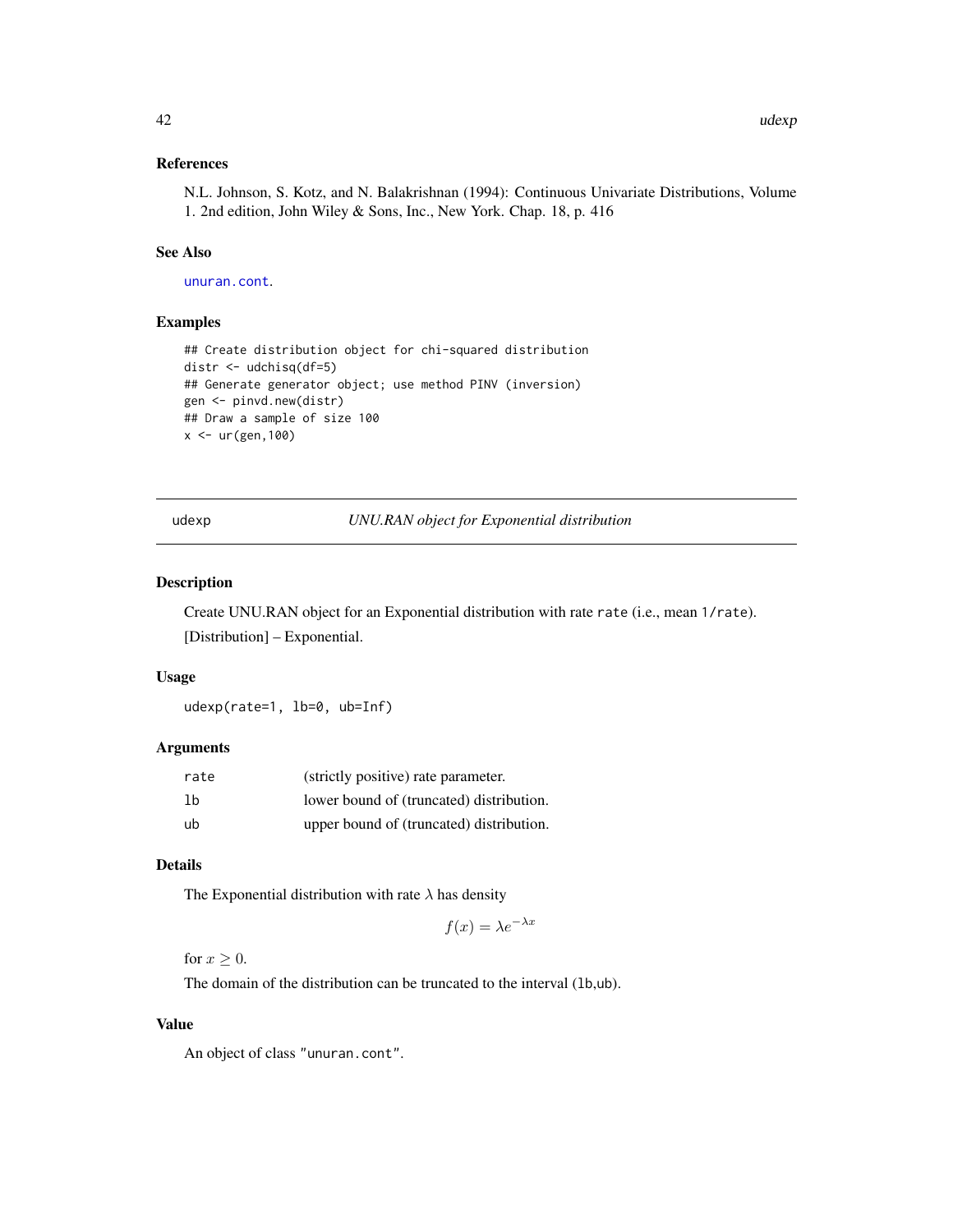## Author(s)

Josef Leydold and Wolfgang H\"ormann <unuran@statmath.wu.ac.at>.

#### References

N.L. Johnson, S. Kotz, and N. Balakrishnan (1994): Continuous Univariate Distributions, Volume 1. 2nd edition, John Wiley & Sons, Inc., New York. Chap. 19, p. 494.

### See Also

[unuran.cont](#page-78-0).

## Examples

```
## Create distribution object for standard exponential distribution
distr <- udexp()
## Generate generator object; use method PINV (inversion)
gen <- pinvd.new(distr)
## Draw a sample of size 100
x <- ur(gen,100)
```
udf *UNU.RAN object for F distribution*

# Description

Create UNU.RAN object for an F distribution with mean with df1 and df2 degrees of freedom. [Distribution] – F.

# Usage

udf(df1, df2, lb=0, ub=Inf)

## Arguments

| df1, df2       | (strictly positive) degrees of freedom. Non-integer values allowed. |
|----------------|---------------------------------------------------------------------|
| 1 <sub>b</sub> | lower bound of (truncated) distribution.                            |
| ub             | upper bound of (truncated) distribution.                            |

#### Details

The F distribution with df1 =  $n_1$  and df2 =  $n_2$  degrees of freedom has density

$$
f(x) = \frac{\Gamma(n_1/2 + n_2/2)}{\Gamma(n_1/2)\Gamma(n_2/2)} \left(\frac{n_1}{n_2}\right)^{n_1/2} x^{n_1/2 - 1} \left(1 + \frac{n_1 x}{n_2}\right)^{-(n_1 + n_2)/2}
$$

for  $x > 0$ .

The domain of the distribution can be truncated to the interval (lb,ub).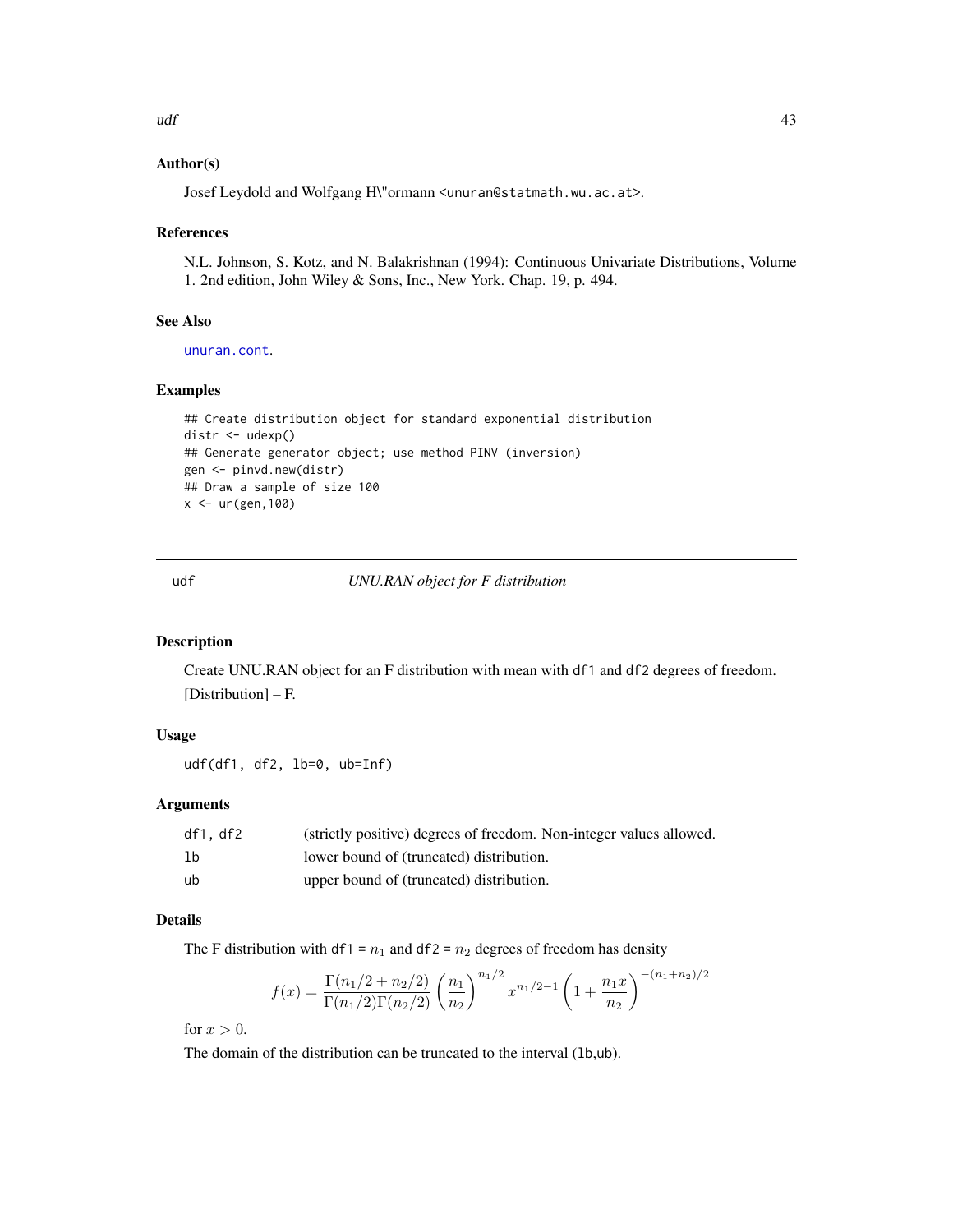## Value

An object of class "unuran.cont".

## Author(s)

Josef Leydold and Wolfgang H\"ormann <unuran@statmath.wu.ac.at>.

## References

N.L. Johnson, S. Kotz, and N. Balakrishnan (1995): Continuous Univariate Distributions, Volume 2. 2nd edition, John Wiley & Sons, Inc., New York. Chap. 27, p. 332

# See Also

[unuran.cont](#page-78-0).

#### Examples

```
## Create distribution object for F distribution
distr <- udf(df1=3,df2=6)
## Generate generator object; use method PINV (inversion)
gen <- pinvd.new(distr)
## Draw a sample of size 100
x <- ur(gen,100)
```
udfrechet *UNU.RAN object for Frechet distribution*

## Description

Create UNU.RAN object for a Frechet (Extreme value type II) distribution with shape parameter shape, location parameter location and scale parameter scale.

[Distribution] – Frechet (Extreme value type II).

## Usage

```
udfrechet(shape, location=0, scale=1, lb=location, ub=Inf)
```
# Arguments

| shape    | (strictly positive) shape parameter.     |
|----------|------------------------------------------|
| location | location parameter.                      |
| scale    | (strictly positive) scale parameter.     |
| 1b       | lower bound of (truncated) distribution. |
| ub       | upper bound of (truncated) distribution. |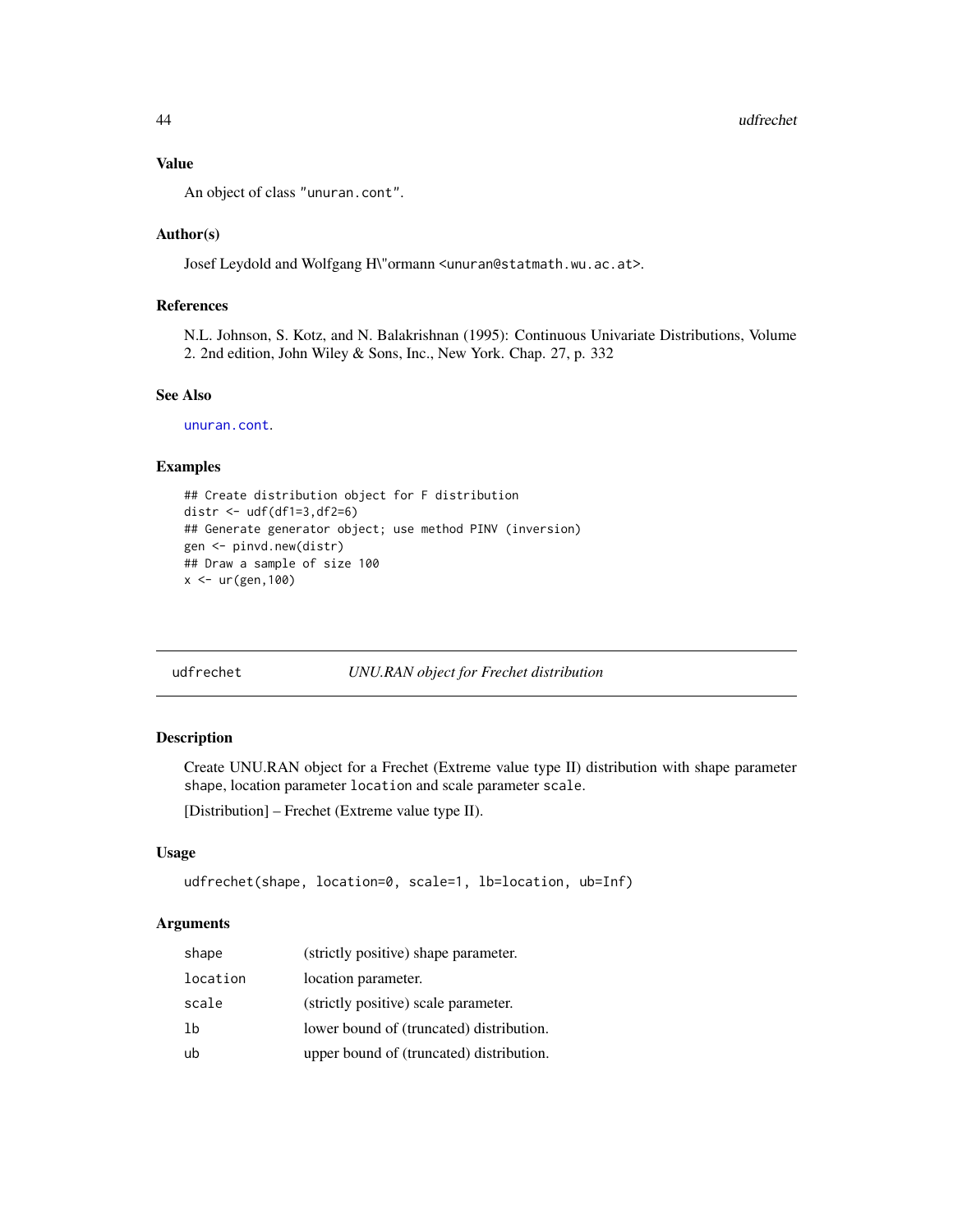#### udfrechet **45**

# Details

The Frechet distribution function with shape  $k$ , location  $l$  and scale  $s$  is

$$
F(x) = \exp(-\left(\frac{x-l}{s}\right)^{-k})
$$

for  $x \geq l$ .

The domain of the distribution can be truncated to the interval (1b,ub).

# Value

An object of class "unuran.cont".

# Note

This function is a wrapper for the UNU.RAN class in R.

#### Author(s)

Josef Leydold and Wolfgang H\"ormann <unuran@statmath.wu.ac.at>.

# References

N.L. Johnson, S. Kotz, and N. Balakrishnan (1995): Continuous Univariate Distributions, Volume 2. 2nd edition, John Wiley & Sons, Inc., New York. Chap. 22, p. 2.

# See Also

[unuran.cont](#page-78-0).

## Examples

```
## Create distribution object for Frechet distribution
distr <- udfrechet(shape=2)
## Generate generator object; use method PINV (inversion)
gen <- pinvd.new(distr)
## Draw a sample of size 100
x <- ur(gen,100)
```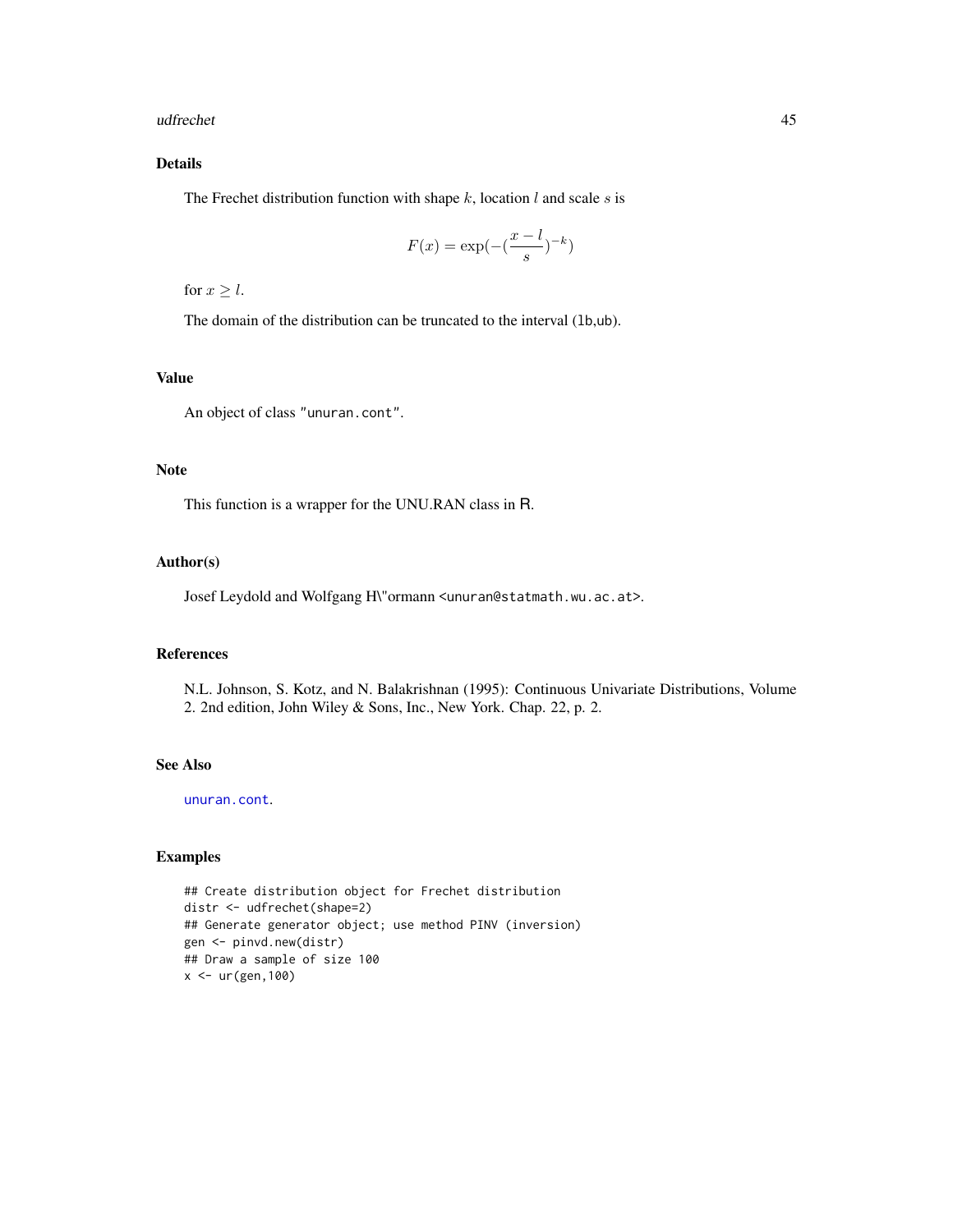## Description

Create UNU.RAN object for a Gamma distribution with parameters shape and scale. [Distribution] – Gamma.

# Usage

udgamma(shape, scale=1, lb=0, ub=Inf)

## Arguments

| shape | (strictly positive) shape parameter.    |
|-------|-----------------------------------------|
| scale | (strictly positive) scale parameter.    |
| 1b    | lower bound of (truncated) distribution |
| ub    | upper bound of (truncated) distribution |

#### Details

The Gamma distribution with parameters shape  $= \alpha$  and scale  $= \sigma$  has density

$$
f(x) = \frac{1}{\sigma^{\alpha} \Gamma(\alpha)} x^{\alpha - 1} e^{-x/\sigma}
$$

for  $x \ge 0$ ,  $\alpha > 0$  and  $\sigma > 0$ . (Here  $\Gamma(\alpha)$  is the function implemented by R's [gamma\(](#page-0-0)) and defined in its help.)

The domain of the distribution can be truncated to the interval (1b,ub).

## Value

An object of class "unuran.cont".

## Author(s)

Josef Leydold and Wolfgang H\"ormann <unuran@statmath.wu.ac.at>.

# References

N.L. Johnson, S. Kotz, and N. Balakrishnan (1994): Continuous Univariate Distributions, Volume 1. 2nd edition, John Wiley & Sons, Inc., New York. Chap. 17, p. 337.

# See Also

[unuran.cont](#page-78-0).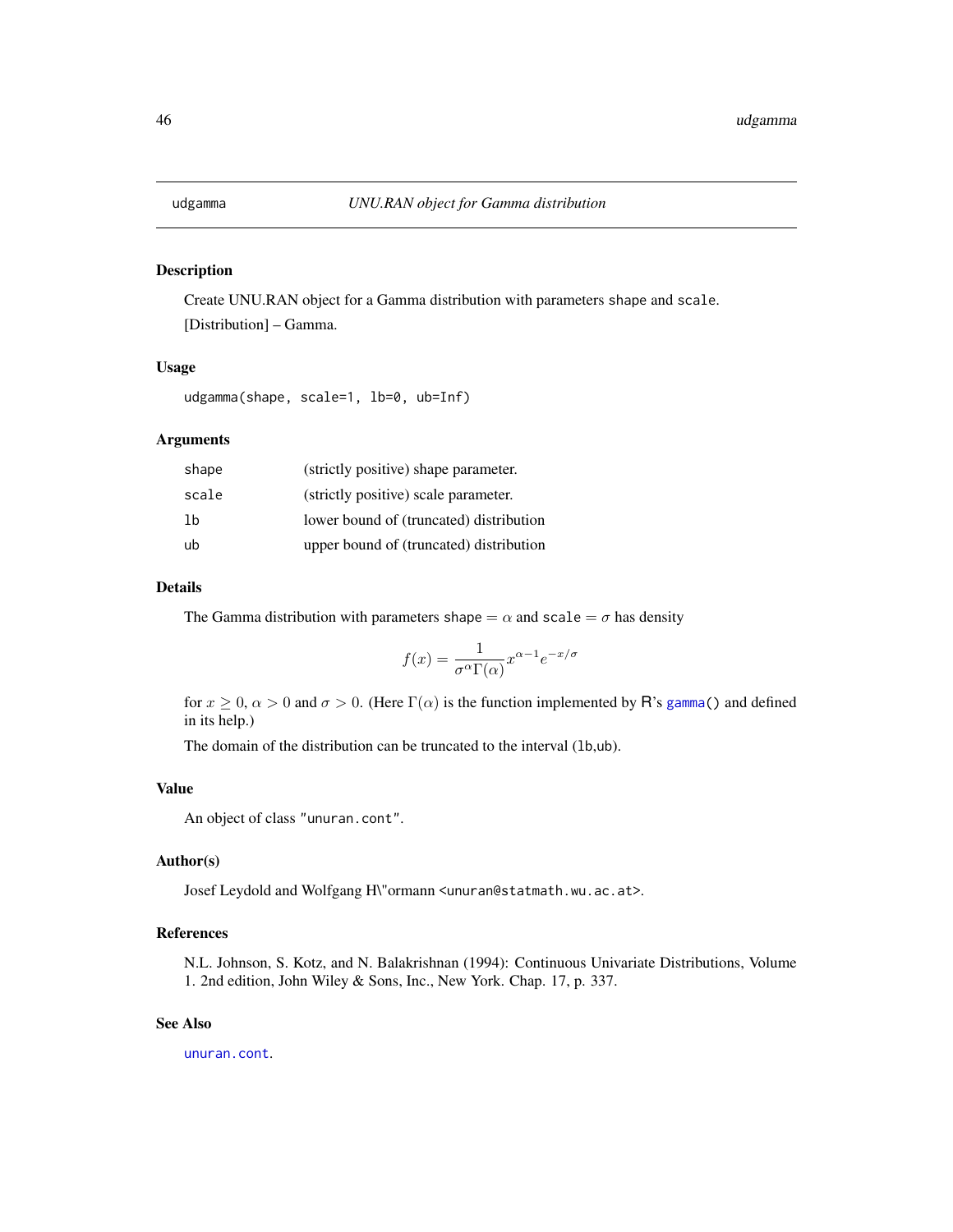#### udgeom 47

# Examples

```
## Create distribution object for gamma distribution
distr <- udgamma(shape=4)
## Generate generator object; use method PINV (inversion)
gen <- pinvd.new(distr)
## Draw a sample of size 100
x < -ur(gen, 100)
```
udgeom *UNU.RAN object for Geometric distribution*

# Description

Create UNU.RAN object for a Geometric distribution with parameter prob. [Distribution] – Geometric.

# Usage

udgeom(prob,  $lb = 0$ ,  $ub = Inf$ )

# Arguments

| prob | probability of success in each trial. $0 \leq prob \leq 1$ . |
|------|--------------------------------------------------------------|
| 1b   | lower bound of (truncated) distribution.                     |
| ub   | upper bound of (truncated) distribution.                     |

## Details

The Geometric distribution with  $prob = p$  has density

 $p(x) = p(1-p)^x$ 

for  $x = 0, 1, 2, \ldots, 0 < p \le 1$ .

The domain of the distribution can be truncated to the interval (lb,ub).

## Value

An object of class "unuran.discr".

#### Author(s)

Josef Leydold and Wolfgang H\"ormann <unuran@statmath.wu.ac.at>.

#### References

N.L. Johnson, S. Kotz, and A.W. Kemp (1992): Univariate Discrete Distributions. 2nd edition, John Wiley & Sons, Inc., New York. Sect. 5.2, p. 201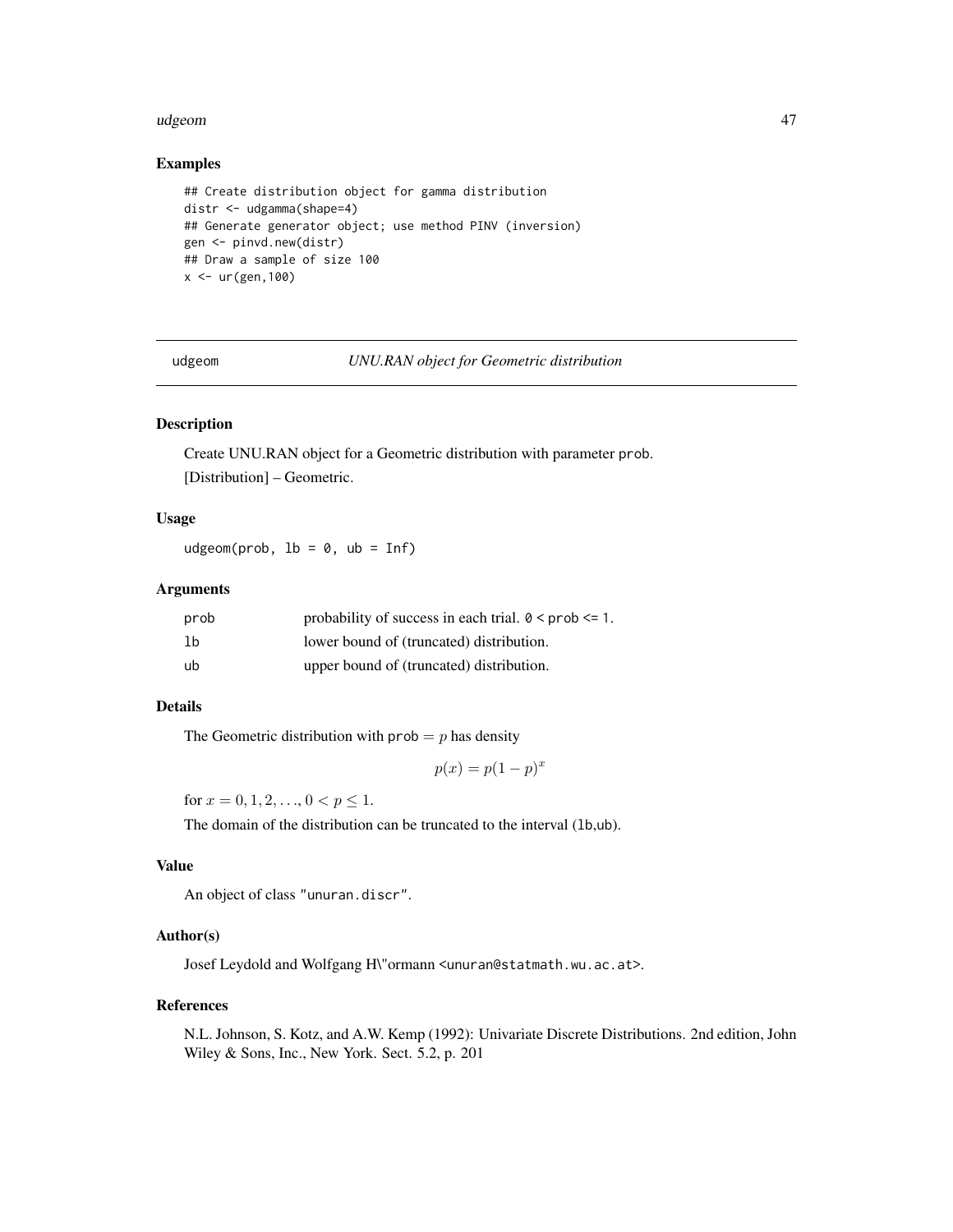48 udghyp

### Examples

```
## Create distribution object for Geometric distribution
dist <- udgeom(prob=0.33)
## Generate generator object; use method DARI
gen <- darid.new(dist)
## Draw a sample of size 100
x < -ur(gen, 100)
```
udghyp *UNU.RAN object for Generalized Hyperbolic distribution*

## Description

Create UNU.RAN object for a Generalized Hyperbolic distribution with shape parameter lambda, shape parameter alpha, asymmetry (shape) parameter beta, scale parameter delta, and location parameter mu.

[Distribution] – Generalized Hyperbolic.

# Usage

udghyp(lambda, alpha, beta, delta, mu, lb=-Inf, ub=Inf)

## Arguments

| lambda | shape parameter.                                                       |
|--------|------------------------------------------------------------------------|
| alpha  | shape parameter (must be strictly larger than absolute value of beta). |
| beta   | asymmetry (shape) parameter.                                           |
| delta  | scale parameter (must be strictly positive).                           |
| mu     | location parameter.                                                    |
| 1b     | lower bound of (truncated) distribution.                               |
| ub     | upper bound of (truncated) distribution.                               |

#### Details

The generalized hyperbolic distribution with parameters  $\lambda$ ,  $\alpha$ ,  $\beta$ ,  $\delta$ , and  $\mu$  has density

$$
f(x) = \kappa (\delta^{2} + (x - \mu)^{2})^{1/2(\lambda - 1/2)} \cdot \exp(\beta(x - \mu)) \cdot K_{\lambda - 1/2} \left( \alpha \sqrt{\delta^{2} + (x - \mu)^{2}} \right)
$$

where the normalization constant is given by

$$
\kappa = \frac{\left(\sqrt{\alpha^2 - \beta^2}/\delta\right)^{\lambda}}{\sqrt{2\pi} \,\alpha^{\lambda - 1/2} \, K_{\lambda} \left(\delta\sqrt{\alpha^2 - \beta^2}\right)}
$$

 $K_{\lambda}(t)$  is the modified Bessel function of the third kind with index  $\lambda$ . Notice that  $\alpha > |\beta|$  and  $\delta > 0$ .

The domain of the distribution can be truncated to the interval (lb,ub).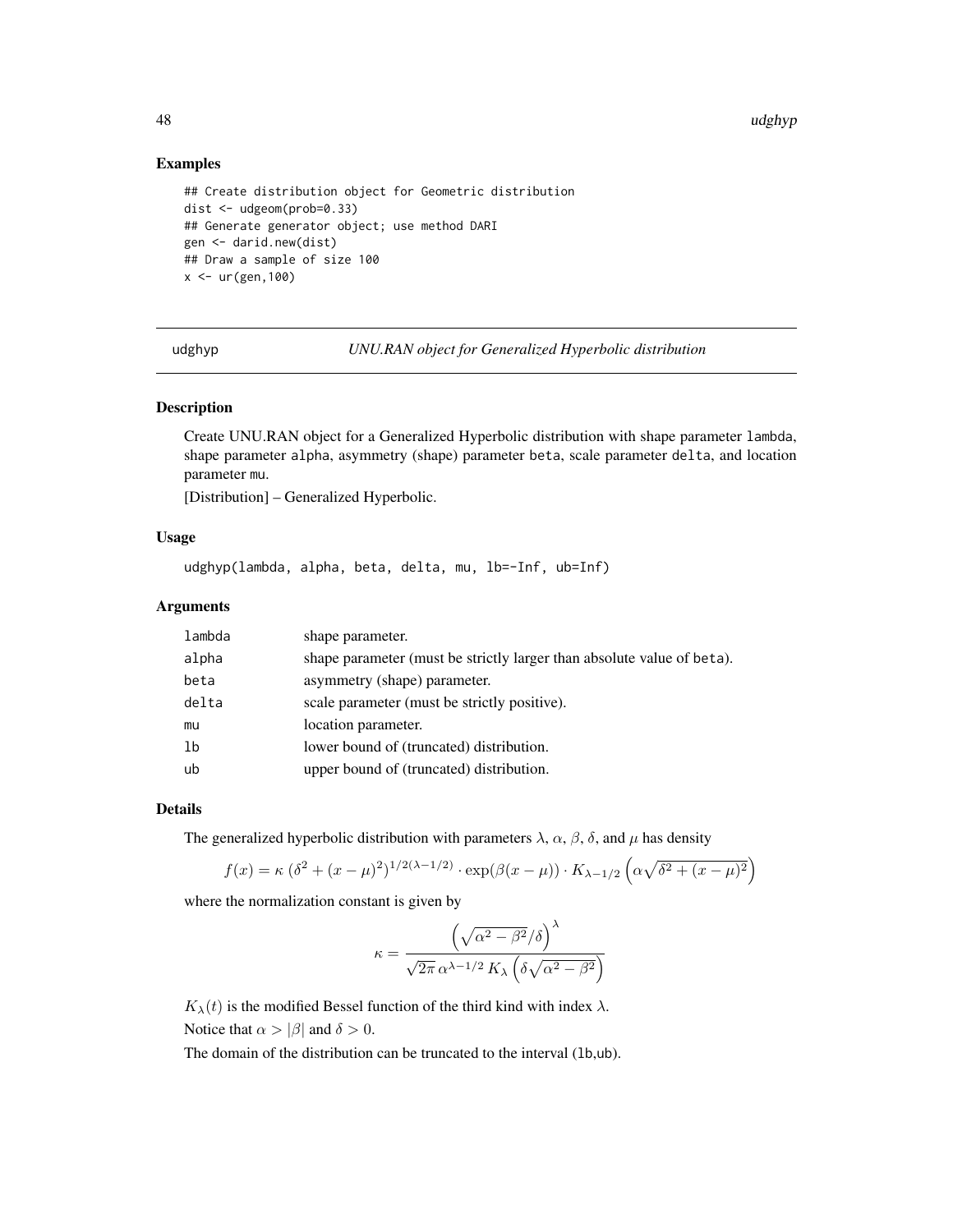#### udgig 49

# Value

An object of class "unuran.cont".

## Author(s)

Josef Leydold and Wolfgang H\"ormann <unuran@statmath.wu.ac.at>.

## References

Barndorff-Nielsen, O., Blaesild, P., 1983. Hyperbolic distributions. In: Johnson, N. L., Kotz, S., Read, C. B. (Eds.), Encyclopedia of Statistical Sciences. Vol. 3. Wiley, New York, p. 700–707.

Prause, K., 1997. Modelling financial data using generalized hyperbolic distributions. FDM preprint 48, University of Freiburg.

Prause, K., 1999. The generalized hyperbolic model: Estimation, financial derivatives, and risk measures. Ph.D. thesis, University of Freiburg.

# See Also

[unuran.cont](#page-78-0).

## Examples

```
## Create distribution object for generalized hyperbolic distribution
distr <- udghyp(lambda=-1.0024, alpha=39.6, beta=4.14, delta=0.0118, mu=-0.000158)
## Generate generator object; use method PINV (inversion)
gen <- pinvd.new(distr)
## Draw a sample of size 100
x <- ur(gen,100)
```
udgig *UNU.RAN object for Generalized Inverse Gaussian distribution*

## Description

Create UNU.RAN object for a Generalized Inverse Gaussian distribution. Two parametrizations are available.

[Distribution] – Generalized Inverse Gaussian.

#### Usage

```
udgig(theta, psi, chi, lb=0, ub=Inf)
udgiga(theta, omega, eta=1, lb=0, ub=Inf)
```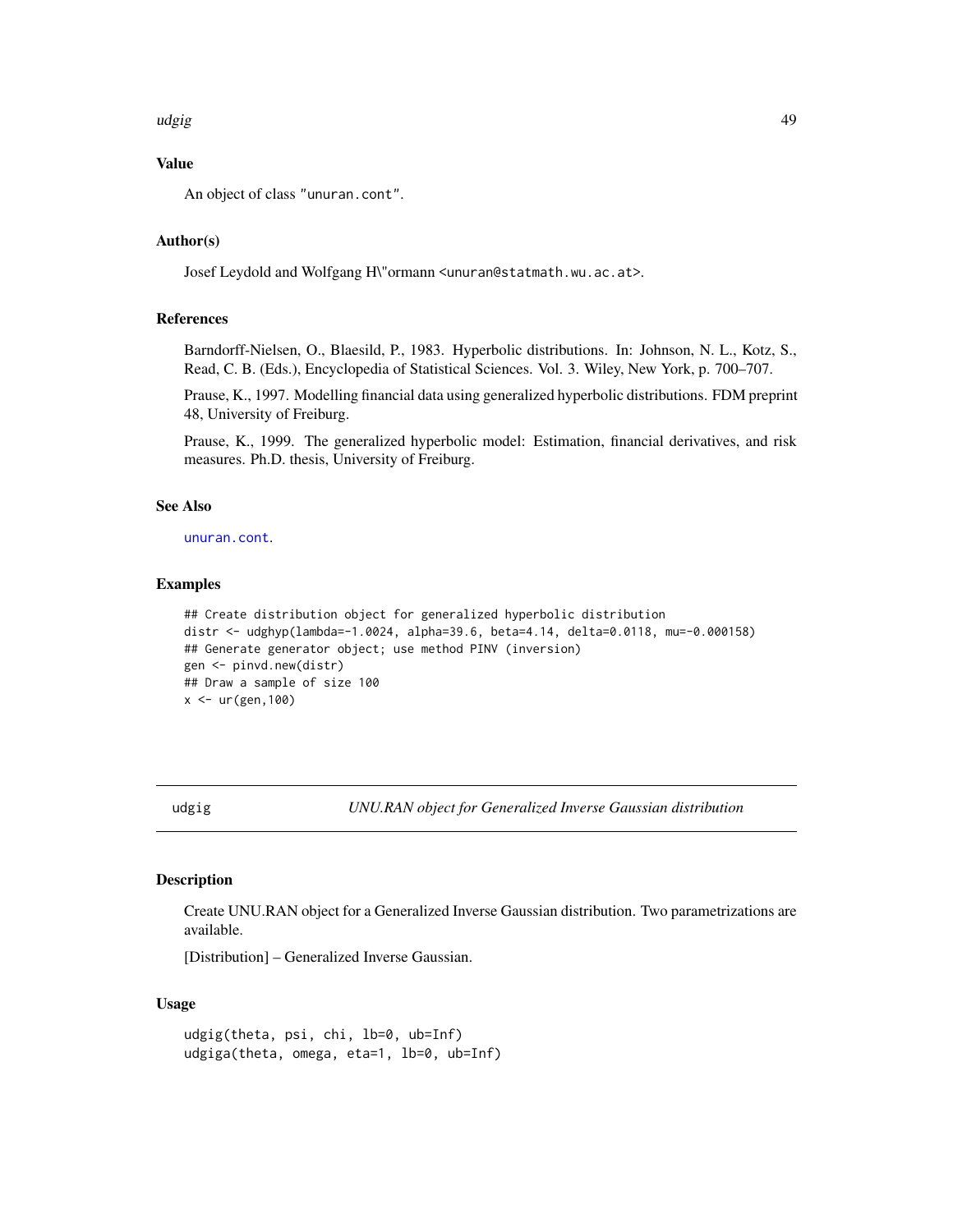#### Arguments

| theta      | shape parameter.                              |
|------------|-----------------------------------------------|
| psi, chi   | shape parameters (must be strictly positive). |
| omega, eta | shape parameters (must be strictly positive). |
| lb         | lower bound of (truncated) distribution.      |
| ub         | upper bound of (truncated) distribution.      |

# Details

The generalized inverse Gaussian distribution with parameters  $\theta$ ,  $\psi$ , and  $\chi$  has density proportional to

$$
f(x) = x^{\theta - 1} \exp\left(-\frac{1}{2} \left(\psi x + \frac{\chi}{x}\right)\right)
$$

where  $\psi > 0$  and  $\chi > 0$ .

An alternative parametrization used parameters  $\theta$ ,  $\omega$ , and  $\eta$  and has density proportional to

$$
f(x) = x^{\theta - 1} \exp\left(-\frac{\omega}{2} \left(\frac{x}{\eta} + \frac{\eta}{x}\right)\right)
$$

The domain of the distribution can be truncated to the interval (1b,ub).

## Value

An object of class "unuran.cont".

## Note

These two parametrizations can be converted into each other by means of the following transformations: ω

$$
\psi = \frac{\omega}{\eta}, \quad \chi = \omega \eta
$$

$$
\omega = \sqrt{\chi \psi}, \quad \eta = \sqrt{\frac{\chi}{\psi}}
$$

#### Author(s)

Josef Leydold and Wolfgang H\"ormann <unuran@statmath.wu.ac.at>.

# References

N.L. Johnson, S. Kotz, and N. Balakrishnan (1994): Continuous Univariate Distributions, Volume 1. 2nd edition, John Wiley & Sons, Inc., New York. Chap. 15, p. 284.

# See Also

[unuran.cont](#page-78-0).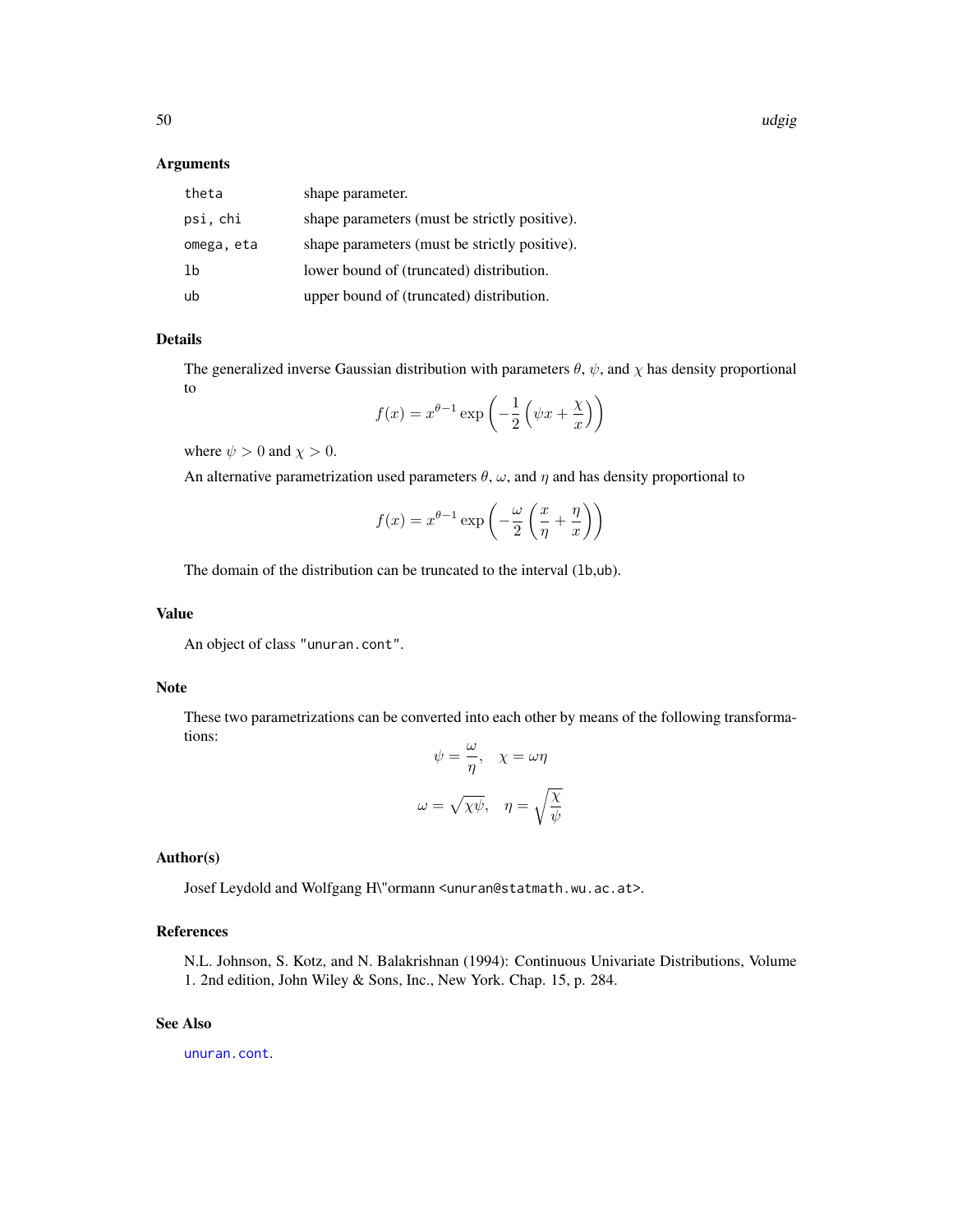#### udgumbel 51

# Examples

```
## Create distribution object for GIG distribution
distr <- udgig(theta=3, psi=1, chi=1)
## Generate generator object; use method PINV (inversion)
gen <- pinvd.new(distr)
## Draw a sample of size 100
x < - ur (gen, 100)
```
udgumbel *UNU.RAN object for Gumbel distribution*

## Description

Create UNU.RAN object for a Gumbel (Extreme value type I) distribution location parameter location and scale parameter scale.

[Distribution] – Gumbel (Extreme value type I).

# Usage

```
udgumbel(location=0, scale=1, lb=-Inf, ub=Inf)
```
## Arguments

| location | location parameter.                      |
|----------|------------------------------------------|
| scale    | (strictly positive) scale parameter.     |
| 1b       | lower bound of (truncated) distribution. |
| ub       | upper bound of (truncated) distribution. |

#### Details

The Gumbel distribution function with location  $l$  and scale  $s$  is

$$
F(x) = \exp(-\exp(-\frac{x-l}{s}))
$$

for all  $x$ .

The domain of the distribution can be truncated to the interval (lb,ub).

# Value

An object of class "unuran.cont".

#### Author(s)

Josef Leydold and Wolfgang H\"ormann <unuran@statmath.wu.ac.at>.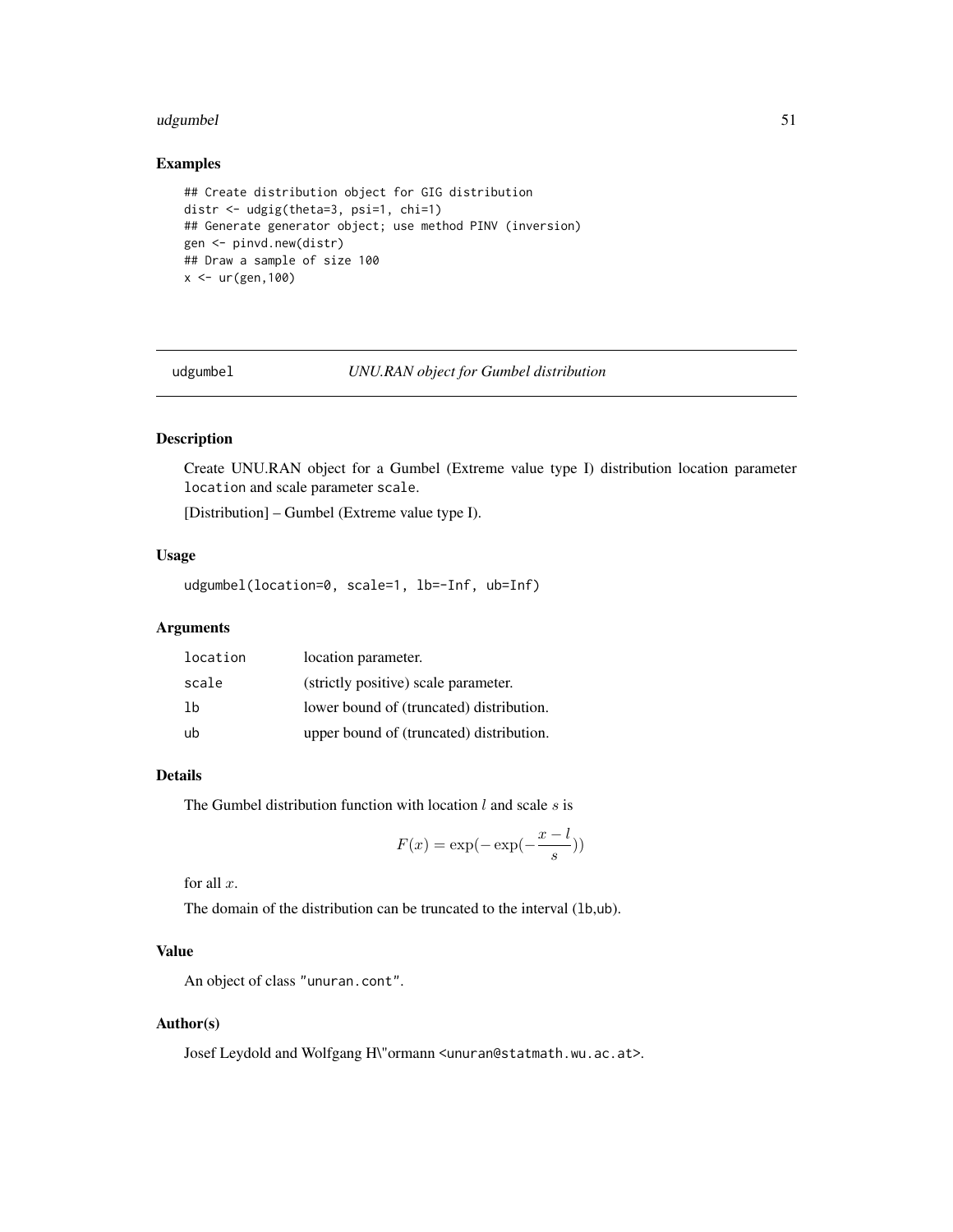### References

N.L. Johnson, S. Kotz, and N. Balakrishnan (1995): Continuous Univariate Distributions, Volume 2. 2nd edition, John Wiley & Sons, Inc., New York. Chap. 22, p. 2.

# See Also

[unuran.cont](#page-78-0).

## Examples

```
## Create distribution object for Gumbel distribution
distr <- udgumbel()
## Generate generator object; use method PINV (inversion)
gen <- pinvd.new(distr)
## Draw a sample of size 100
x < -ur(gen, 100)
```
udhyper *UNU.RAN object for Hypergeometric distribution*

## Description

Create UNU.RAN object for a Hypergeometric distribution with parameters m, n, and k. [Distribution] – Hypergeometric.

#### Usage

udhyper(m, n, k, lb=max(0,k-n), ub=min(k,m))

## Arguments

| m  | the number of white balls in the urn.    |
|----|------------------------------------------|
| n  | the number of black balls in the urn.    |
| k  | the number of balls drawn from the urn.  |
| 1b | lower bound of (truncated) distribution. |
| ub | upper bound of (truncated) distribution. |

## Details

The Hypergeometric distribution is used for sampling *without* replacement. The density of this distribution with parameters m, n and k (named  $Np$ ,  $N - Np$ , and n, respectively in the reference below) is given by

$$
p(x) = {m \choose x} {n \choose k-x} / {m+n \choose k}
$$

for  $x = 0, \ldots, k$ .

The domain of the distribution can be truncated to the interval (lb,ub).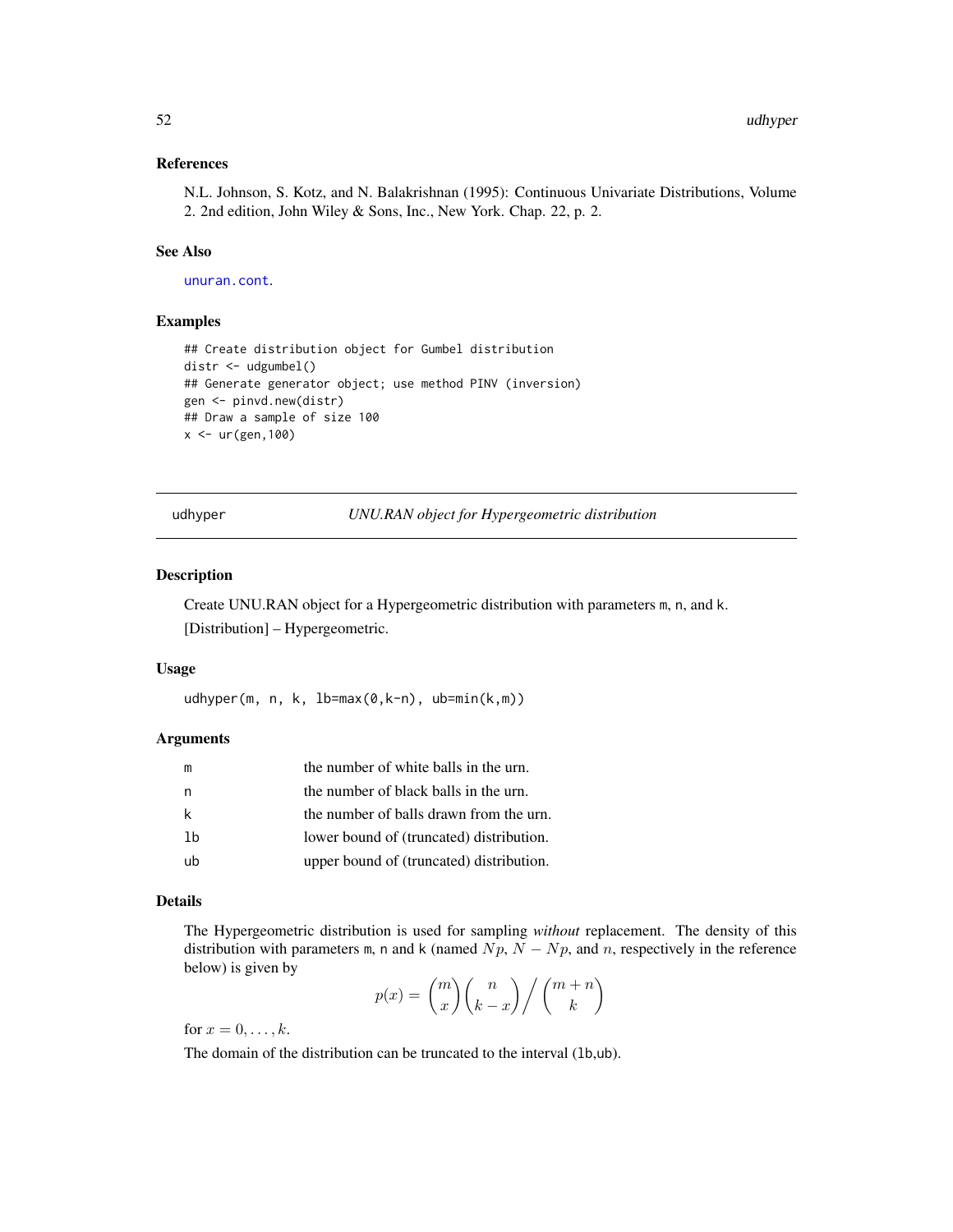# udhyperbolic 53

# Value

An object of class "unuran.discr".

# Author(s)

Josef Leydold and Wolfgang H\"ormann <unuran@statmath.wu.ac.at>.

# References

N.L. Johnson, S. Kotz, and A.W. Kemp (1992): Univariate Discrete Distributions. 2nd edition, John Wiley & Sons, Inc., New York. Chap. 6, p. 237.

# Examples

```
## Create distribution object for Hypergeometric distribution
dist \leq udhyper(m=15,n=5,k=7)
## Generate generator object; use method DGT (inversion)
gen <- dgtd.new(dist)
## Draw a sample of size 100
x < -ur(gen, 100)
```
udhyperbolic *UNU.RAN object for Hyperbolic distribution*

# Description

Create UNU.RAN object for a Hyperbolic distribution with location parameter mu, tail (shape) parameter alpha, asymmetry (shape) parameter beta, and scale parameter delta. [Distribution] – Hyperbolic.

#### Usage

```
udhyperbolic(alpha, beta, delta, mu, lb=-Inf, ub=Inf)
```
## Arguments

| alpha | tail (shape) parameter (must be strictly larger than absolute value of beta). |
|-------|-------------------------------------------------------------------------------|
| beta  | asymmetry (shape) parameter.                                                  |
| delta | scale parameter (must be strictly positive).                                  |
| mu    | location parameter.                                                           |
| 1b    | lower bound of (truncated) distribution.                                      |
| ub    | upper bound of (truncated) distribution.                                      |
|       |                                                                               |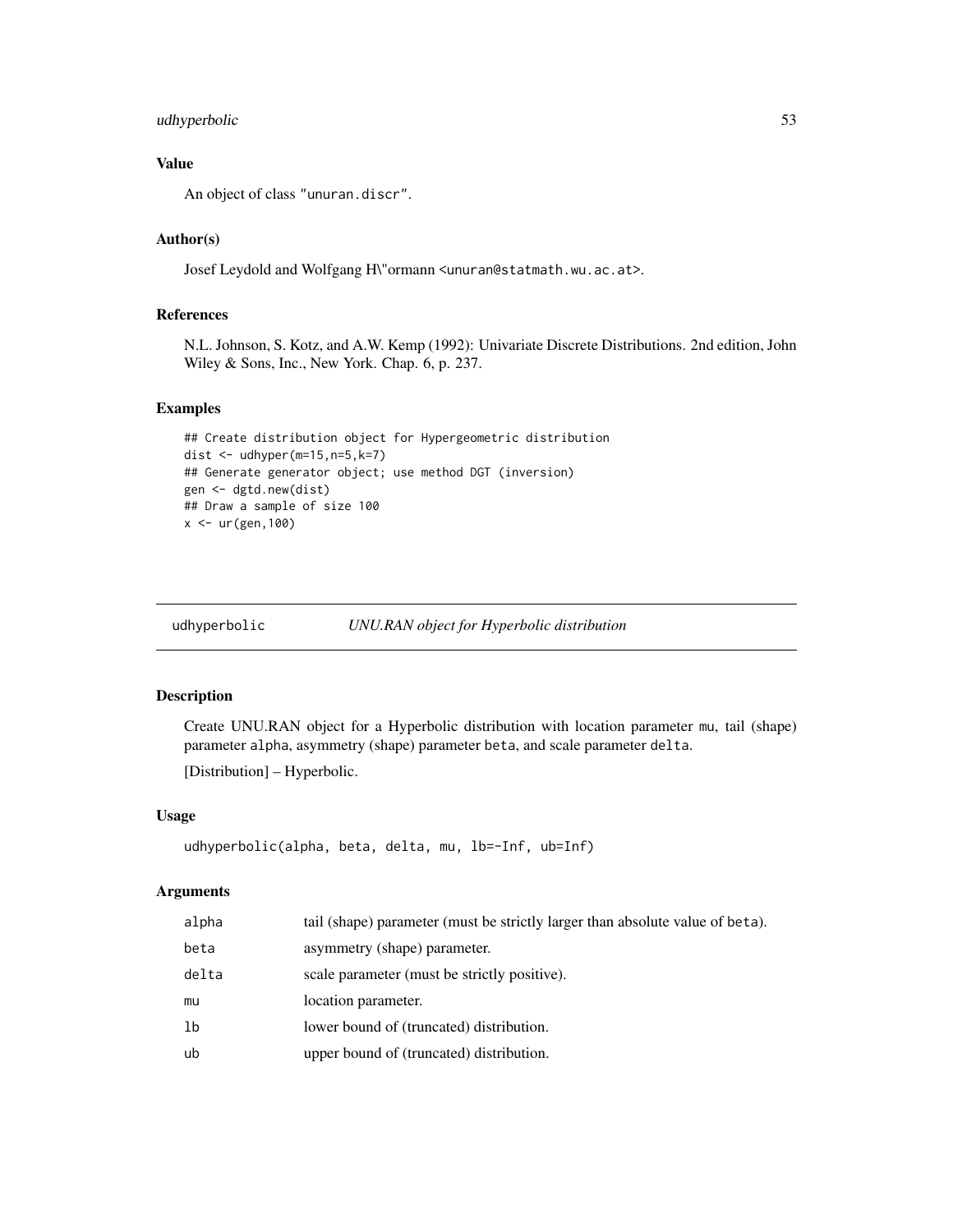# Details

The hyperbolic distribution with parameters  $\mu, \alpha, \beta$ , and  $\delta$  has density proportional to

$$
f(x) = \exp(-\alpha \sqrt{(\delta^2 + (x - \mu)^2)} + \beta * (x - \mu))
$$

where  $\alpha > |\beta|$  and  $\delta > 0$ .

The domain of the distribution can be truncated to the interval (lb,ub).

# Value

An object of class "unuran.cont".

#### Author(s)

Josef Leydold and Wolfgang H\"ormann <unuran@statmath.wu.ac.at>.

## See Also

[unuran.cont](#page-78-0).

## Examples

```
## Create distribution object for hyperbolic distribution
distr <- udhyperbolic(alpha=3,beta=2,delta=1,mu=0)
## Generate generator object; use method PINV (inversion)
gen <- pinvd.new(distr)
## Draw a sample of size 100
x < -ur(gen, 100)
```
udig *UNU.RAN object for Inverse Gaussian distribution*

## Description

Create UNU.RAN object for a Inverse Gaussian (Wald) distribution with mean mu and shape parameter lambda.

[Distribution] – Inverse Gaussian (Wald).

#### Usage

udig(mu, lambda, lb=0, ub=Inf)

#### Arguments

| mu     | mean (strictly positive).                |
|--------|------------------------------------------|
| lambda | shape parameter (strictly positive).     |
| 1b     | lower bound of (truncated) distribution. |
| ub     | upper bound of (truncated) distribution. |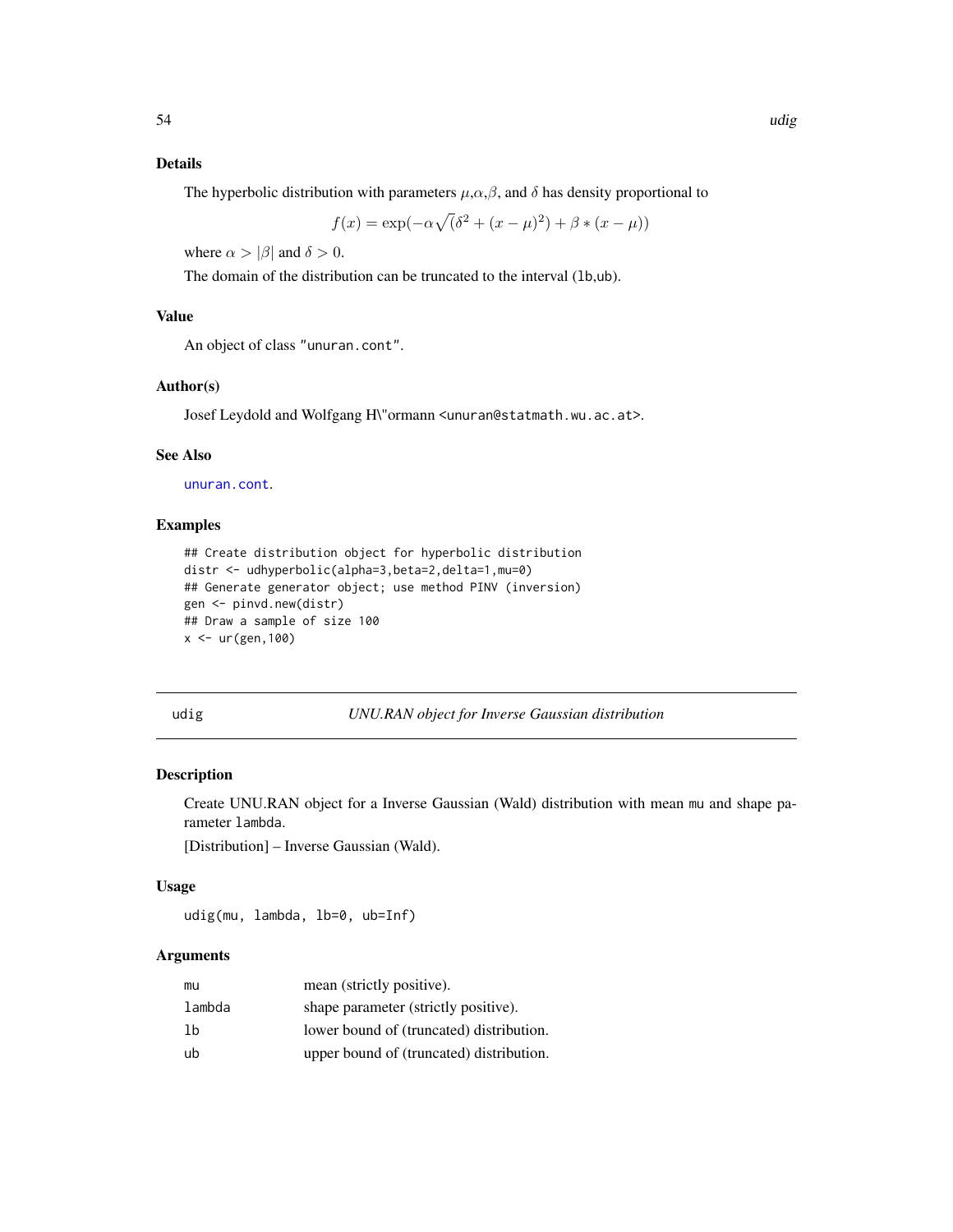udlaplace 55

# Details

The inverse Gaussian distribution with mean  $\mu$  and shape parameter  $\lambda$  has density

$$
f(x) = \sqrt{\frac{\lambda}{2\pi x^3}} \exp(-\frac{\lambda(x-\mu)^2}{2\mu^2 x})
$$

where  $\mu > 0$  and  $\lambda > 0$ .

The domain of the distribution can be truncated to the interval (lb,ub).

## Value

An object of class "unuran.cont".

## Author(s)

Josef Leydold and Wolfgang H\"ormann <unuran@statmath.wu.ac.at>.

## References

N.L. Johnson, S. Kotz, and N. Balakrishnan (1994): Continuous Univariate Distributions, Volume 1. 2nd edition, John Wiley & Sons, Inc., New York. Chap. 15, p. 259.

#### See Also

[unuran.cont](#page-78-0).

#### Examples

```
## Create distribution object for inverse Gaussian distribution
distr <- udig(mu=3, lambda=2)
## Generate generator object; use method PINV (inversion)
gen <- pinvd.new(distr)
## Draw a sample of size 100
x < - ur (gen, 100)
```
udlaplace *UNU.RAN object for Laplace distribution*

#### Description

Create UNU.RAN object for a Laplace (double exponential) distribution with location parameter location and scale parameter scale.

[Distribution] – Laplace (double exponential).

#### Usage

```
udlaplace(location=0, scale=1, lb = -Inf, ub = Inf)
```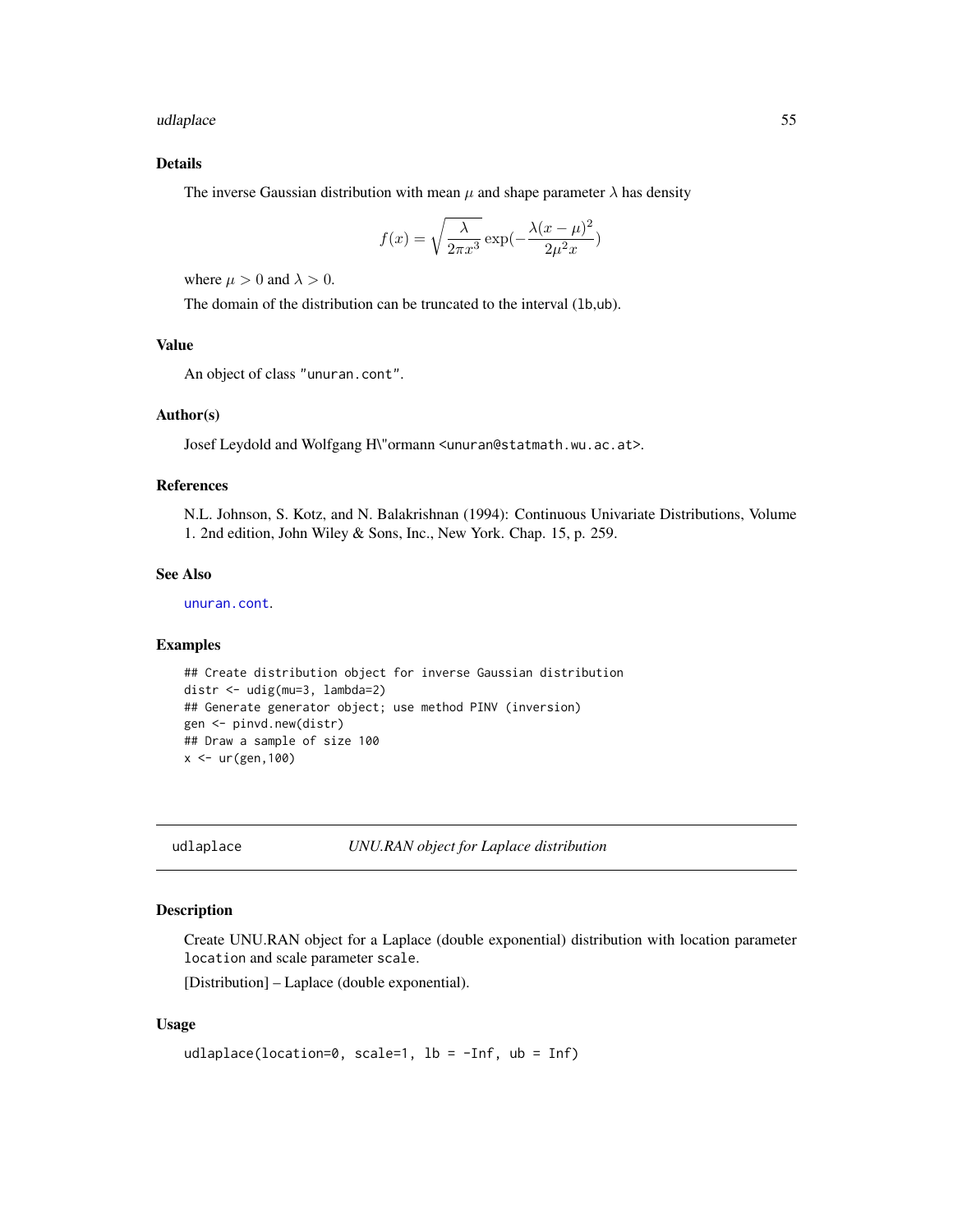#### Arguments

| location | location parameter.                      |
|----------|------------------------------------------|
| scale    | (strictly positive) scale parameter.     |
| 1b       | lower bound of (truncated) distribution. |
| ub       | upper bound of (truncated) distribution. |

## Details

The Laplace distribution with location  $l$  and scale  $s$  has density

$$
f(x) = \exp(-\frac{|x - l|}{s})
$$

for all  $x$ .

The domain of the distribution can be truncated to the interval (lb,ub).

# Value

An object of class "unuran.cont".

## Author(s)

Josef Leydold and Wolfgang H\"ormann <unuran@statmath.wu.ac.at>.

# References

N.L. Johnson, S. Kotz, and N. Balakrishnan (1995): Continuous Univariate Distributions, Volume 2. 2nd edition, John Wiley & Sons, Inc., New York. Chap. 24, p. 164.

## See Also

[unuran.cont](#page-78-0).

## Examples

```
## Create distribution object for standard Laplace distribution
distr <- udlaplace()
## Generate generator object; use method PINV (inversion)
gen <- pinvd.new(distr)
## Draw a sample of size 100
x <- ur(gen,100)
```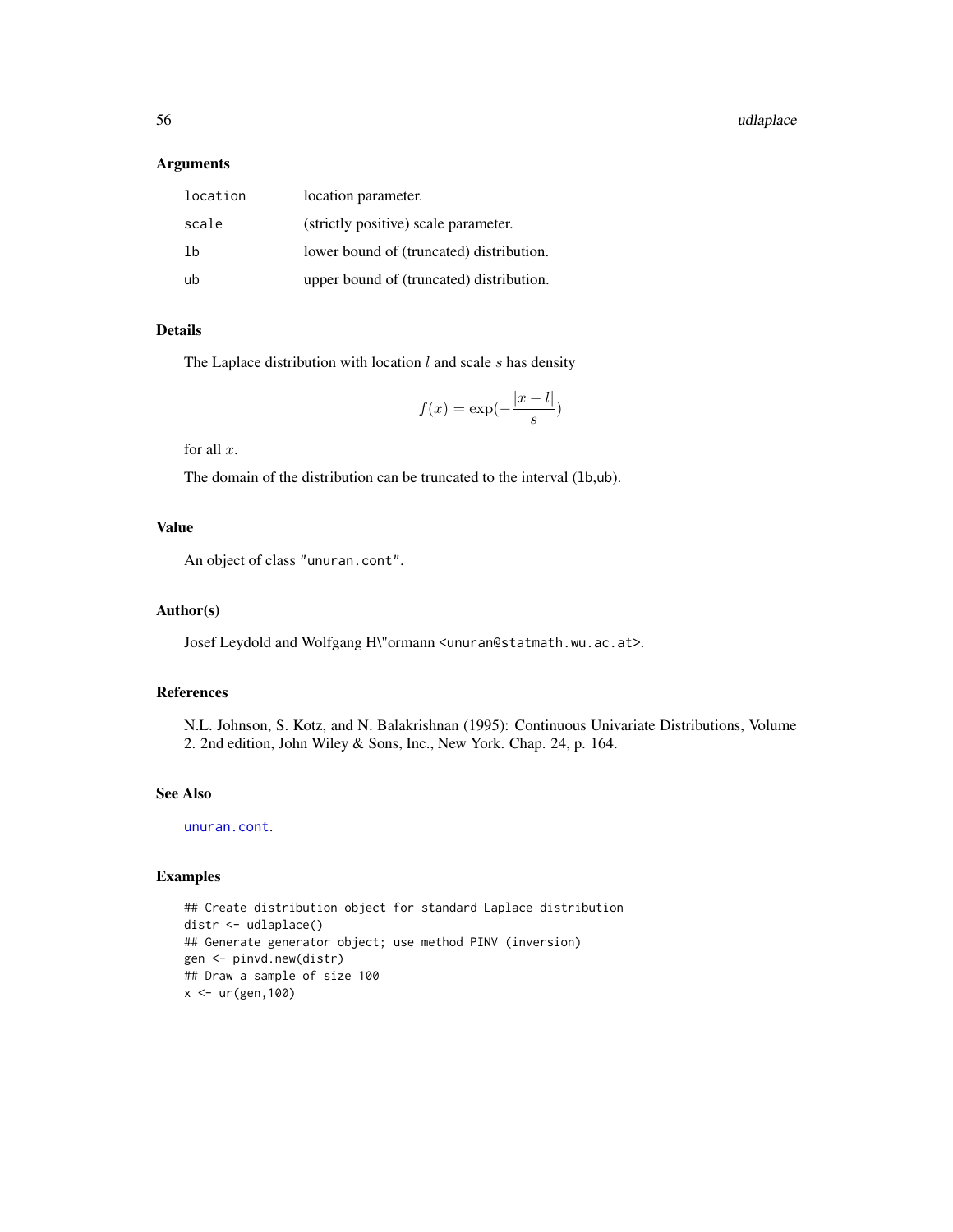## Description

Create UNU.RAN object for a Log Normal distribution whose logarithm has mean equal to meanlog and standard deviation equal to sdlog.

[Distribution] – Log Normal.

#### Usage

udlnorm(meanlog=0, sdlog=1, lb=0, ub=Inf)

#### Arguments

| meanlog | mean of the distribution on the log scale.               |
|---------|----------------------------------------------------------|
| sdlog   | standard deviation of the distribution on the log scale. |
| -1b     | lower bound of (truncated) distribution.                 |
| ub      | upper bound of (truncated) distribution.                 |

## Details

The log normal distribution has density

$$
f(x) = \frac{1}{\sqrt{2\pi}\sigma x} \exp(-(\log(x) - \mu)^2 / (2\sigma^2)
$$

where  $\mu$  is the mean and  $\sigma$  the standard deviation of the logarithm.

The domain of the distribution can be truncated to the interval (1b,ub).

## Value

An object of class "unuran.cont".

#### Author(s)

Josef Leydold and Wolfgang H\"ormann <unuran@statmath.wu.ac.at>.

# References

N.L. Johnson, S. Kotz, and N. Balakrishnan (1994): Continuous Univariate Distributions, Volume 1. 2nd edition, John Wiley & Sons, Inc., New York. Chap. 14, p. 207.

# See Also

[unuran.cont](#page-78-0).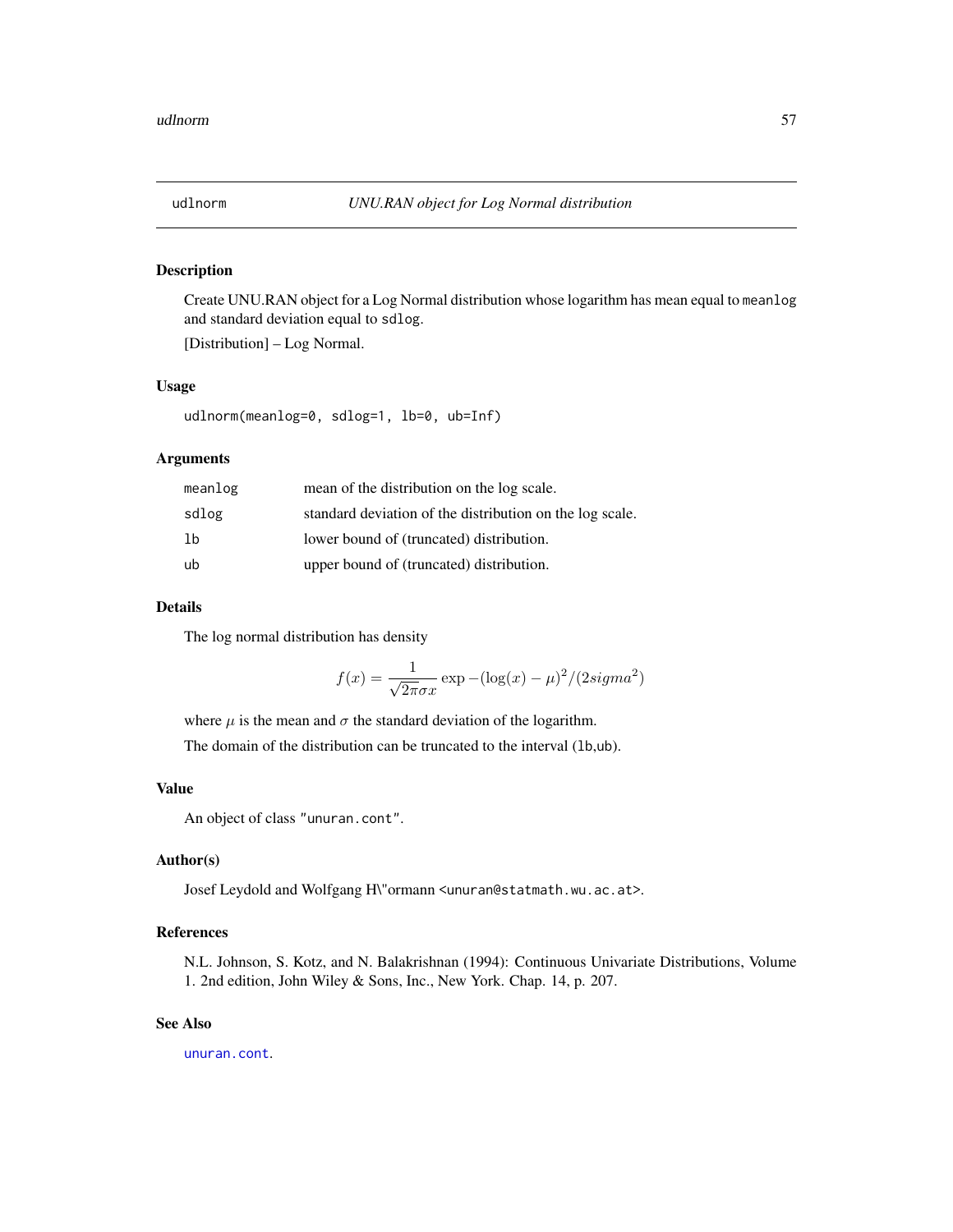## Examples

```
## Create distribution object for log normal distribution
distr <- udlnorm()
## Generate generator object; use method PINV (inversion)
gen <- pinvd.new(distr)
## Draw a sample of size 100
x < -ur(gen, 100)
```
udlogarithmic *UNU.RAN object for Logarithmic distribution*

# Description

Create UNU.RAN object for a Logarithmic distribution with shape parameter shape. [Distribution] – Logarithmic.

# Usage

udlogarithmic(shape,  $lb = 1$ ,  $ub = Inf$ )

# Arguments

| shape | shape parameter. Must be between 0 and 1. |
|-------|-------------------------------------------|
| 1b    | lower bound of (truncated) distribution.  |
| ub    | upper bound of (truncated) distribution.  |

## Details

The Logarithmic distribution with parameters shape  $= \theta$  has density

 $f(x) = -\log(1-\theta)\theta^x/x$ 

for  $x = 1, 2, ...$  and  $0 < \theta < 1$ .

The domain of the distribution can be truncated to the interval (1b,ub).

# Value

An object of class "unuran.discr".

#### Author(s)

Josef Leydold and Wolfgang H\"ormann <unuran@statmath.wu.ac.at>.

#### References

N.L. Johnson, S. Kotz, and A.W. Kemp (1992): Univariate Discrete Distributions. 2nd edition, John Wiley & Sons, Inc., New York. Chap. 7, p. 285.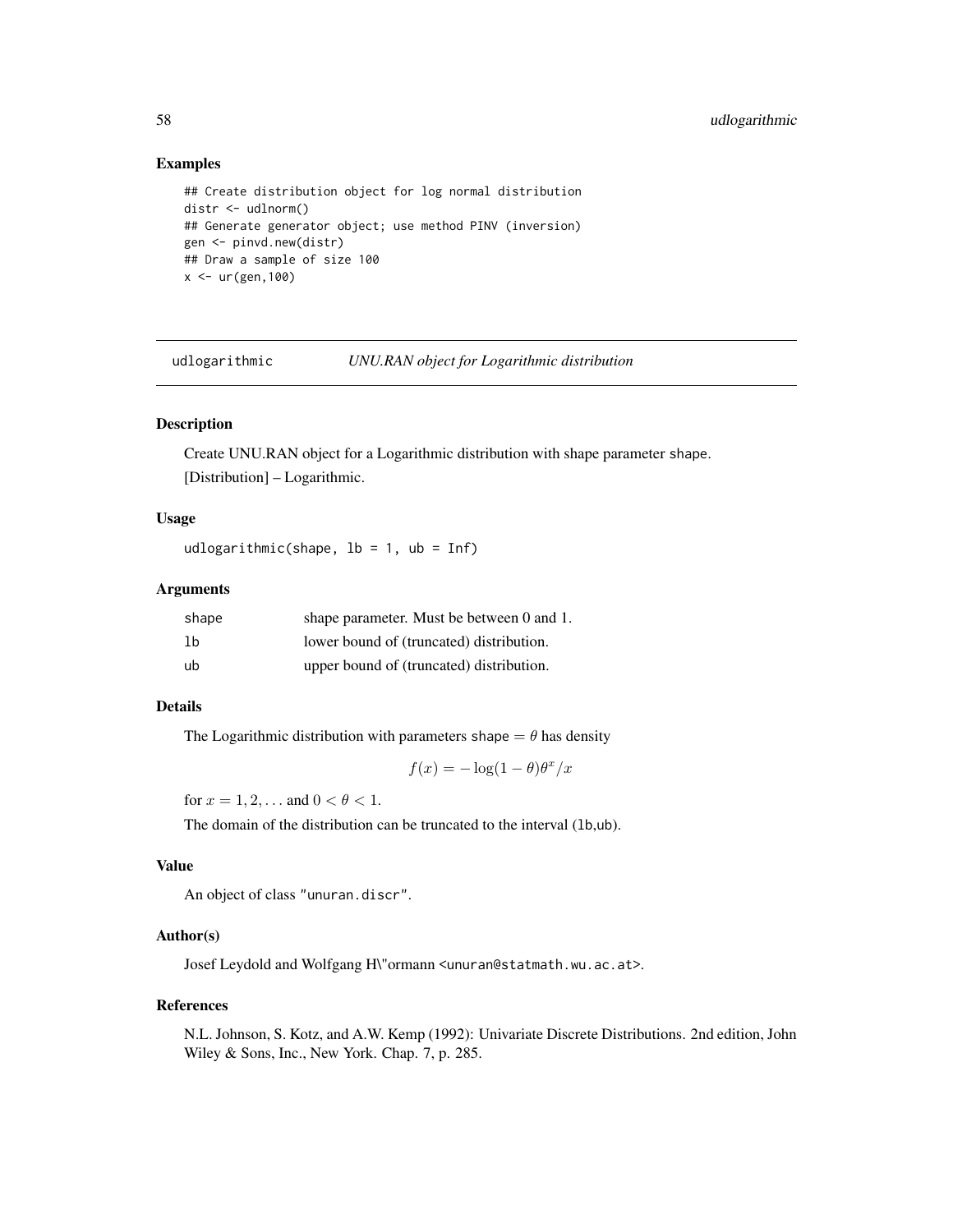#### udlogis 59

# See Also

[unuran.discr](#page-82-0).

#### Examples

```
## Create distribution object for Logarithmic distribution
dist <- udlogarithmic(shape=0.3)
## Generate generator object; use method DARI
gen <- darid.new(dist)
## Draw a sample of size 100
x <- ur(gen,100)
```
#### udlogis *UNU.RAN object for Logistic distribution*

# Description

Create UNU.RAN object for a Logistic distribution with parameters location and scale.

[Distribution] – Logistic.

# Usage

udlogis(location=0, scale=1, lb=-Inf, ub=Inf)

# Arguments

| location | location parameter.                      |
|----------|------------------------------------------|
| scale    | (strictly positive) scale parameter.     |
| 1b       | lower bound of (truncated) distribution. |
| ub       | upper bound of (truncated) distribution. |

# Details

The Logistic distribution with location =  $\mu$  and scale =  $\sigma$  has distribution function

$$
F(x) = \frac{1}{1 + e^{-(x - \mu)/\sigma}}
$$

and density

$$
f(x) = \frac{1}{\sigma} \frac{e^{(x-\mu)/\sigma}}{(1 + e^{(x-\mu)/\sigma})^2}
$$

The domain of the distribution can be truncated to the interval (lb,ub).

## Value

An object of class "unuran.cont".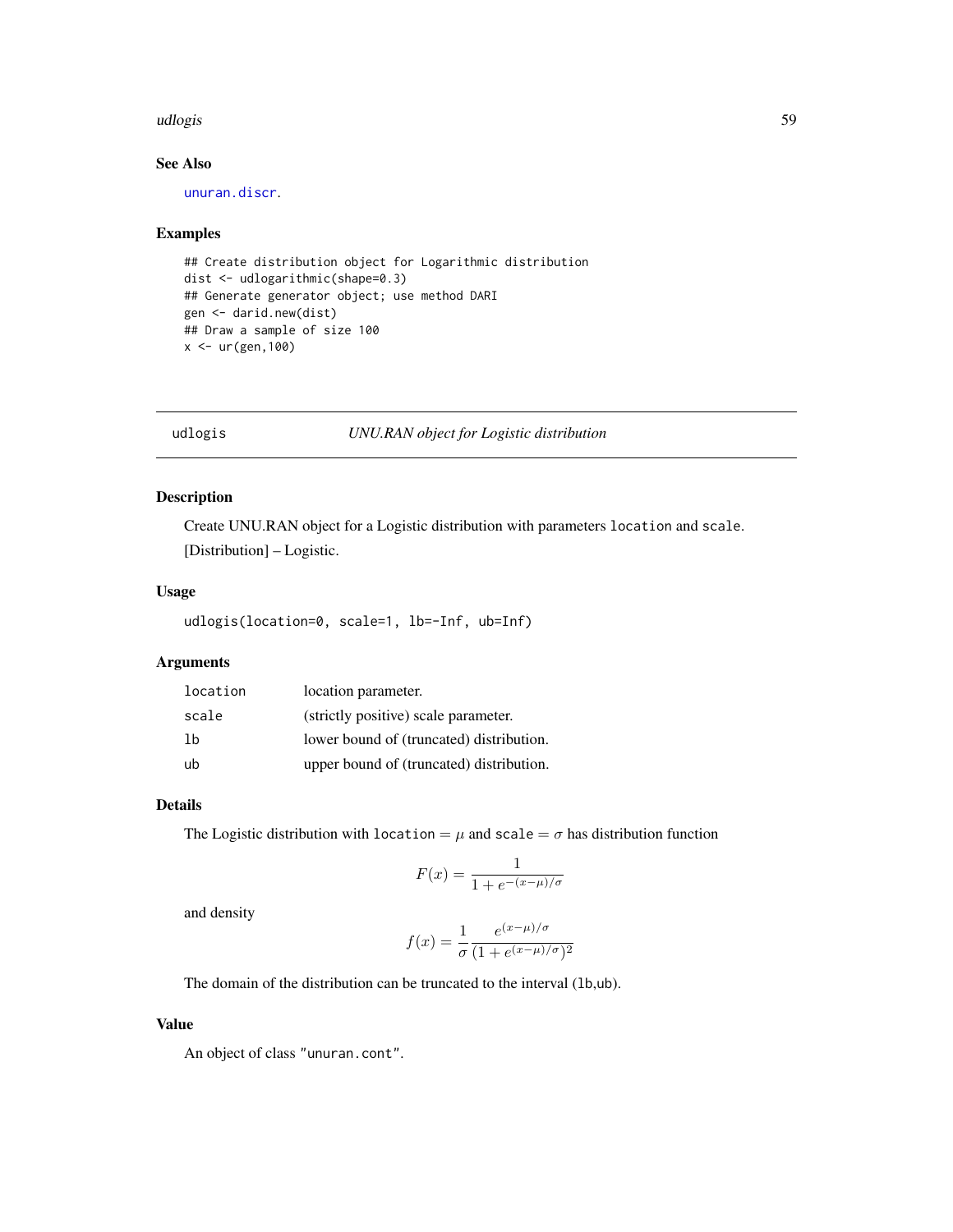### Author(s)

Josef Leydold and Wolfgang H\"ormann <unuran@statmath.wu.ac.at>.

#### References

N.L. Johnson, S. Kotz, and N. Balakrishnan (1995): Continuous Univariate Distributions, Volume 2. 2nd edition, John Wiley & Sons, Inc., New York. Chap. 23, p. 115.

#### See Also

[unuran.cont](#page-78-0).

## Examples

```
## Create distribution object for standard logistic distribution
distr <- udlogis()
## Generate generator object; use method PINV (inversion)
gen <- pinvd.new(distr)
## Draw a sample of size 100
x <- ur(gen,100)
```
udlomax *UNU.RAN object for Lomax distribution*

## Description

Create UNU.RAN object for a Lomax distribution (Pareto distribution of second kind) with shape parameter shape and scale parameter scale.

[Distribution] – Lomax (Pareto of second kind).

## Usage

udlomax(shape, scale=1, lb=0, ub=Inf)

#### Arguments

| shape | (strictly positive) shape parameter.     |
|-------|------------------------------------------|
| scale | (strictly positive) scale parameter.     |
| 1b    | lower bound of (truncated) distribution. |
| ub    | upper bound of (truncated) distribution. |

#### Details

The Lomax distribution with parameters shape  $= \alpha$  and scale  $= \sigma$  has density

 $f(x) = \alpha \sigma^{\alpha} (x + \sigma)^{-(\alpha+1)}$ 

for  $x \geq 0$ ,  $\alpha > 0$  and  $\sigma > 0$ .

The domain of the distribution can be truncated to the interval (lb,ub).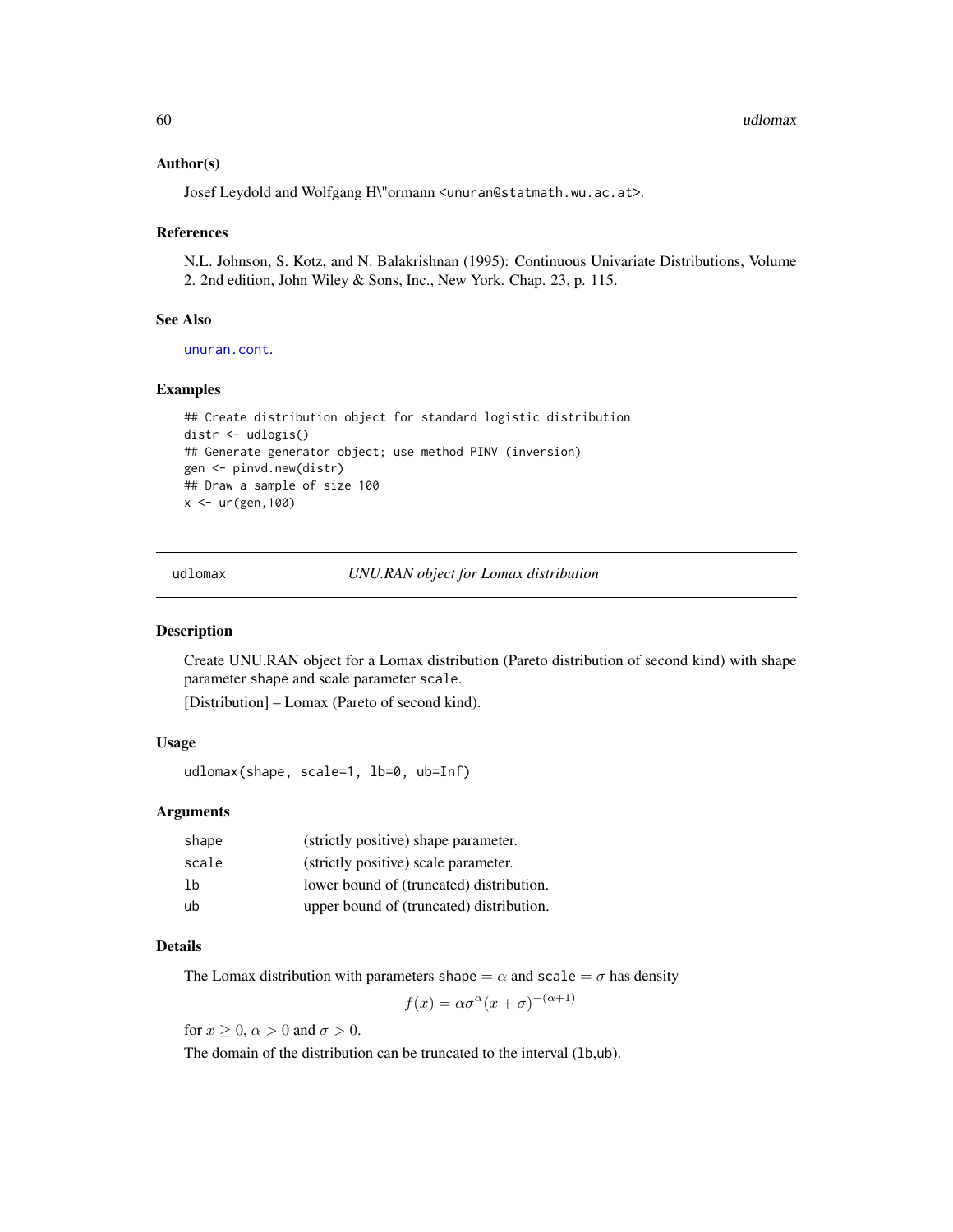#### udmeixner 61

## Value

An object of class "unuran.cont".

#### Author(s)

Josef Leydold and Wolfgang H\"ormann <unuran@statmath.wu.ac.at>.

## References

N.L. Johnson, S. Kotz, and N. Balakrishnan (1994): Continuous Univariate Distributions, Volume 1. 2nd edition, John Wiley & Sons, Inc., New York. Chap. 20, p. 575.

#### See Also

[unuran.cont](#page-78-0).

# Examples

```
## Create distribution object for Lomax distribution
distr <- udlomax(shape=2)
## Generate generator object; use method PINV (inversion)
gen <- pinvd.new(distr)
## Draw a sample of size 100
x < -ur(gen, 100)
```
# udmeixner *UNU.RAN object for Meixner distribution*

#### Description

Create UNU.RAN object for a Meixner distribution with scale parameter alpha, asymmetry (shape) parameter beta, shape parameter delta and location parameter mu.

[Distribution] – Meixner.

## Usage

```
udmeixner(alpha, beta, delta, mu, lb=-Inf, ub=Inf)
```
#### Arguments

| alpha | scale parameter (must be strictly positive).                                      |
|-------|-----------------------------------------------------------------------------------|
| beta  | asymmetry (shape) parameter (must be larger than $-\pi$ and smaller than $\pi$ ). |
| delta | shape parameter (must be strictly positive).                                      |
| mu    | location parameter.                                                               |
| lb    | lower bound of (truncated) distribution.                                          |
| ub    | upper bound of (truncated) distribution.                                          |
|       |                                                                                   |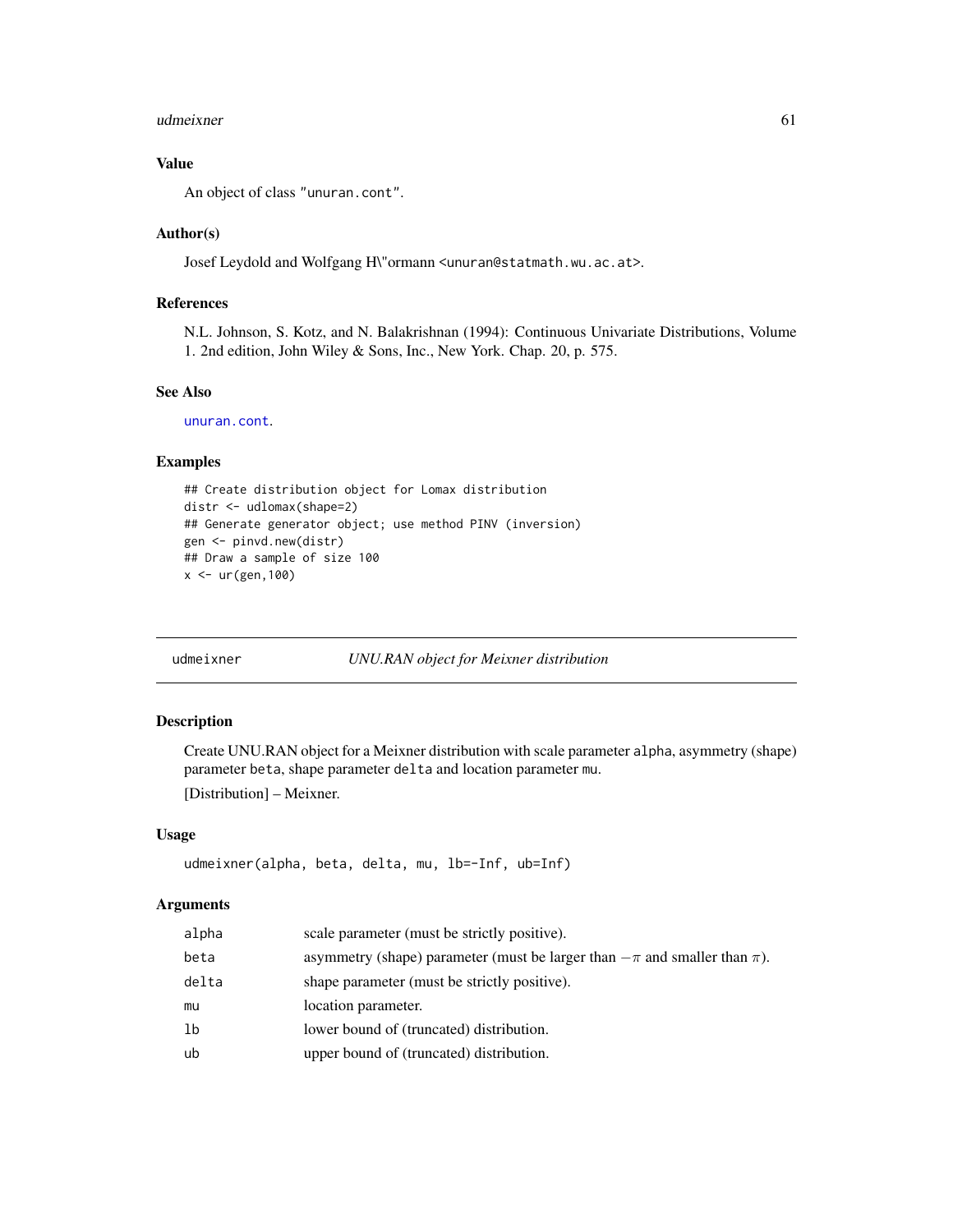## Details

The Mexiner distribution with parameters  $\alpha$ ,  $\beta$ ,  $\delta$ , and  $\mu$  has density

$$
f(x) = \kappa \exp(\beta(x - \mu)/\alpha) \left[ \Gamma(\delta + i(x - \mu)/\alpha) \right]^2
$$

where the normalization constant is given by

$$
\kappa = \frac{\left(2 \cos \left(\beta / 2\right)\right)^{2 \delta}}{2 \alpha \pi \Gamma \left(2 \delta\right)}
$$

The symbol i denotes the imaginary unit, that is, we have to evaluate the gamma function  $\Gamma(z)$  for complex arguments  $z = x + iy$ .

Notice that  $\alpha > 0$ ,  $|\beta| < \pi$  and  $\delta > 0$ .

The domain of the distribution can be truncated to the interval (lb,ub).

## Value

An object of class "unuran.cont".

#### Author(s)

Josef Leydold and Kemal Dingec <unuran@statmath.wu.ac.at>.

#### References

Grigelionis, B., 1999. Processes of Meixner type. Lithuanian Mathematical Journal, Vol. 39, p. 33–41.

Schoutens, W., 2001. The Meixner Processes in Finance. Eurandom Report 2001-002, Eurandom, Eindhoven.

#### See Also

[unuran.cont](#page-78-0).

## Examples

```
## Create distribution object for meixner distribution
distr <- udmeixner(alpha=0.0298, beta=0.1271, delta=0.5729, mu=-0.0011)
## Generate generator object; use method PINV (inversion)
gen <- pinvd.new(distr)
## Draw a sample of size 100
x < - ur (gen, 100)
```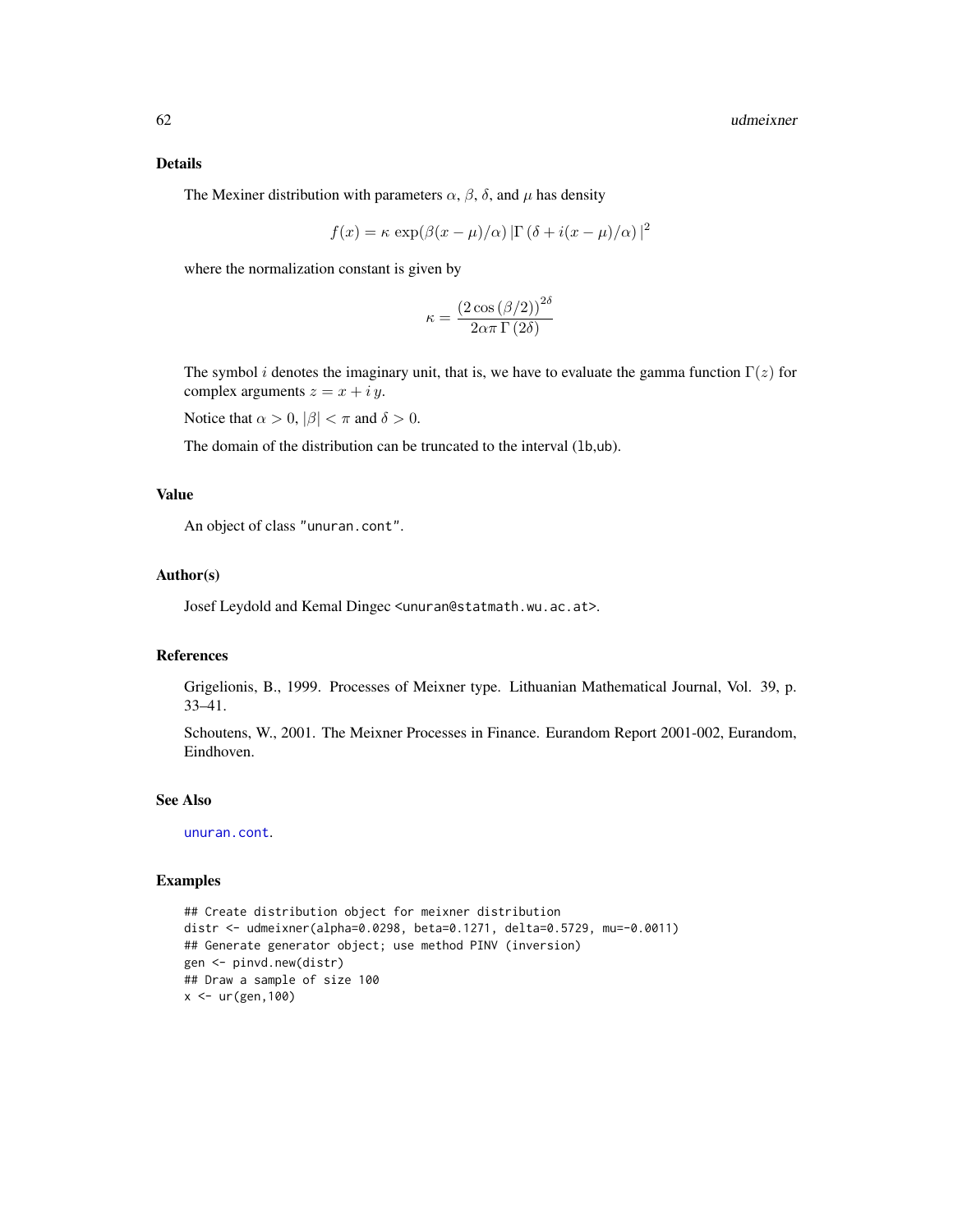#### Description

Create UNU.RAN object for a Negative Binomial distribution with parameters size and prob. [Distribution] – Negative Binomial.

#### Usage

udnbinom(size, prob,  $lb = 0$ ,  $ub = Inf$ )

## Arguments

| size | target for number of successful trials, or dispersion parameter (the shape param-<br>eter of the gamma mixing distribution). Must be strictly positive. |
|------|---------------------------------------------------------------------------------------------------------------------------------------------------------|
| prob | probability of success in each trial. $0 \leq prob \leq 1$ .                                                                                            |
| lb   | lower bound of (truncated) distribution.                                                                                                                |
| ub   | upper bound of (truncated) distribution.                                                                                                                |

#### Details

The Negative Binomial distribution with  $size = n$  and  $prob = p$  has density

$$
p(x) = \frac{\Gamma(x+n)}{\Gamma(n)x!} p^{n} (1-p)^{x}
$$

for  $x = 0, 1, 2, \ldots, n > 0$  and  $0 < p \le 1$ . This represents the number of failures which occur in a sequence of Bernoulli trials before a target number of successes is reached.

The domain of the distribution can be truncated to the interval (lb,ub).

# Value

An object of class "unuran.discr".

#### Author(s)

Josef Leydold and Wolfgang H\"ormann <unuran@statmath.wu.ac.at>.

## References

N.L. Johnson, S. Kotz, and A.W. Kemp (1992): Univariate Discrete Distributions. 2nd edition, John Wiley & Sons, Inc., New York. Sect. 5.1, p. 200.

# See Also

[unuran.discr](#page-82-0).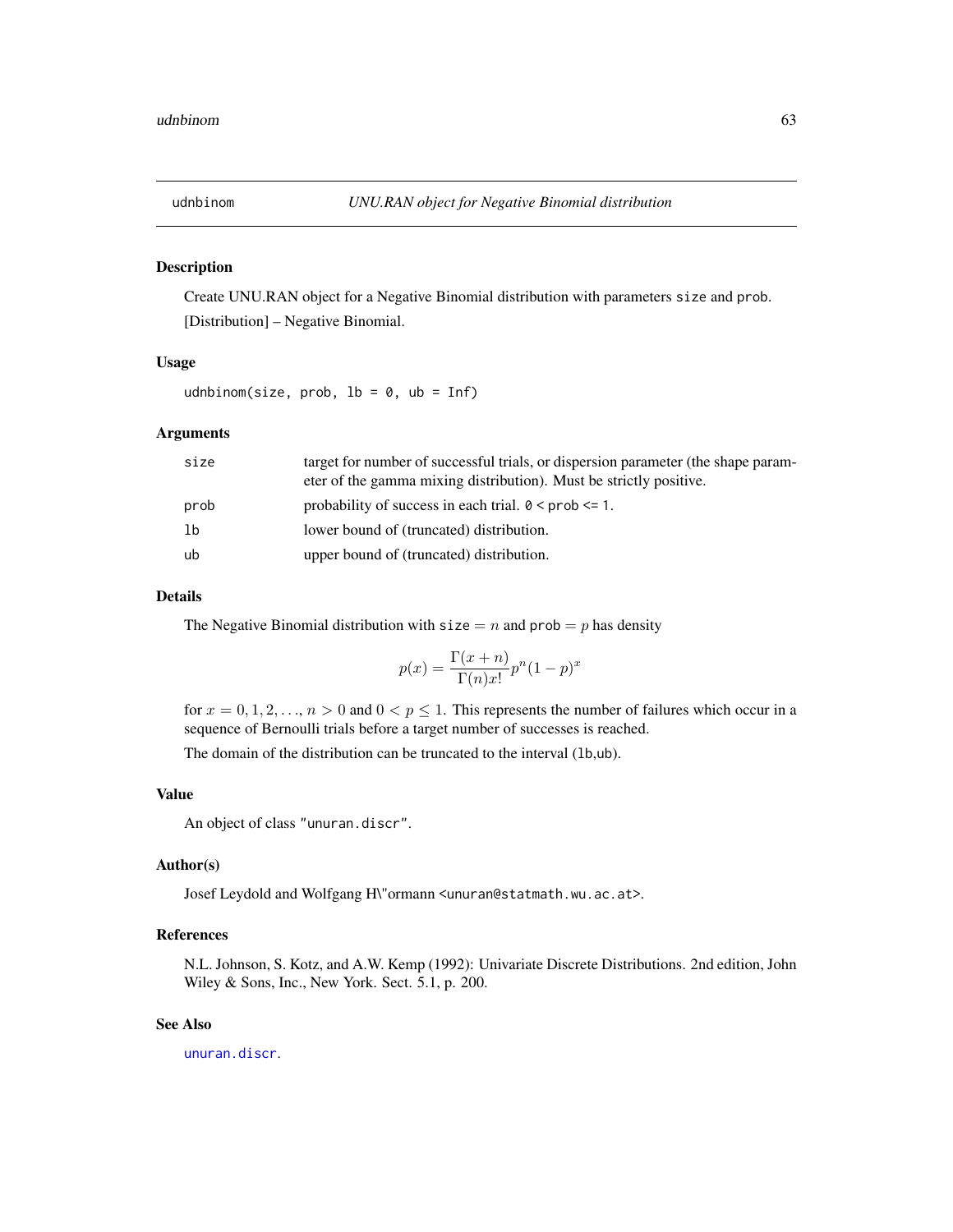#### 64 udnorm

## Examples

```
## Create distribution object for Negative Binomial distribution
dist <- udnbinom(size=100, prob=0.33)
## Generate generator object; use method DARI
gen <- darid.new(dist)
## Draw a sample of size 100
x < -ur(gen, 100)
```
udnorm *UNU.RAN object for Normal distribution*

# Description

Create UNU.RAN object for a Normal (Gaussian) distribution with mean equal to mean and standard deviation to sd.

[Distribution] – Normal (Gaussian).

#### Usage

udnorm(mean=0, sd=1, lb=-Inf, ub=Inf)

# Arguments

| mean | mean of distribution.                    |
|------|------------------------------------------|
| sd   | standard deviation.                      |
| 1b   | lower bound of (truncated) distribution. |
| ub   | upper bound of (truncated) distribution. |

#### Details

The normal distribution with mean  $\mu$  and standard deviation  $\sigma$  has density

$$
f(x) = \frac{1}{\sqrt{2\pi}\sigma}e^{-(x-\mu)^2/2\sigma^2}
$$

where  $\mu$  is the mean of the distribution and  $\sigma$  the standard deviation.

The domain of the distribution can be truncated to the interval (lb,ub).

# Value

An object of class "unuran.cont".

#### Author(s)

Josef Leydold and Wolfgang H\"ormann <unuran@statmath.wu.ac.at>.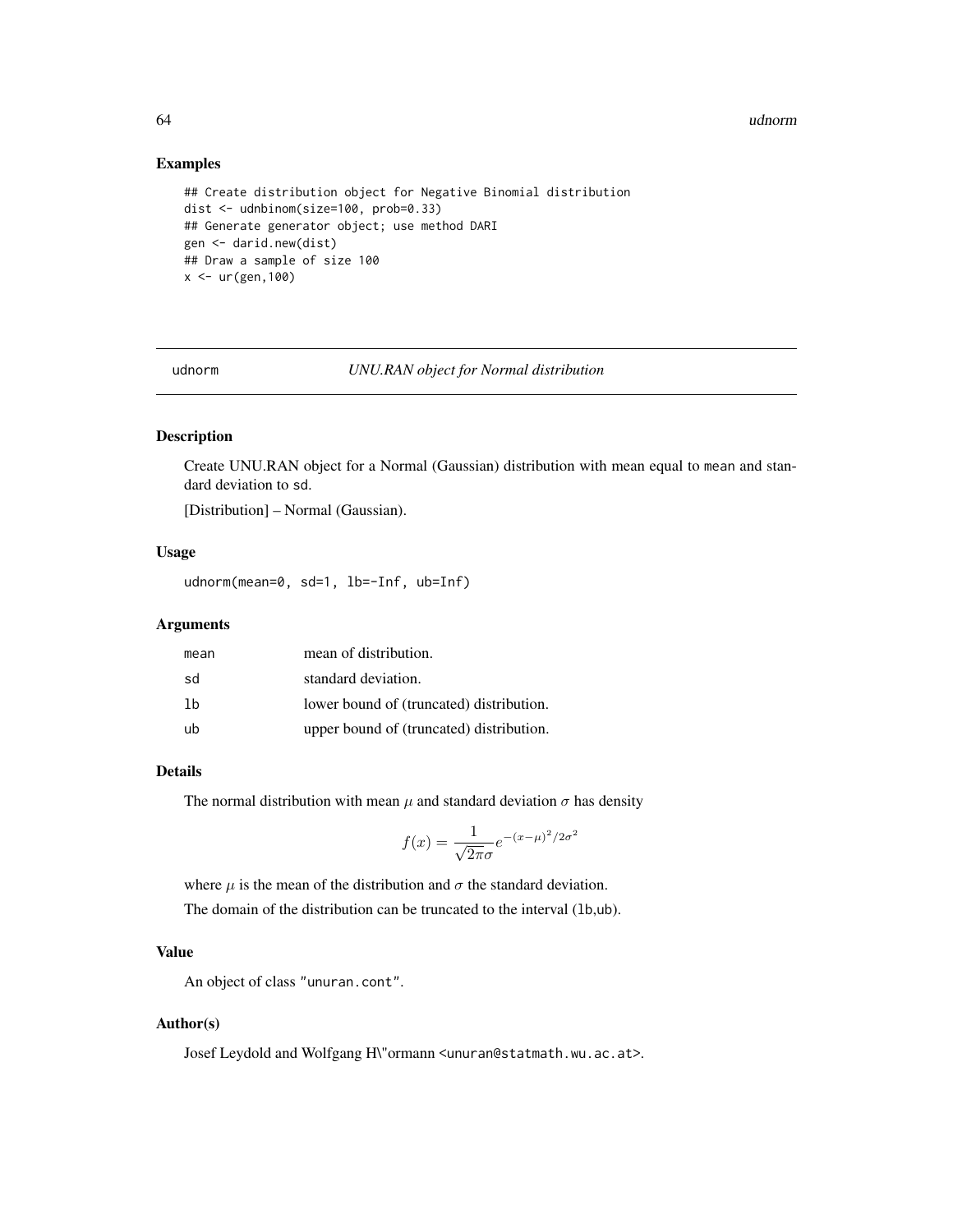#### udpareto 65 °C. In the contract of the contract of the contract of the contract of the contract of the contract of the contract of the contract of the contract of the contract of the contract of the contract of the contrac

# References

N.L. Johnson, S. Kotz, and N. Balakrishnan (1994): Continuous Univariate Distributions, Volume 1. 2nd edition, John Wiley & Sons, Inc., New York. Chap. 13, p. 80.

#### See Also

[unuran.cont](#page-78-0).

# Examples

```
## Create distribution object for standard normal distribution
distr <- udnorm()
## Generate generator object; use method PINV (inversion)
gen <- pinvd.new(distr)
## Draw a sample of size 100
x < - ur (gen, 100)
## Create distribution object for positive normal distribution
distr <- udnorm(lb=0, ub=Inf)
## ... and draw a sample
gen <- pinvd.new(distr)
x < -ur(gen, 100)
```
# udpareto *UNU.RAN object for Pareto distribution*

#### Description

Create UNU.RAN object for a Pareto distribution (of first kind) with shape parameters k and a. [Distribution] – Pareto (of first kind).

## Usage

udpareto(k, a, lb=k, ub=Inf)

#### Arguments

| k  | (strictly positive) shape and location parameter. |
|----|---------------------------------------------------|
| a  | (strictly positive) shape parameter.              |
| 1b | lower bound of (truncated) distribution.          |
| ub | upper bound of (truncated) distribution.          |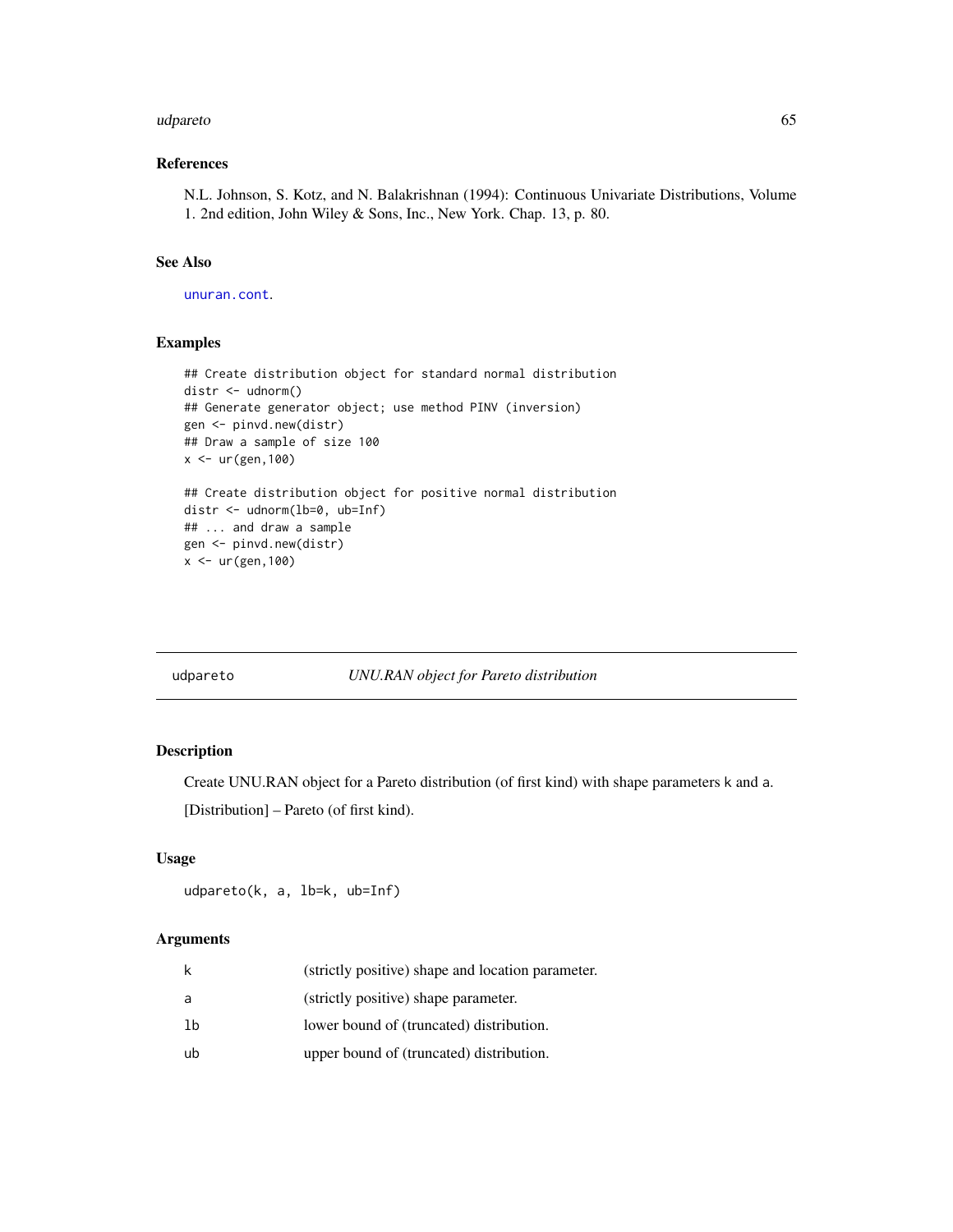66 udpois

## Details

The Pareto distribution with parameters k and a has density

$$
f(x) = a k^a x^{-(a+1)}
$$

for  $x \ge k$ ,  $k > 0$  and  $a > 0$ .

The domain of the distribution can be truncated to the interval (1b,ub).

#### Value

An object of class "unuran.cont".

## Author(s)

Josef Leydold and Wolfgang H\"ormann <unuran@statmath.wu.ac.at>.

## References

N.L. Johnson, S. Kotz, and N. Balakrishnan (1994): Continuous Univariate Distributions, Volume 1. 2nd edition, John Wiley & Sons, Inc., New York. Chap. 20, p. 574.

#### See Also

[unuran.cont](#page-78-0).

#### Examples

```
## Create distribution object for Pareto distribution
distr <- udpareto(k=3,a=2)
## Generate generator object; use method PINV (inversion)
gen <- pinvd.new(distr)
## Draw a sample of size 100
x < -ur(gen, 100)
```
udpois *UNU.RAN object for Poisson distribution*

## Description

Create UNU.RAN object for a Poisson distribution with parameter lambda.

[Distribution] – Poisson.

## Usage

udpois(lambda,  $lb = 0$ ,  $ub = Inf$ )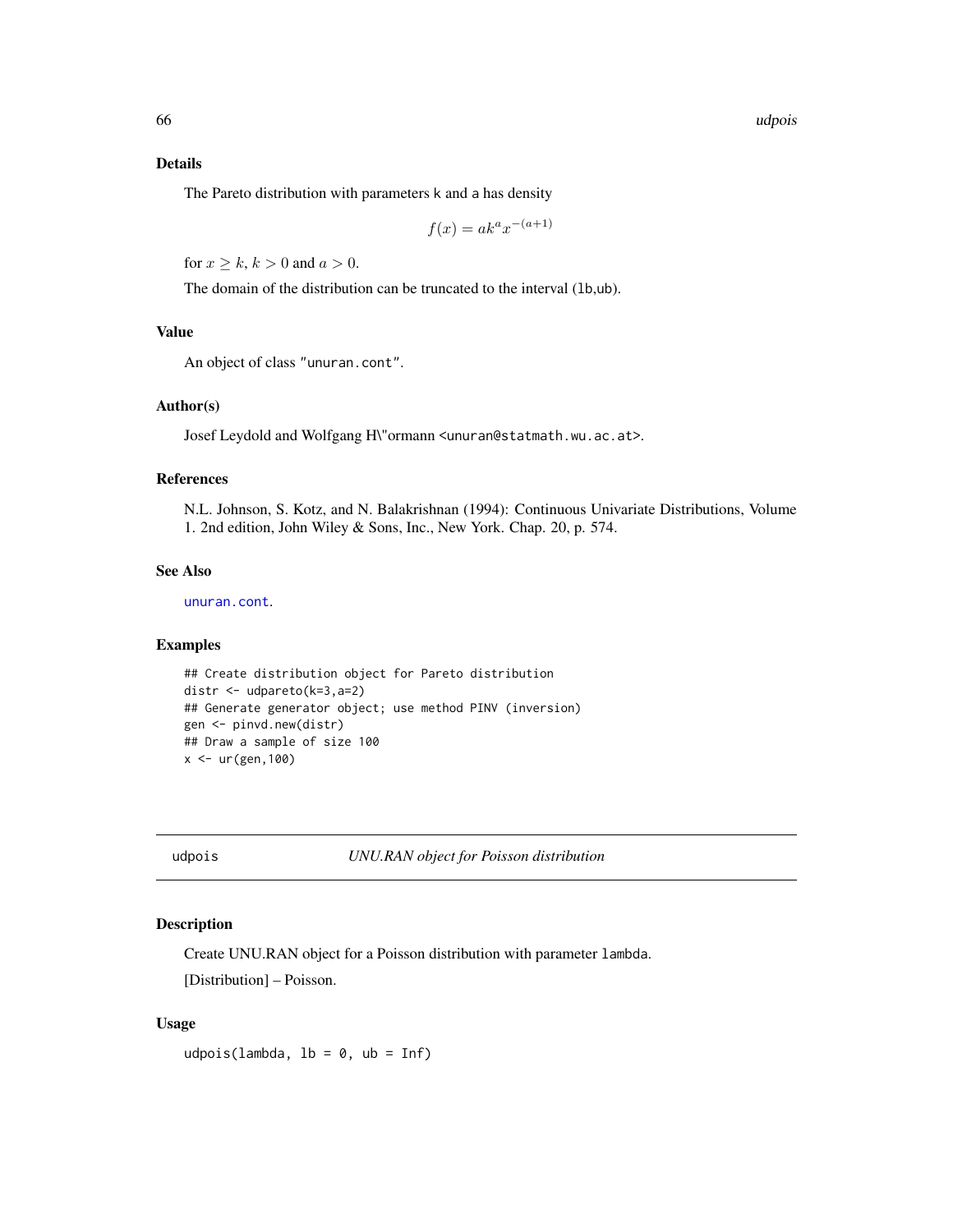#### udpois 67 and 56 and 56 and 56 and 56 and 56 and 56 and 56 and 56 and 56 and 56 and 56 and 56 and 56 and 56 and

## Arguments

| lambda | (non-negative) mean.                     |
|--------|------------------------------------------|
| -1b    | lower bound of (truncated) distribution. |
| -ub    | upper bound of (truncated) distribution. |

# Details

The Poisson distribution has density

$$
p(x) = \frac{\lambda^x e^{-\lambda}}{x!}
$$

for  $x = 0, 1, 2, ...$ 

The domain of the distribution can be truncated to the interval (lb,ub).

## Value

An object of class "unuran.discr".

## Author(s)

Josef Leydold and Wolfgang H\"ormann <unuran@statmath.wu.ac.at>.

#### References

N.L. Johnson, S. Kotz, and A.W. Kemp (1992): Univariate Discrete Distributions. 2nd edition, John Wiley & Sons, Inc., New York. Chap. 4, p. 151.

## See Also

[unuran.discr](#page-82-0).

# Examples

## Create distribution object for Poisson distribution dist <- udpois(lambda=2.3) ## Generate generator object; use method DARI gen <- darid.new(dist) ## Draw a sample of size 100  $x < -ur(gen, 100)$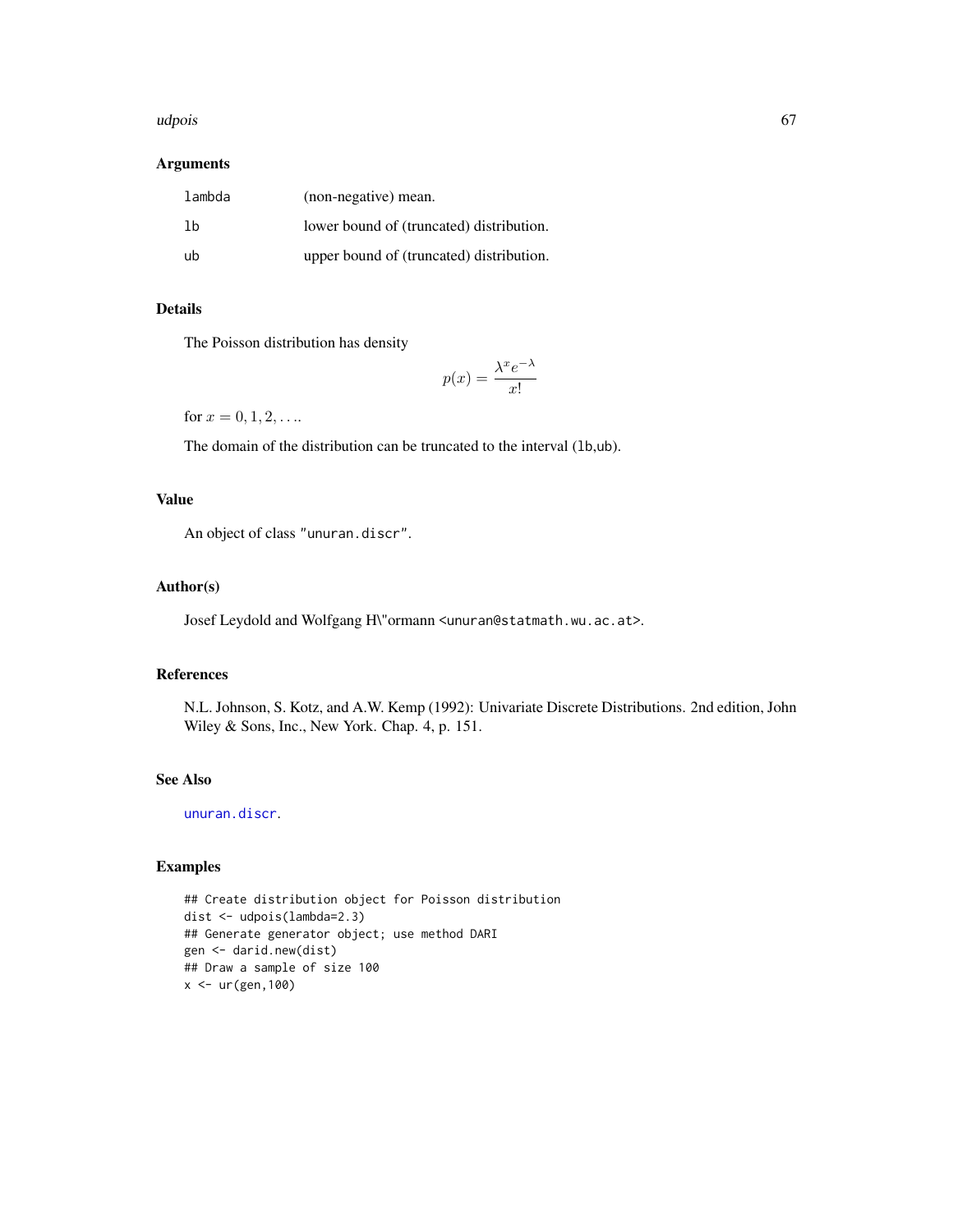## Description

Create UNU.RAN object for a Powerexponential (Subbotin) distribution with shape parameter shape.

[Distribution] – Powerexponential (Subbotin).

#### Usage

udpowerexp(shape, lb=-Inf, ub=Inf)

## Arguments

| shape | (strictly positive) shape parameter.     |
|-------|------------------------------------------|
| 1b    | lower bound of (truncated) distribution. |
| ub    | upper bound of (truncated) distribution. |

## Details

The Powerexponential distribution with parameter shape  $=\tau$  has density

$$
f(x) = \frac{1}{2\Gamma(1+1/\tau)} \exp(-|x|^{\tau})
$$

for all x and  $\tau > 0$ . (Here  $\Gamma(\alpha)$  is the function implemented by R's [gamma\(](#page-0-0)) and defined in its help.)

The domain of the distribution can be truncated to the interval (lb,ub).

## Value

An object of class "unuran.cont".

## Note

This function is wrapper for the UNU.RAN class in R.

# Author(s)

Josef Leydold and Wolfgang H\"ormann <unuran@statmath.wu.ac.at>.

#### References

N.L. Johnson, S. Kotz, and N. Balakrishnan (1995): Continuous Univariate Distributions, Volume 2. 2nd edition, John Wiley & Sons, Inc., New York. Chap. 24, p. 195.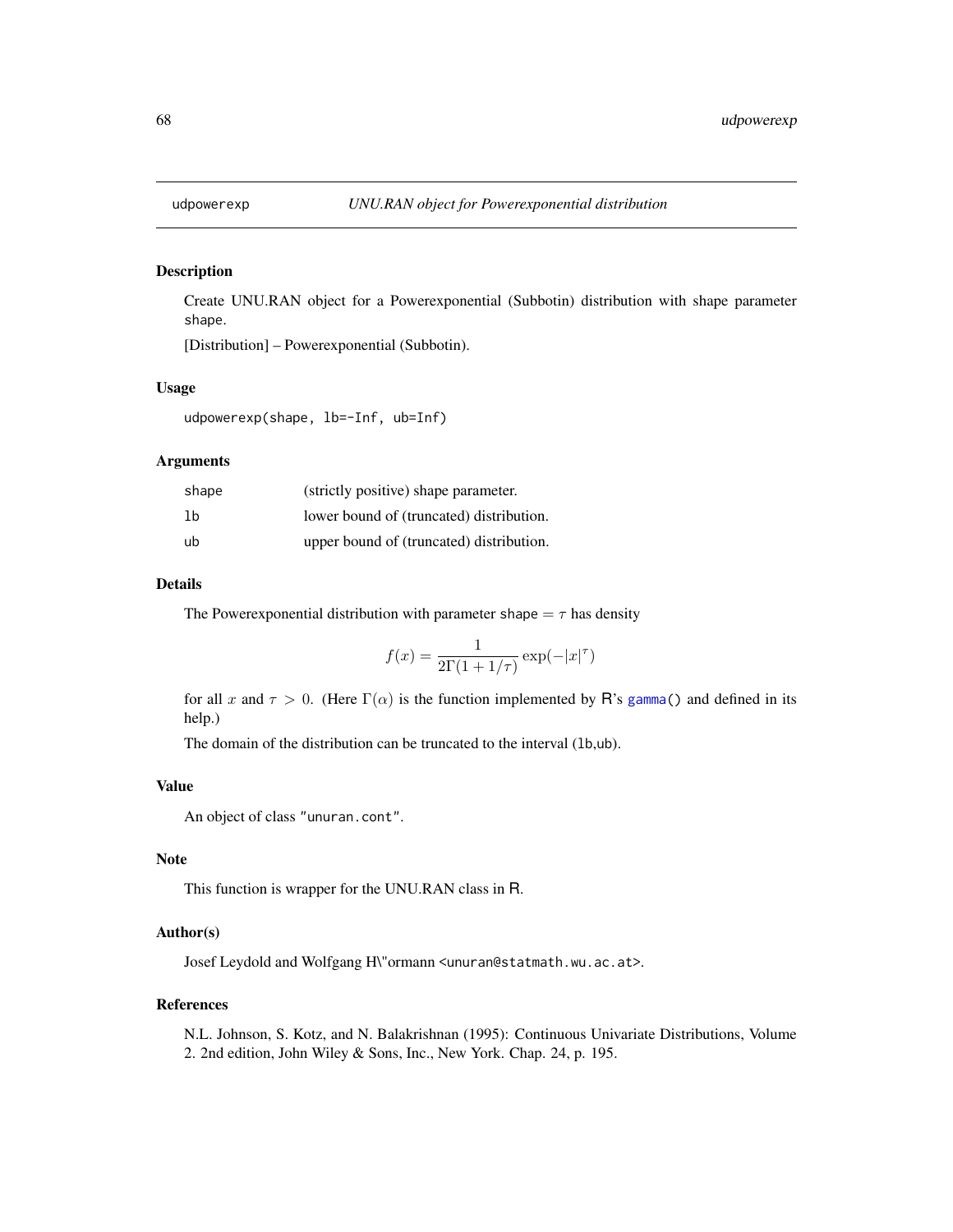# udrayleigh 69

## See Also

[unuran.cont](#page-78-0).

#### Examples

```
## Create distribution object for powerexponential distribution
distr <- udpowerexp(shape=4)
## Generate generator object; use method PINV (inversion)
gen <- pinvd.new(distr)
## Draw a sample of size 100
x <- ur(gen,100)
```
## udrayleigh *UNU.RAN object for Rayleigh distribution*

# Description

Create UNU.RAN object for a Rayleigh distribution with scale parameter scale. [Distribution] – Rayleigh.

## Usage

udrayleigh(scale=1, lb=0, ub=Inf)

## Arguments

| scale | (strictly positive) scale parameter.     |
|-------|------------------------------------------|
| 1b    | lower bound of (truncated) distribution. |
| ub    | upper bound of (truncated) distribution. |

# Details

The Rayleigh distribution with scale parameter scale =  $\sigma$  has density

$$
f(x) = \frac{1}{sigma^2} x \exp(-\frac{1}{2}(\frac{x}{sigma^2})^2)
$$

for  $x \geq 0$  and  $\sigma > 0$ .

The domain of the distribution can be truncated to the interval (1b,ub).

# Value

An object of class "unuran.cont".

#### Author(s)

Josef Leydold and Wolfgang H\"ormann <unuran@statmath.wu.ac.at>.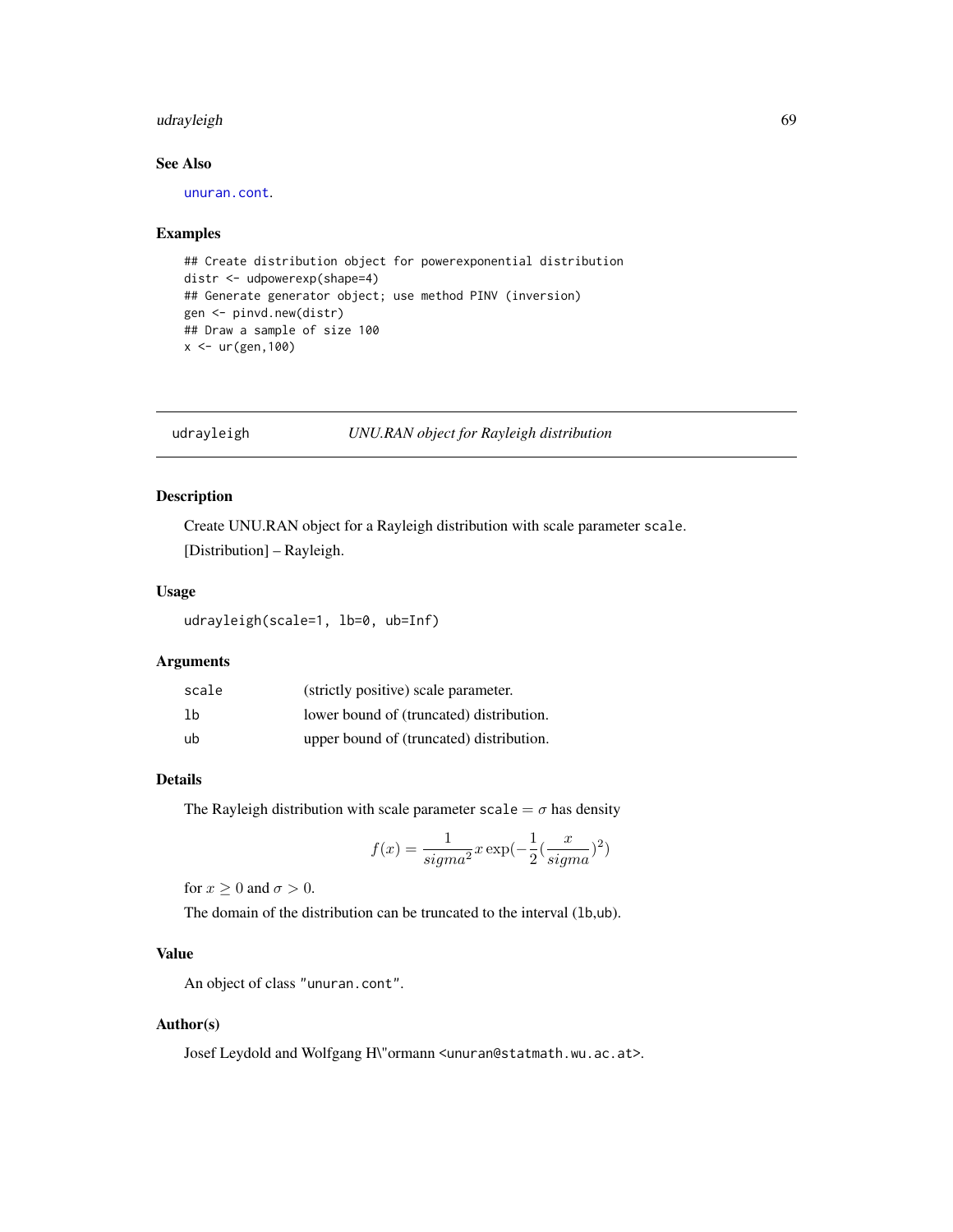#### References

N.L. Johnson, S. Kotz, and N. Balakrishnan (1994): Continuous Univariate Distributions, Volume 1. 2nd edition, John Wiley & Sons, Inc., New York. Chap. 18, p. 456.

## See Also

[unuran.cont](#page-78-0).

#### Examples

```
## Create distribution object for standard Rayleigh distribution
distr <- udrayleigh()
## Generate generator object; use method PINV (inversion)
gen <- pinvd.new(distr)
## Draw a sample of size 100
x <- ur(gen,100)
```
udslash *UNU.RAN object for Slash distribution*

## Description

Create UNU.RAN object for a Slash distribution.

[Distribution] – Slash.

#### Usage

udslash(lb=-Inf, ub=Inf)

#### Arguments

| 1 <sub>b</sub> | lower bound of (truncated) distribution. |  |
|----------------|------------------------------------------|--|
| ub             | upper bound of (truncated) distribution. |  |

#### Details

The slash distribution has density

$$
f(x) = \frac{1}{\sqrt{2\pi}}(1 - exp(-x^2/2))/x^2
$$

for  $x \neq 0$  and  $\frac{1}{\sqrt{2}}$  $\frac{1}{2\pi}$  otherwise. It is the distribution of the ratio of a unit normal variable to an independent standard uniform (0,1) variable.

The domain of the distribution can be truncated to the interval (lb,ub).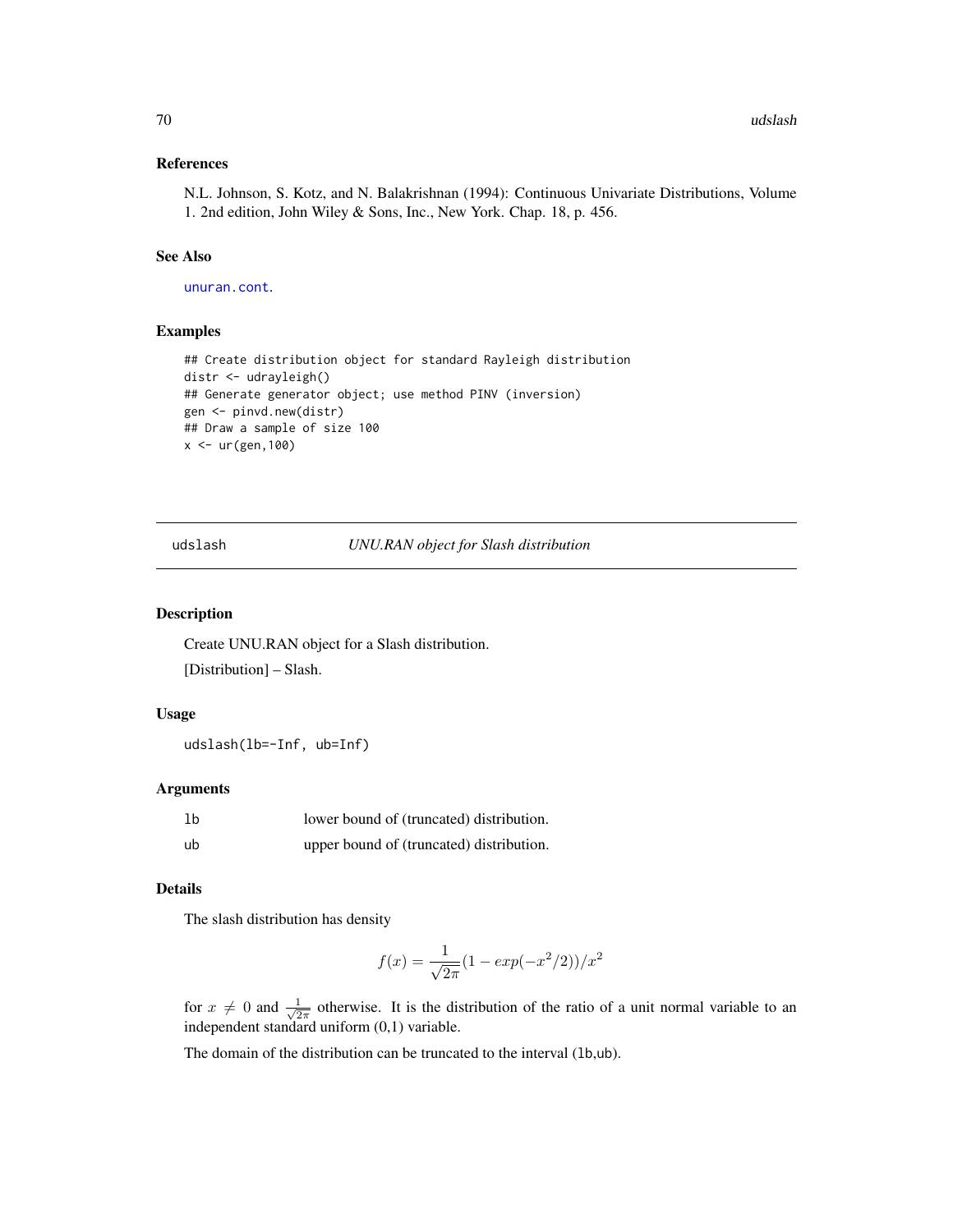# Value

An object of class "unuran.cont".

## Author(s)

Josef Leydold and Wolfgang H\"ormann <unuran@statmath.wu.ac.at>.

# References

N.L. Johnson, S. Kotz, and N. Balakrishnan (1994): Continuous Univariate Distributions, Volume 1. 2nd edition, John Wiley & Sons, Inc., New York. Chap. 12, p. 63.

#### See Also

[unuran.cont](#page-78-0).

## Examples

```
## Create distribution object for a slash distribution
distr <- udslash()
## Generate generator object; use method PINV (inversion)
gen <- pinvd.new(distr)
## Draw a sample of size 100
x <- ur(gen,100)
```
## udt *UNU.RAN object for Student t distribution*

# Description

Create UNU.RAN object for a Student t distribution with with df degrees of freedom. [Distribution] – t (Student).

## Usage

udt(df, lb=-Inf, ub=Inf)

## Arguments

| df | degrees of freedom (strictly positive). Non-integer values allowed. |
|----|---------------------------------------------------------------------|
| lb | lower bound of (truncated) distribution.                            |
| ub | upper bound of (truncated) distribution.                            |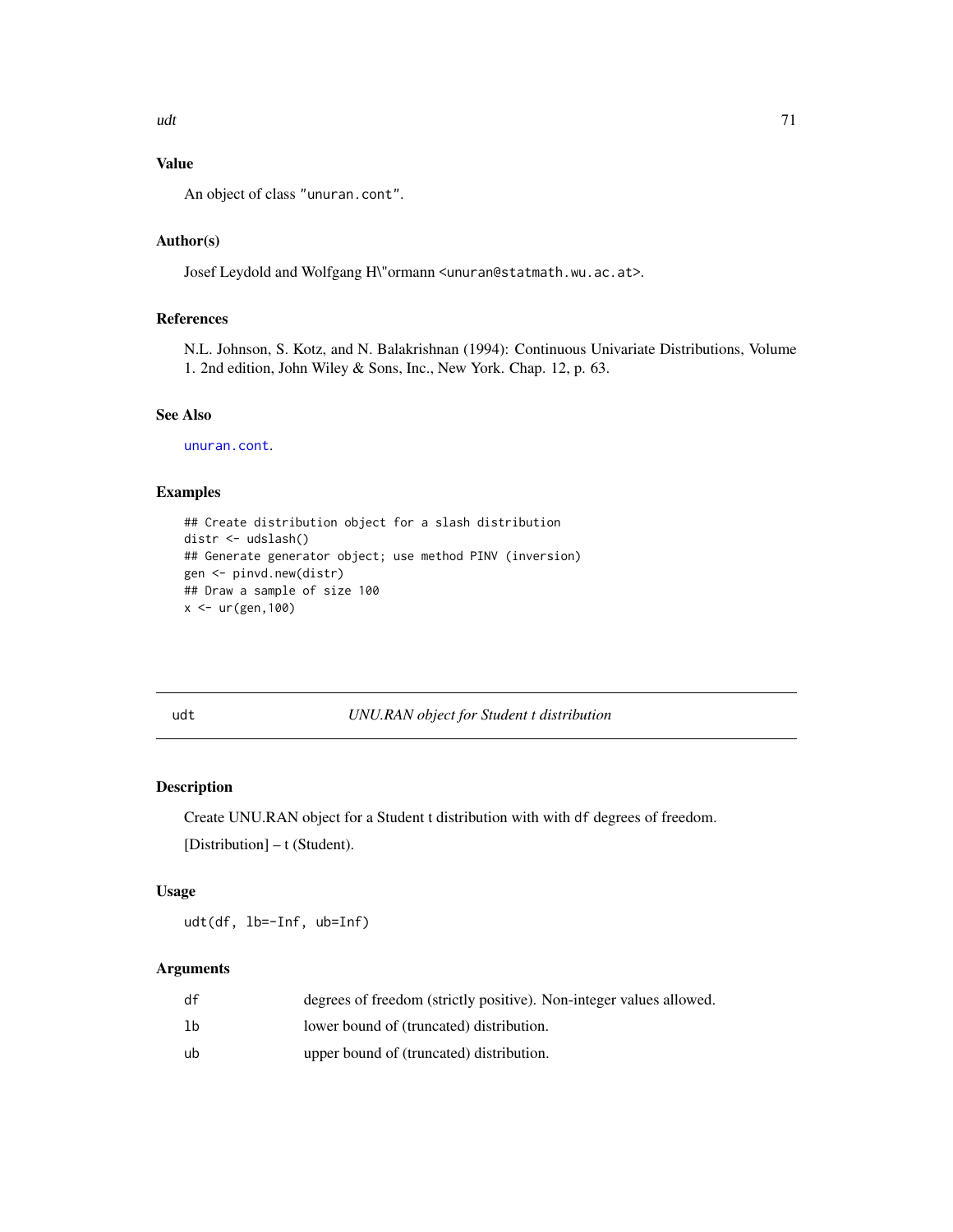## Details

The t distribution with df =  $\nu$  degrees of freedom has density

$$
f(x) = \frac{\Gamma((\nu + 1)/2)}{\sqrt{\pi \nu} \Gamma(\nu/2)} (1 + x^2/\nu)^{-(\nu + 1)/2}
$$

for all real x. It has mean 0 (for  $\nu > 1$ ) and variance  $\frac{\nu}{\nu-2}$  (for  $\nu > 2$ ). The domain of the distribution can be truncated to the interval (lb,ub).

## Value

An object of class "unuran.cont".

#### Author(s)

Josef Leydold and Wolfgang H\"ormann <unuran@statmath.wu.ac.at>.

#### References

N.L. Johnson, S. Kotz, and N. Balakrishnan (1995): Continuous Univariate Distributions, Volume 2. 2nd edition, John Wiley & Sons, Inc., New York. Chap. 28, p. 362.

## See Also

[unuran.cont](#page-78-0).

## Examples

```
## Create distribution object for t distribution
distr \leq udt(df=4)
## Generate generator object; use method PINV (inversion)
gen <- pinvd.new(distr)
## Draw a sample of size 100
x < -ur(gen, 100)
```
udvg *UNU.RAN object for Variance Gamma distribution*

## Description

Create UNU.RAN object for a Variance Gamma distribution with shape parameter lambda, shape parameter alpha, asymmetry (shape) parameter beta, and location parameter mu.

[Distribution] – Variance Gamma.

## Usage

```
udvg(lambda, alpha, beta, mu, lb=-Inf, ub=Inf)
```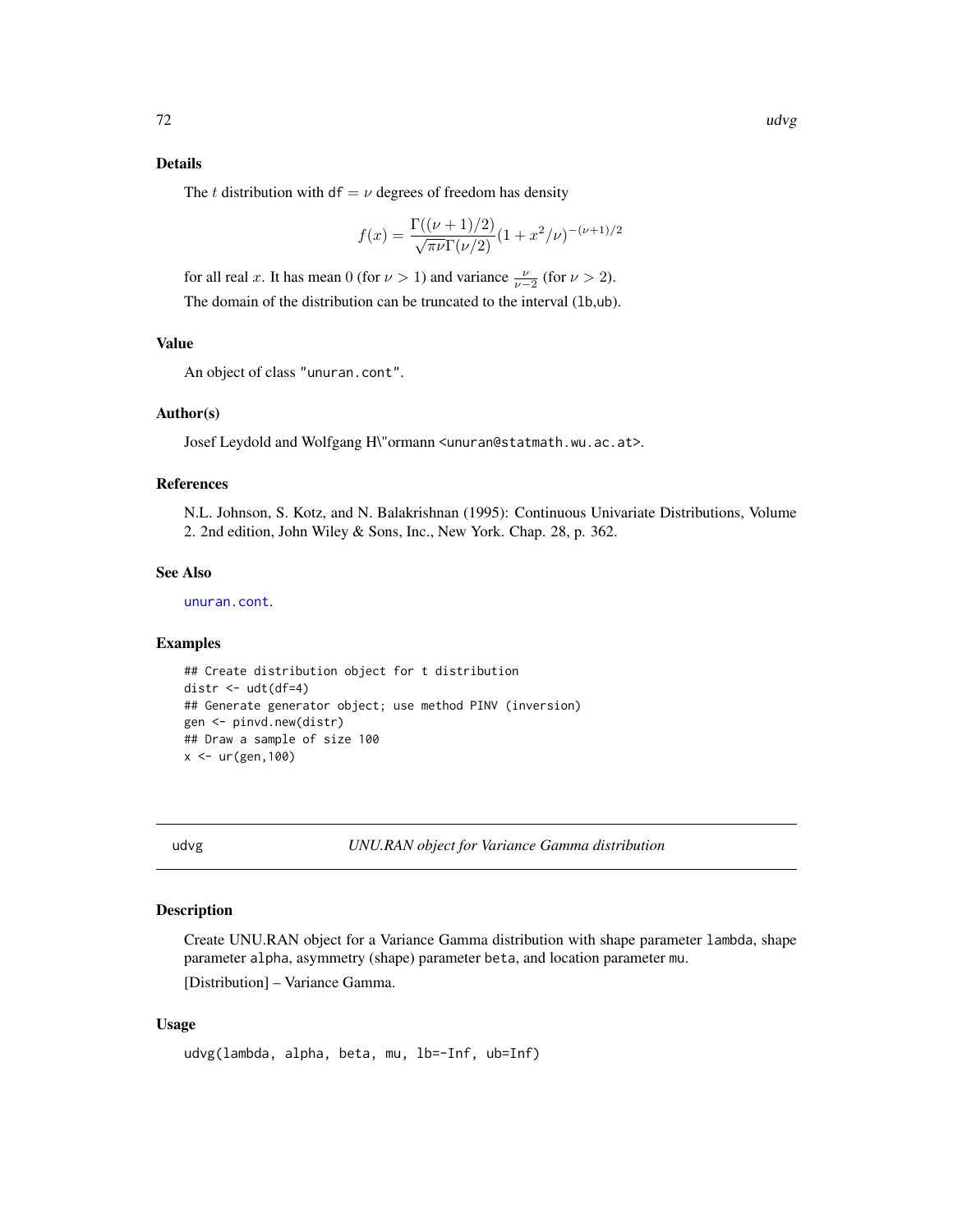### udvg to the contract of the contract of the contract of the contract of the contract of the contract of the contract of the contract of the contract of the contract of the contract of the contract of the contract of the co

### Arguments

| lambda         | shape parameter (must be strictly positive).                           |
|----------------|------------------------------------------------------------------------|
| alpha          | shape parameter (must be strictly larger than absolute value of beta). |
| beta           | asymmetry (shape) parameter.                                           |
| mu             | location parameter.                                                    |
| 1 <sub>b</sub> | lower bound of (truncated) distribution.                               |
| ub             | upper bound of (truncated) distribution.                               |

### Details

The variance gamma distribution with parameters  $\lambda$ ,  $\alpha$ ,  $\beta$ , and  $\mu$  has density

$$
f(x) = \kappa |x - \mu|^{\lambda - 1/2} \cdot \exp(\beta(x - \mu)) \cdot K_{\lambda - 1/2}(\alpha |x - \mu|)
$$

where the normalization constant is given by

$$
\kappa = \frac{\left(\alpha^2 - \beta^2\right)^{\lambda}}{\sqrt{\pi} \left(2\alpha\right)^{\lambda - 1/2} \Gamma\left(\lambda\right)}
$$

 $K_{\lambda}(t)$  is the modified Bessel function of the third kind with index  $\lambda$ .  $\Gamma(t)$  is the Gamma function. Notice that  $\alpha > |\beta|$  and  $\lambda > 0$ .

The domain of the distribution can be truncated to the interval (1b,ub).

#### Value

An object of class "unuran.cont".

# Note

For  $\lambda \leq 0.5$ , the density has a pole at  $\mu$ .

# Author(s)

Josef Leydold and Kemal Dingec <unuran@statmath.wu.ac.at>.

### References

Eberlein, E., von Hammerstein, E. A., 2004. Generalized hyperbolic and inverse Gaussian distributions: limiting cases and approximation of processes. In Seminar on Stochastic Analysis, Random Fields and Applications IV, Progress in Probability 58, R. C. Dalang, M. Dozzi, F. Russo (Eds.), Birkhauser Verlag, p. 221–264.

Madan, D. B., Seneta, E., 1990. The variance gamma (V.G.) model for share market returns. Journal of Business, Vol. 63, p. 511–524.

Raible, S., 2000. L\'evy Processes in Finance: Theory, Numerics, and Empirical Facts. Ph.D. thesis, University of Freiburg.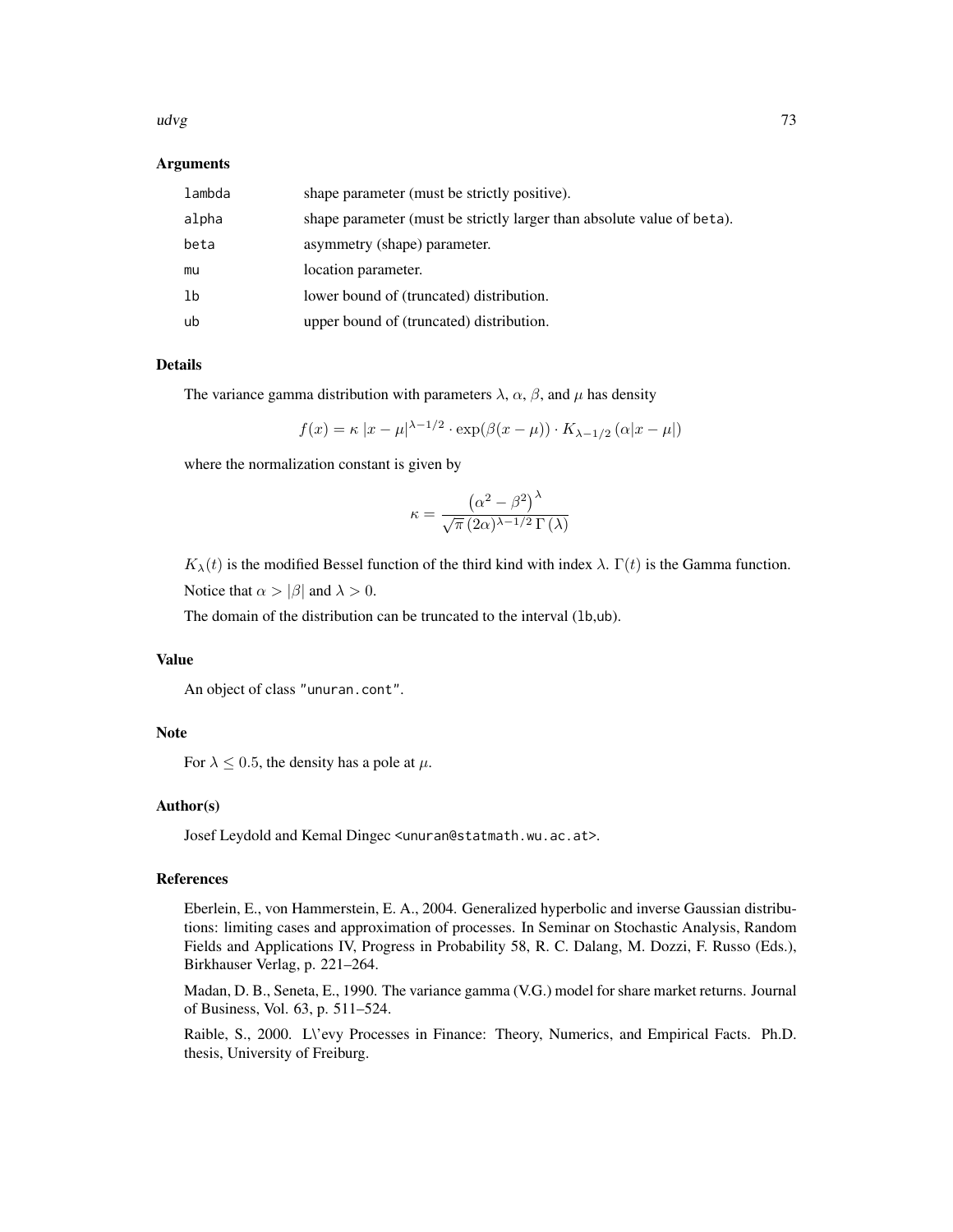# See Also

[unuran.cont](#page-78-0).

### Examples

```
## Create distribution object for variance gamma distribution
distr <- udvg(lambda=2.25, alpha=210.5, beta=-5.14, mu=0.00094)
## Generate generator object; use method PINV (inversion)
gen <- pinvd.new(distr)
## Draw a sample of size 100
x < -ur(gen, 100)
```
udweibull *UNU.RAN object for Weibull distribution*

# Description

Create UNU.RAN object for a Weibull (Extreme value type III) distribution with with parameters shape and scale.

[Distribution] – Weibull (Extreme value type III).

#### Usage

udweibull(shape, scale=1, lb=0, ub=Inf)

# Arguments

| shape | (strictly positive) shape parameter.     |
|-------|------------------------------------------|
| scale | (strictly positive) scale parameter.     |
| lb    | lower bound of (truncated) distribution. |
| ub    | upper bound of (truncated) distribution. |

# Details

The Weibull distribution with shape parameter  $a$  and scale parameter  $\sigma$  has density given by

$$
f(x) = (a/\sigma)(x/\sigma)^{a-1} \exp(-(x/\sigma)^a)
$$

for  $x \geq 0$ .

The domain of the distribution can be truncated to the interval (1b,ub).

# Value

An object of class "unuran.cont".

### Author(s)

Josef Leydold and Wolfgang H\"ormann <unuran@statmath.wu.ac.at>.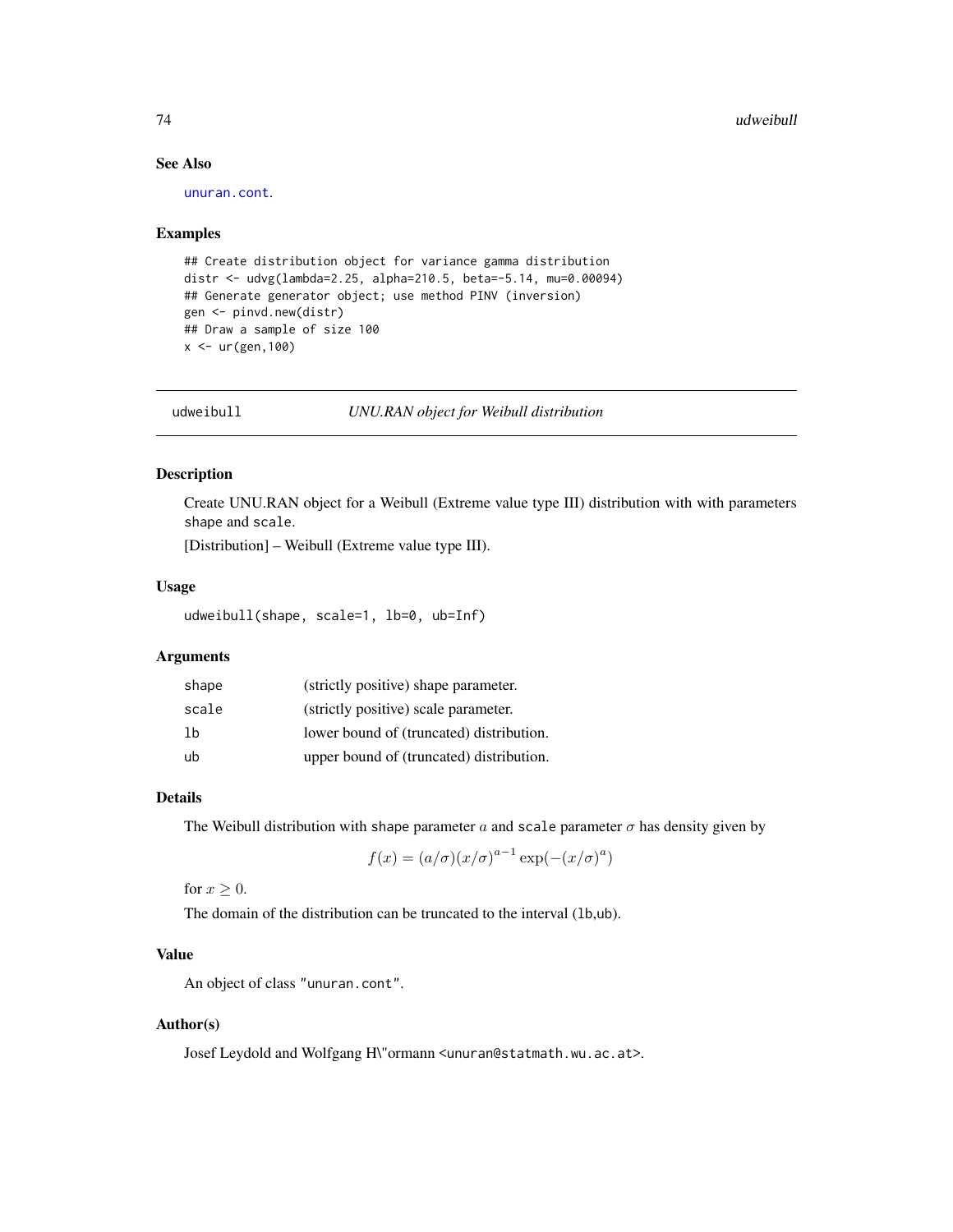### unuran-class 75

### References

N.L. Johnson, S. Kotz, and N. Balakrishnan (1994): Continuous Univariate Distributions, Volume 1. 2nd edition, John Wiley & Sons, Inc., New York. Chap. 21, p. 628.

# See Also

[unuran.cont](#page-78-0).

### Examples

```
## Create distribution object for Weibull distribution
distr <- udweibull(shape=3)
## Generate generator object; use method PINV (inversion)
gen <- pinvd.new(distr)
## Draw a sample of size 100
x < -ur(gen, 100)
```
<span id="page-74-0"></span>unuran-class *Class "unuran" – Universal Non-Uniform RANdom variate generators*

### **Description**

The class unuran provides an interface to the UNU.RAN library for universal non-uniform random number generators. It uses the R built-in uniform random number generator.

[Advanced] – UNU.RAN generator object.

### Objects from the Class

Objects can be created by calls of the form new("unuran", distribution, method).

- distribution: A character string that describes the target distribution (see UNU.RAN User Manual) or one of the S4 classes [unuran.cont](#page-78-0), [unuran.discr](#page-82-0), or [unuran.cmv](#page-75-0) that holds information about the distribution.
- method: A character string that describes the chosen generation method, see UNU.RAN User Manual. If omitted method "auto" (automatic) is used.

See [unuran.new](#page-87-0) for short introduction and examples for this interface.

#### Methods

The class [unuran](#page-74-0) provides the following methods for handling objects:

 $ur$  signature(object = "unuran"): Get a random sample from the stream object.

 $\mathbf r$  signature(object = "unuran"): Same as ur.

initialize signature(.Object = "unuran"): Initialize unuran object. (For Internal usage only).

**print** signature( $x =$ "unuran"): Print info about unuran object.

```
show signature(x ="unuran"): Same as print.
```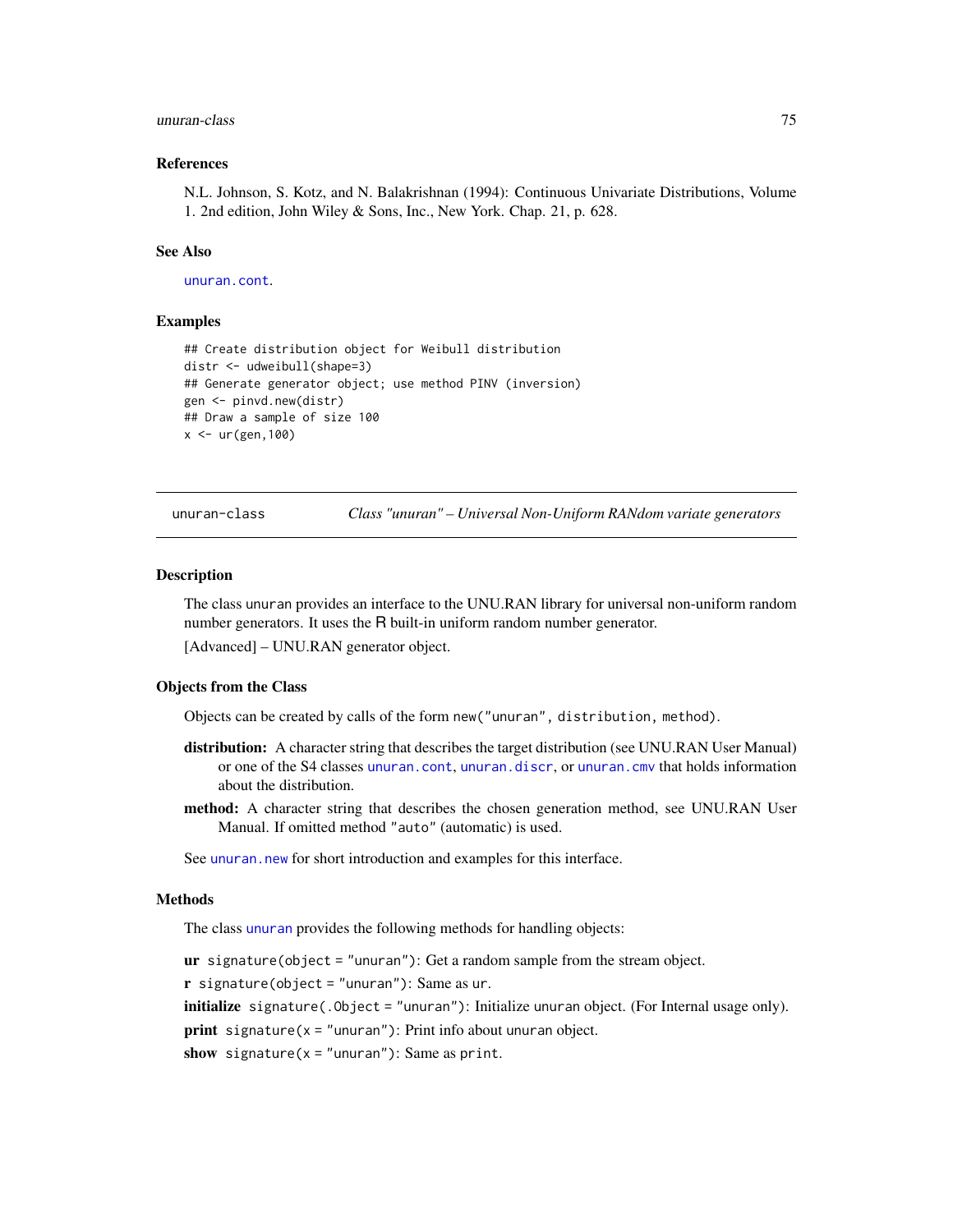### Warning

unuran objects cannot be saved and restored in later R sessions, nor is it possible to copy such objects to different nodes in a computer cluster.

However, unuran objects for *some* generation methods can be "packed", see [unuran.packed](#page-88-0). Then these objects can be handled like any other R object (and thus saved and restored).

All other objects must be newly created in a new R session! (Using a restored object does not work as the unuran is then broken.)

# **Note**

The interface has been changed compared to the DSC 2003 paper.

### Author(s)

Josef Leydold and Wolfgang H\"ormann <unuran@statmath.wu.ac.at>.

# References

J. Leydold and W. H\"ormann (2000-2007): UNU.RAN User Manual, see [https://statmath.wu.](https://statmath.wu.ac.at/unuran/) [ac.at/unuran/](https://statmath.wu.ac.at/unuran/).

W. H\"ormann, J. Leydold, and G. Derflinger (2004): Automatic Nonuniform Random Variate Generation. Springer-Verlag, Berlin Heidelberg

G. Tirler and J. Leydold (2003): Automatic Nonuniform Random Variate Generation in R. In: K. Hornik and F. Leisch, Proceedings of the 3rd International Workshop on Distributed Statistical Computing (DSC 2003), March 20–22, Vienna, Austria.

# See Also

[unuran.new](#page-87-0) and [ur](#page-95-0) for faster creation and sampling routines, [unuran.details](#page-81-0) for a more verbose version of show.

[unuran.packed](#page-88-0) allows to pack *some* unuran objects.

For distribution objects see [unuran.cont](#page-78-0), [unuran.discr](#page-82-0), and [unuran.cmv](#page-75-0).

<span id="page-75-0"></span>unuran.cmv-class *Class "unuran.cmv" for Continuous Multivariate Distribution*

#### Description

Class unuran.cmv provides an interface to UNU.RAN objects for continuous multivariate distributions. The interface might be changed in future releases. Do not use unnamed arguments!

[Advanced] – Continuous Multivariate Distribution Object.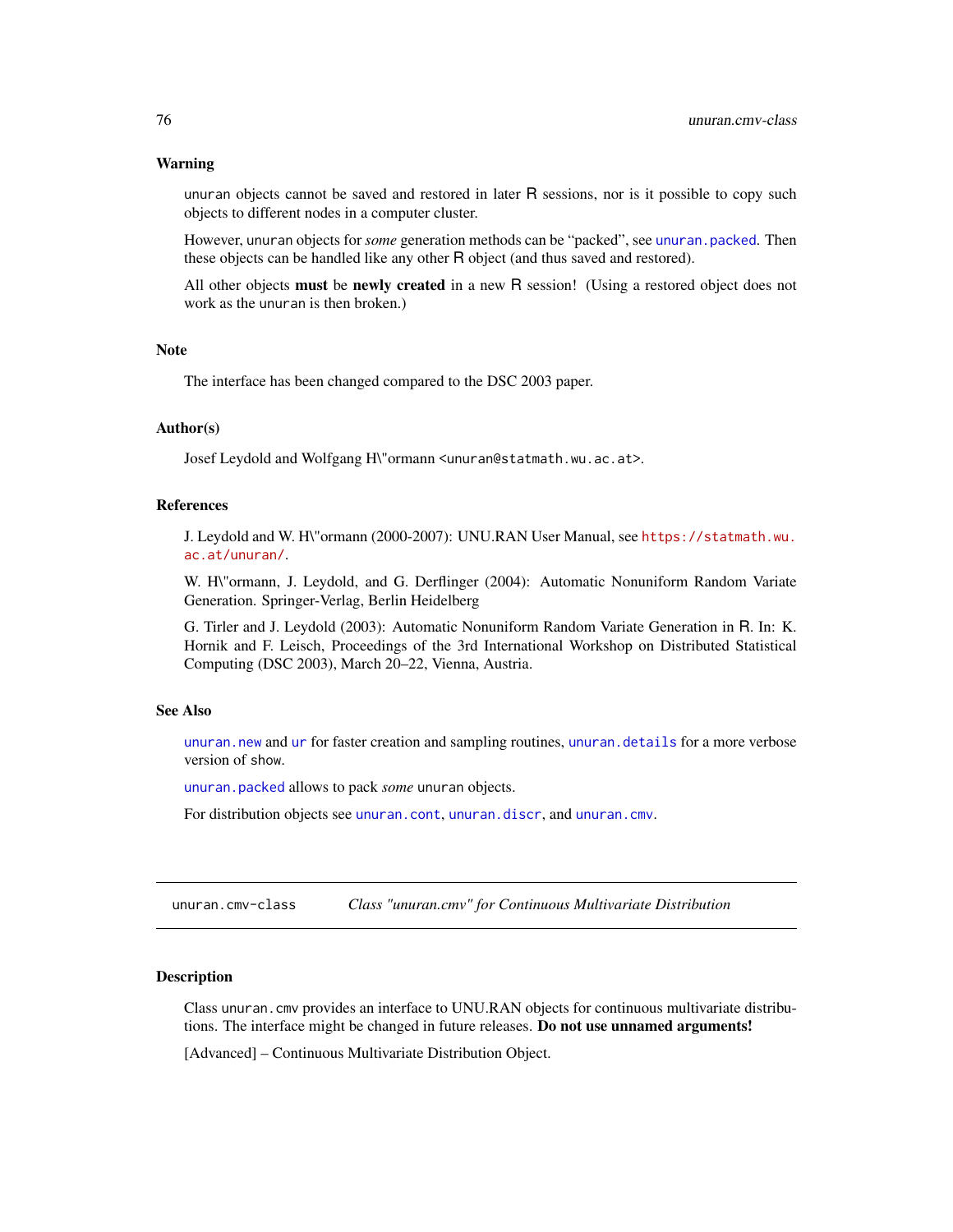### Details

Create a new instance of a unuran.cmv object using

new ("unuran.cmv", dim=1, pdf=NULL, ll=NULL, ur=NULL, mode=NULL, center=NULL, name=NA).

dim number of dimensions of the distribution. (integer)

pdf probability density function. (R function)

- ll,ur lower left and upper right vertex of a rectangular domain of the pdf. The domain is only set if both vertices are not NULL. Otherwise, the domain is unbounded by default. (numeric vectors)
- mode location of the mode. (numeric vector optional)
- center point in "typical" region of distribution, e.g. the approximate location of the mode. It is used by several methods to locate the main region of the distribution. If omitted the mode is implicitly used. If the mode is not given either, the origin is used. (numeric vector – optional)

**name** name of distribution. (string)

The user is responsible that the given informations are consistent. It depends on the chosen method which information must be given / are used. It is important, that the mode is contained in the (closure of the) domain.

### Author(s)

Josef Leydold and Wolfgang H\"ormann <unuran@statmath.wu.ac.at>.

### References

J. Leydold and W. H\"ormann (2000-2007): UNU.RAN User Manual, see [https://statmath.wu.](https://statmath.wu.ac.at/unuran/) [ac.at/unuran/](https://statmath.wu.ac.at/unuran/).

# See Also

[unuran.cmv.new](#page-77-0), [unuran.new](#page-87-0), [unuran](#page-74-0).

```
## Create distribution with given PDF
mvpdf \le function (x) { exp(-sum(x^2)) }
mvdist <- new("unuran.cmv", dim=2, pdf=mvpdf)
```

```
## Restrict domain to rectangle [0,1]x[0,1] and set
## mode to (0,0)
mvpdf \le function (x) { exp(-sum(x^2)) }
mvdist <- new("unuran.cmv", dim=2, pdf=mvpdf, ll=c(\emptyset,\emptyset), ur=c(1,1), mode=c(\emptyset,\emptyset))
```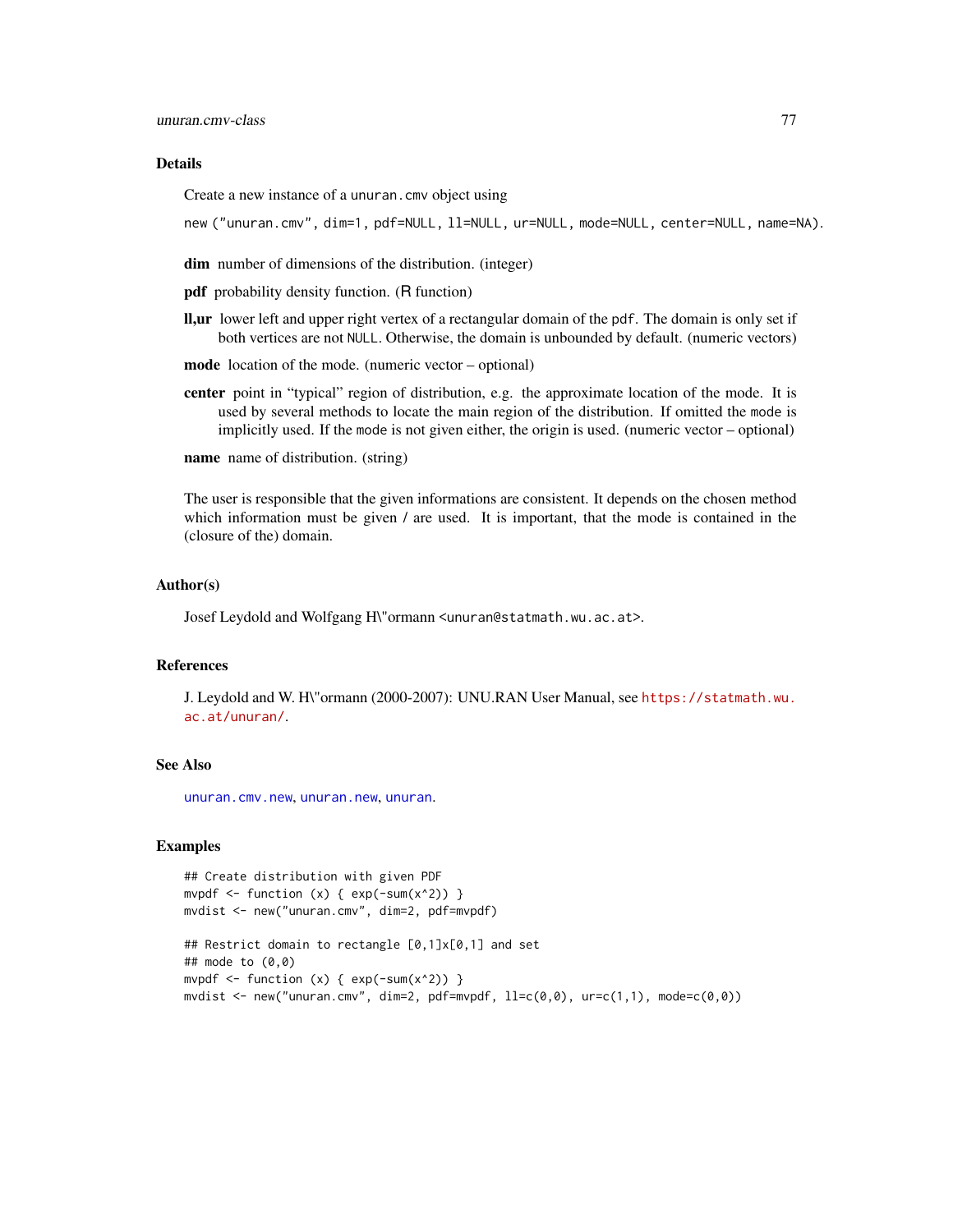<span id="page-77-0"></span>

### Description

Create a new UNU.RAN object for a continuous multivariate distribution. The interface might be changed in future releases. Do not use unnamed arguments!

[Advanced] – Continuous Multivariate Distribution.

### Usage

unuran.cmv.new(dim=1, pdf=NULL, ll=NULL, ur=NULL, mode=NULL, center=NULL, name=NA)

# Arguments

| dim    | number of dimensions of the distribution. (integer)                                                                                                                                                                                                                                                  |
|--------|------------------------------------------------------------------------------------------------------------------------------------------------------------------------------------------------------------------------------------------------------------------------------------------------------|
| pdf    | probability density function. (R function)                                                                                                                                                                                                                                                           |
| 11.0r  | lower left and upper right vertex of a rectangular domain of the pdf. The domain<br>is only set if both vertices are not NULL. Otherwise, the domain is unbounded by<br>default. (numeric vectors)                                                                                                   |
| mode   | location of the mode. (numeric vector – optional)                                                                                                                                                                                                                                                    |
| center | point in "typical" region of distribution, e.g. the approximate location of the<br>mode. It is used by several methods to locate the main region of the distribution.<br>If omitted the mode is implicitly used. If the mode is not given either, the origin<br>is used. (numeric vector – optional) |
| name   | name of distribution. (string)                                                                                                                                                                                                                                                                       |

# Details

Creates an instance of class [unuran.cmv](#page-75-0).

The user is responsible that the given informations are consistent. It depends on the chosen method which information must be given / are used.

# Note

```
unuran.cmv.new(...) is an alias for new("unuran.cmv", ...).
```
### Author(s)

Josef Leydold and Wolfgang H\"ormann <unuran@statmath.wu.ac.at>.

### References

W. H\"ormann, J. Leydold, and G. Derflinger (2004): Automatic Nonuniform Random Variate Generation. Springer-Verlag, Berlin Heidelberg.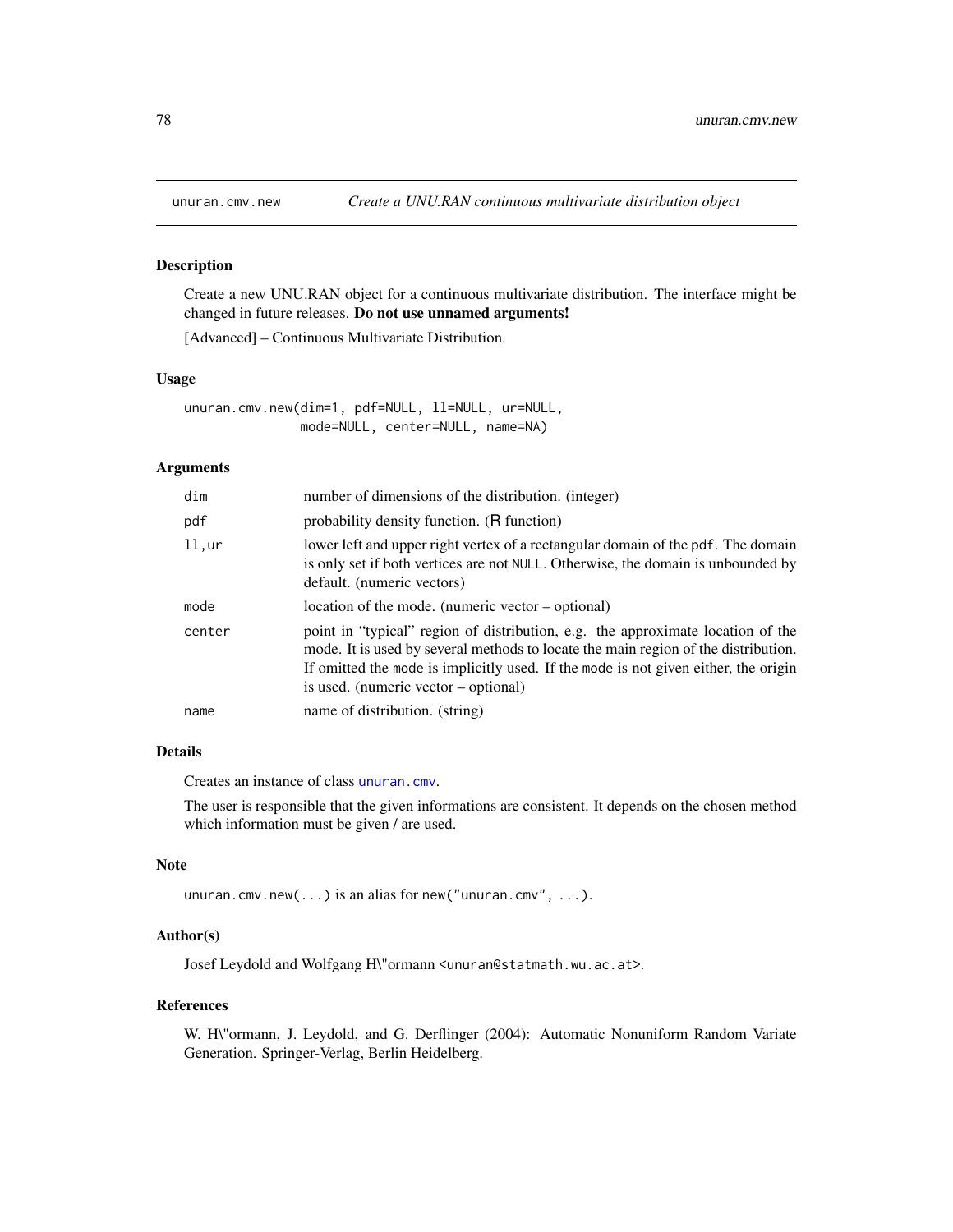# unuran.cont-class 79

### See Also

[unuran.cmv](#page-75-0), [unuran.new](#page-87-0), [unuran](#page-74-0).

#### Examples

```
## Get a distribution object with given pdf and mode
mvpdf \le function (x) { exp(-sum(x^2)) }
mvd < - unuran.cmv.new(dim=2, pdf=mvpdf, mode=c(0,0))
## Restrict domain to rectangle [0,1]x[0,1] and set
## mode to (0,0)
mvpdf \le function (x) { exp(-sum(x^2)) }
mvd \le - unuran.cmv.new(dim=2, pdf=mvpdf, ll=c(0,0), ur=c(1,1), mode=c(0,0))
```
<span id="page-78-0"></span>unuran.cont-class *Class "unuran.cont" for Continuous Distribution*

# Description

Class unuran.cont provides an interface to UNU.RAN objects for continuous distributions. The interface might be changed in future releases. Do not use unnamed arguments!

[Advanced] – Continuous Distribution Object.

# Details

Create a new instance of a unuran.cont object using

```
new ("unuran.cont", cdf=NULL, pdf=NULL, dpdf=NULL, islog=FALSE, lb=NA, ub=NA, mode=NA,
center=NA, area=NA, name=NA).
```
cdf cumulative distribution function. (R function)

pdf probability density function. (R function)

dpdf derivative of the pdf. (R function)

islog whether the given cdf and pdf are given by their logarithms (the dpdf is then the derivative of the logarithm). (boolean)

lb lower bound of domain; use -Inf if unbounded from left. (numeric)

ub upper bound of domain; use Inf if unbounded from right. (numeric)

mode mode of distribution. (numeric)

center typical point ("center") of distribution. If not given the mode is used. (numeric)

area area below pdf; used for computing normalization constants if required. (numeric)

name name of distribution. (string)

The user is responsible that the given informations are consistent. It depends on the chosen method which information must be given / are used.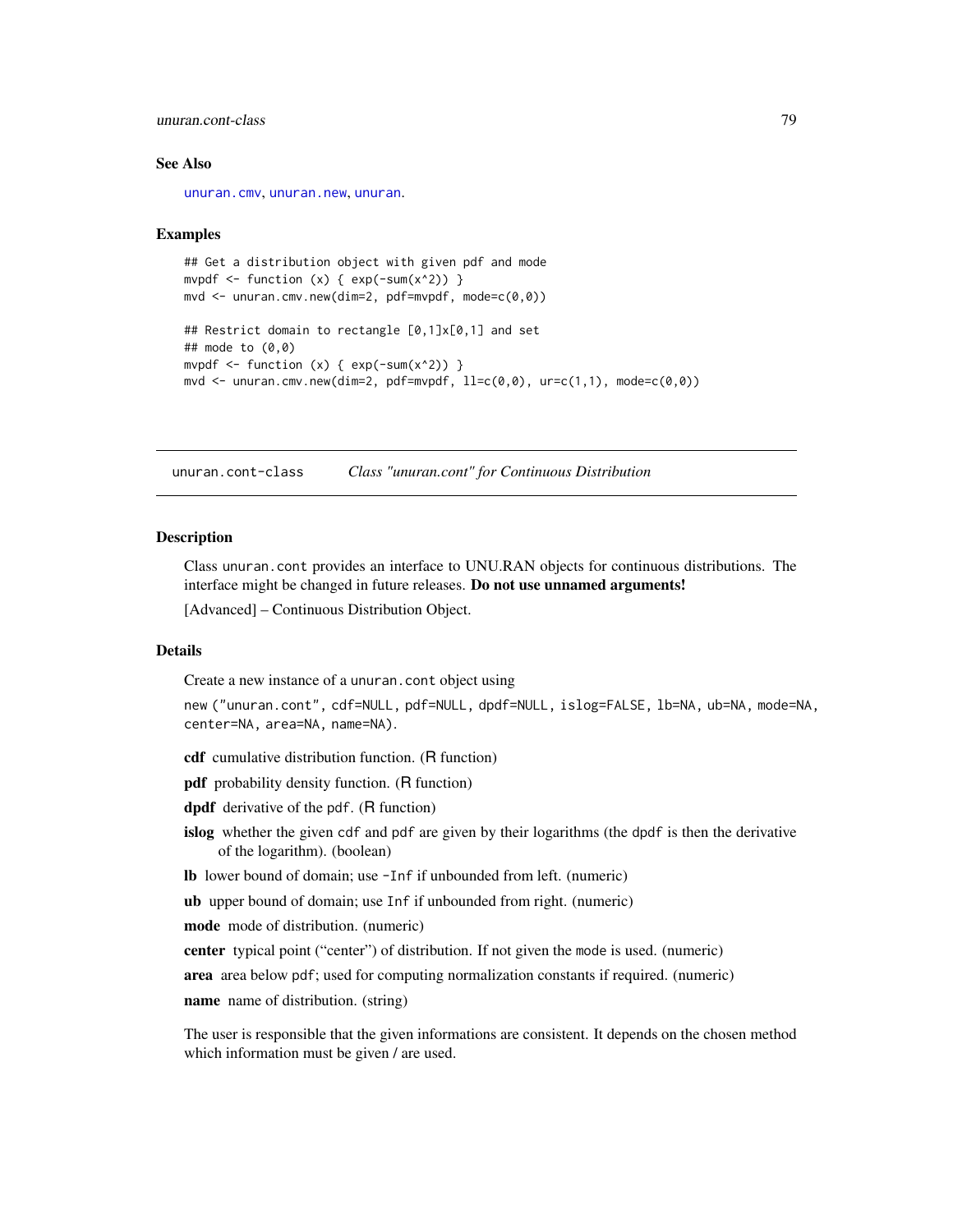### Author(s)

Josef Leydold and Wolfgang H\"ormann <unuran@statmath.wu.ac.at>.

### References

J. Leydold and W. H\"ormann (2000-2007): UNU.RAN User Manual, see [https://statmath.wu.](https://statmath.wu.ac.at/unuran/) [ac.at/unuran/](https://statmath.wu.ac.at/unuran/).

### See Also

[unuran.cont.new](#page-79-0), [unuran.new](#page-87-0), [unuran](#page-74-0).

### Examples

```
## Create continuous distribution with given logPDF and its derivative
pdf <- function (x) { -0.5*x^2 }
dpdf \le function (x) \{-x\}distr <- new("unuran.cont", pdf=pdf, dpdf=dpdf, islog=TRUE, lb=-Inf, ub=Inf)
```
<span id="page-79-0"></span>unuran.cont.new *Create a UNU.RAN continuous univariate distribution object*

### Description

Create a new UNU.RAN object for a continuous univariate distribution. The interface might be changed in future releases. Do not use unnamed arguments!

[Advanced] – Continuous Distribution.

### Usage

```
unuran.cont.new( cdf=NULL, pdf=NULL, dpdf=NULL, islog=FALSE,
                 lb=NA, ub=NA, mode=NA, center=NA, area=NA, name=NA)
```
# Arguments

| cdf    | cumulative distribution function. (R function)                                                                               |
|--------|------------------------------------------------------------------------------------------------------------------------------|
| pdf    | probability density function. (R function)                                                                                   |
| dpdf   | derivative of the pdf. (R function)                                                                                          |
| islog  | whether the given cdf and pdf are given by their logarithms (the dpdf is then<br>the derivative of the logarithm). (boolean) |
| lb     | lower bound of domain; use -Inf if unbounded from left. (numeric)                                                            |
| ub     | upper bound of domain; use Inf if unbounded from right. (numeric)                                                            |
| mode   | mode of distribution. (numeric)                                                                                              |
| center | typical point ("center") of distribution. If not given the mode is used. (numeric)                                           |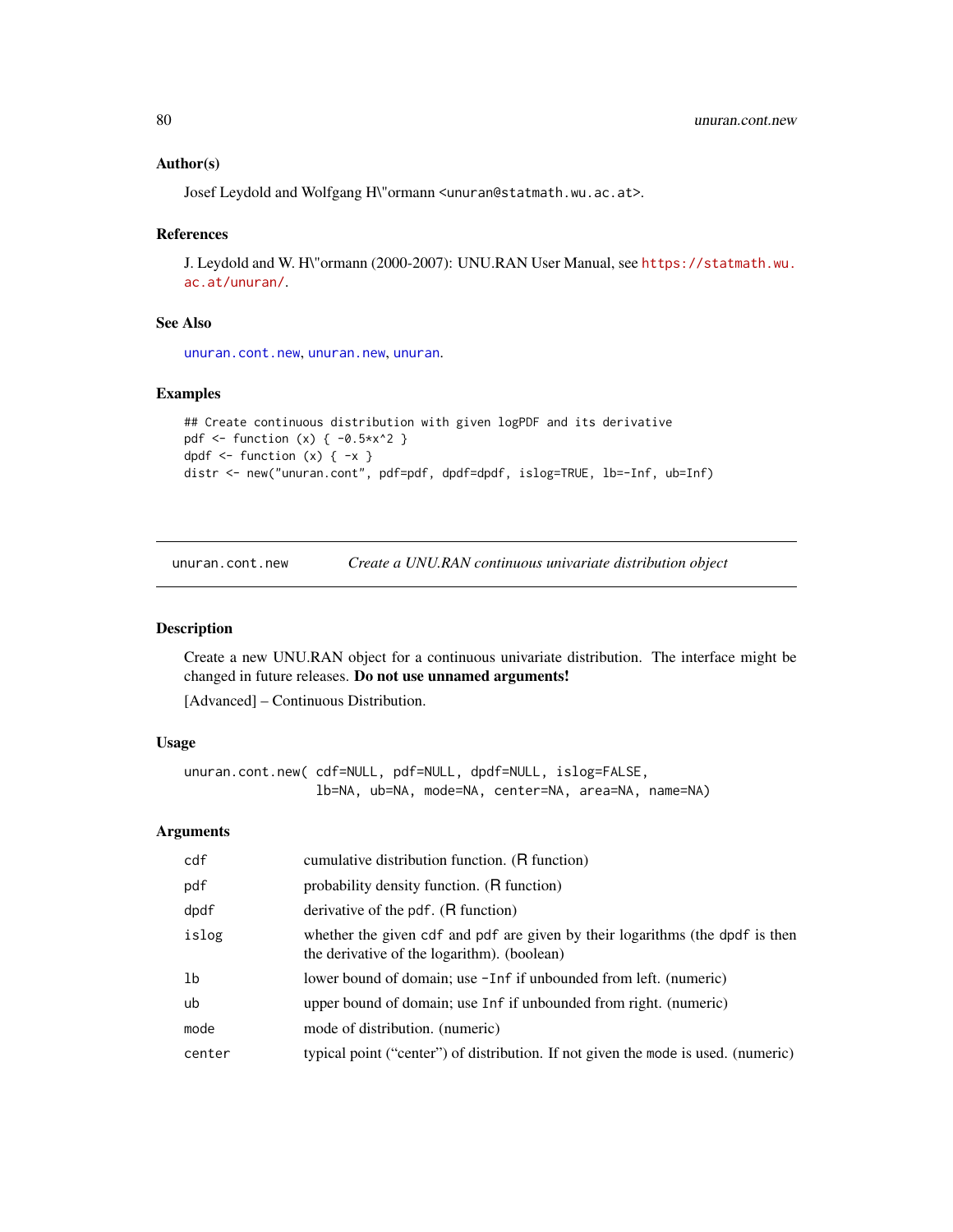# unuran.cont.new 81

| area | area below pdf; used for computing normalization constants if required. (nu-<br>meric) |
|------|----------------------------------------------------------------------------------------|
| name | name of distribution. (string)                                                         |

# Details

Creates an instance of class [unuran.cont](#page-78-0).

The user is responsible that the given informations are consistent. It depends on the chosen method which information must be given / are used.

# Note

unuran.cont.new(...) is an alias for new("unuran.cont", ...).

### Author(s)

Josef Leydold and Wolfgang H\"ormann <unuran@statmath.wu.ac.at>.

# References

W. H\"ormann, J. Leydold, and G. Derflinger (2004): Automatic Nonuniform Random Variate Generation. Springer-Verlag, Berlin Heidelberg.

# See Also

[unuran.cont](#page-78-0), [unuran.new](#page-87-0), [unuran](#page-74-0).

```
## Get a distribution object with given pdf, domain and mode
mypdf \le function (x) { exp(-x) }
distr <- unuran.cont.new(pdf=mypdf, islog=FALSE, lb=0, ub=Inf, mode=0)
## This object can now be used to create an generator object.
## 1. select a method using a Runuran function:
gen <- pinvd.new(distr, uresolution=1e-12)
## 2. directly use the UNU.RAN string API
gen <- unuran.new(distr, method="pinv; u_resolution=1e-12")
```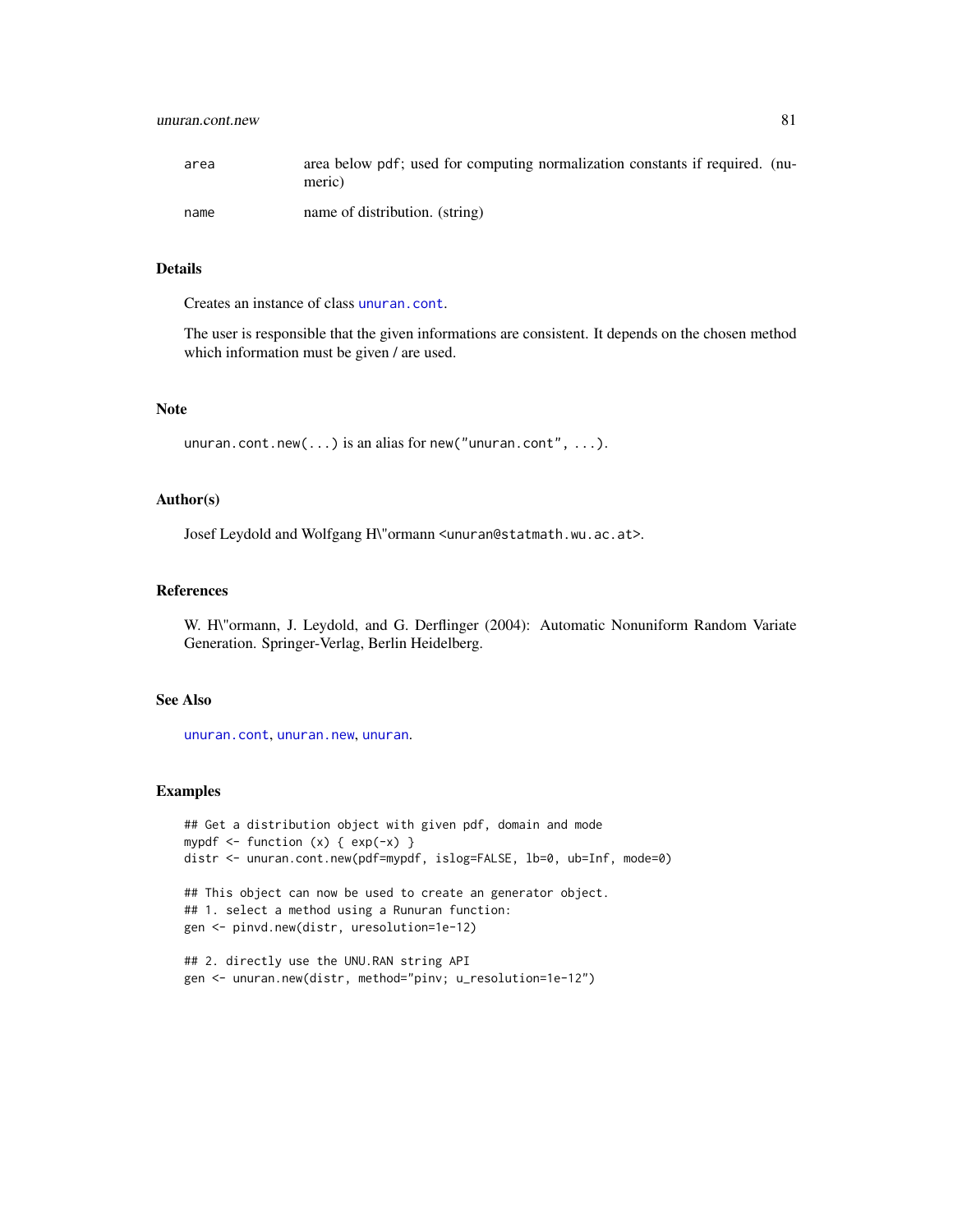<span id="page-81-0"></span>

### Description

Prints type of unuran generator, data used from distribution, parameter for algorithm, performance characteristic, and hints to adjust the performance of the generator. It also returns a list that contains some of these data.

[Advanced] – Print object.

### Usage

```
unuran.details(unr, show=TRUE, return.list=FALSE, debug=FALSE)
```
#### Arguments

| unr         | an unuran object.                                                                                       |
|-------------|---------------------------------------------------------------------------------------------------------|
| show        | whether the data are printed on the console. (boolean)                                                  |
| return.list | whether some of the data are returned in a list. (boolean)                                              |
| debug       | if TRUE, store additional data in returned list. This might be useful to examine<br>a method. (boolean) |

### Details

If show is TRUE then this routine prints data about the generator object to the console.

If return.list is TRUE then a list that contains some of these data is returned. This is an experimental feature and components of the list may be extended in future releases.

The components of the returned list depend on the particular method. However, the following are common to all objects:

method string that contains the name of the generation method.

type one of the following strings that describes the type of the generation method:

"inv" inversion method

"ar" acceptance-rejection method

"iar" acceptance-rejection whether inversion is used for the proposal distribution

"mcmc" Markov chain Monte Carlo sampler

"other" none of the above methods

distr.class one of the following strings that describes the class of the distribution:

"cont" univariate continuous distribution

"discr" univariate discrete distribution

"cont" multivariate continuous distribution

In addition the following components may be available: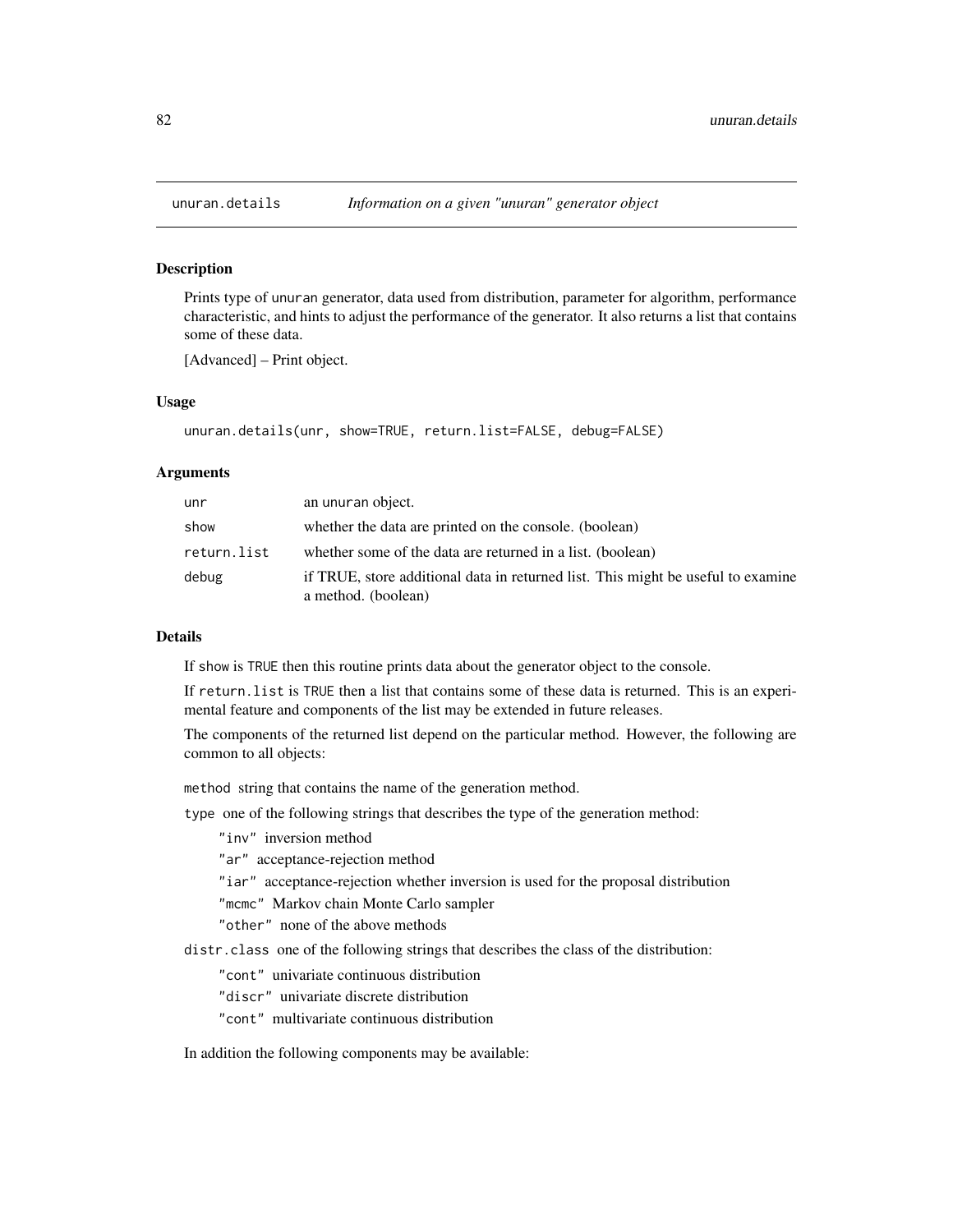area.pdf area below density function of the distribution.

- area.hat area below hat function for an acceptance-rejection method.
- rejection.constant rejection constant for an acceptance-rejection method. It given as the ratio area.hat / area.pdf.
- area. squeeze area below squeeze function for an acceptance-rejection method. area.hat / area.squeeze can be used as upper bound for the rejection constant.
- intervals integer that contains the number of subintervals into which the domain of the target distribution is split for constructing a hat function / approximating function.
- truncated.domain vector of length 2 that contains upper and lower boundary of the 'computational domain' that is used for constructing an approximating function.

### Author(s)

Josef Leydold and Wolfgang H\"ormann <unuran@statmath.wu.ac.at>.

### See Also

[unuran](#page-74-0).

### Examples

```
## Create a generator object
distr <- udnorm()
gen <- tdrd.new(distr)
```
## print data about object on console unuran.details(gen)

## get list with some of these data data <- unuran.details(gen,return.list=TRUE)

<span id="page-82-0"></span>unuran.discr-class *Class "unuran.discr" for Discrete Distribution*

# Description

Class unuran.discr provides an interface to UNU.RAN objects for discrete distributions. The interface might be changed in future releases. Do not use unnamed arguments!

[Advanced] – Discrete Distribution Object.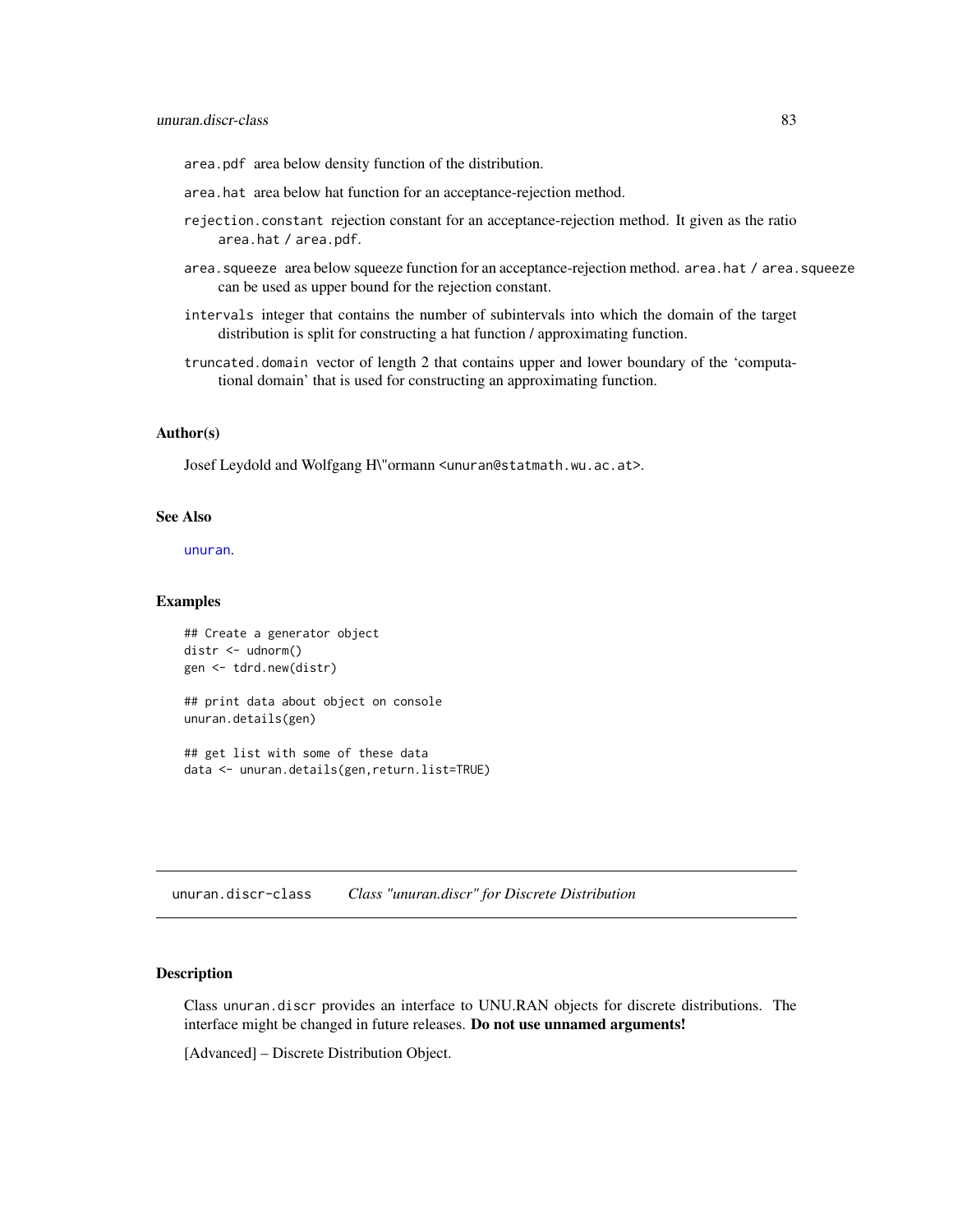# Details

Create a new instance of a unuran.discr object using

new ("unuran.discr", cdf=NULL, pv=NULL, pmf=NULL, lb=NA, ub=NA, mode=NA, sum=NA, name=NA).

cdf cumulative distribution function. (R function)

pv probability vector. (numeric vector)

**pmf** probability mass function. (R function)

lb lower bound of domain; use -Inf if unbounded from left. (numeric, integer)

ub upper bound of domain; use Inf if unbounded from right; when pmf is not given, the default ub=Inf is used. (numeric, integer)

mode mode of distribution. (numeric, integer)

sum sum over pv / pmf; used for computing normalization constants if required. (numeric)

name name of distribution. (string)

The user is responsible that the given informations are consistent. It depends on the chosen method which information must be given / are used.

### Author(s)

Josef Leydold and Wolfgang H\"ormann <unuran@statmath.wu.ac.at>.

# References

J. Leydold and W. H\"ormann (2000-2007): UNU.RAN User Manual, see [https://statmath.wu.](https://statmath.wu.ac.at/unuran/) [ac.at/unuran/](https://statmath.wu.ac.at/unuran/).

# See Also

[unuran.discr.new](#page-84-0), [unuran.new](#page-87-0), [unuran](#page-74-0).

```
## Create discrete distribution with given probability vector
## (the PV need not be normalized)
pv <- c(1.,2.,1.5,0.,3.,1.2)
dpv <- new("unuran.discr", pv=pv, lb=1)
```

```
## Create discrete distribution with given PMF
pmf \leq function(x) dbinom(x, 100, 0.3)
dpmf <- new("unuran.discr",pmf=pmf,lb=0,ub=100)
```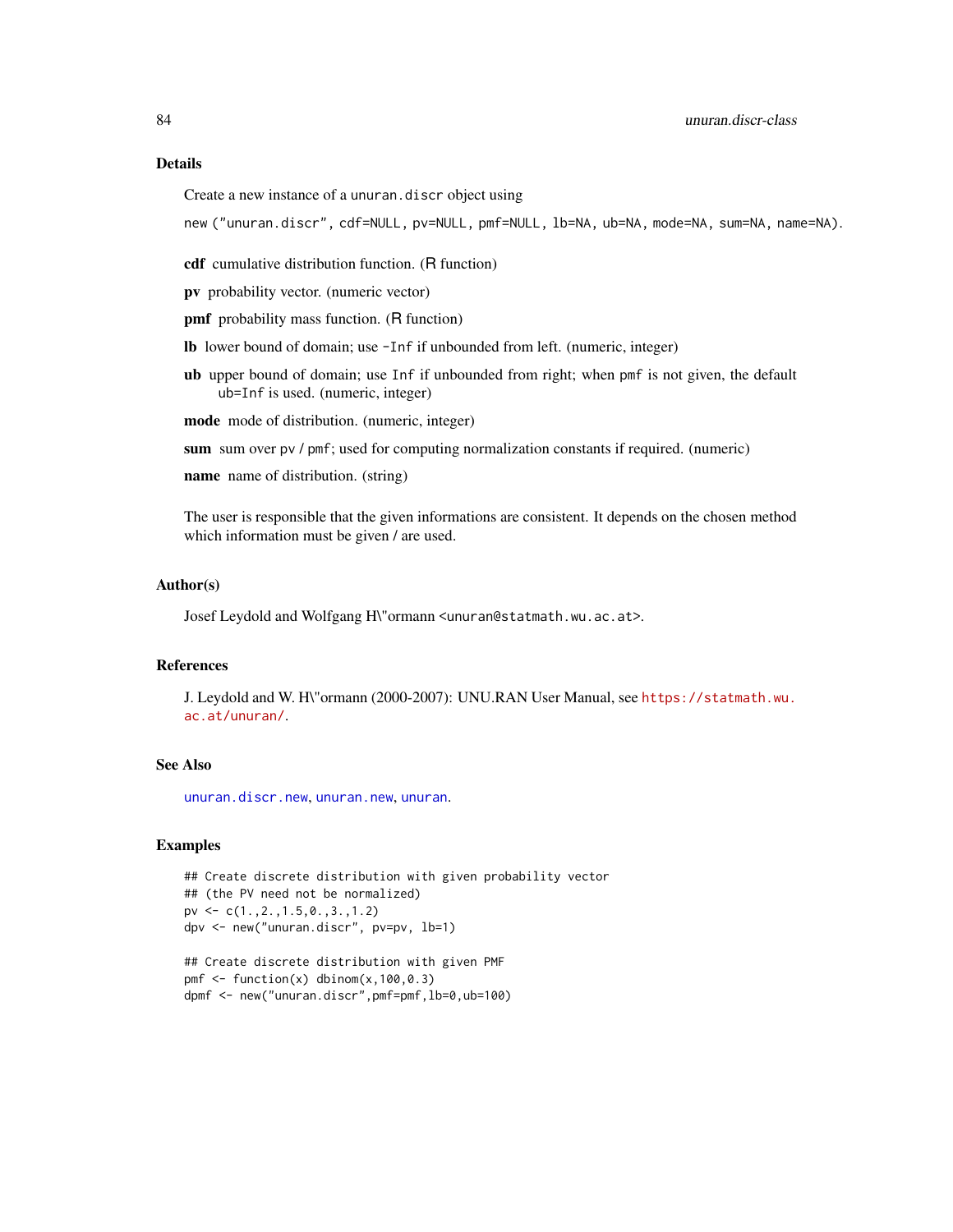<span id="page-84-0"></span>

### Description

Create a new UNU.RAN object for a discrete univariate distribution. The interface might be changed in future releases. Do not use unnamed arguments!

[Advanced] – Discrete Distribution.

#### Usage

unuran.discr.new(cdf=NULL, pv=NULL, pmf=NULL, lb=NA, ub=NA, mode=NA, sum=NA, name=NA)

# Arguments

| cdf  | cumulative distribution function. (R function)                                                                                   |
|------|----------------------------------------------------------------------------------------------------------------------------------|
| pv   | probability vector. (numeric vector)                                                                                             |
| pmf  | probability mass function. (R function)                                                                                          |
| mode | mode of distribution. (numeric, integer)                                                                                         |
| 1b   | lower bound of domain; use -Inf if unbounded from left. (numeric, integer)                                                       |
| ub   | upper bound of domain; use Inf if unbounded from right; when pmf is not given,<br>the default ub=Inf is used. (numeric, integer) |
| sum  | sum over pv / pmf; used for computing normalization constants if required. (nu-<br>meric)                                        |
| name | name of distribution. (string)                                                                                                   |

### Details

Creates an instance of class [unuran.discr](#page-82-0). For more details see also [unuran.new](#page-87-0).

The user is responsible that the given informations are consistent. It depends on the chosen method which information must be given / are used.

# Note

```
unuran.discr.new(...) is an alias for new("unuran.discr", ...).
```
### Author(s)

Josef Leydold and Wolfgang H\"ormann <unuran@statmath.wu.ac.at>.

### References

W. H\"ormann, J. Leydold, and G. Derflinger (2004): Automatic Nonuniform Random Variate Generation. Springer-Verlag, Berlin Heidelberg.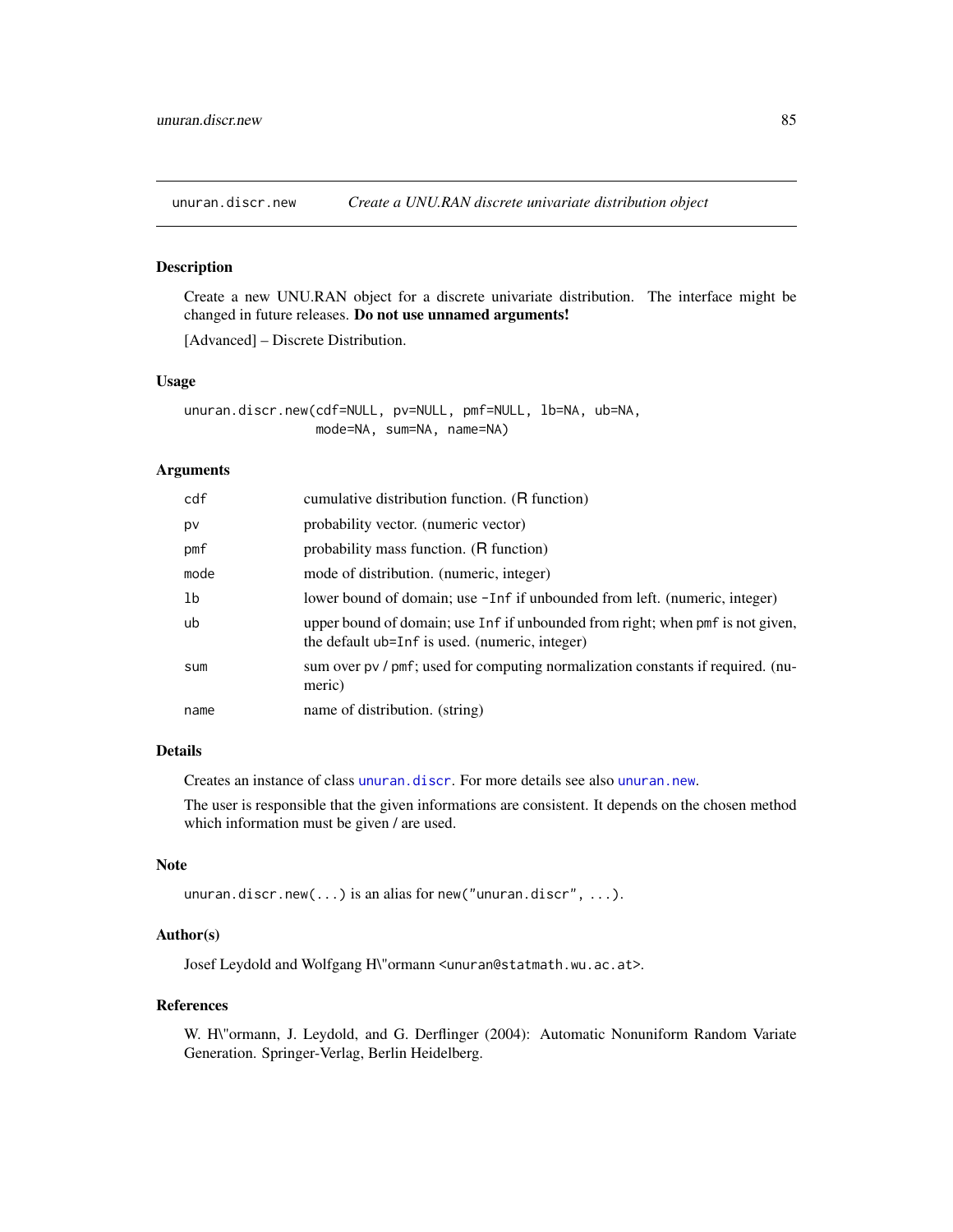# See Also

[unuran.discr](#page-82-0), [unuran.new](#page-87-0), [unuran](#page-74-0).

### Examples

```
## Create a distribution object with given PV and mode
mypv <- dbinom(0:100,100,0.3)
distr <- new("unuran.discr", pv=mypv, lb=0, mode=30)
## Create discrete distribution with given probability vector
## (the PV need not be normalized)
pv <- c(1.,2.,1.5,0.,3.,1.2)
dpv <- new("unuran.discr", pv=pv, lb=1)
## Create discrete distribution with given PMF
pmf \leq function(x) dbinom(x, 100, 0.3)
```
dpmf <- new("unuran.discr", pmf=pmf, lb=0, ub=100)

<span id="page-85-0"></span>unuran.distr-class *Virtual class "unuran.distr"*

## **Description**

The virtual class unuran.distr provides an interface to UNU.RAN objects for distributions.

The following classes extend this class:

class unuran.cont for univariate continuous distributions, see [unuran.cont](#page-78-0).

class unuran.discr for discrete distributions, see [unuran.discr](#page-82-0).

class unuran.cmv for multivariate continuous distributions, see [unuran.cmv](#page-75-0).

[Advanced] – Distribution Object.

### Author(s)

Josef Leydold and Wolfgang H\"ormann <unuran@statmath.wu.ac.at>.

#### References

J. Leydold and W. H\"ormann (2000-2007): UNU.RAN User Manual, see [https://statmath.wu.](https://statmath.wu.ac.at/unuran/) [ac.at/unuran/](https://statmath.wu.ac.at/unuran/).

### See Also

[unuran.cont](#page-78-0), [unuran.discr](#page-82-0), [unuran.cmv](#page-75-0); [unuran](#page-74-0).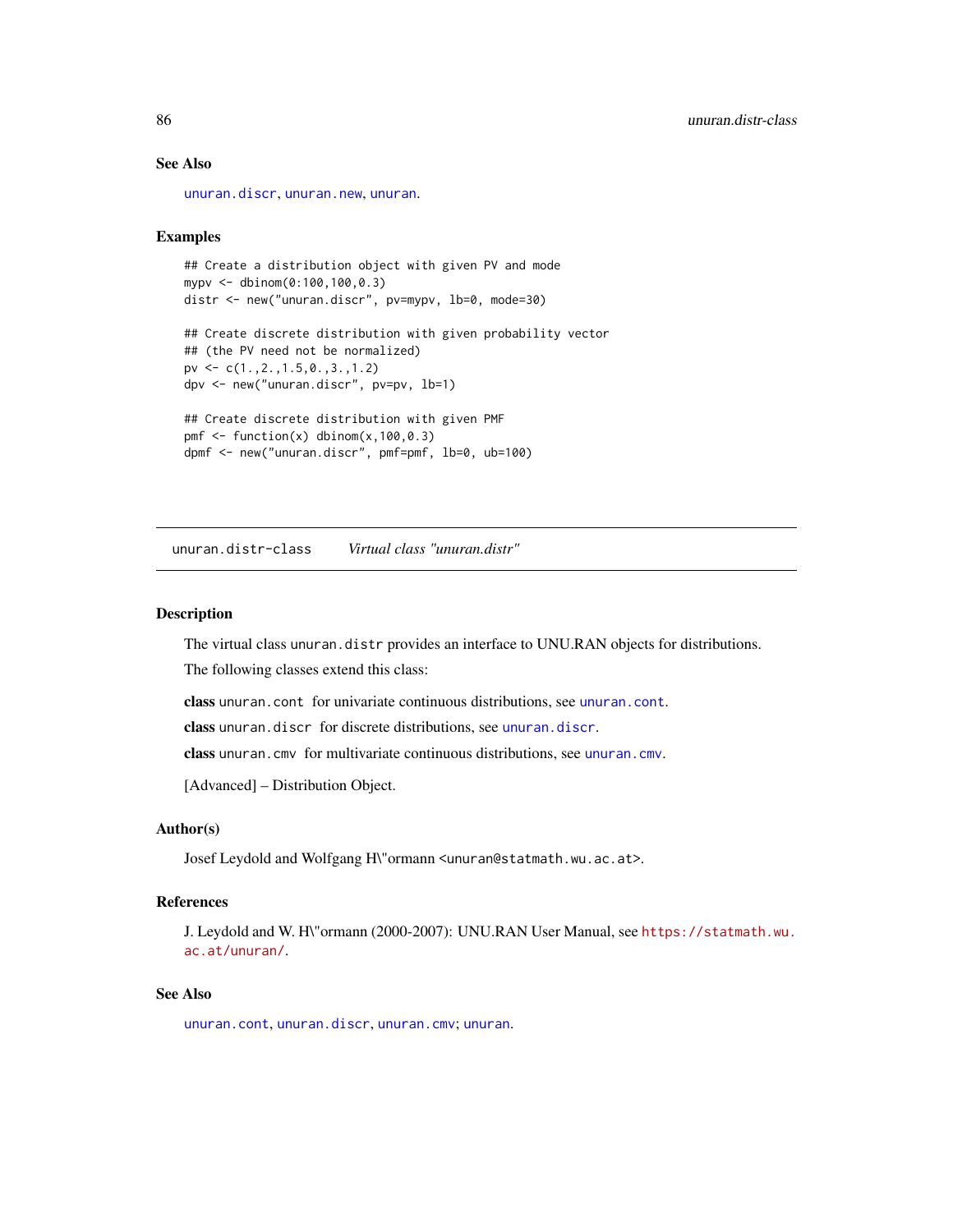unuran.is.inversion *Test whether a "unuran" generator object implements an inversion method*

# Description

Test whether a given unuran generator object implements an inversion method.

[Advanced] – Test type of method.

# Usage

unuran.is.inversion(unr)

### Arguments

unr a unuran object.

### Details

A unuran object may implement quite a couple of generation methods. This function tests whether the method used in unr is an (approximate) inversion method.

It returns TRUE when unr implements an inversion method and FALSE otherwise.

# Author(s)

Josef Leydold and Wolfgang H\"ormann <unuran@statmath.wu.ac.at>.

#### See Also

[unuran](#page-74-0).

```
## PINV is an inversion method
unr <- pinvd.new(udnorm())
unuran.is.inversion(unr)
```

```
## TDR is a rejection method
unr <- tdrd.new(udnorm())
unuran.is.inversion(unr)
```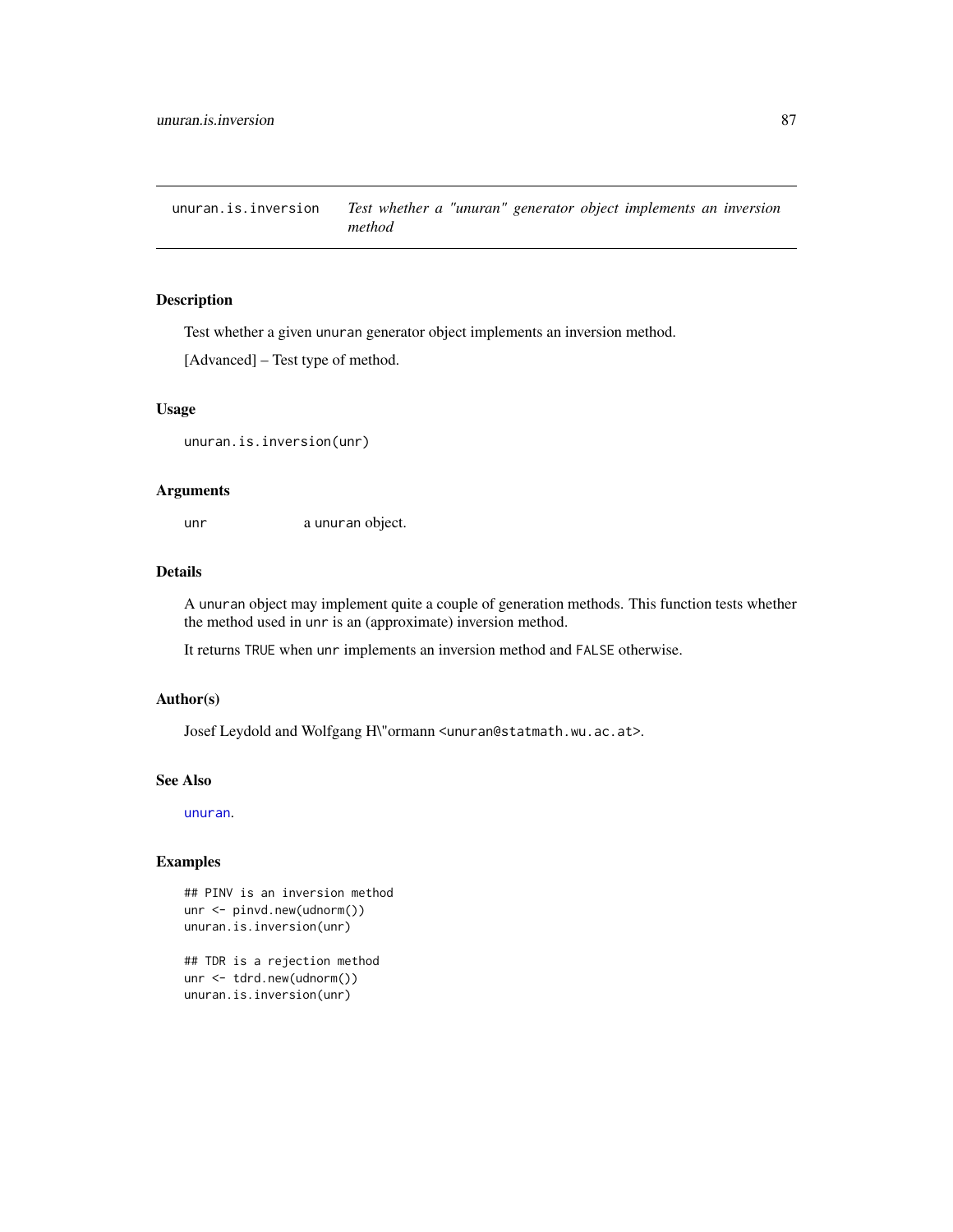<span id="page-87-0"></span>

# Description

Create a new unuran object in package Runuran that can be used for sampling from the specified distribution. The function ur can then be used to draw a random sample.

[Advanced] – Create generator object.

### Usage

unuran.new(distr,method="auto")

### Arguments

| distr  | a string or an S4 class describing the distribution.      |
|--------|-----------------------------------------------------------|
| method | a string describing the random variate generation method. |

### Details

This function creates an instance of S4 class [unuran](#page-74-0) which contains a generator for the target distribution. This distribution has to be provided as an instance of S4 class [unuran.distr](#page-85-0). Depending on the type of distribution such an instance can be created by

[unuran.cont.new](#page-79-0) for univariate continuous distributions,

[unuran.discr.new](#page-84-0) for discrete distributions, and

[unuran.cmv.new](#page-77-0) for multivariate continuous distributions.

The generation can be chosen by passing method to the UNU.RAN String API. The default method, "auto" tries to find an appropriate method for the given distribution. However, this method is experimental and is yet not very powerfull.

Once a unuran object has been created it can be used to draw random samples from the target distribution using [ur](#page-95-0).

### Author(s)

Josef Leydold and Wolfgang H\"ormann <unuran@statmath.wu.ac.at>.

# References

W. H\"ormann, J. Leydold, and G. Derflinger (2004): Automatic Nonuniform Random Variate Generation. Springer-Verlag, Berlin Heidelberg.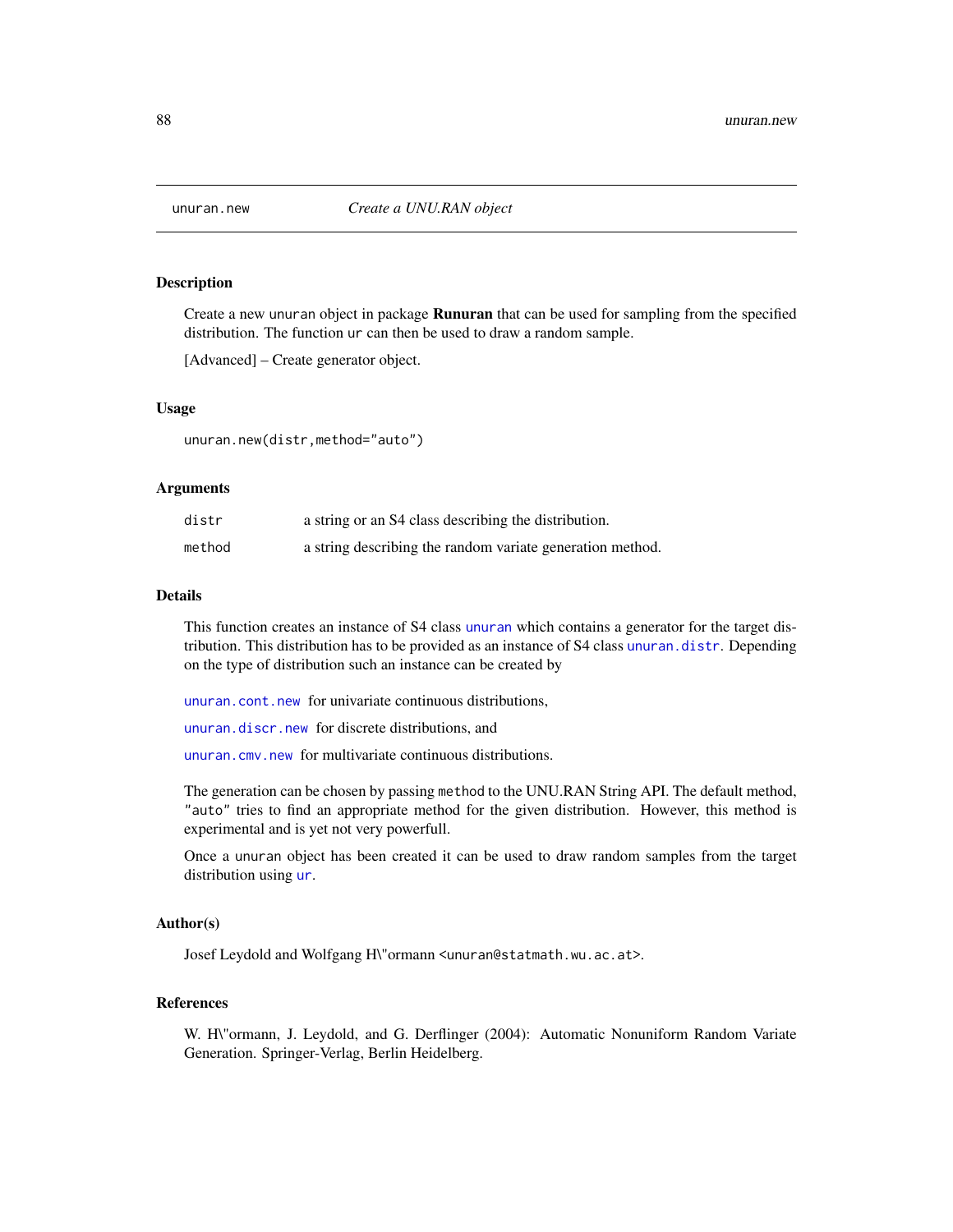### See Also

See [unuran](#page-74-0) for the UNU.RAN class of generators. See [unuran.details](#page-81-0) for printing details about the generator object, and [ur](#page-95-0) and [uq](#page-93-0) for sampling and quantile function, respectively.

For distribution objects see [unuran.cont](#page-78-0), [unuran.discr](#page-82-0), and [unuran.cmv](#page-75-0).

[runif](#page-0-0), [.Random.seed](#page-0-0) about random number generation in R.

### Examples

```
## Use method 'TDR' (Transformed Density Rejection) to
## draw a sample of size 10 from a hyperbolic distribution with PDF
## f(x) = const * exp(-sqrt(1+x^2))## restricted to domain [-1,2].
## We first have to define functions that return the log-density and
## its derivative, respectively. (We also could use the density itself.)
1f \leftarrow function (x) { -sqrt(1+x^2) }
dlf <- function (x) { -x/\sqrt{(1+x^2)} }
## Next create the continuous distribution object.
d <- unuran.cont.new(pdf=lf,dpdf=dlf,islog=TRUE,lb=-1,ub=2)
## Create 'unuran' object. We choose method 'TDR' with
## immediate acceptance (IA) and parameter c=0.
gen <- unuran.new(distr=d, method="tdr; variant_ia; c=0")
## Now we can use this object to draw the sample.
## (Of course we can repeat this step as often as required.)
ur(gen,10)
```

```
## Here is some information about our generator object.
unuran.details(gen)
```
unuran.packed-method *Pack "unuran" object*

### <span id="page-88-0"></span>Description

Pack unuran object in package **Runuran** and report its status (packed/unpacked).

Packed unuran objects can be saved and loaded or sent to other nodes in a computer cluster (which is not possible for unpacked object).

FIXME

### Usage

```
## S4 method for signature 'unuran'
unuran.packed(unr)
unuran.packed(unr) <- value
```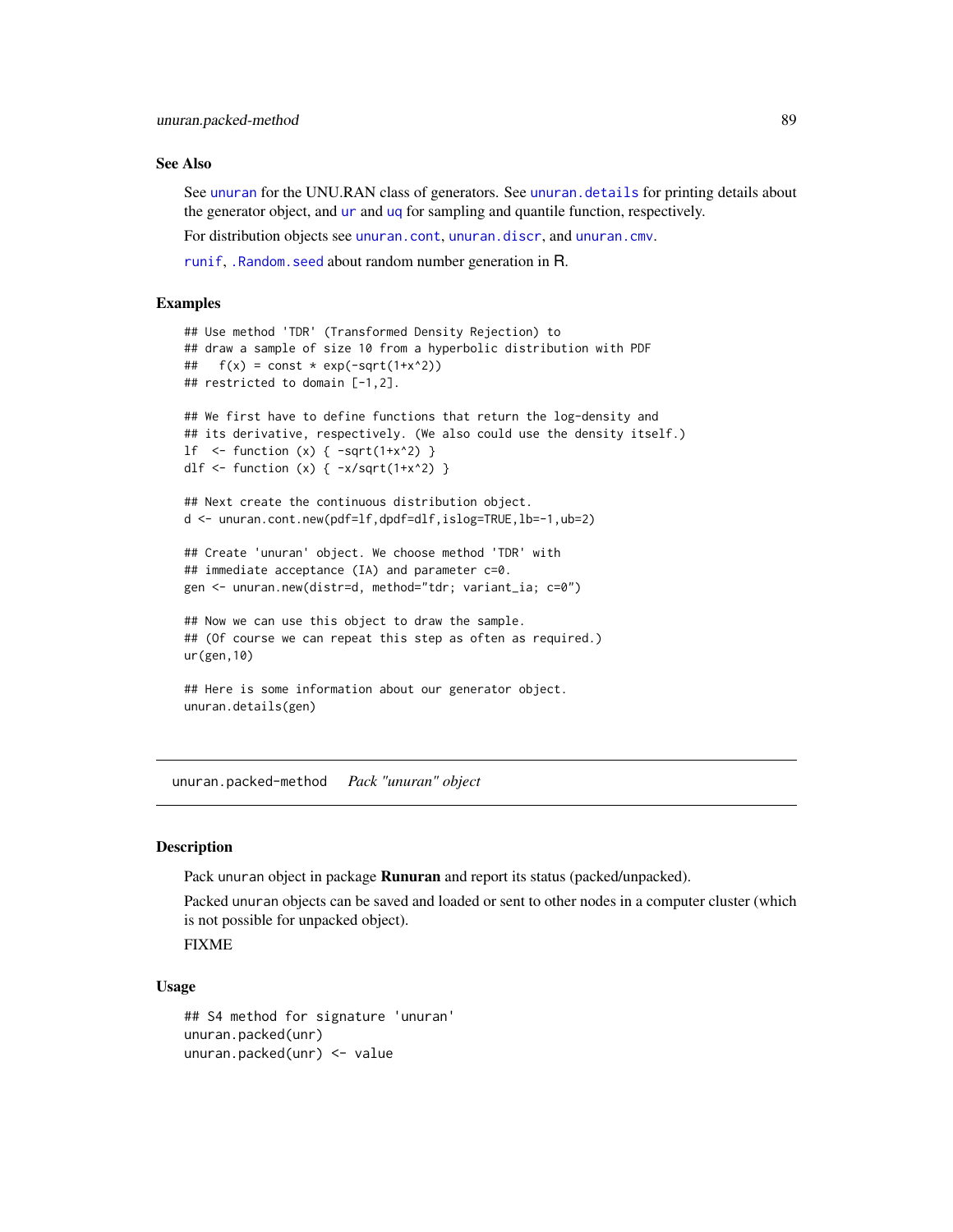#### Arguments

| unr   | a unuran object.         |
|-------|--------------------------|
| value | TRUE to pack the object. |

### Details

A unuran object contains a pointer to an external object in library UNU.RAN. Thus it cannot be saved and restored in later R sessions, nor is it possible to copy such an object to different nodes in a computer cluster.

By "packing" an unuran object all required data are copied from the external object into an R list and stored in the unuran object while the external UNU.RAN object is destroyed. Thus the object can be handled like any other R object. Moreover, it can be still used as argument for [ur](#page-95-0) and [uq](#page-93-0) (which may have even faster execution times then). Packed unuran objects cannot be unpacked any more.

Notice that currently only objects that implement method 'PINV' can be packed.

### Methods

Currently only objects that implement method 'PINV' can be packed.

### Note

Note that due to limitations of floating point arithmetic the output of a [uq](#page-93-0) call with the same input value for u may slightly differ for the packed and unpacked version.

### See Also

[unuran](#page-74-0), [pinv.new](#page-21-0).

### Examples

```
## create a unuran object for half-normal distribution using methed 'PINV'
gen <- pinv.new(dnorm,lb=0,ub=Inf)
```
## status of object unuran.packed(gen)

## draw a random sample of size 10  $x \leftarrow \text{ur}(\text{gen},10)$ 

```
## pack unuran object
unuran.packed(gen) <- TRUE
unuran.packed(gen)
```
## draw a random sample of size 10  $x \leftarrow \text{ur}(\text{gen},10)$ 

## Not run: ## unpacking is not supported unuran.packed(gen) <- FALSE ## results in error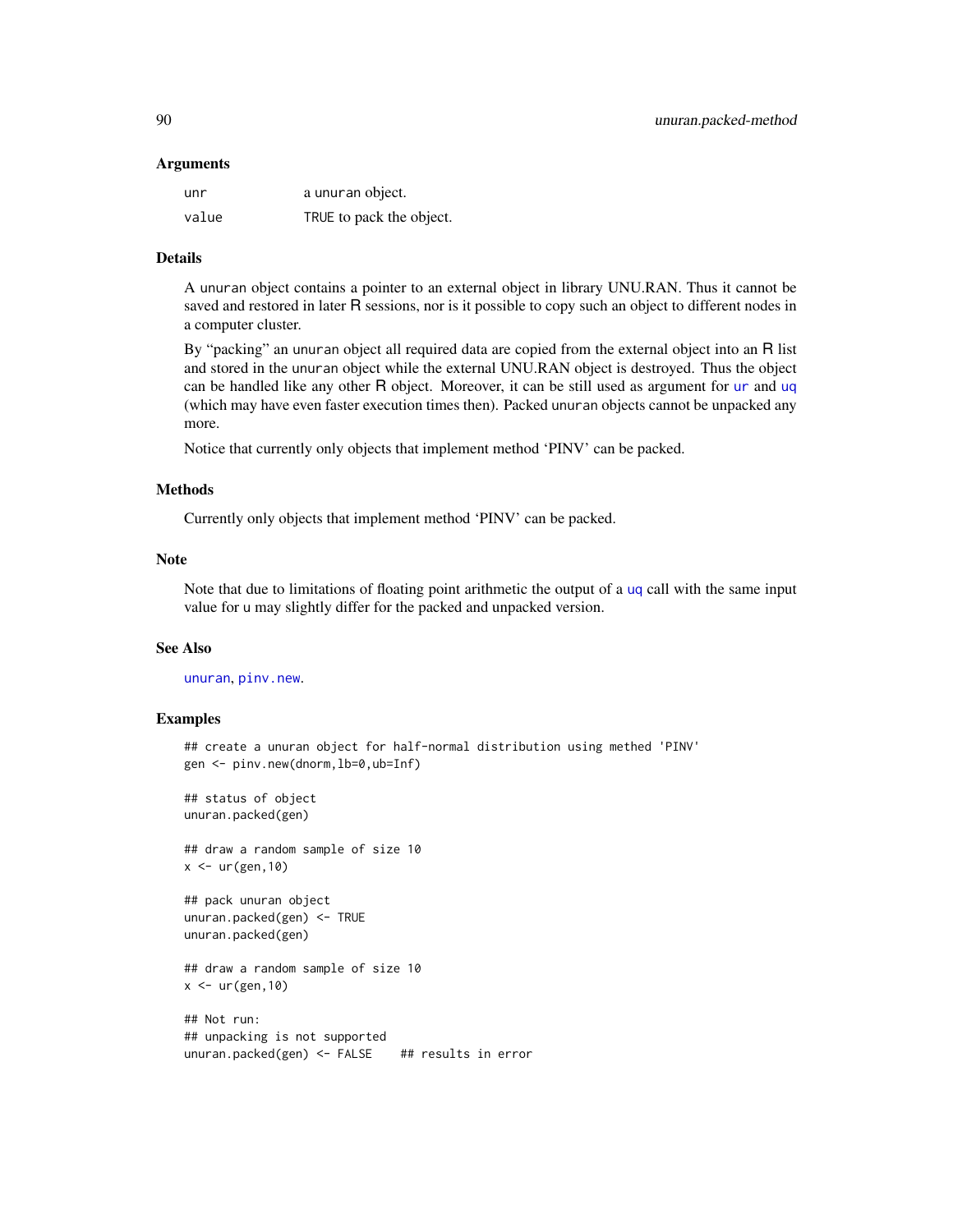## End(Not run)

unuran.verify.hat *Verify hat and squeezes in a "unuran" generator object*

### **Description**

Verify hat function and squeezes in a given unuran generator that implements a rejection method. [Advanced] – Verify rejection method.

### Usage

unuran.verify.hat(unr, n=1e5, show=TRUE)

#### Arguments

| unr  | an unuran object.                                       |
|------|---------------------------------------------------------|
| n,   | sample size. (integer)                                  |
| show | whether the result is printed on the console. (boolean) |

#### Details

UNU.RAN is a library of so called black-box algorithms. For algorithms based on the rejection method this means that hat and squeezes are created automatically during the setup. Obviously not all algorithms work for all distribution. Then usually the setup fails (which is good, since then one does not silently obtain a random sample from a distribution other then the requested.)

Although we have tested these algorithms with a lot of distributions (including those with extreme properties) there is still some (minor) chance that hat and squeezes are computed without any warnings, but are incorrect, i.e., the inequalities

 $squarez(x) \le density(x) \le hat(x)$ 

are not satisfied for all  $x$ . This might happen due to serious round-off errors for densities with extreme properties (e.g., sharp and narrow peaks). But it also might be caused by some incorrect additional information about the distribution given by the user which has not been detected by various checks during the setup. If one is unsure about his or her chosen generation method one can check these inequalities.

Routine unuran.verify.hat allows to run generator unr and check whether the two inequalities are violated. This is done for every point x that is sampled from the hat distribution. This includes also those points that are rejected. The function counts the occurrences of such evaluations and returns the ratio of this number and the sample size n. (It is thus a little bit too high since the total number of generated but rejected points is not known.) Yet, it does not provide any information about the magnitude of violation of the inequality.

If show is TRUE then this routine prints this ratio and some diagnostcs to the console.

Routine unuran.verify.hat does not work for algorithms that do not implement a rejection method.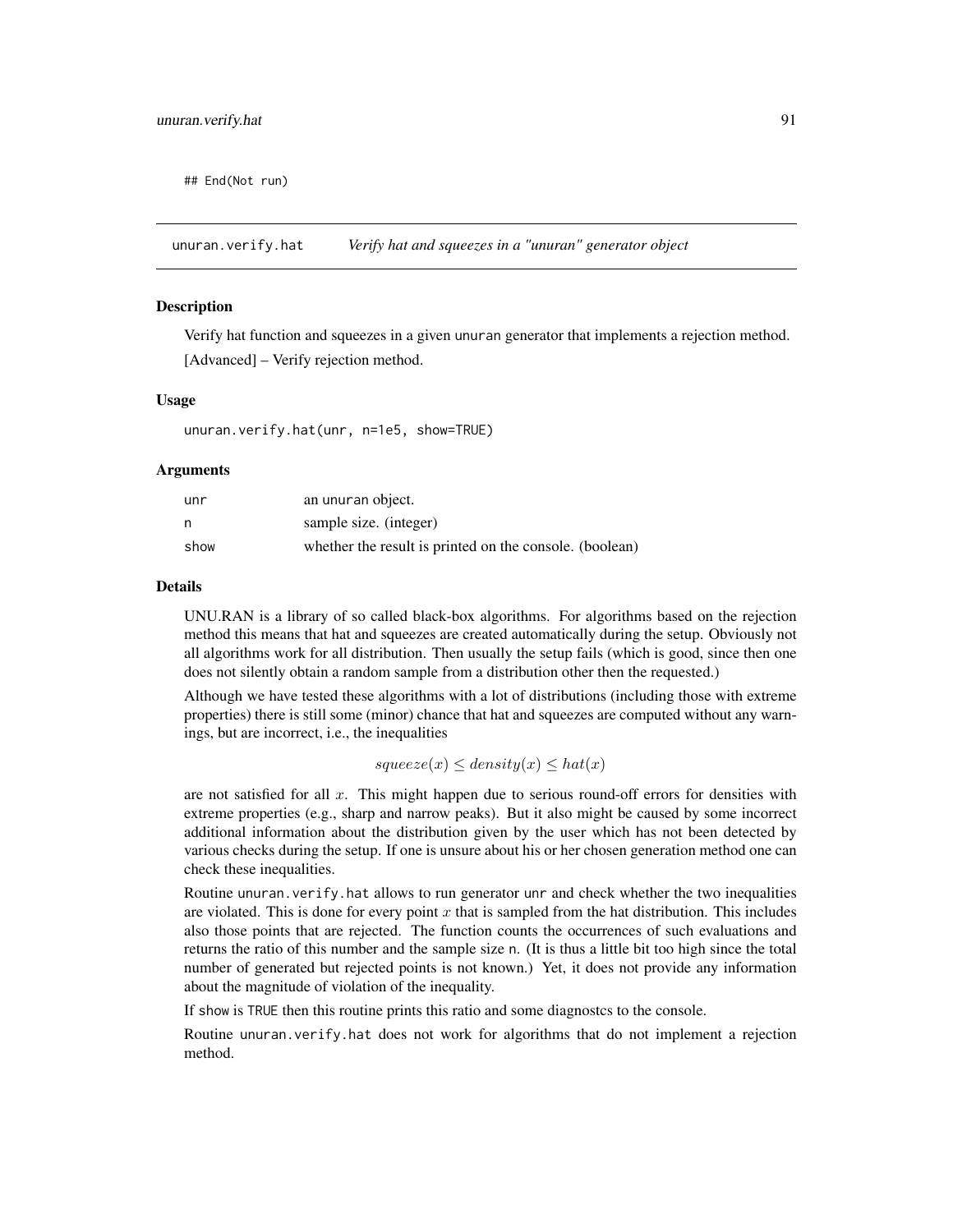# Value

Ratio of number occurrences where the hat and squeezes violate the inequality and the sample size.

### Note

Due to round-off errors there might exist a few points where the ratio  $density(x)/hat(x)$  is slightly larger than 1. In our experiments we observed a few cases where this ratio was as large as  $1 + 10^{-8}$ for some points although we could proof (using real numbers instead of floating point numbers) that hat and squeeze are computed correctly.

On the other hand, there are cases where, due to the limitation of floating point arithmetic, it is not possible to sample from the target distribution at all. The Gamma distribution with extremely small shape parameter, say 0.0001, is such an example. Then the continuous Gamma distribution degenerates to a point distribution with only a few points with significant mass.

### Author(s)

Josef Leydold and Wolfgang H\"ormann <unuran@statmath.wu.ac.at>.

# See Also

[unuran](#page-74-0).

### Examples

```
## Create a generator object that implements a rejection method
unr <- tdrd.new(udnorm())
## Verify hat and squeeze
unuran.verify.hat(unr)
```
up *Distribution function for "unuran" object*

### Description

Evaluates the (approximate) cumulative distribution function (CDF) of a "unuran" object for a continuous or discrete distribution.

### Usage

up(obj, x)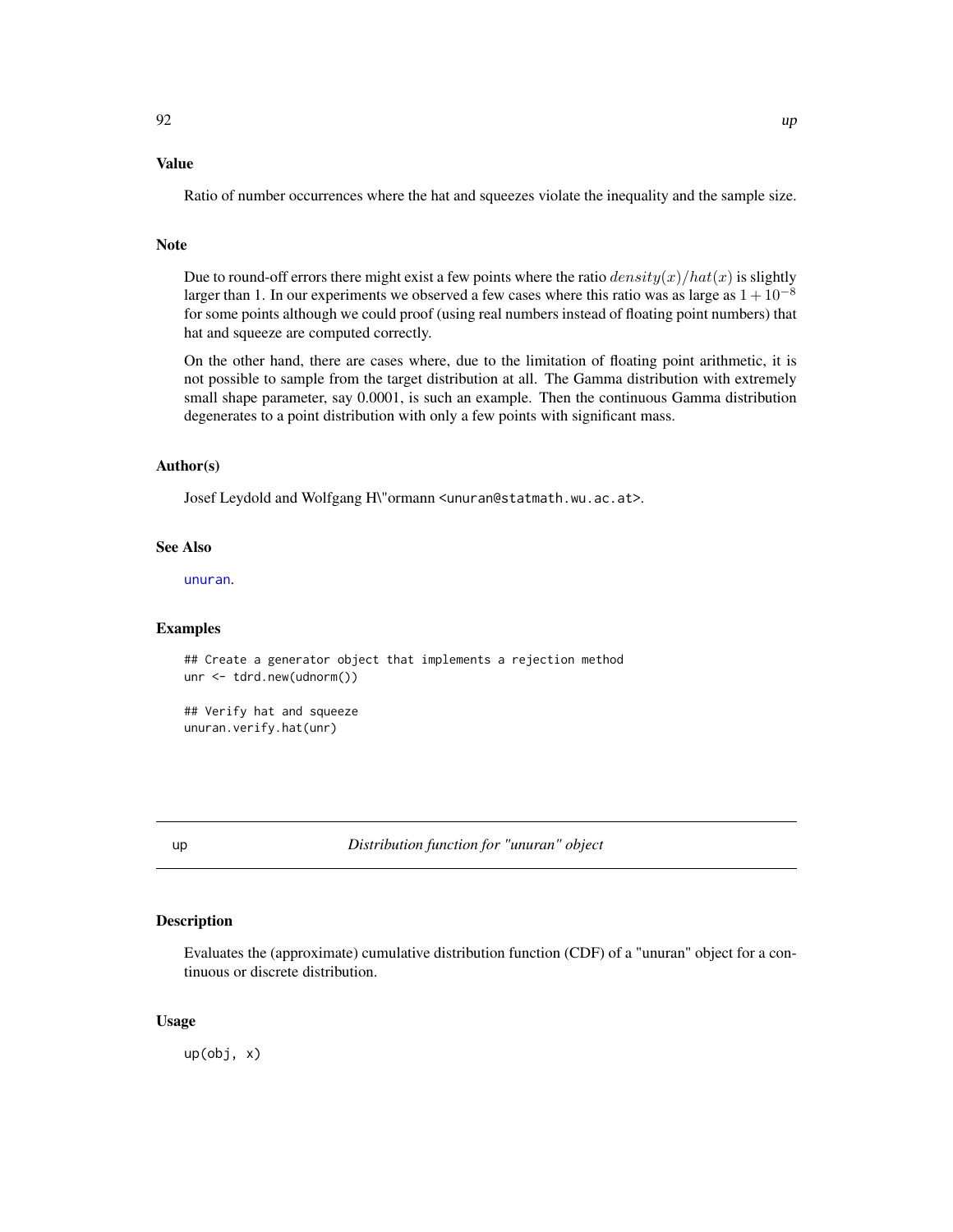### Arguments

| obi          | one of                                                                                    |
|--------------|-------------------------------------------------------------------------------------------|
|              | • a distribution object of class "unuran.cont" that contains the CDF, or                  |
|              | • a distribution object of class "unuran. discr" that contains the CDF, or                |
|              | • a generator object (class "unuran") that contains a CDF or implements<br>method 'PINV'. |
| $\mathsf{x}$ | vector of x values. (numeric)                                                             |

# Details

The routine evaluates the cumulative distribution function of a distribution stored in a UNU.RAN distribution object or UNU.RAN generator object.

For the computation of the CDF the following alternatives are tried (in the given order):

1. The CDF is available in object obj: the function is evaluated and the result is returned.

Important: In this case routine up just evaluates the CDF but ignores the boundaries of the domain of the distribution, i.e., it does not return  $\theta$  and 1, resp., outside the domain unless the implementation of the CDF handles this case correctly. This behavior is in particular important when **Runuran** built-in distributions are truncated by explicitly setting the domain boundaries.

- 2. Object obj is a generator object that implements method 'PINV': In this case an approximate value for the CDF is returned. The approximation error is about one tenth of the requested uresolution for method 'PINV'.
- 3. Neither the CDF nor its approximation is available in object obj: NA is returned and a warning is thrown.

# Note

The generator object must not be packed (see [unuran.packed](#page-88-0)).

### Author(s)

Josef Leydold and Wolfgang H\"ormann <unuran@statmath.wu.ac.at>.

# References

W. H\"ormann, J. Leydold, and G. Derflinger (2004): Automatic Nonuniform Random Variate Generation. Springer-Verlag, Berlin Heidelberg.

# See Also

[unuran.cont](#page-78-0), [unuran.discr](#page-82-0), [unuran](#page-74-0), [pinv.new](#page-21-0).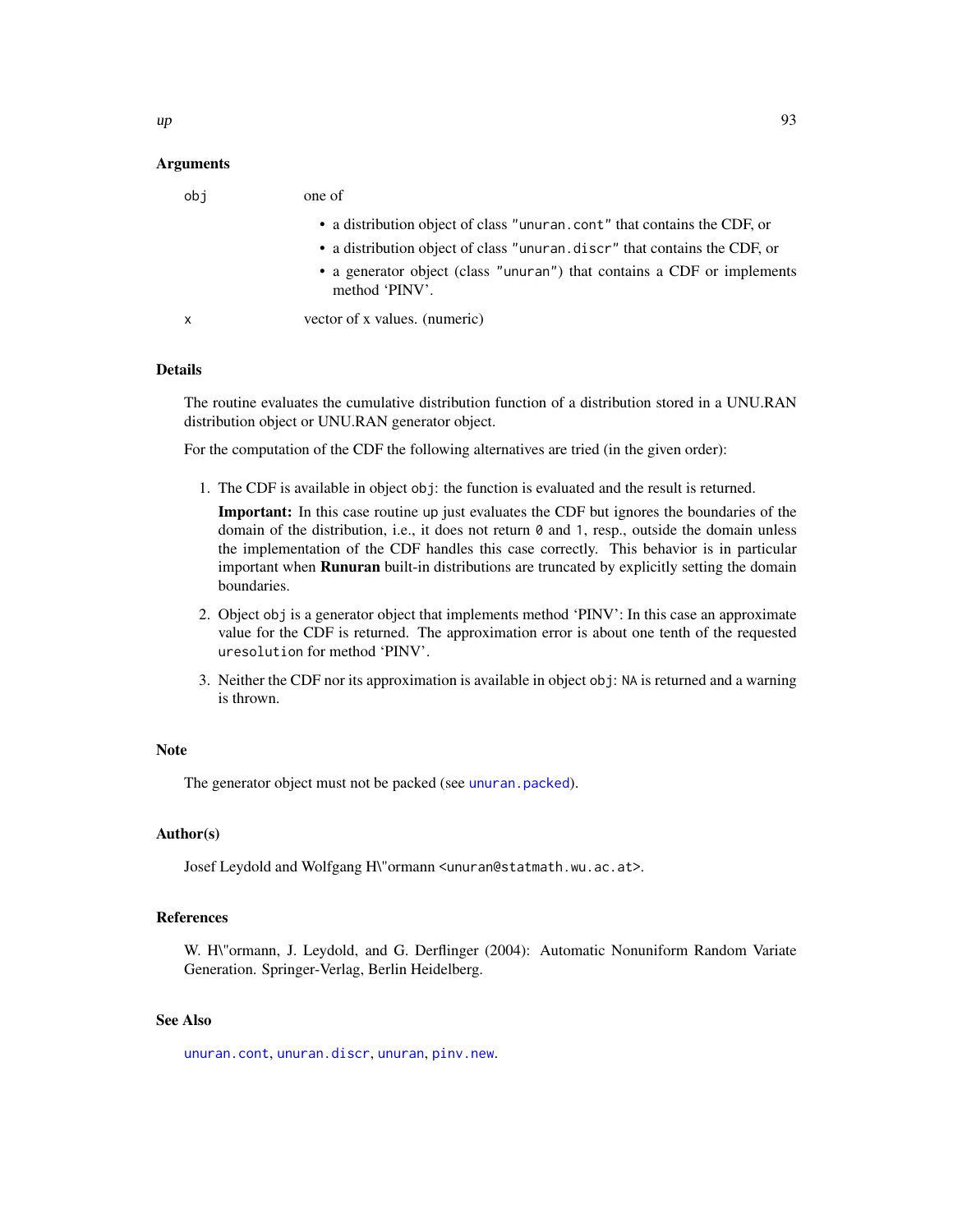### Examples

```
## Create an UNU.RAN distribution object (for standard Gaussian)
## and evaluate distribution function for some points
distr <- udnorm()
up(distr, 1.5)
up(distr, -3:3)
## Create an UNU.RAN generator object (for standard Gaussian)
## and evaluate distribution function of underyling distribution
unr <- tdrd.new(udnorm())
up(unr, 1.5)
up(unr, -3:3)
## Create an UNU.RAN generator object that does not contain
## the CDF but implements method PINV.
unr \le- pinv.new(pdf=function(x){exp(-x)}, lb=0,ub=Inf)
up(unr, 0:5)
```
<span id="page-93-0"></span>uq *Quantile function for "unuran" object*

# Description

Evaluates quantile of distribution approximately using a unuran object that implements an inversion method.

[Universal] – Quantile Function.

### Usage

uq(unr, U)

# Arguments

| unr | a unuran object that implements an inversion menthod. |
|-----|-------------------------------------------------------|
| - U | vector of probabilities.                              |

### Details

The routine evaluates the quantiles (inverse CDF) for a given (vector of) probabilities approximately. It requires a unuran object that implements an inversion method. Currently these are

- 'HINV'
- 'NINV'
- 'PINV'

for continuous distributions and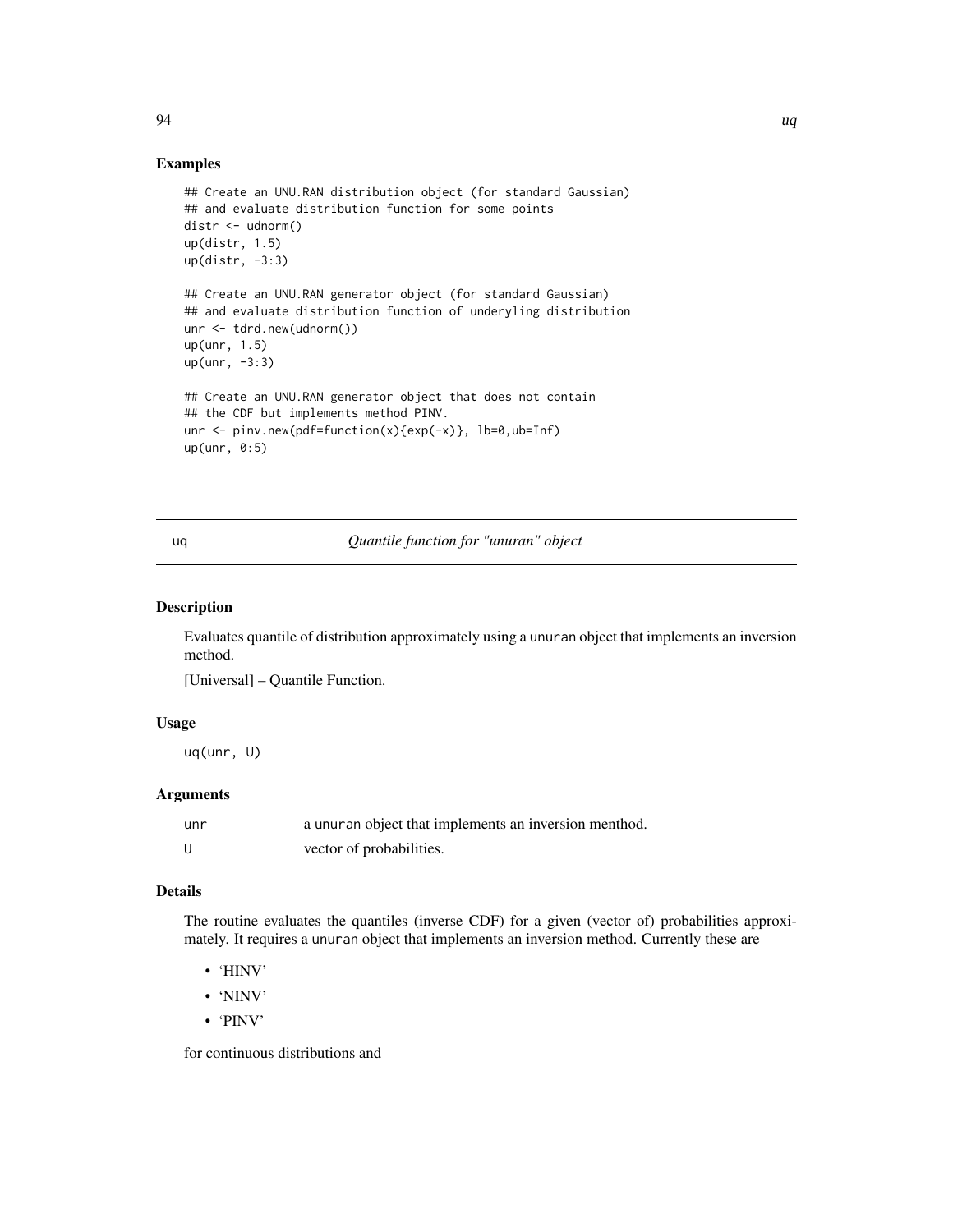# • 'DGT'

for discrete distributions.

uq returns the left boundary of the domain of the distribution if argument U is less than or equal to 0 and the right boundary if U is greater than or equal to 1.

### Author(s)

Josef Leydold and Wolfgang H\"ormann <unuran@statmath.wu.ac.at>.

# References

W. H\"ormann, J. Leydold, and G. Derflinger (2004): Automatic Nonuniform Random Variate Generation. Springer-Verlag, Berlin Heidelberg.

# See Also

[unuran](#page-74-0),[unuran.new](#page-87-0).

```
## Compute quantiles of normal distribution using method 'PINV'
gen <- pinv.new(pdf=dnorm, lb=-Inf, ub=Inf)
uq(gen,seq(0,1,0.05))
```

```
## Compute quantiles of user-defined distribution using method 'PINV'
pdf \le function (x) { exp(-x) }
gen <- pinv.new(pdf=pdf, lb=0, ub=Inf, uresolution=1.e-12)
uq(gen,seq(0,1,0.05))
```

```
## Compute quantiles of binomial distribution using method 'DGT'
gen <- dgt.new(pv=dbinom(0:1000,1000,0.4), from=0)
uq(gen,seq(0,1,0.05))
```

```
## Compute quantiles of normal distribution using method 'HINV'
## (using 'advanced' interface)
gen <- unuran.new("normal()","hinv")
uq(gen,0.975)
uq(gen,c(0.025,0.975))
```

```
## Compute quantiles of user-defined distributio using method 'HINV'
## (using 'advanced' interface)
cdf \le function (x) { 1.-exp(-x) }
pdf \le function (x) { exp(-x) }
dist <- new("unuran.cont", cdf=cdf, pdf=pdf, lb=0, ub=Inf)
gen <- unuran.new(dist, "hinv; u_resolution=1.e-12")
uq(gen,seq(0,1,0.05))
```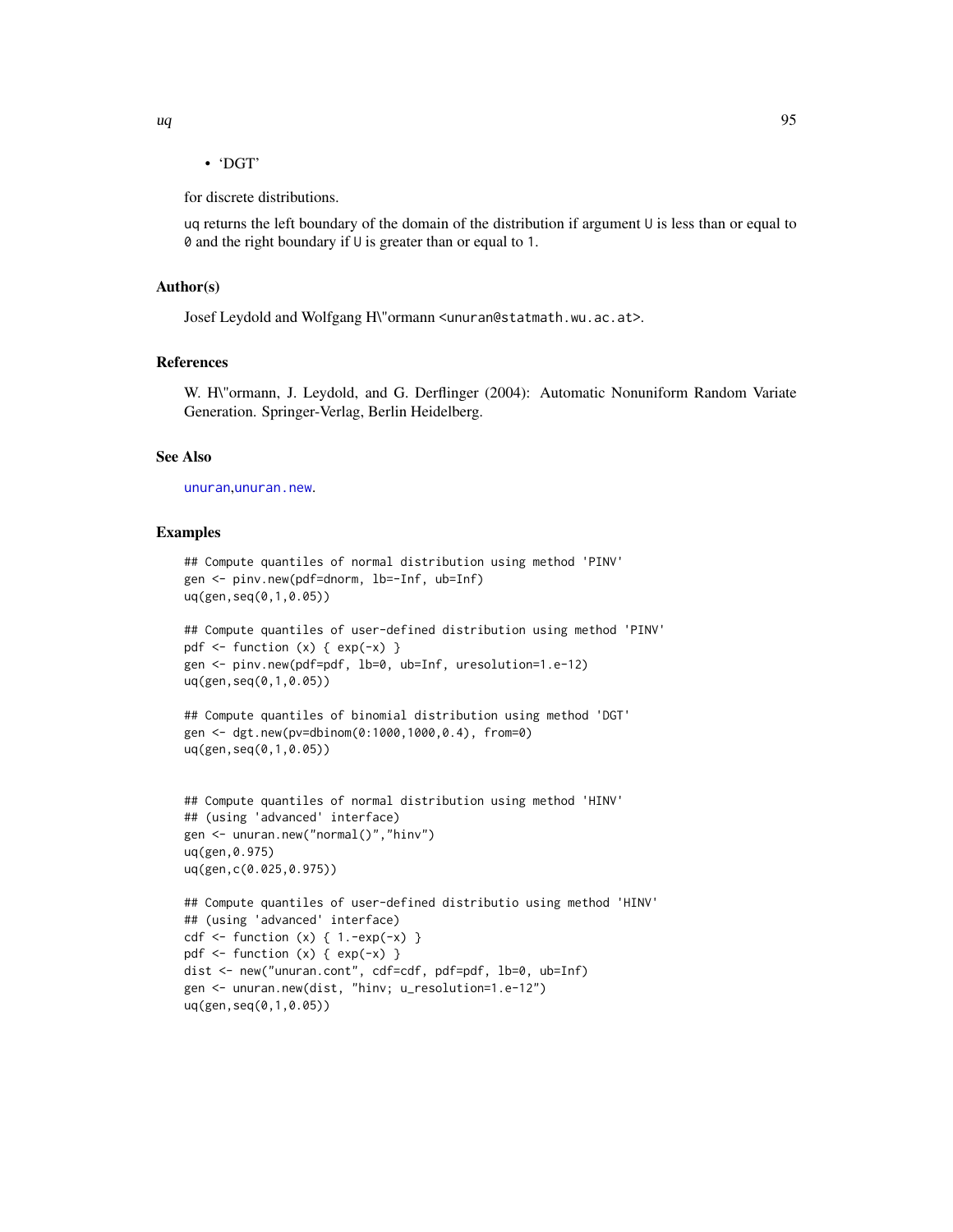# Description

Get random sample from a unuran object in package Runuran.

```
[Universal] – Sampling Function.
```
# Usage

ur(unr, n=1) unuran.sample(unr, n=1)

# Arguments

| unr | a unuran object. |
|-----|------------------|
| n   | sample size.     |

# Note

unuran.sample is just an (older) longer name for ur.

# Author(s)

Josef Leydold and Wolfgang H\"ormann <unuran@statmath.wu.ac.at>.

### See Also

[runif](#page-0-0) and [.Random.seed](#page-0-0) about random number generation, [unuran](#page-74-0) for the UNU.RAN class.

```
## Draw random sample of size 10 from normal distribution using
## method 'TDR'
unr <- unuran.new("normal","tdr")
x < -ur(unr, n=10)
```
<span id="page-95-0"></span>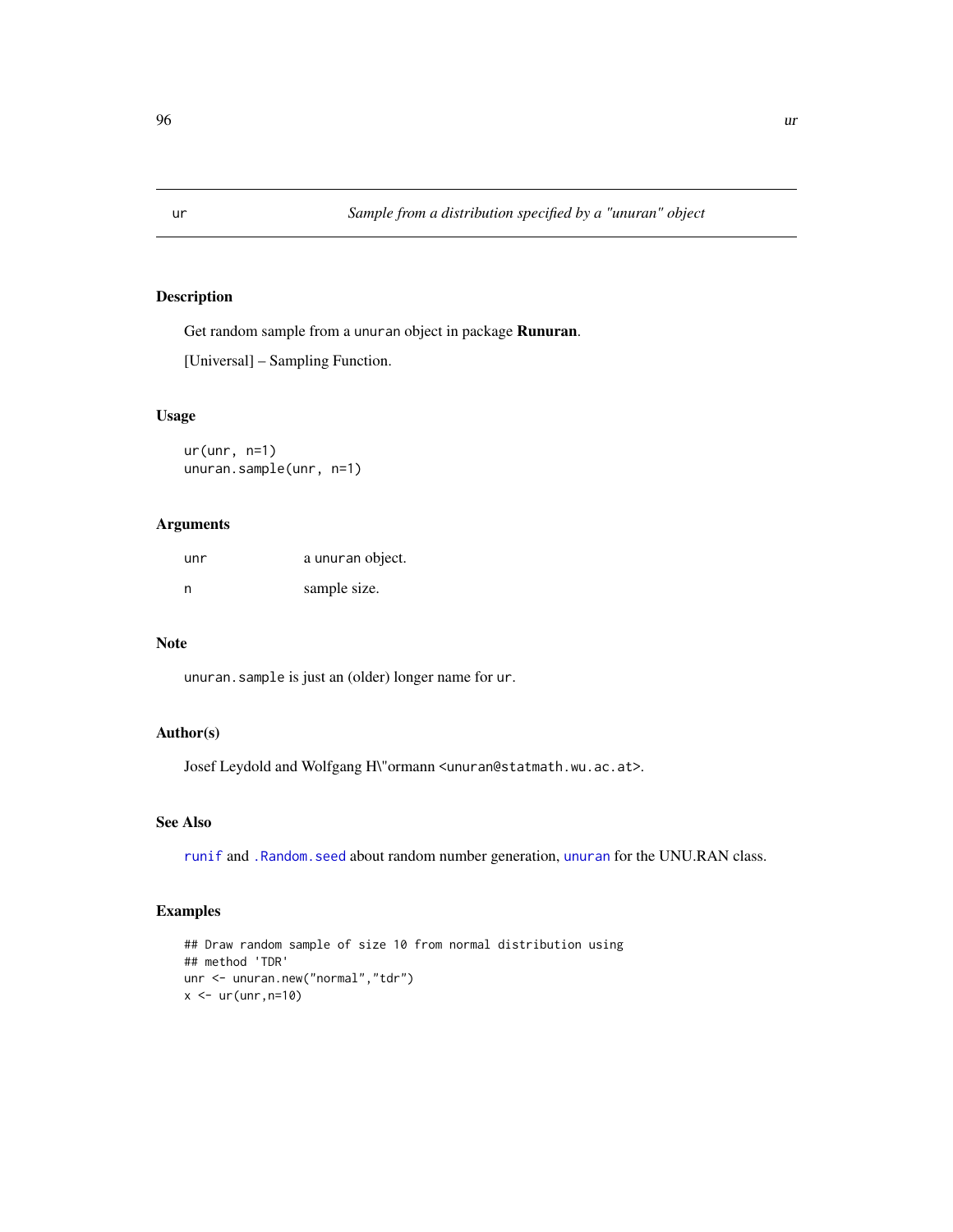# Description

UNU.RAN random variate generator for the Beta distribution with parameters shape1 and shape2. It also allows sampling from the truncated distribution.

[Special Generator] – Sampling Function: Beta.

### Usage

urbeta(n, shape1, shape2,  $lb = 0$ ,  $ub = 1$ )

### Arguments

| n  | size of required sample.                                           |
|----|--------------------------------------------------------------------|
|    | shape1, shape2 positive shape parameters of the Beta distribution. |
| 1b | lower bound of (truncated) distribution.                           |
| ub | upper bound of (truncated) distribution.                           |

### Details

The Beta distribution with parameters shape1 =  $a$  and shape2 =  $b$  has density

$$
f(x) = \frac{\Gamma(a+b)}{\Gamma(a)\Gamma(b)} x^a (1-x)^b
$$

for  $a > 0$ ,  $b > 0$  and  $0 \le x \le 1$ .

The generation algorithm uses fast numerical inversion. The parameters lb and ub can be used to generate variates from the Beta distribution truncated to the interval (lb,ub).

# Note

This function is wrapper for the UNU.RAN class in R. Compared to rbeta, urbeta is faster, especially for larger sample sizes. However, in opposition to rbeta vector arguments are ignored, i.e. only the first entry is used.

# Author(s)

Josef Leydold and Wolfgang H\"ormann <unuran@statmath.wu.ac.at>.

#### References

W. H\"ormann, J. Leydold, and G. Derflinger (2004): Automatic Nonuniform Random Variate Generation. Springer-Verlag, Berlin Heidelberg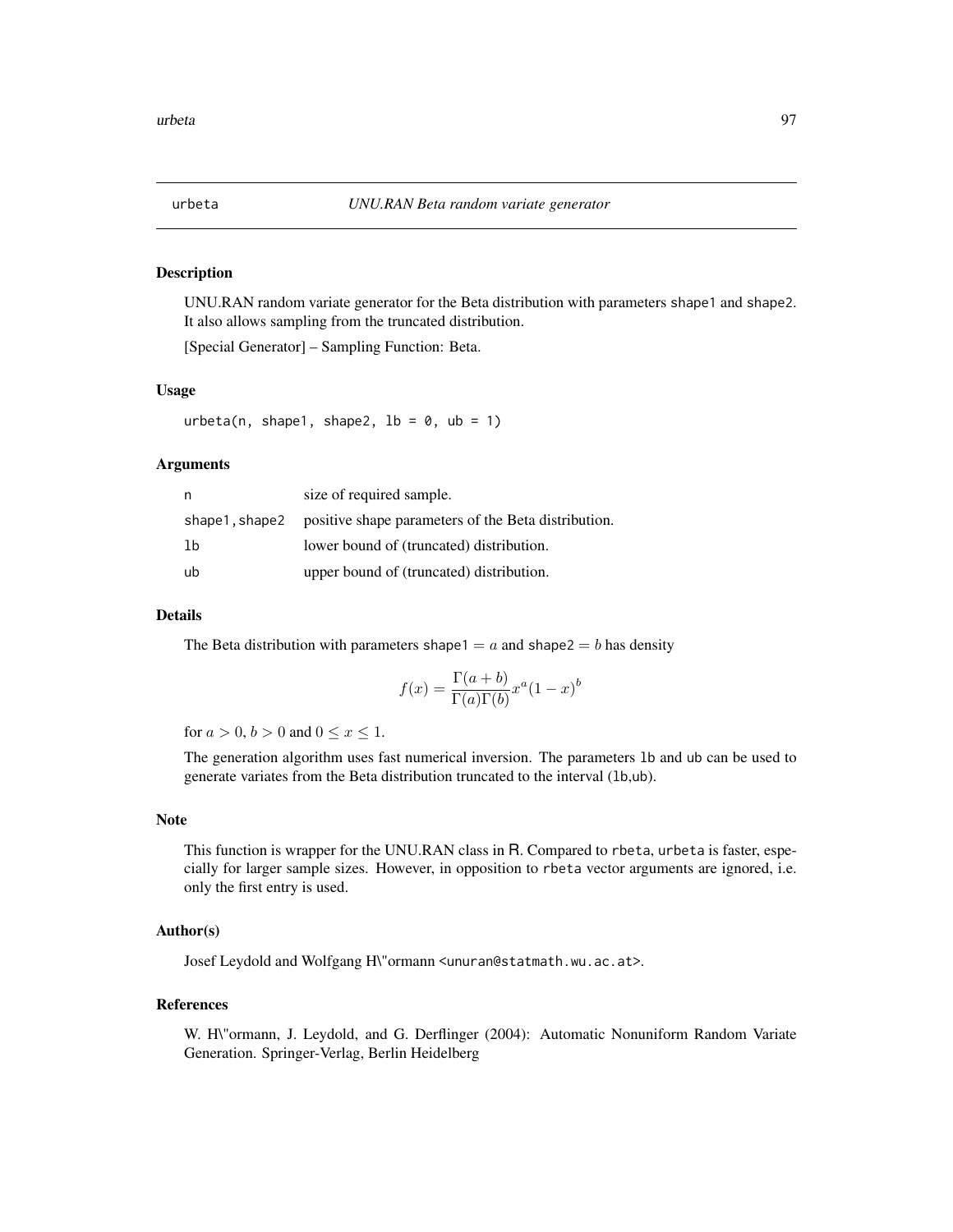# See Also

[runif](#page-0-0) and [.Random.seed](#page-0-0) about random number generation, [unuran](#page-74-0) for the UNU.RAN class, and [rbeta](#page-0-0) for the R built-in generator.

### Examples

## Create a sample of size 1000  $x \le -$  urbeta(n=1000, shape1=2, shape2=5)

urbinom *UNU.RAN Binomial random variate generator*

# **Description**

UNU.RAN random variate generator for the Binomial distribution with parameters size and prob. It also allows sampling from the truncated distribution.

[Special Generator] – Sampling Function: Binomial.

### Usage

urbinom(n, size, prob,  $lb = 0$ ,  $ub = size$ )

### Arguments

| n    | size of required sample.                 |
|------|------------------------------------------|
| size | number of trials (one or more).          |
| prob | probability of success on each trial.    |
| 1b   | lower bound of (truncated) distribution. |
| ub   | upper bound of (truncated) distribution. |

### Details

The Binomial distribution with  $size = n$  and  $prob = p$  has density

$$
p(x) = {n \choose x} p^x (1-p)^{n-x}
$$

for  $x = 0, \ldots, n$ .

The generation algorithm uses guide table based inversion. The parameters lb and ub can be used to generate variates from the Binomial distribution truncated to the interval (lb,ub).

### Note

This function is a wrapper for the UNU.RAN class in R. Compared to rbinom, urbinom is faster, especially for larger sample sizes. However, in opposition to rbinom vector arguments are ignored, i.e. only the first entry is used.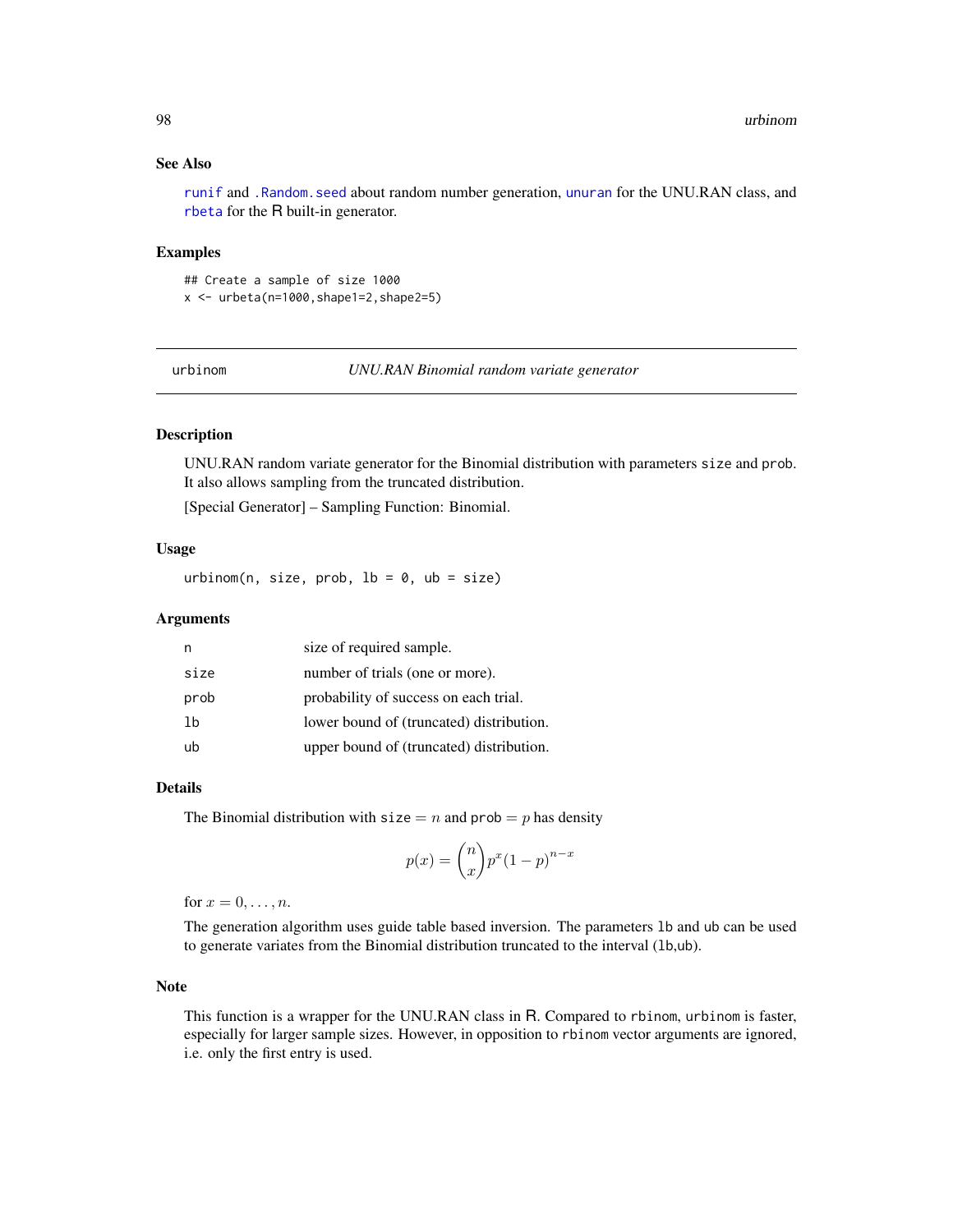### urburr 99

### Author(s)

Josef Leydold and Wolfgang H\"ormann <unuran@statmath.wu.ac.at>.

### References

W. H\"ormann, J. Leydold, and G. Derflinger (2004): Automatic Nonuniform Random Variate Generation. Springer-Verlag, Berlin Heidelberg

### See Also

[runif](#page-0-0) and [.Random.seed](#page-0-0) about random number generation, [unuran](#page-74-0) for the UNU.RAN class, and [rbinom](#page-0-0) for the R built-in generator.

# Examples

## Create a sample of size 1000 from the binomial distribution  $x < -$  urbinom(n=1000, size=10, prob=0.3)

urburr *UNU.RAN Burr random variate generator*

# Description

UNU.RAN random variate generator for the Burr distribution with shape1 and shape2. It also allows sampling from the truncated distribution.

[Special Generator] – Sampling Function: Burr.

### Usage

urburr(n, a, b, lb=0, ub=Inf)

### Arguments

| n   | size of required sample.                            |
|-----|-----------------------------------------------------|
| a,b | positive shape parameters of the Burr distribution. |
| -1b | lower bound of (truncated) distribution.            |
| ub  | upper bound of (truncated) distribution.            |

# Details

The Burr distribution with parameters a and b has density

$$
f(x) = a(b-1)x^{a-1}/(1+x^a)^b
$$

for  $x \geq 0$ ,  $a \geq 1$  and  $b \geq 2$ .

The generation algorithm uses transformed density rejection 'TDR'. The parameters lb and ub can be used to generate variates from the Burr distribution truncated to the interval (lb,ub).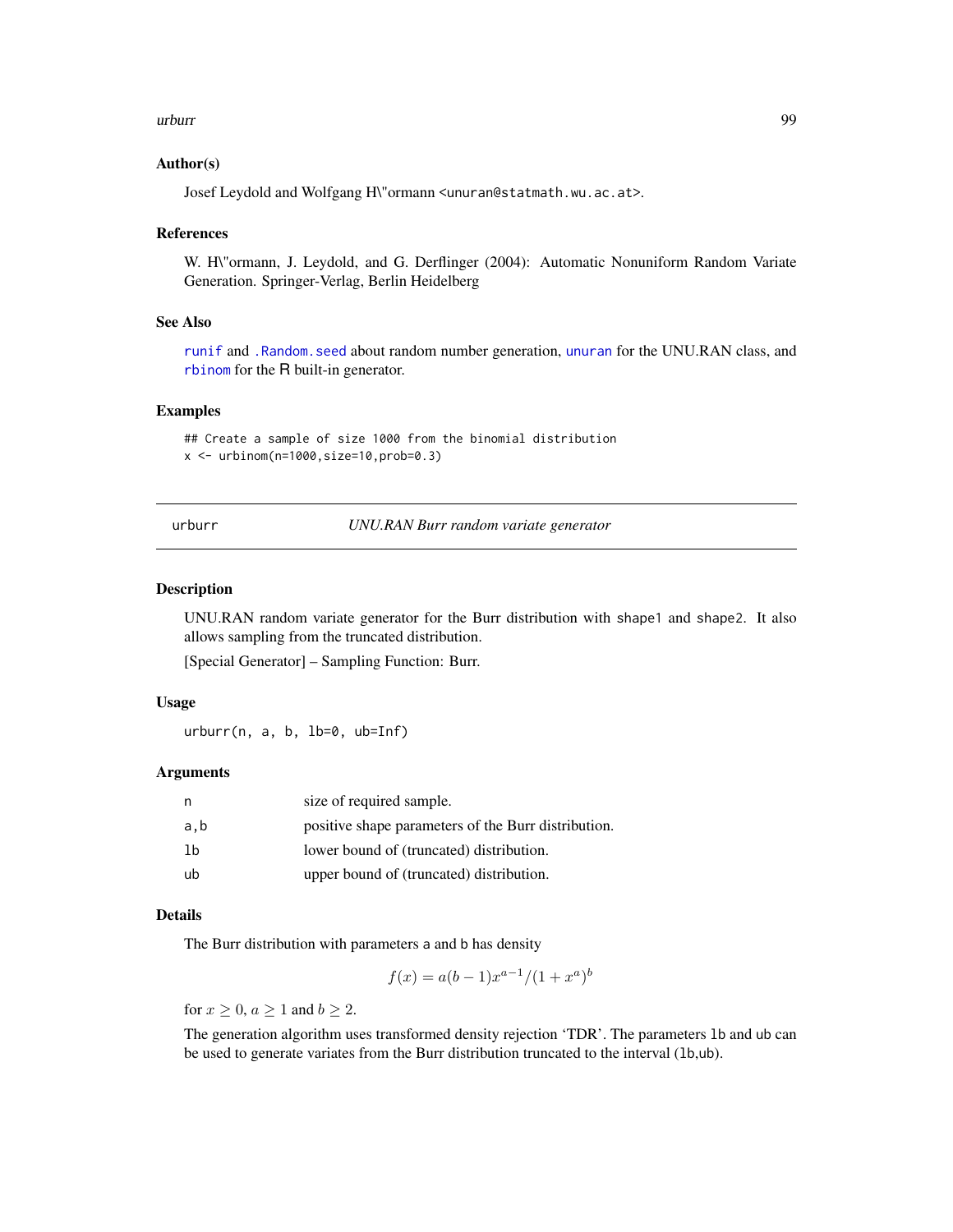### 100 urcauchy and the state of the state of the state of the state of the state of the state of the state of the state of the state of the state of the state of the state of the state of the state of the state of the state

# Note

This function is a wrapper for the UNU.RAN class in R.

## Author(s)

Josef Leydold and Wolfgang H\"ormann <unuran@statmath.wu.ac.at>.

# References

W. H\"ormann, J. Leydold, and G. Derflinger (2004): Automatic Nonuniform Random Variate Generation. Springer-Verlag, Berlin Heidelberg

# See Also

[runif](#page-0-0) and [.Random.seed](#page-0-0) about random number generation and [unuran](#page-74-0) for the UNU.RAN class.

# Examples

```
## Create a sample of size 1000
x \le - urburr(n=1000, a=2, b=3)
```
urcauchy *UNU.RAN Cauchy random variate generator*

# Description

UNU.RAN random variate generator for the Cauchy distribution with location parameter location and scale parameter scale. It also allows sampling from the truncated distribution.

[Special Generator] – Sampling Function: Cauchy.

# Usage

urcauchy(n, location=0, scale=1, lb =  $-Inf$ , ub =  $Inf$ )

# Arguments

| n        | size of required sample.                 |
|----------|------------------------------------------|
| location | location parameter.                      |
| scale    | (strictly positive) scale parameter.     |
| 1b       | lower bound of (truncated) distribution. |
| ub       | upper bound of (truncated) distribution. |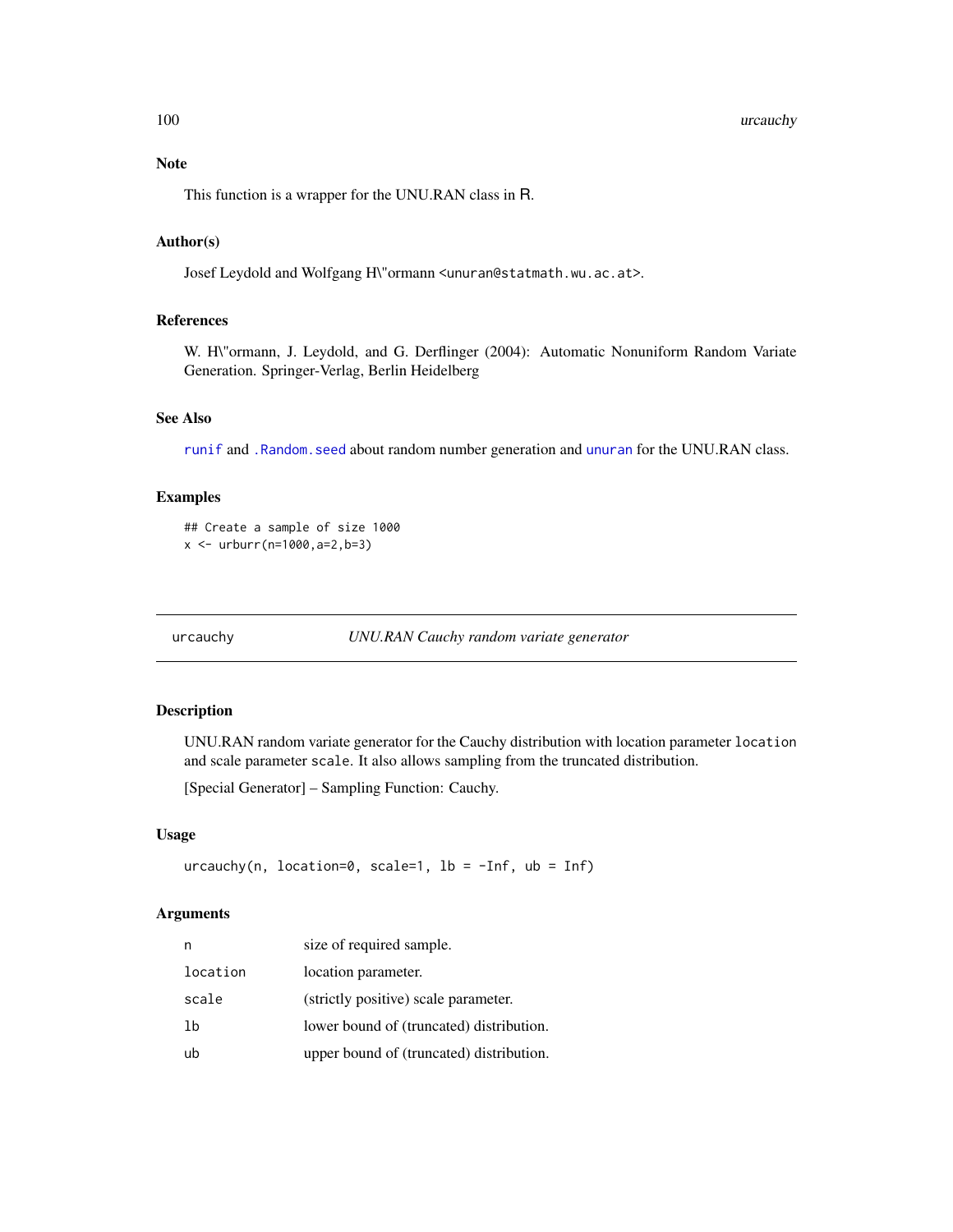urchi 101

# Details

If location or scale are not specified, they assume the default values of  $\theta$  and 1 respectively.

The Cauchy distribution with location  $l$  and scale  $s$  has density

$$
f(x) = \frac{1}{\pi s} \left( 1 + \left(\frac{x - l}{s}\right)^2 \right)^{-1}
$$

for all  $x$ .

The generation algorithm uses fast numerical inversion. The parameters lb and ub can be used to generate variates from the Cauchy distribution truncated to the interval (lb,ub).

# Note

This function is wrapper for the UNU.RAN class in R. Compared to rcauchy, urcauchy is faster, especially for larger sample sizes. However, in opposition to rcauchy vector arguments are ignored, i.e. only the first entry is used.

### Author(s)

Josef Leydold and Wolfgang H\"ormann <unuran@statmath.wu.ac.at>.

### References

W. H\"ormann, J. Leydold, and G. Derflinger (2004): Automatic Nonuniform Random Variate Generation. Springer-Verlag, Berlin Heidelberg

#### See Also

[runif](#page-0-0) and [.Random.seed](#page-0-0) about random number generation, [unuran](#page-74-0) for the UNU.RAN class, and [rcauchy](#page-0-0) for the R built-in generator.

# Examples

```
## Create a sample of size 1000
x < - urcauchy(n=1000)
```
urchi *UNU.RAN Chi random variate generator*

### Description

UNU.RAN random variate generator for the Chi  $(\chi)$  distribution with df degrees of freedom. It also allows sampling from the truncated distribution. (Do not confuse with the Chi-Squared  $(\chi^2)$ distribution!)

[Special Generator] – Sampling Function: Chi.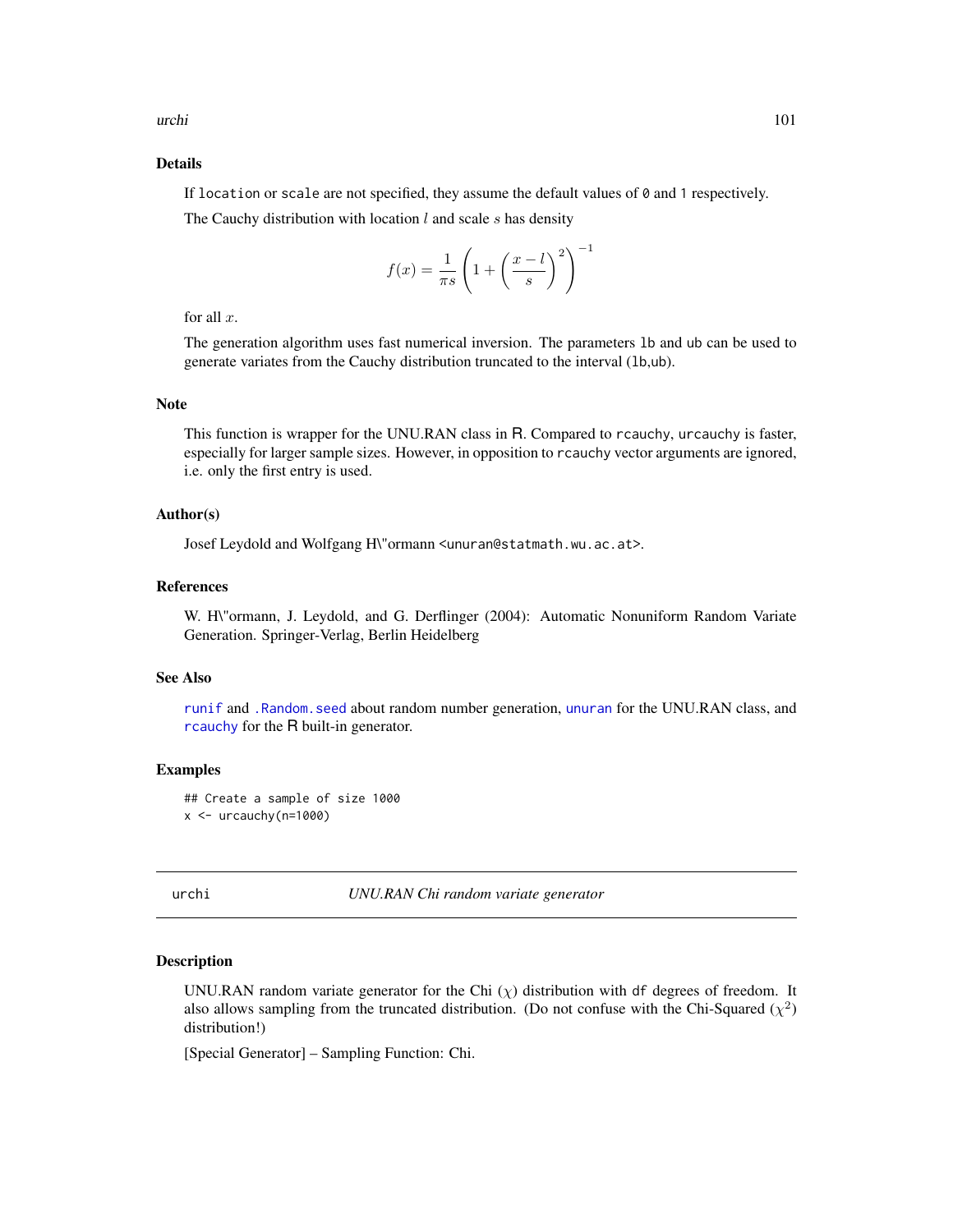### Usage

urchi(n, df, lb=0, ub=Inf)

### Arguments

| n  | size of required sample.                                        |
|----|-----------------------------------------------------------------|
| df | degrees of freedom (strictly positive, but can be non-integer). |
| lb | lower bound of (truncated) distribution.                        |
| ub | upper bound of (truncated) distribution.                        |

### Details

The Chi distribution with  $df = n > 0$  degrees of freedom has density

$$
f(x) = x^{n-1}e^{-x^2/2}
$$

for  $x > 0$ .

The generation algorithm uses fast numerical inversion. The parameters lb and ub can be used to generate variates from the Chi distribution truncated to the interval (lb,ub).

### Note

This function is wrapper for the UNU.RAN class in R.

### Author(s)

Josef Leydold and Wolfgang H\"ormann <unuran@statmath.wu.ac.at>.

### References

W. H\"ormann, J. Leydold, and G. Derflinger (2004): Automatic Nonuniform Random Variate Generation. Springer-Verlag, Berlin Heidelberg

N.L. Johnson, S. Kotz, and N. Balakrishnan (1994): Continuous Univariate Distributions, Volume 1. 2nd edition, John Wiley & Sons, Inc., New York. Chap.18, p.417.

# See Also

[runif](#page-0-0) and [.Random.seed](#page-0-0) about random number generation and [unuran](#page-74-0) for the UNU.RAN class.

```
## Create a sample of size 1000
x < - urchi(n=1000,df=3)
```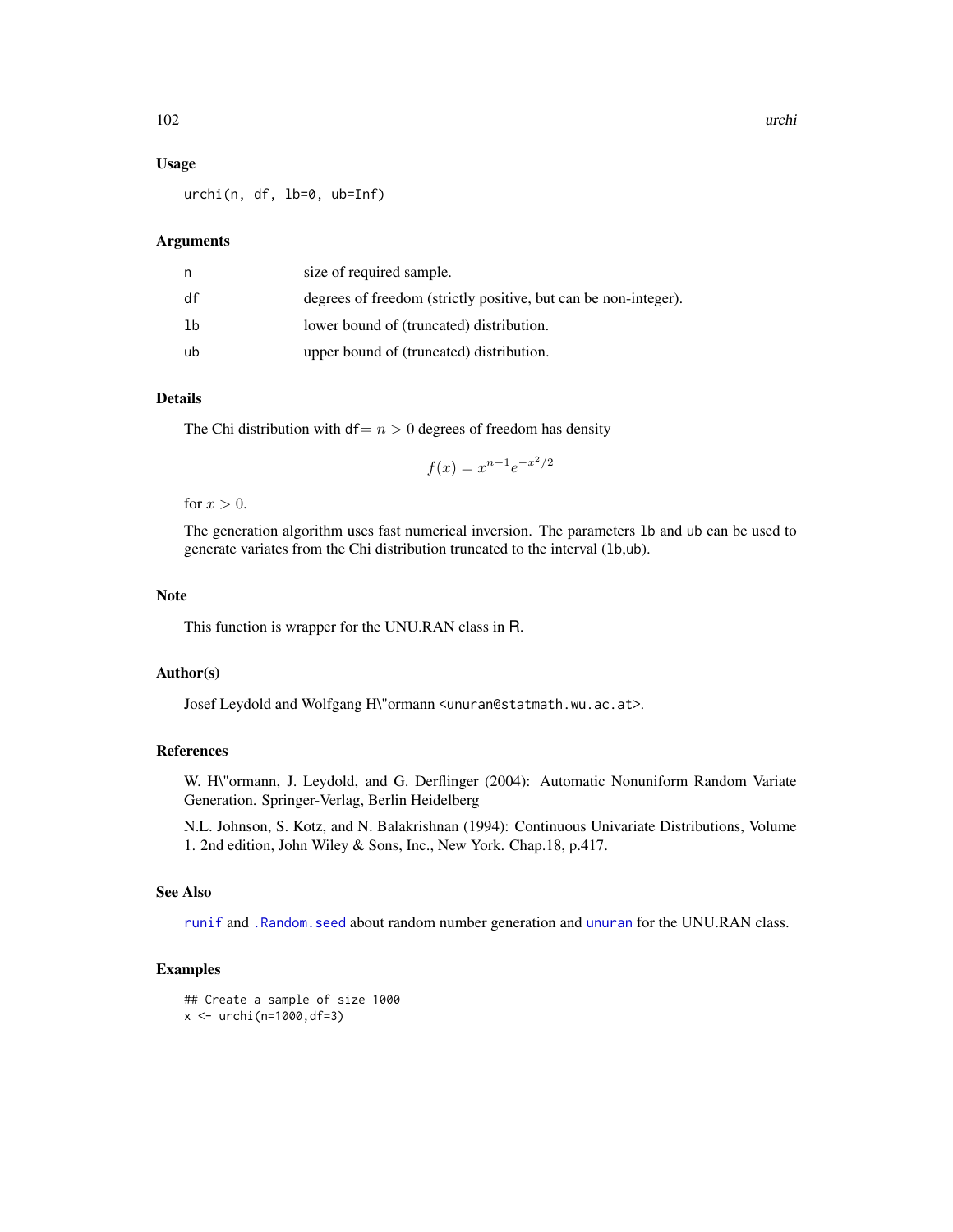# Description

UNU.RAN random variate generator for the Chi-Squared  $(\chi^2)$  distribution with df degrees of freedom. It also allows sampling from the truncated distribution.

[Special Generator] – Sampling Function: Chi-squared.

### Usage

urchisq(n, df, lb=0, ub=Inf)

### Arguments

| n  | size of required sample.                                        |
|----|-----------------------------------------------------------------|
| df | degrees of freedom (strictly positive, but can be non-integer). |
| lb | lower bound of (truncated) distribution.                        |
| ub | upper bound of (truncated) distribution.                        |

# Details

The Chi-squared distribution with  $df = n > 0$  degrees of freedom has density

$$
f_n(x) = \frac{1}{2^{n/2} \Gamma(n/2)} x^{n/2 - 1} e^{-x/2}
$$

for  $x > 0$ .

The generation algorithm uses fast numerical inversion. The parameters lb and ub can be used to generate variates from the Chi-squared distribution truncated to the interval (lb,ub).

# Note

This function is wrapper for the UNU.RAN class in R. Compared to rchisq, urchisq is faster, especially for larger sample sizes. However, in opposition to rchisq vector arguments are ignored, i.e. only the first entry is used.

# Author(s)

Josef Leydold and Wolfgang H\"ormann <unuran@statmath.wu.ac.at>.

# References

W. H\"ormann, J. Leydold, and G. Derflinger (2004): Automatic Nonuniform Random Variate Generation. Springer-Verlag, Berlin Heidelberg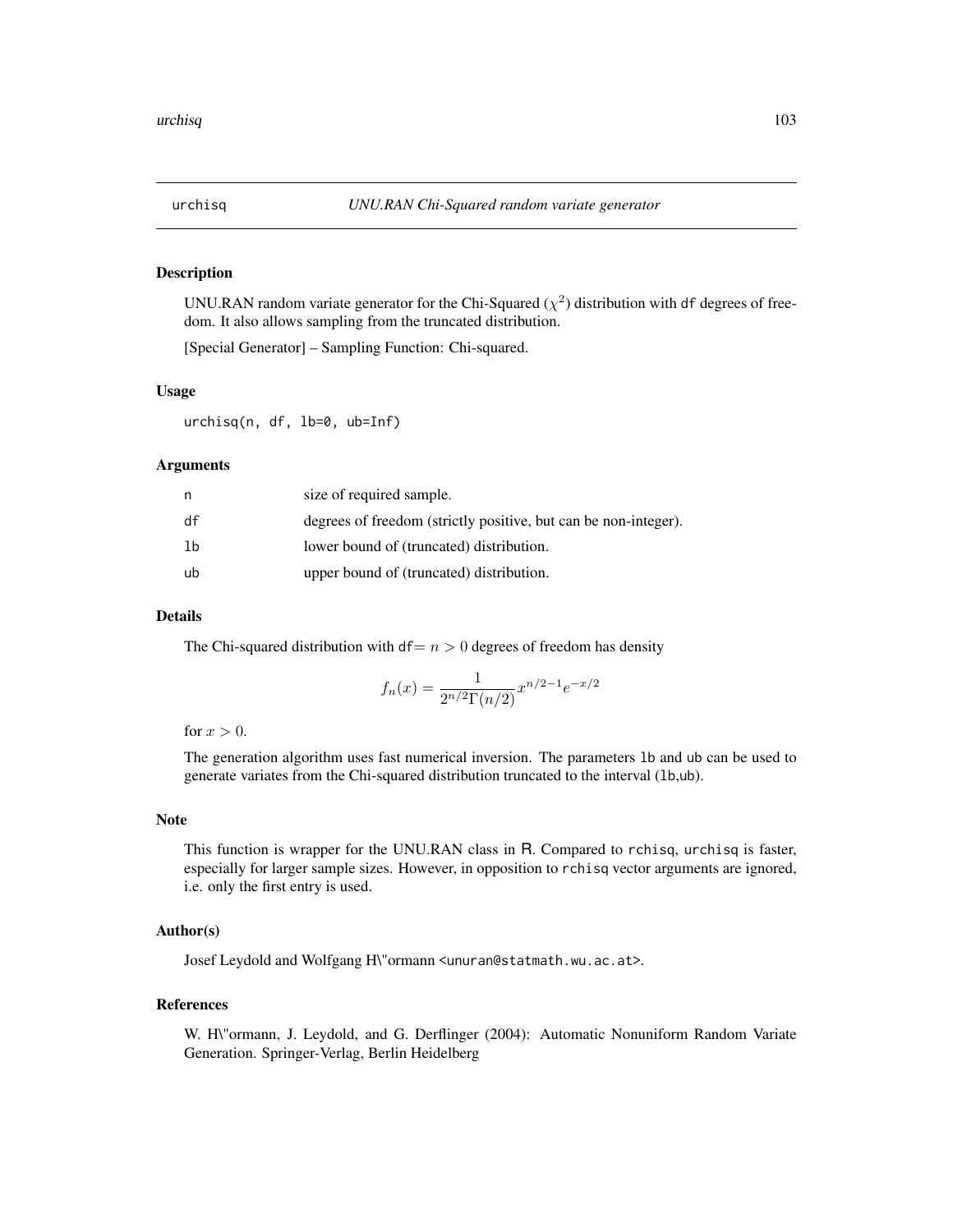# See Also

[runif](#page-0-0) and [.Random.seed](#page-0-0) about random number generation, [unuran](#page-74-0) for the UNU.RAN class, and [rchisq](#page-0-0) for the R built-in generator.

### Examples

## Create a sample of size 1000  $x \leftarrow \text{urchisq}(n=1000, df=3)$ 

urdgt *UNU.RAN discrete random variate generator*

# Description

UNU.RAN random variate generator for discrete distributions with given probability vector. It applies the Guide-Table Method (urdgt) for discrete inversion or the Alias-Urn Method (urdau).

[ Deprecated. Use [dgt.new](#page-14-0) or [dau.new](#page-12-0) instead. ]

### Usage

urdgt(n, probvector, from =  $0$ , by = 1) urdau(n, probvector, from =  $0$ , by = 1)

### Arguments

| n          | size of required sample.                                                                     |
|------------|----------------------------------------------------------------------------------------------|
| probvector | vector of non-negative numbers (need not sum to 1).                                          |
| from       | number corresponding to the first probability in probvector.                                 |
| by         | "from + $(k-1)$ *by" is the number corresponding to the k-th probability in prob-<br>vector. |

### Details

These routines generate a sample of discrete random variates with given probability vector. This vector must be provided by probvector, a vector of non-negative numbers which need not necessarily sum up to 1.

Method 'DGT' uses a guide-table based inversion method.

Method 'DAU' implements the *Alias-Urn* method.

Both methods run in constant time, i.e., the marginal sampling times do not depend on the length of the given probability vector. Whereas their setup times grow linearly with this length.

### Note

urdgt() and urdau() are very fast for probvector not longer than about 1000.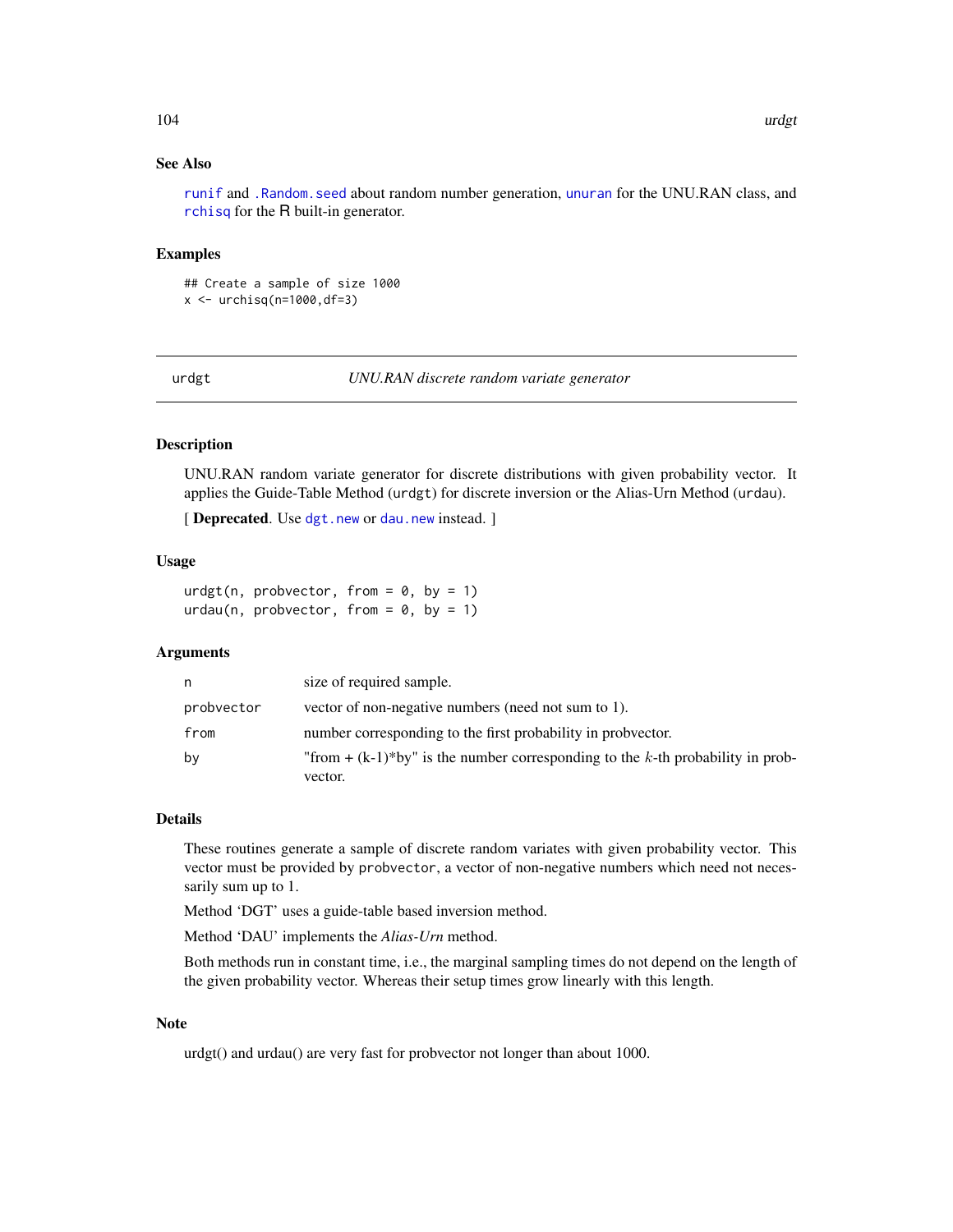### $\mu$  are  $\mu$  105

# Author(s)

Josef Leydold and Wolfgang H\"ormann <unuran@statmath.wu.ac.at>.

### References

W. H\"ormann, J. Leydold, and G. Derflinger (2004): Automatic Nonuniform Random Variate Generation. Springer-Verlag, Berlin Heidelberg.

H.C. Chen and Y. Asau (1974): On generating random variates from an empirical distribution. AIIE Trans. 6, pp.163–166.

A.J. Walker (1977): An efficient method for generating discrete random variables with general distributions. ACM Trans. Model. Comput. Simul. 3, pp.253–256.

# See Also

[dau.new](#page-12-0), dgt.new, and [ur](#page-95-0) for replacement.

urexp *UNU.RAN Exponential random variate generator*

# Description

UNU.RAN random variate generator for the Exponential distribution with rate rate (i.e., mean 1/rate). It also allows sampling from the truncated distribution.

[Special Generator] – Sampling Function: Exponential.

#### Usage

urexp(n, rate=1, lb=0, ub=Inf)

### Arguments

|      | size of required sample.                 |
|------|------------------------------------------|
| rate | (strictly positive) rate parameter.      |
| 1b   | lower bound of (truncated) distribution. |
| ub   | upper bound of (truncated) distribution. |

### Details

If rate is not specified, it assumes the default value of 1. The Exponential distribution with rate  $\lambda$  has density

$$
f(x) = \lambda e^{-\lambda x}
$$

for  $x \geq 0$ .

The generation algorithm uses fast numerical inversion. The parameters lb and ub can be used to generate variates from the Exponential distribution truncated to the interval (lb,ub).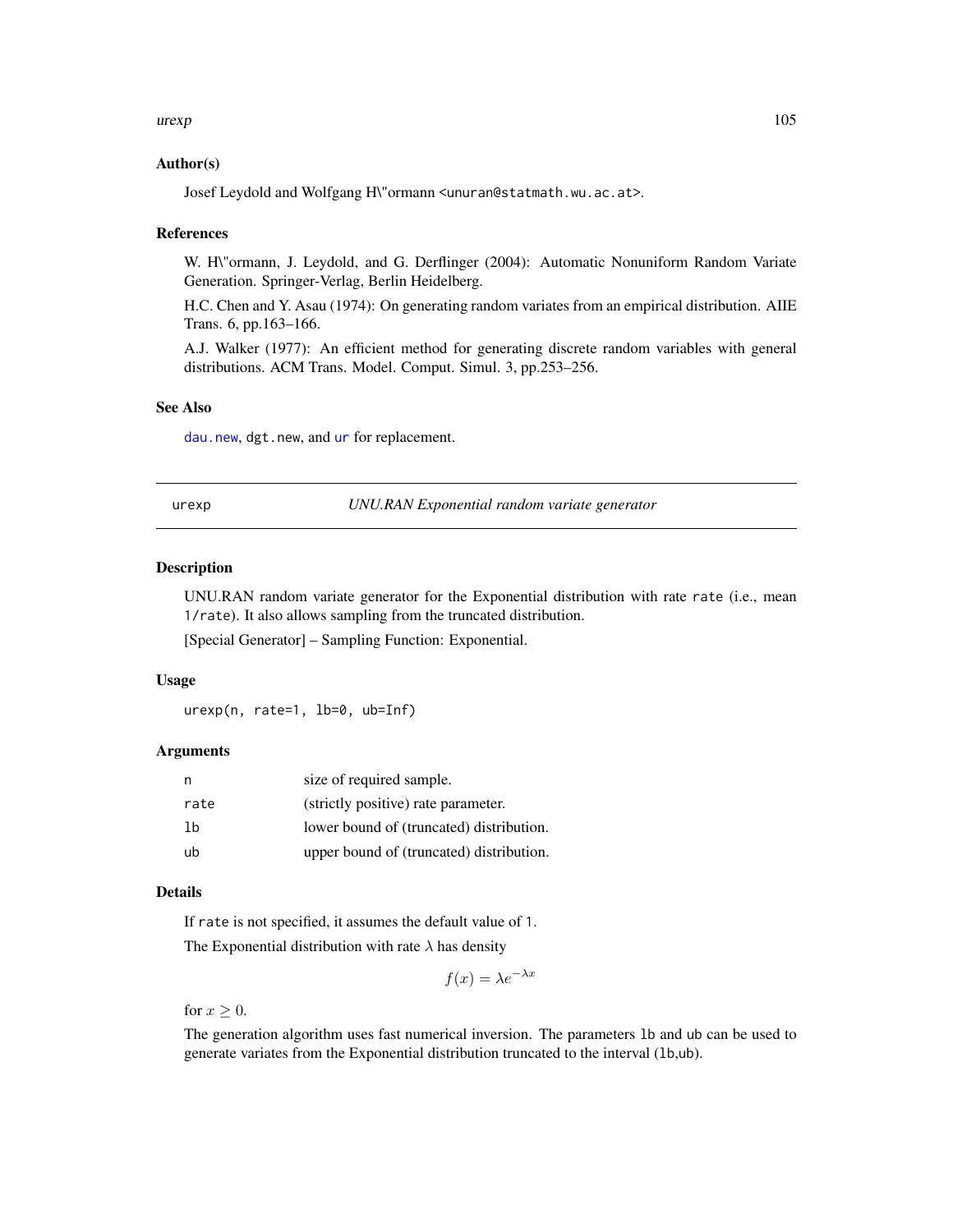# Note

This function is a wrapper for the UNU.RAN class in R. Compared to rexp, urexp is faster, especially for larger sample sizes. However, in opposition to rexp vector arguments are ignored, i.e. only the first entry is used.

# Author(s)

Josef Leydold and Wolfgang H\"ormann <unuran@statmath.wu.ac.at>.

# References

W. H\"ormann, J. Leydold, and G. Derflinger (2004): Automatic Nonuniform Random Variate Generation. Springer-Verlag, Berlin Heidelberg

### See Also

[runif](#page-0-0) and [.Random.seed](#page-0-0) about random number generation, [unuran](#page-74-0) for the UNU.RAN class, and [rexp](#page-0-0) for the R built-in generator.

# Examples

```
## Create a sample of size 1000
x <- urexp(n=1000)
```

| urextremeI | UNU.RAN Extreme value type I (Gumbel-type) random variate gener- |
|------------|------------------------------------------------------------------|
|            | ator                                                             |

### Description

UNU.RAN random variate generator for the Extreme value type I (Gumbel-type) distribution with location parameter location and scale parameter scale. It also allows sampling from the truncated distribution.

[Special Generator] – Sampling Function: Gumbel (extreme value type I).

# Usage

```
urextremeI(n, location=0, scale=1, lb=-Inf, ub=Inf)
```
# Arguments

| n        | size of required sample.                 |
|----------|------------------------------------------|
| location | location parameter.                      |
| scale    | (strictly positive) scale parameter.     |
| 1b       | lower bound of (truncated) distribution. |
| ub       | upper bound of (truncated) distribution. |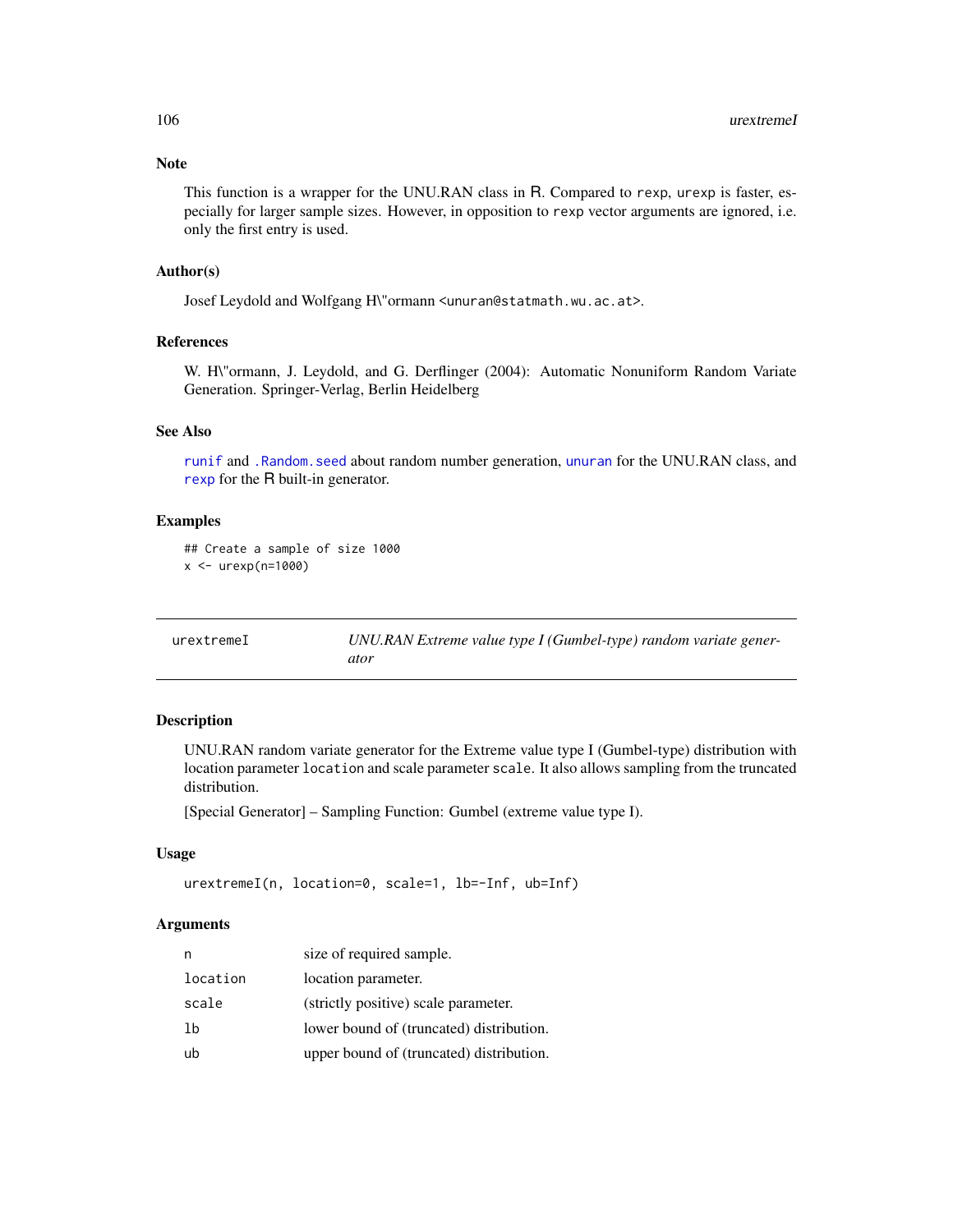### urextremeII 107

### Details

If location or scale are not specified, they assume the default values of  $\theta$  and 1 respectively.

The Gumbel distribution with location *l* and scale s has distribution function

$$
F(x) = \exp(-\exp(-\frac{x-l}{s}))
$$

for all  $x$ .

The generation algorithm uses fast numerical inversion. The parameters lb and ub can be used to generate variates from the Gumbel distribution truncated to the interval (lb,ub).

# Note

This function is wrapper for the UNU.RAN class in R.

### Author(s)

Josef Leydold and Wolfgang H\"ormann <unuran@statmath.wu.ac.at>.

# References

W. H\"ormann, J. Leydold, and G. Derflinger (2004): Automatic Nonuniform Random Variate Generation. Springer-Verlag, Berlin Heidelberg.

N.L. Johnson, S. Kotz, and N. Balakrishnan (1995): Continuous Univariate Distributions, Volume 2. 2nd edition, John Wiley & Sons, Inc., New York. Chap.22, p.2.

### See Also

[runif](#page-0-0) and [.Random.seed](#page-0-0) about random number generation and [unuran](#page-74-0) for the UNU.RAN class.

#### Examples

```
## Create a sample of size 1000
x <- urextremeI(n=1000)
```

| urextremeII | UNU.RAN Extreme value type II (Frechet-type) random variate gen- |
|-------------|------------------------------------------------------------------|
|             | erator                                                           |

# **Description**

UNU.RAN random variate generator for the Extreme value type II (Frechet-type) distribution with shape parameter shape, location parameter location and scale parameter scale. It also allows sampling from the truncated distribution.

[Special Generator] – Sampling Function: Frechet (extreme value type II).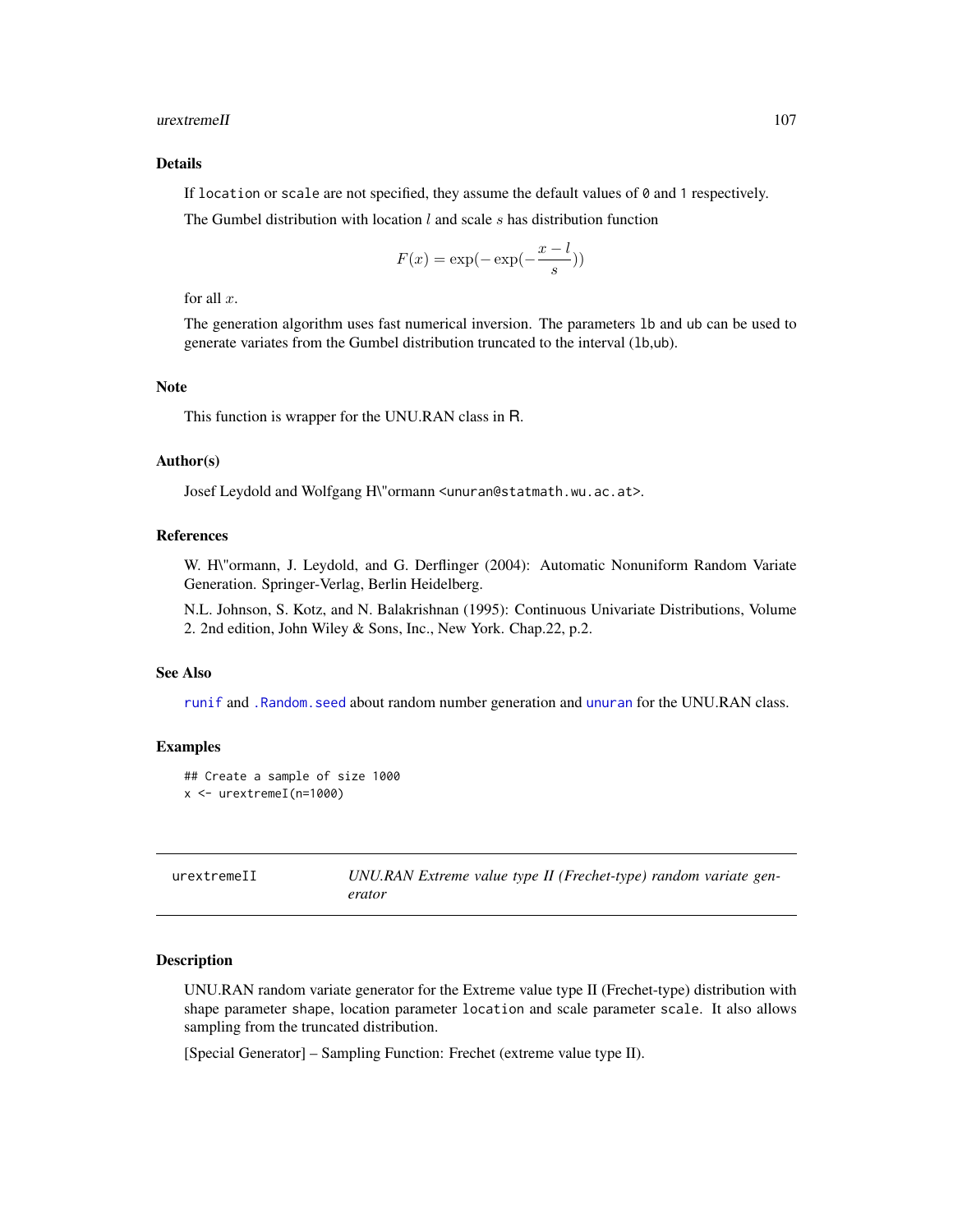### 108 urextremeII

### Usage

urextremeII(n, shape, location=0, scale=1, lb=location, ub=Inf)

### Arguments

| n        | size of required sample.                 |
|----------|------------------------------------------|
| shape    | (strictly positive) shape parameter.     |
| location | location parameter.                      |
| scale    | (strictly positive) scale parameter.     |
| 1b       | lower bound of (truncated) distribution. |
| ub       | upper bound of (truncated) distribution. |

# Details

If location or scale are not specified, they assume the default values of  $\theta$  and 1 respectively. The Frechet distribution function with shape  $k$ , location  $l$  and scale  $s$  is

$$
F(x) = \exp(-\left(\frac{x-l}{s}\right)^{-k})
$$

for  $x > l$ .

The generation algorithm uses fast numerical inversion. The parameters lb and ub can be used to generate variates from the Frechet distribution truncated to the interval (lb,ub).

# Note

This function is a wrapper for the UNU.RAN class in R.

### Author(s)

Josef Leydold and Wolfgang H\"ormann <unuran@statmath.wu.ac.at>.

### References

W. H\"ormann, J. Leydold, and G. Derflinger (2004): Automatic Nonuniform Random Variate Generation. Springer-Verlag, Berlin Heidelberg.

N.L. Johnson, S. Kotz, and N. Balakrishnan (1995): Continuous Univariate Distributions, Volume 2. 2nd edition, John Wiley & Sons, Inc., New York. Chap.22, p.2.

# See Also

[runif](#page-0-0) and [.Random.seed](#page-0-0) about random number generation and [unuran](#page-74-0) for the UNU.RAN class.

```
## Create a sample of size 1000
x <- urextremeII(n=1000,shape=2)
```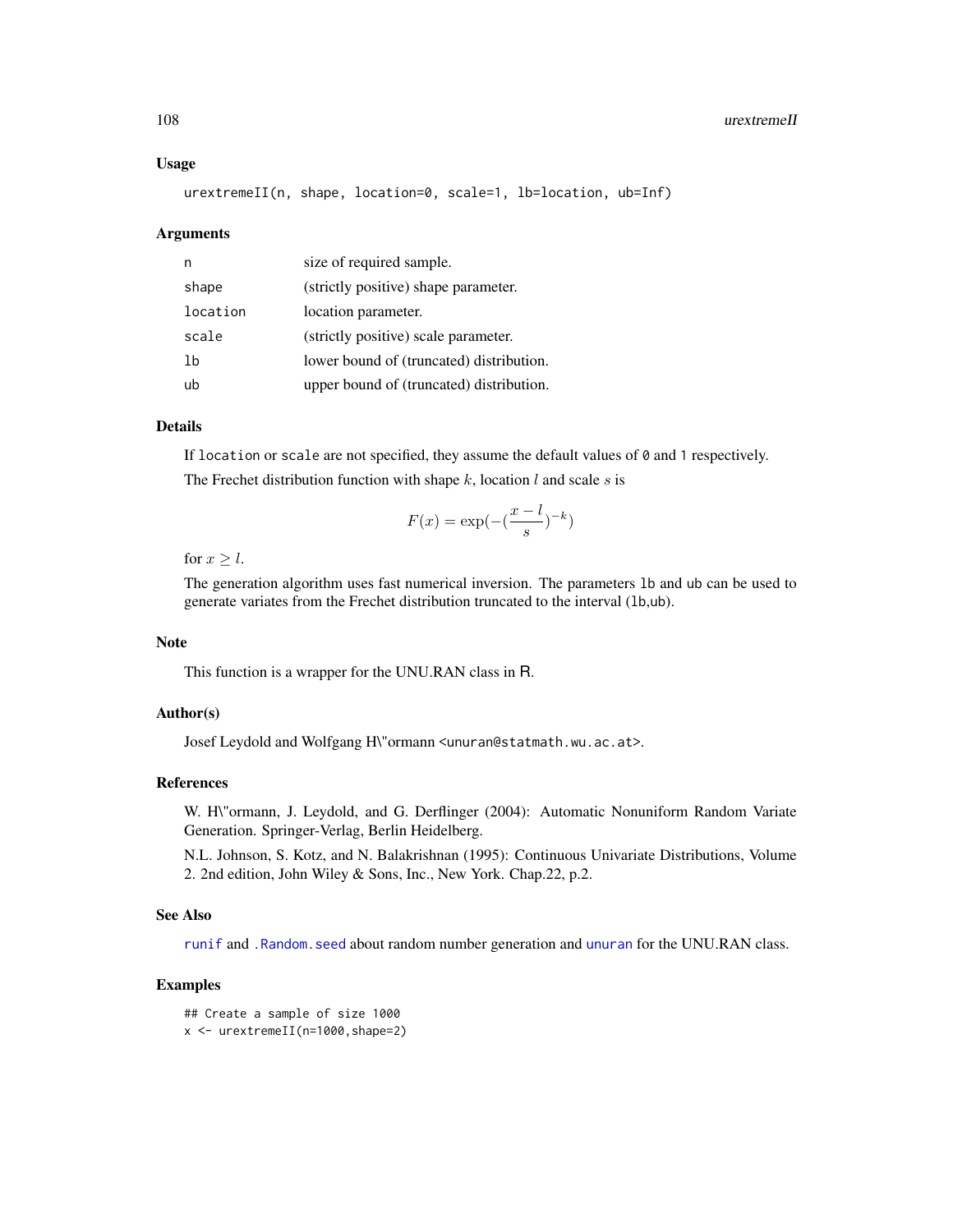### <span id="page-108-0"></span>Description

UNU.RAN random variate generator for the F distribution with with df1 and df2 degrees of freedom. It also allows sampling from the truncated distribution.

[Special Generator] – Sampling Function: F.

#### Usage

urf(n, df1, df2, lb=0, ub=Inf)

#### Arguments

| n        | size of required sample.                                            |
|----------|---------------------------------------------------------------------|
| df1, df2 | (strictly positive) degrees of freedom. Non-integer values allowed. |
| lb       | lower bound of (truncated) distribution.                            |
| ub       | upper bound of (truncated) distribution.                            |

#### Details

The F distribution with df1 =  $n_1$  and df2 =  $n_2$  degrees of freedom has density

$$
f(x) = \frac{\Gamma(n_1/2 + n_2/2)}{\Gamma(n_1/2)\Gamma(n_2/2)} \left(\frac{n_1}{n_2}\right)^{n_1/2} x^{n_1/2 - 1} \left(1 + \frac{n_1 x}{n_2}\right)^{-(n_1 + n_2)/2}
$$

for  $x > 0$ .

The generation algorithm uses fast numerical inversion. The parameters lb and ub can be used to generate variates from the F distribution truncated to the interval (lb,ub).

### Note

This function is wrapper for the UNU.RAN class in R. Compared to rf, urf is faster, especially for larger sample sizes. However, in opposition to rf vector arguments are ignored, i.e. only the first entry is used.

#### Author(s)

Josef Leydold and Wolfgang H\"ormann <unuran@statmath.wu.ac.at>.

#### References

W. H\"ormann, J. Leydold, and G. Derflinger (2004): Automatic Nonuniform Random Variate Generation. Springer-Verlag, Berlin Heidelberg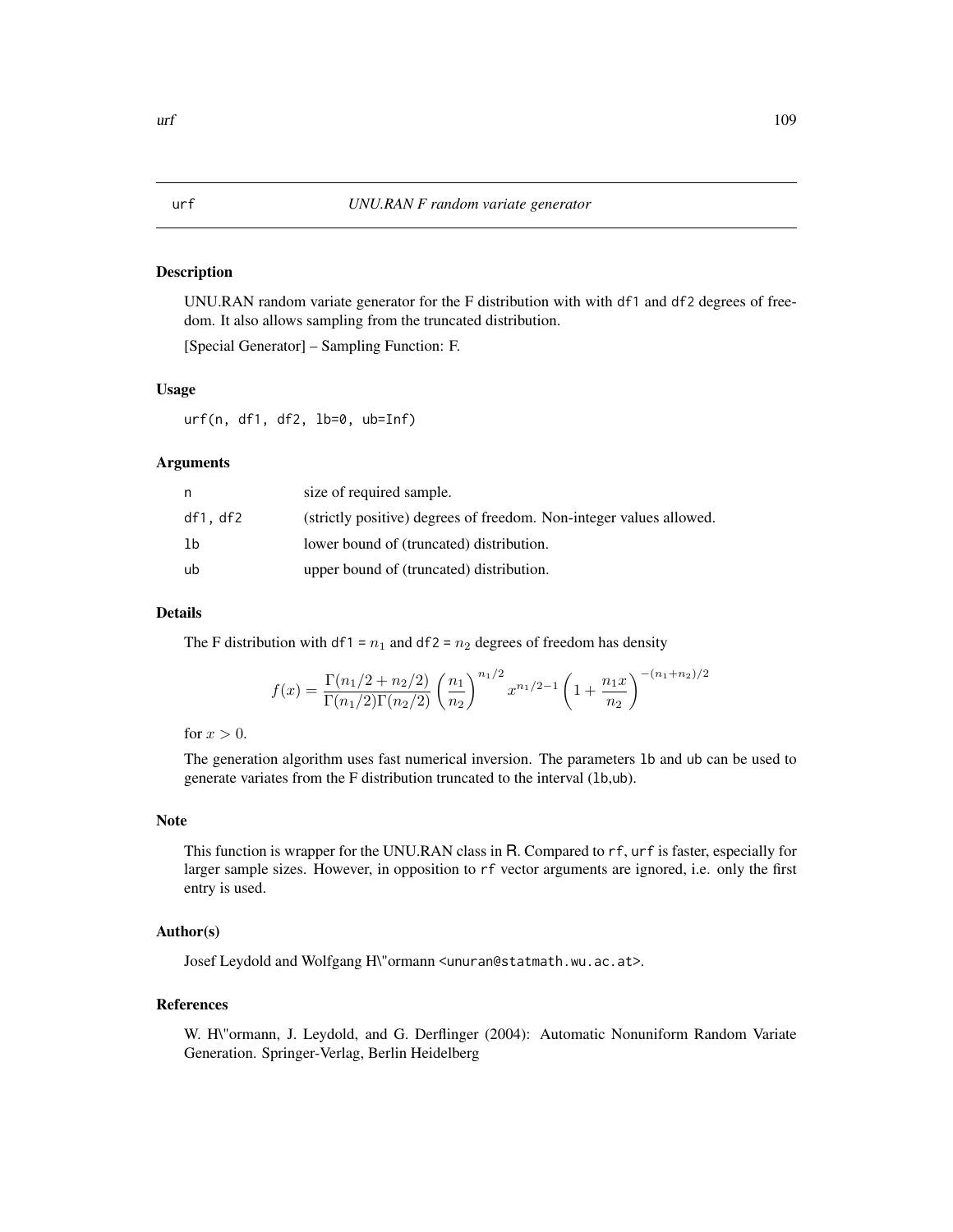### <span id="page-109-0"></span>See Also

[runif](#page-0-0) and [.Random.seed](#page-0-0) about random number generation, [unuran](#page-74-0) for the UNU.RAN class, and [rf](#page-0-0) for the R built-in generator.

### Examples

## Create a sample of size 1000 x <- urf(n=1000,df1=3,df2=5)

urgamma *UNU.RAN Gamma random variate generator*

#### Description

UNU.RAN random variate generator for the Gamma distribution with parameters shape and scale. It also allows sampling from the truncated distribution.

[Special Generator] – Sampling Function: Gamma.

### Usage

urgamma(n, shape, scale=1, lb=0, ub=Inf)

### Arguments

| n     | size of required sample.                |
|-------|-----------------------------------------|
| shape | (strictly positive) shape parameter.    |
| scale | (strictly positive) scale parameter.    |
| lb    | lower bound of (truncated) distribution |
| ub    | upper bound of (truncated) distribution |

### Details

If scale is omitted, it assumes the default value of 1.

The Gamma distribution with parameters shape  $= \alpha$  and scale  $= \sigma$  has density

$$
f(x) = \frac{1}{\sigma^{\alpha} \Gamma(\alpha)} x^{\alpha - 1} e^{-x/\sigma}
$$

for  $x \ge 0$ ,  $\alpha > 0$  and  $\sigma > 0$ . (Here  $\Gamma(\alpha)$  is the function implemented by R's [gamma\(](#page-0-0)) and defined in its help.)

The generation algorithm uses fast numerical inversion. The parameters lb and ub can be used to generate variates from the Gamma distribution truncated to the interval (lb,ub).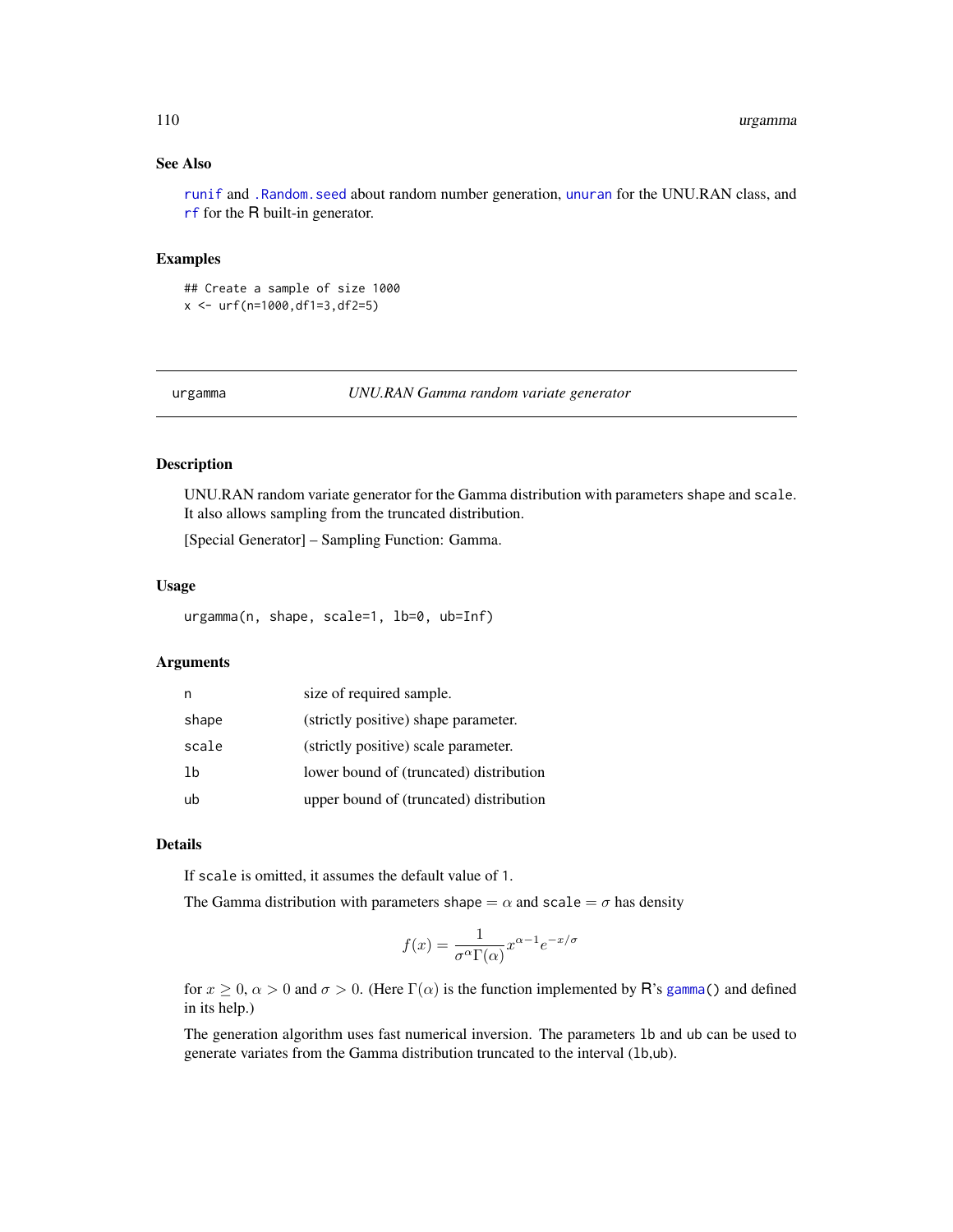#### <span id="page-110-0"></span>urgeom 111

### Note

This function is a wrapper for the UNU.RAN class in R. Compared to rgamma, urgamma is faster, especially for larger sample sizes. However, in opposition to rgamma vector arguments are ignored, i.e. only the first entry is used.

#### Author(s)

Josef Leydold and Wolfgang H\"ormann <unuran@statmath.wu.ac.at>.

#### References

W. H\"ormann, J. Leydold, and G. Derflinger (2004): Automatic Nonuniform Random Variate Generation. Springer-Verlag, Berlin Heidelberg

### See Also

[runif](#page-0-0) and [.Random.seed](#page-0-0) about random number generation, [unuran](#page-74-0) for the UNU.RAN class, and [rgamma](#page-0-0) for the R built-in generator.

#### Examples

```
## Create a sample of size 1000
x <- urgamma(n=1000,shape=2)
```
urgeom *UNU.RAN Geometric random variate generator*

## Description

UNU.RAN random variate generator for the Geometric distribution with parameter prob. It also allows sampling from the truncated distribution.

[Special Generator] – Sampling Function: Geometric.

### Usage

 $urgeom(n, prob, lb = 0, ub = Inf)$ 

#### Arguments

| n    | size of required sample.                                       |
|------|----------------------------------------------------------------|
| prob | probability of success in each trial. $0 \leq$ prob $\leq 1$ . |
| 1b   | lower bound of (truncated) distribution.                       |
| ub   | upper bound of (truncated) distribution.                       |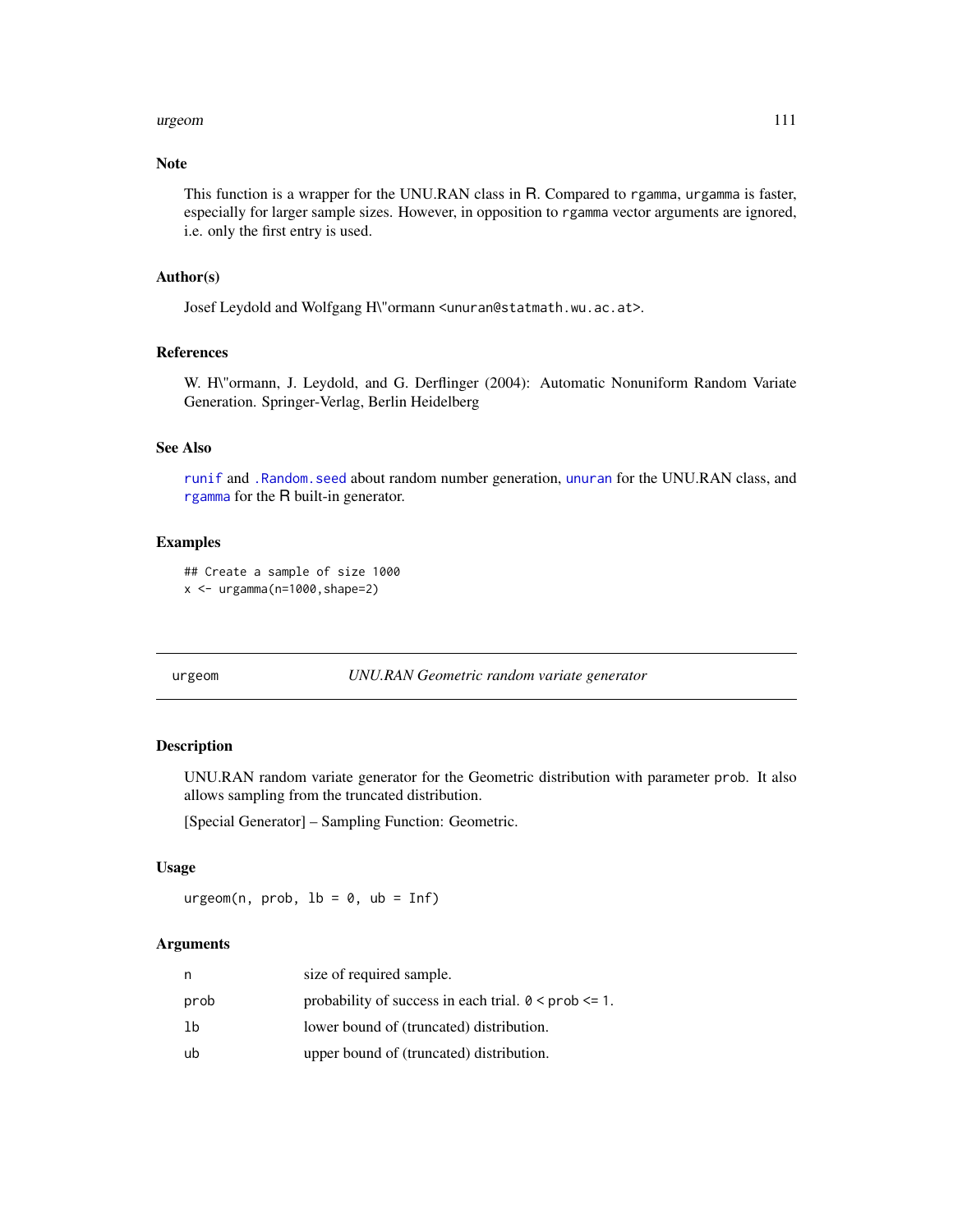### <span id="page-111-0"></span>Details

The Geometric distribution with  $prob = p$  has density

$$
p(x) = p(1 - p)^x
$$

for  $x = 0, 1, 2, \ldots, 0 < p \le 1$ .

The generation algorithm uses guide table based inversion for  $p > 0.02$  and method 'DARI' otherwise. The parameters lb and ub can be used to generate variates from the Geometric distribution truncated to the interval (lb,ub).

#### Note

This function is a wrapper for the UNU.RAN class in R. Compared to rgeom, urgeom is faster, especially for larger sample sizes. However, in opposition to rgeom vector arguments are ignored, i.e. only the first entry is used.

#### Author(s)

Josef Leydold and Wolfgang H\"ormann <unuran@statmath.wu.ac.at>.

### References

W. H\"ormann, J. Leydold, and G. Derflinger (2004): Automatic Nonuniform Random Variate Generation. Springer-Verlag, Berlin Heidelberg

#### See Also

[runif](#page-0-0) and [.Random.seed](#page-0-0) about random number generation, [unuran](#page-74-0) for the UNU.RAN class, and [rgeom](#page-0-0) for the R built-in generator.

#### Examples

```
## Create a sample of size 1000
x <- urgeom(n=1000,prob=0.2)
```
urgig *UNU.RAN Generalized Inverse Gaussian Distribution variate generator*

### Description

UNU.RAN random variate generator for the Generalized Inverse Gaussian Distribution with parameters lambda and omega. It also allows sampling from the truncated distribution.

[Special Generator] – Sampling Function: GIG (generalized inverse Gaussian).

#### Usage

urgig(n, lambda, omega, lb=1.e-12, ub=Inf)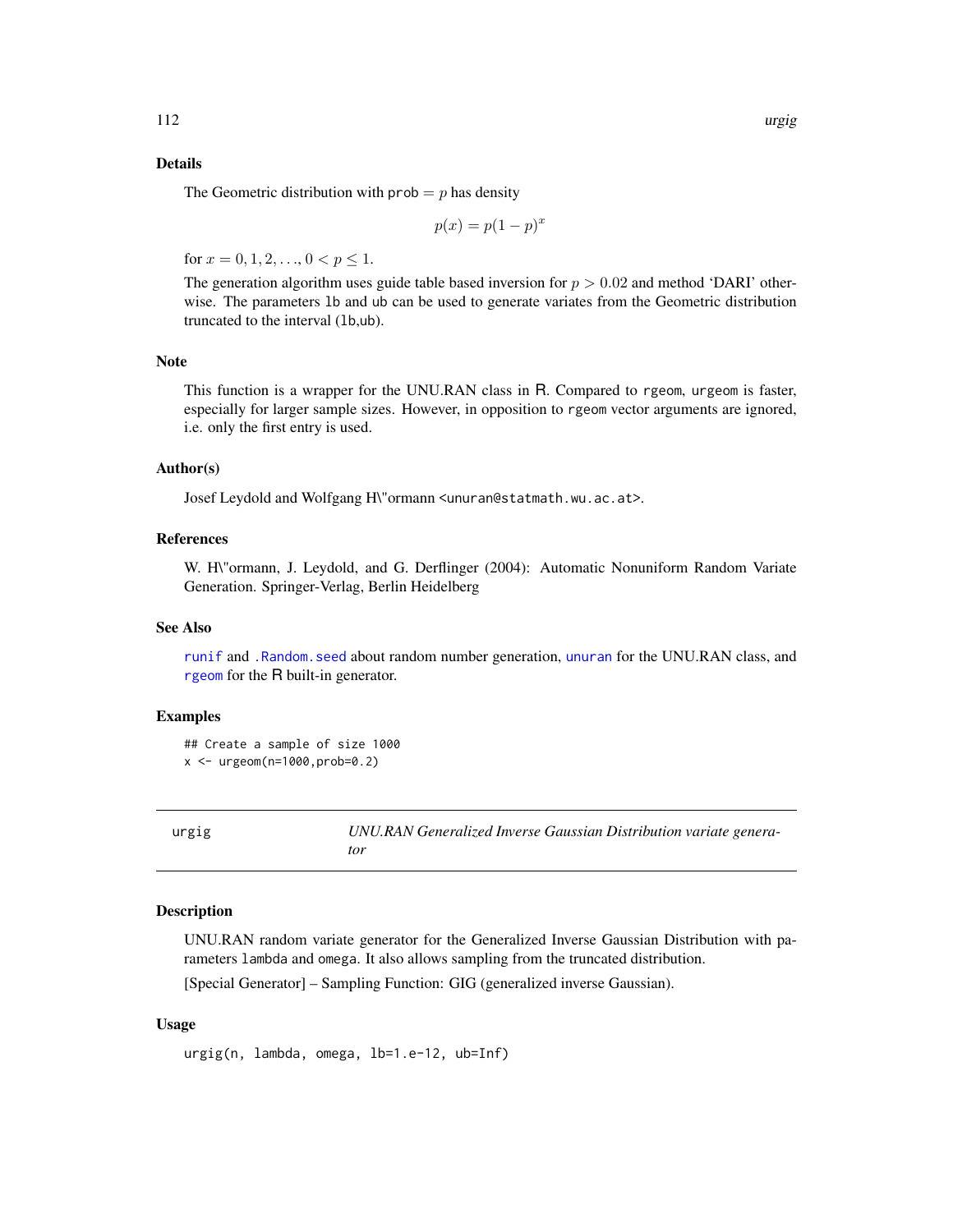#### <span id="page-112-0"></span>urgig 113

#### Arguments

| n      | size of required sample.                |
|--------|-----------------------------------------|
| lambda | (strictly positive) shape parameter.    |
| omega  | (strictly positive) shape parameter.    |
| 1b     | lower bound of (truncated) distribution |
| ub     | upper bound of (truncated) distribution |

#### Details

The Generalized Inverse Gaussian distribution with parameters lambda =  $\lambda$  and omega =  $\omega$  has a density proportional to

$$
f(x) \sim x^{\lambda - 1} \exp(-(\omega/2)(x + 1/x))
$$

for  $x \geq 0$ ,  $\lambda > 0$  and  $\omega > 0$ .

The generation algorithm uses transformed density rejection 'TDR'. The parameters lb and ub can be used to generate variates from the distribution truncated to the interval (lb,ub).

The generation algorithm works for  $\lambda \ge 1$  and  $\omega > 0$  and for  $\lambda > 0$  and  $\omega \ge 0.5$ .

#### Note

This function is wrapper for the UNU.RAN class in R.

#### Author(s)

Josef Leydold and Wolfgang H\"ormann <unuran@statmath.wu.ac.at>.

#### References

W. H\"ormann, J. Leydold, and G. Derflinger (2004): Automatic Nonuniform Random Variate Generation. Springer-Verlag, Berlin Heidelberg.

N.L. Johnson, S. Kotz, and N. Balakrishnan (1994): Continuous Univariate Distributions, Volume 1. 2nd edition, John Wiley & Sons, Inc., New York. Chap.15, p.284.

### See Also

[runif](#page-0-0) and [.Random.seed](#page-0-0) about random number generation and [unuran](#page-74-0) for the UNU.RAN class.

```
## Create a sample of size 1000
x \leftarrow \text{urgig}(n=1000, \text{lambda=2}, \text{omega=3})
```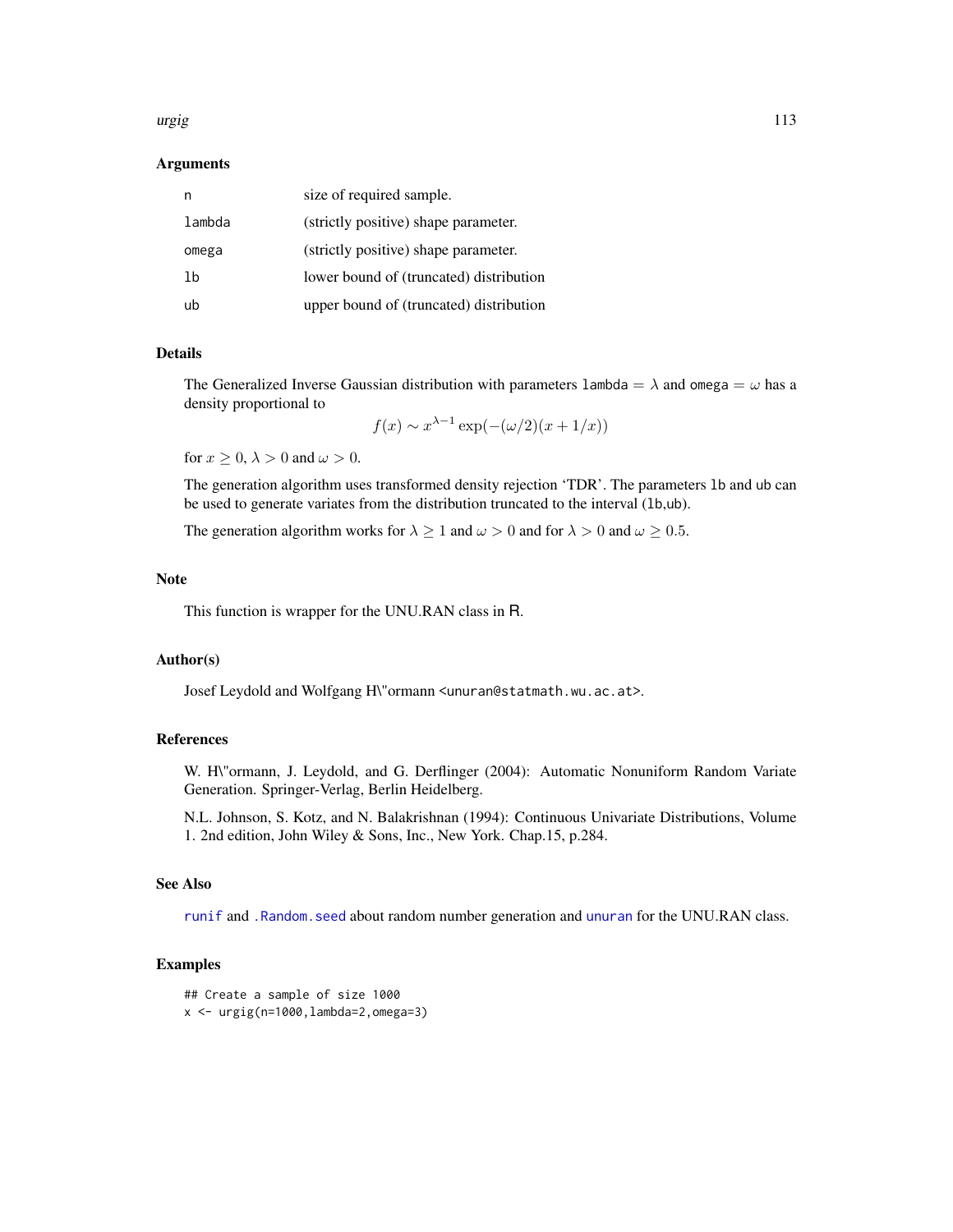### <span id="page-113-0"></span>Description

UNU.RAN random variate generator for the Hypergeometric distribution. It also allows sampling from the truncated distribution.

[Special Generator] – Sampling Function: Hypergeometric.

#### Usage

urhyper(nn, m, n, k, lb=max(0,k-n), ub=min(k,m))

### Arguments

| nn | number of observations.                  |
|----|------------------------------------------|
| m  | the number of white balls in the urn.    |
| n  | the number of black balls in the urn.    |
| k  | the number of balls drawn from the urn.  |
| 1b | lower bound of (truncated) distribution. |
| uh | upper bound of (truncated) distribution. |

#### Details

The Hypergeometric distribution is used for sampling *without* replacement. The density of this distribution with parameters m, n and k (named  $Np$ ,  $N - Np$ , and n, respectively in the reference below) is given by

$$
p(x) = {m \choose x} {n \choose k-x} / {m+n \choose k}
$$

for  $x = 0, \ldots, k$ .

The generation algorithm uses guide table based inversion. The parameters lb and ub can be used to generate variates from the Hypergeometric distribution truncated to the interval (lb,ub).

#### Note

This function is a wrapper for the UNU.RAN class in R. Compared to rhyper, urhyper is faster, especially for larger sample sizes. However, in opposition to rhyper vector arguments are ignored, i.e. only the first entry is used.

### Author(s)

Josef Leydold and Wolfgang H\"ormann <unuran@statmath.wu.ac.at>.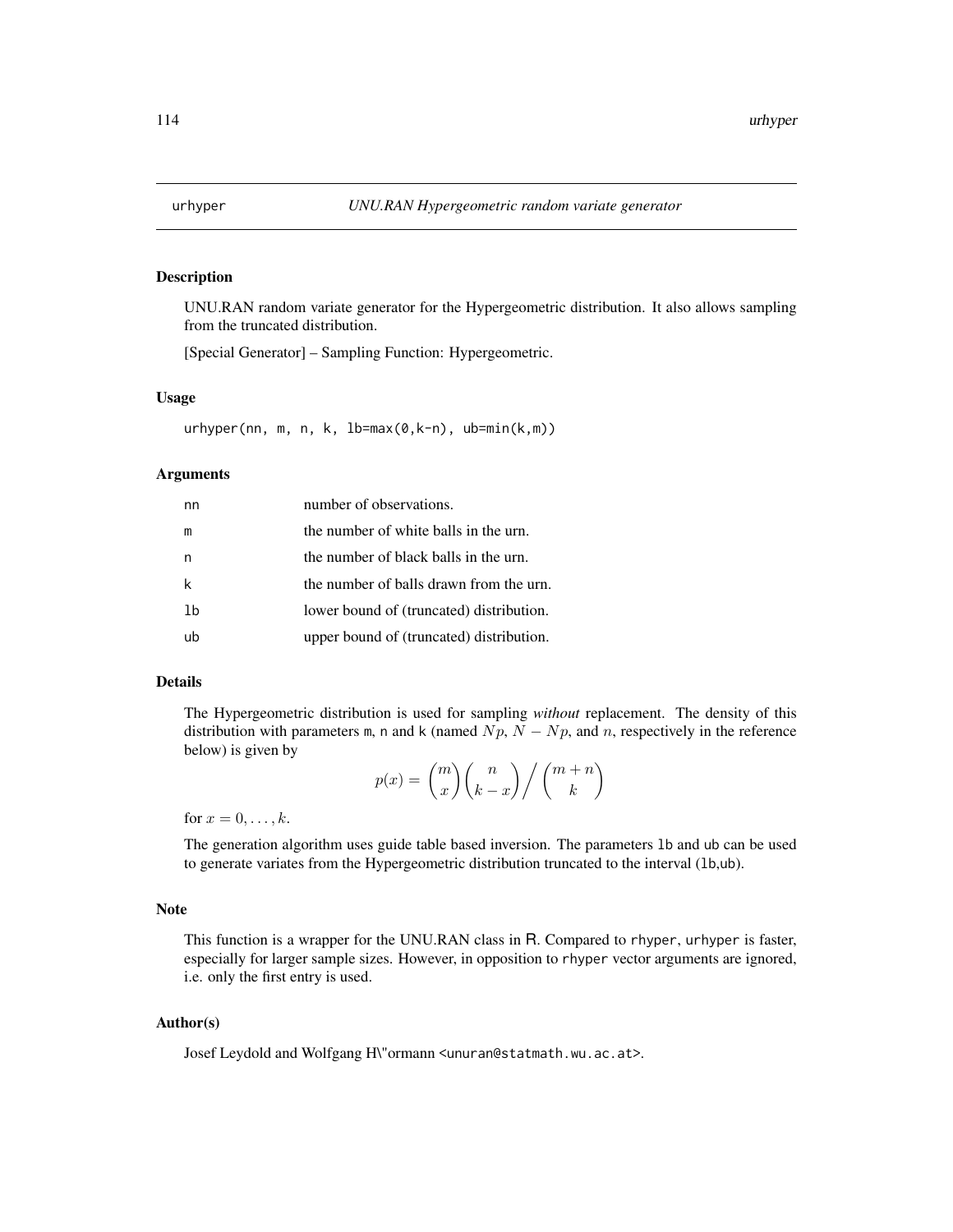### <span id="page-114-0"></span>urhyperbolic 115

### References

W. H\"ormann, J. Leydold, and G. Derflinger (2004): Automatic Nonuniform Random Variate Generation. Springer-Verlag, Berlin Heidelberg

#### See Also

[runif](#page-0-0) and [.Random.seed](#page-0-0) about random number generation, [unuran](#page-74-0) for the UNU.RAN class, and [rhyper](#page-0-0) for the R built-in generator.

### Examples

```
## Create a sample of size 1000
x \le - urhyper(nn=20, m=15, n=5, k=7)
```

```
urhyperbolic UNU.RAN Hyperbolic random variate generator
```
### Description

UNU.RAN random variate generator for the Hyperbolic distribution with parameters shape and scale. It also allows sampling from the truncated distribution.

[Special Generator] – Sampling Function: Hyperbolic.

### Usage

urhyperbolic(n, shape, scale=1, lb =  $-Inf$ , ub = Inf)

#### Arguments

| n     | size of required sample.                 |
|-------|------------------------------------------|
| shape | (strictly positive) shape parameter.     |
| scale | (strictly positive) scale parameter.     |
| 1b    | lower bound of (truncated) distribution. |
| ub    | upper bound of (truncated) distribution. |

### Details

If scale is omitted, it assumes the default value of 1.

The Hyperbolic distribution with parameters shape  $= \alpha$  and scale  $= \sigma$  has density proportional to

$$
f(x) \sim \exp(-\alpha \sqrt{1 + (\frac{x}{s})^2})
$$

for all x,  $\alpha > 0$  and  $\sigma > 0$ .

The generation algorithm uses transformed density rejection 'TDR'. The parameters lb and ub can be used to generate variates from the Hyperbolic distribution truncated to the interval (1b,ub).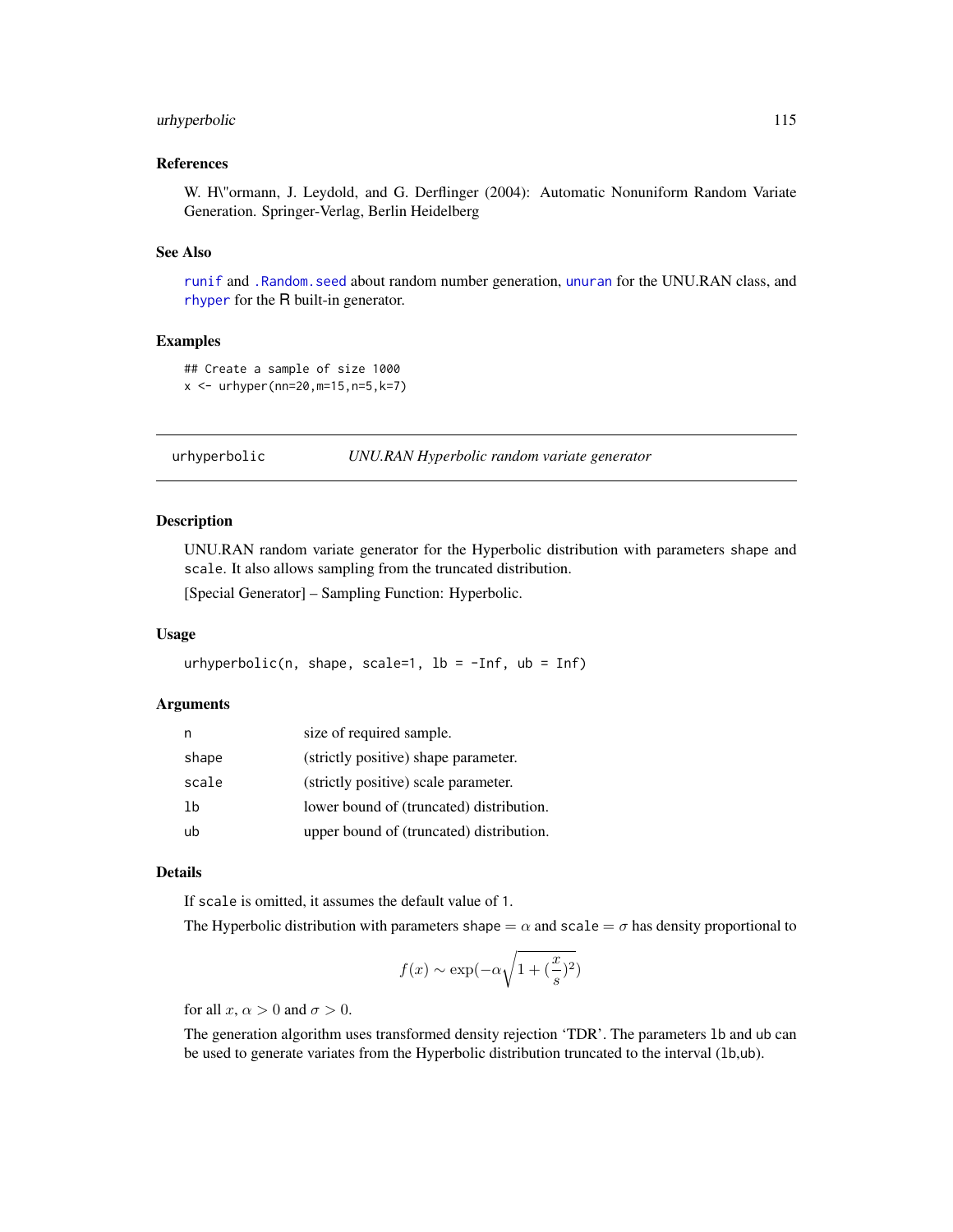#### 116 urlaylax extensive contract to the contract of the contract of the contract of the contract of the contract of the contract of the contract of the contract of the contract of the contract of the contract of the contrac

#### Note

This function is wrapper for the UNU.RAN class in R.

Do not confuse with [rhyper](#page-0-0)

that samples from the (discrete) *hypergeometric* distribution.

#### Author(s)

Josef Leydold and Wolfgang H\"ormann <unuran@statmath.wu.ac.at>.

### References

W. H\"ormann, J. Leydold, and G. Derflinger (2004): Automatic Nonuniform Random Variate Generation. Springer-Verlag, Berlin Heidelberg

### See Also

[runif](#page-0-0) and [.Random.seed](#page-0-0) about random number generation and [unuran](#page-74-0) for the UNU.RAN class.

### Examples

```
## Create a sample of size 1000 from Hyperbolic distribution with shape=3
x <- urhyperbolic(n=1000,shape=3)
```
urlaplace *UNU.RAN Laplace random variate generator*

#### Description

UNU.RAN random variate generator for the Laplace (double exponential) distribution with location parameter location and scale parameter scale. It also allows sampling from the truncated distribution.

[Special Generator] – Sampling Function: Laplace.

#### Usage

```
urlaplace(n, location=0, scale=1, lb = -Inf, ub = Inf)
```
### Arguments

| n        | size of required sample.                 |
|----------|------------------------------------------|
| location | location parameter.                      |
| scale    | (strictly positive) scale parameter.     |
| 1b       | lower bound of (truncated) distribution. |
| ub       | upper bound of (truncated) distribution. |

<span id="page-115-0"></span>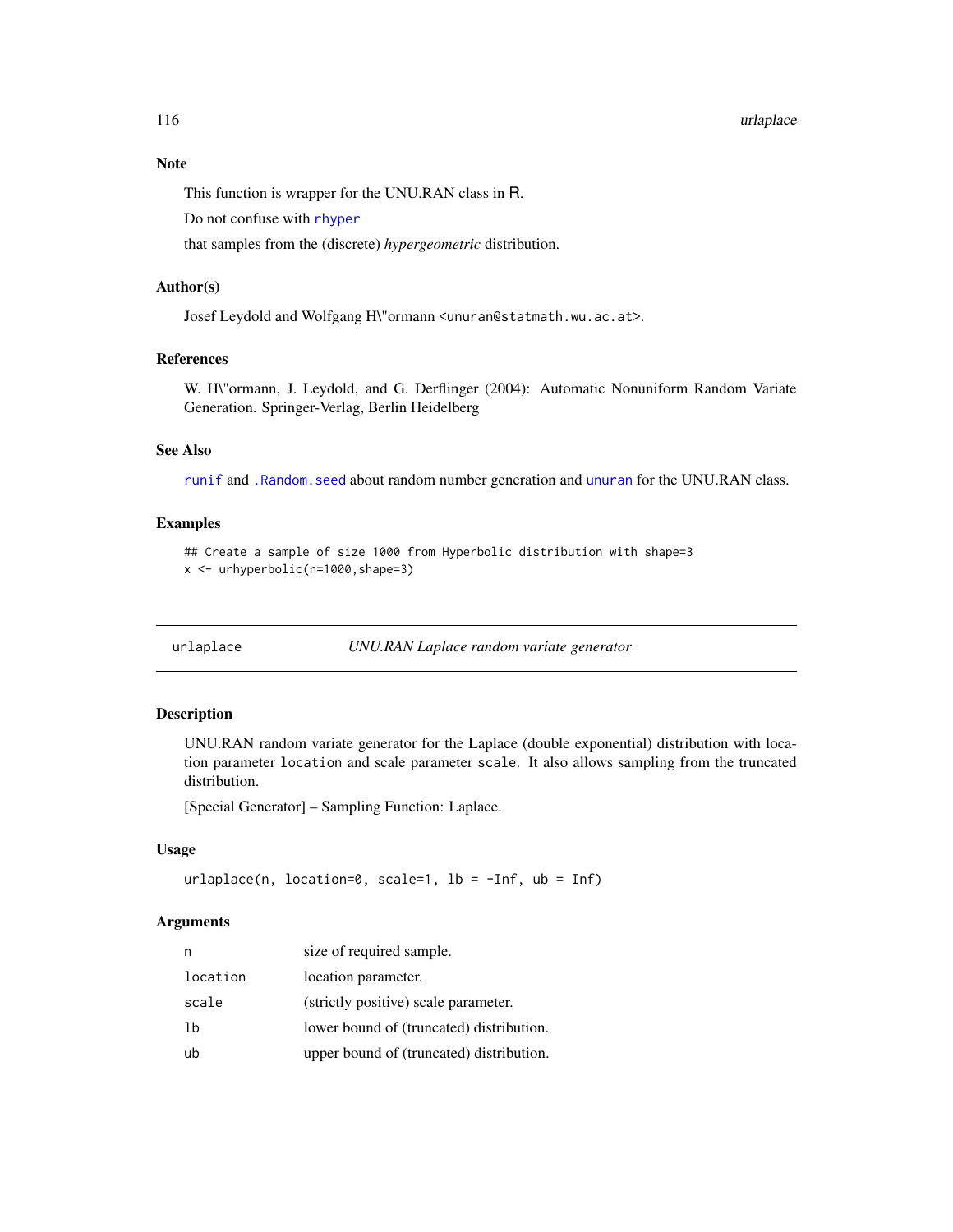#### <span id="page-116-0"></span>urlnorm 117

### Details

If location or scale are not specified, they assume the default values of  $\theta$  and 1 respectively.

The Laplace distribution with location  $l$  and scale  $s$  has density

$$
f(x) = \exp(-\frac{|x - l|}{s})
$$

for all  $x$ .

The generation algorithm uses fast numerical inversion. The parameters lb and ub can be used to generate variates from the Laplace distribution truncated to the interval (lb,ub).

### Note

This function is a wrapper for the UNU.RAN class in R.

### Author(s)

Josef Leydold and Wolfgang H\"ormann <unuran@statmath.wu.ac.at>.

#### **References**

W. H\"ormann, J. Leydold, and G. Derflinger (2004): Automatic Nonuniform Random Variate Generation. Springer-Verlag, Berlin Heidelberg

N.L. Johnson, S. Kotz, and N. Balakrishnan (1995): Continuous Univariate Distributions, Volume 2. 2nd edition, John Wiley & Sons, Inc., New York. Chap.24, p.164.

#### See Also

[runif](#page-0-0) and [.Random.seed](#page-0-0) about random number generation and [unuran](#page-74-0) for the UNU.RAN class.

#### Examples

```
## Create a sample of size 1000
x <- urlaplace(n=1000)
```
urlnorm *UNU.RAN Log-Normal random variate generator*

#### Description

UNU.RAN random variate generator for the Log-Normal distribution whose logarithm has mean equal to meanlog and standard deviation equal to sdlog. It also allows sampling from the truncated distribution.

[Special Generator] – Sampling Function: Log-Normal.

#### Usage

```
urlnorm(n, meanlog=0, sdlog=1, lb=0, ub=Inf)
```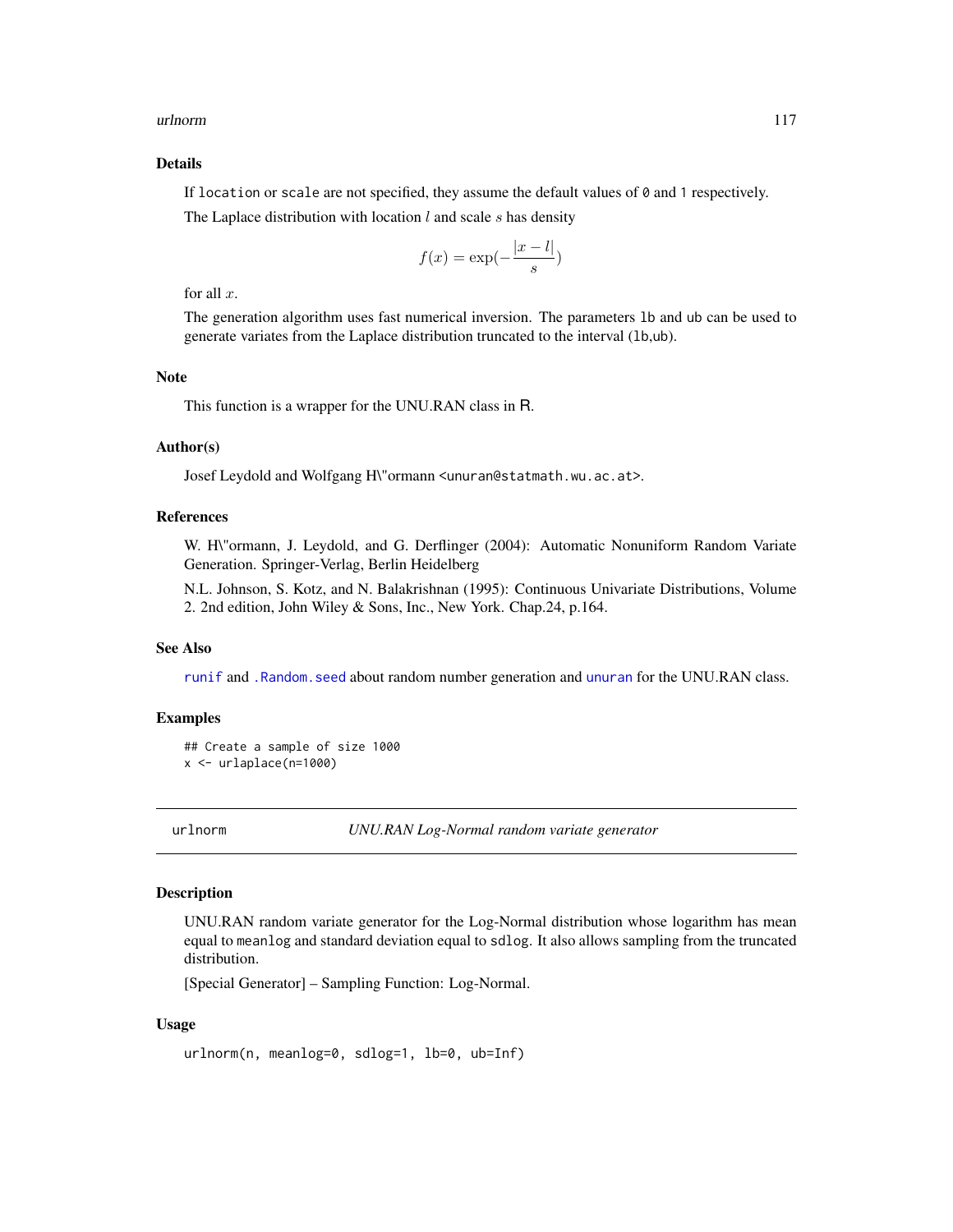#### <span id="page-117-0"></span>**Arguments**

| n  | size of required sample.                                                                                                                                                 |
|----|--------------------------------------------------------------------------------------------------------------------------------------------------------------------------|
|    | meanlog, sdlog mean and standard deviation of the distribution on the log scale. If not not<br>specified they assume the default values of $\theta$ and 1, respectively. |
| lb | lower bound of (truncated) distribution.                                                                                                                                 |
| ub | upper bound of (truncated) distribution.                                                                                                                                 |

### **Details**

The Log-Normal distribution has density

$$
f(x) = \frac{1}{\sqrt{2\pi}\sigma x}e^{-(\log(x) - \mu)^2/2\sigma^2}
$$

where  $\mu$  and  $\sigma$  are the mean and standard deviation of the logarithm.

The generation algorithm uses fast numerical inversion. The parameters lb and ub can be used to generate variates from the Log-Normal distribution truncated to the interval (lb,ub).

### Note

This function is wrapper for the UNU.RAN class in R. Compared to rlnorm, urlnorm is faster, especially for larger sample sizes. However, in opposition to rlnorm vector arguments are ignored, i.e. only the first entry is used.

#### Author(s)

Josef Leydold and Wolfgang H\"ormann <unuran@statmath.wu.ac.at>.

### References

W. H\"ormann, J. Leydold, and G. Derflinger (2004): Automatic Nonuniform Random Variate Generation. Springer-Verlag, Berlin Heidelberg

### See Also

[runif](#page-0-0) and [.Random.seed](#page-0-0) about random number generation, [unuran](#page-74-0) for the UNU.RAN class, and [rlnorm](#page-0-0) for the R built-in generator.

```
## Create a sample of size 1000
x \leftarrow \text{urlnorm}(n=1000)
```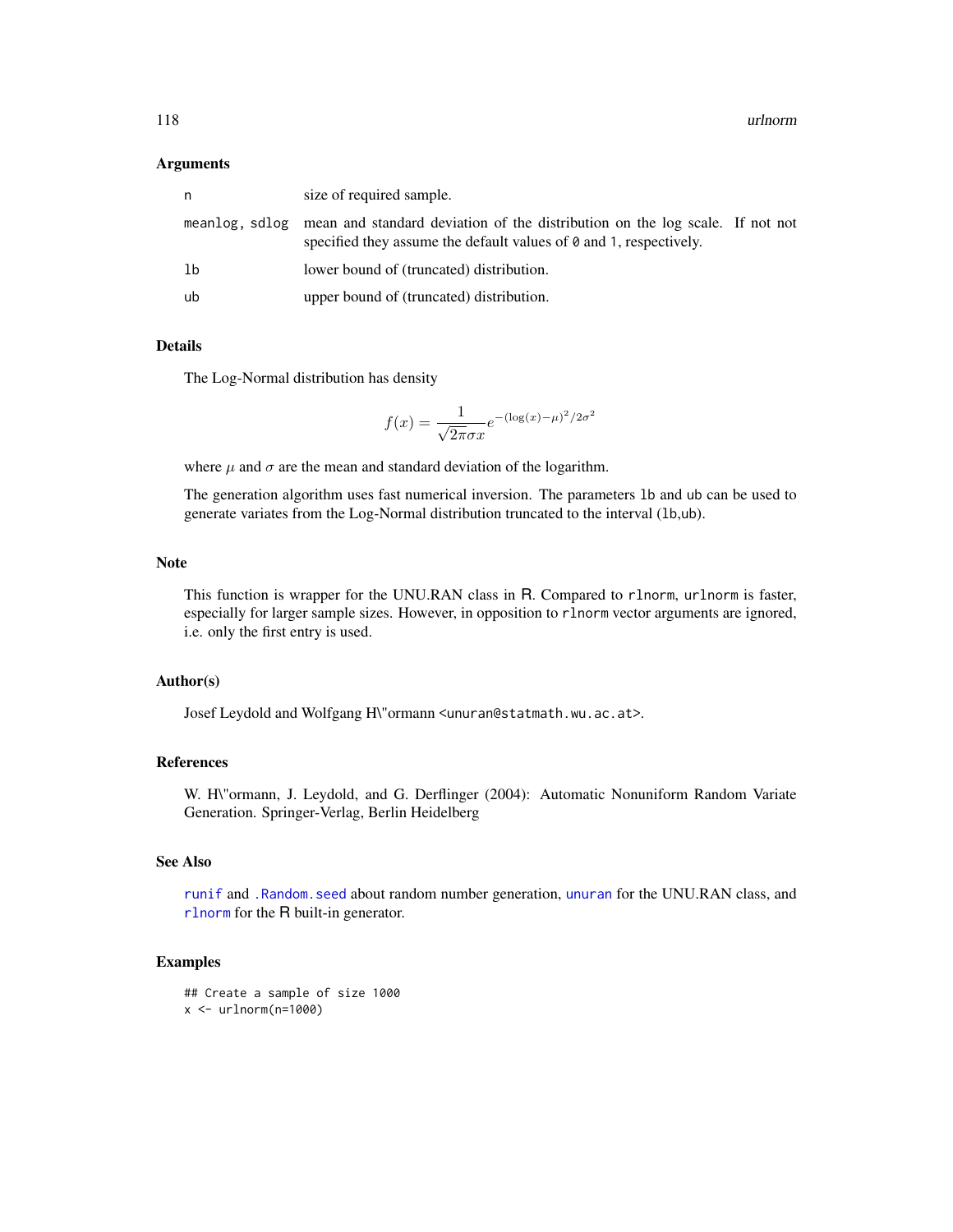<span id="page-118-0"></span>

#### Description

UNU.RAN random variate generator for the Logarithmic distribution with shape parameter shape. It also allows sampling from the truncated distribution.

[Special Generator] – Sampling Function: Logarithmic.

#### Usage

 $urlogarithmic(n, shape, lb = 1, ub = Inf)$ 

### Arguments

| n     | size of required sample.                  |
|-------|-------------------------------------------|
| shape | shape parameter. Must be between 0 and 1. |
| 1b    | lower bound of (truncated) distribution.  |
| ub    | upper bound of (truncated) distribution.  |

### Details

The Logarithmic distribution with parameters shape  $= \theta$  has density

$$
f(x) = -\log(1-\theta)\theta^x/x
$$

for  $x = 1, 2, ...$  and  $0 < \theta < 1$ .

The generation algorithm uses guide table based inversion when the tails are not too heavy and method 'DARI' otherwise. The parameters lb and ub can be used to generate variates from the Logarithmic distribution truncated to the interval (lb,ub).

#### Note

This function is a wrapper for the UNU.RAN class in R.

### Author(s)

Josef Leydold and Wolfgang H\"ormann <unuran@statmath.wu.ac.at>.

#### References

W. H\"ormann, J. Leydold, and G. Derflinger (2004): Automatic Nonuniform Random Variate Generation. Springer-Verlag, Berlin Heidelberg.

N.L. Johnson, S. Kotz, and A.W. Kemp (1992): Univariate Discrete Distributions, 2nd edition. John Wiley & Sons, Inc., New York. Chap.7, p.285.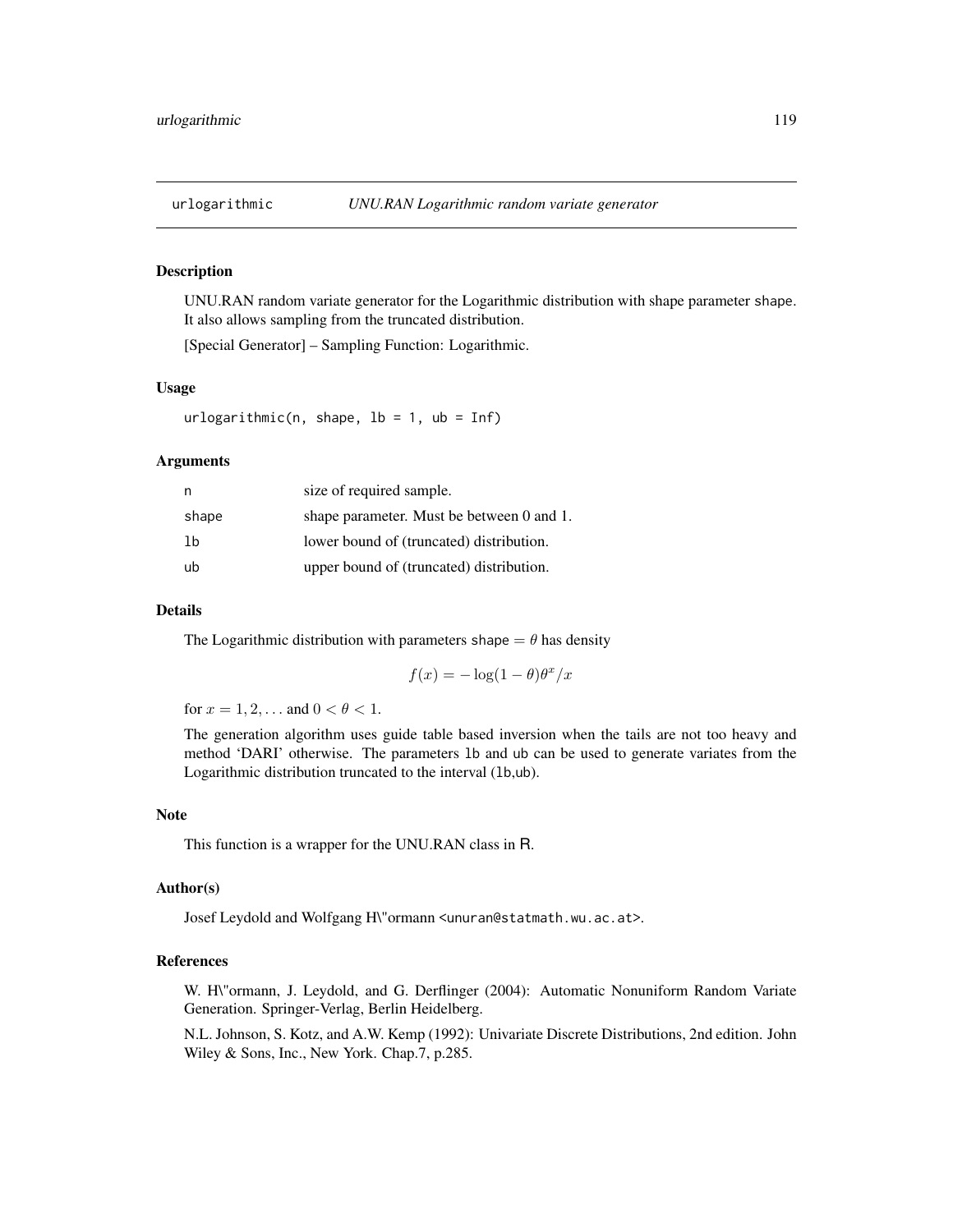### See Also

[runif](#page-0-0) and [.Random.seed](#page-0-0) about random number generation and [unuran](#page-74-0) for the UNU.RAN class.

### Examples

## Create a sample of size 1000 x <- urlogarithmic(n=1000,shape=0.3)

 $urlogis$ 

### Description

UNU.RAN random variate generator for the Logistic distribution with parameters location and scale. It also allows sampling from the truncated distribution.

[Special Generator] – Sampling Function: Logistic.

#### Usage

urlogis(n, location=0, scale=1, lb=-Inf, ub=Inf)

### Arguments

| n        | size of required sample.                 |
|----------|------------------------------------------|
| location | location parameter.                      |
| scale    | (strictly positive) scale parameter.     |
| 1b       | lower bound of (truncated) distribution. |
| ub       | upper bound of (truncated) distribution. |

#### Details

If location or scale are omitted, they assume the default values of  $\theta$  and 1 respectively. The Logistic distribution with location =  $\mu$  and scale =  $\sigma$  has distribution function

$$
F(x) = \frac{1}{1 + e^{-(x - \mu)/\sigma}}
$$

and density

$$
f(x) = \frac{1}{\sigma} \frac{e^{(x-\mu)/\sigma}}{(1 + e^{(x-\mu)/\sigma})^2}
$$

The generation algorithm uses inversion. The parameters lb and ub can be used to generate variates from the Logistic distribution truncated to the interval (lb,ub).

<span id="page-119-0"></span>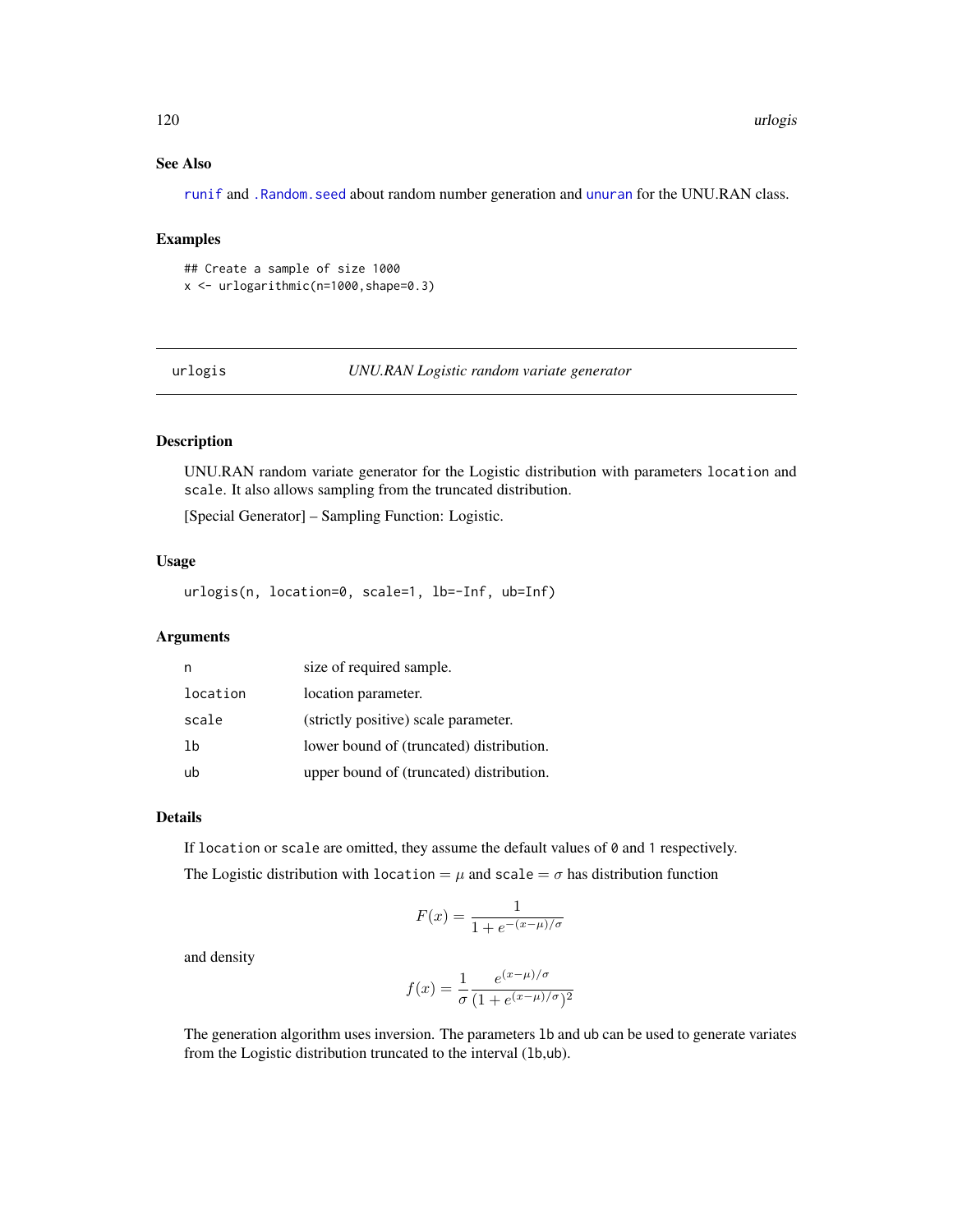#### <span id="page-120-0"></span>urlomax 121

### Note

This function is a wrapper for the UNU.RAN class in R. Compared to rlogis, urlogis is faster, especially for larger sample sizes. However, in opposition to rlogis vector arguments are ignored, i.e. only the first entry is used.

### Author(s)

Josef Leydold and Wolfgang H\"ormann <unuran@statmath.wu.ac.at>.

### References

W. H\"ormann, J. Leydold, and G. Derflinger (2004): Automatic Nonuniform Random Variate Generation. Springer-Verlag, Berlin Heidelberg

### See Also

[runif](#page-0-0) and [.Random.seed](#page-0-0) about random number generation, [unuran](#page-74-0) for the UNU.RAN class, and [rlogis](#page-0-0) for the R built-in generator.

#### Examples

```
## Create a sample of size 1000
x <- urlogis(n=1000)
```
urlomax *UNU.RAN Lomax random variate generator*

#### Description

UNU.RAN random variate generator for the Lomax distribution (Pareto distribution of second kind) with shape parameter shape and scale parameter scale. It also allows sampling from the truncated distribution.

[Special Generator] – Sampling Function: Lomax.

#### Usage

urlomax(n, shape, scale=1, lb=0, ub=Inf)

### Arguments

| n     | size of required sample.                 |
|-------|------------------------------------------|
| shape | (strictly positive) shape parameter.     |
| scale | (strictly positive) scale parameter.     |
| lb    | lower bound of (truncated) distribution. |
| ub    | upper bound of (truncated) distribution. |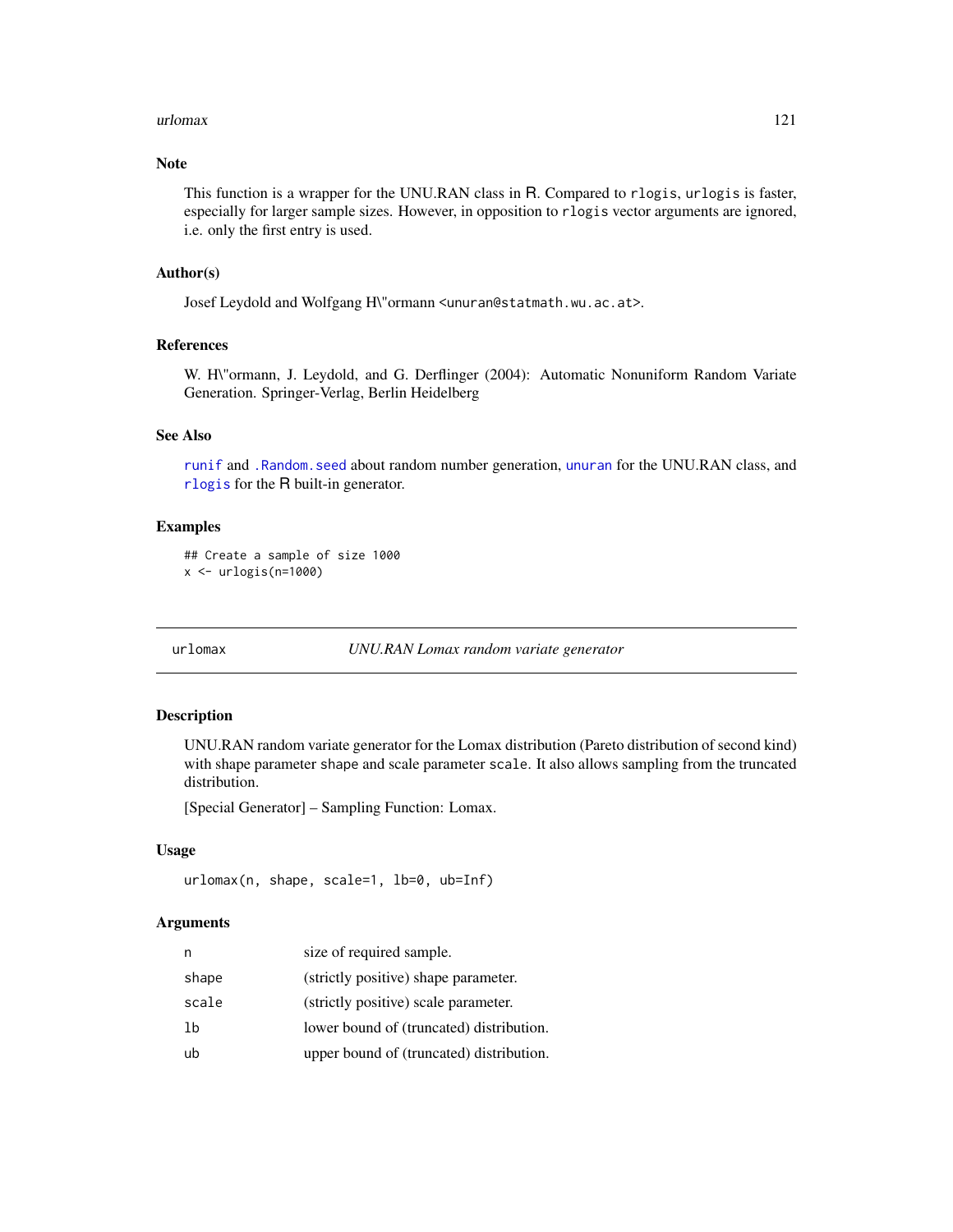### <span id="page-121-0"></span>Details

If scale is omitted, it assumes the default value of 1.

The Lomax distribution with parameters shape  $= \alpha$  and scale  $= \sigma$  has density

$$
f(x)=\alpha\sigma^\alpha(x+\sigma)^{-(\alpha+1)}
$$

for  $x > 0$ ,  $\alpha > 0$  and  $\sigma > 0$ .

The generation algorithm uses fast numerical inversion. The parameters lb and ub can be used to generate variates from the Lomax distribution truncated to the interval (lb,ub).

#### Note

This function is a wrapper for the UNU.RAN class in R.

### Author(s)

Josef Leydold and Wolfgang H\"ormann <unuran@statmath.wu.ac.at>.

### References

W. H\"ormann, J. Leydold, and G. Derflinger (2004): Automatic Nonuniform Random Variate Generation. Springer-Verlag, Berlin Heidelberg

N.L. Johnson, S. Kotz, and N. Balakrishnan (1994): Continuous Univariate Distributions, Volume 1. 2nd edition, John Wiley & Sons, Inc., New York. Chap.20, p.575.

#### See Also

[runif](#page-0-0) and [.Random.seed](#page-0-0) about random number generation and [unuran](#page-74-0) for the UNU.RAN class.

#### Examples

```
## Create a sample of size 1000
x \leftarrow \text{urlomax}(n=1000, \text{shape}=2)
```
urnbinom *UNU.RAN Negative Binomial random variate generator*

#### Description

UNU.RAN random variate generator for the Negative Binomial distribution with with parameters size and prob. It also allows sampling from the truncated distribution.

[Special Generator] – Sampling Function: Negative Binomial.

#### Usage

urnbinom(n, size, prob,  $lb = 0$ ,  $ub = Inf$ )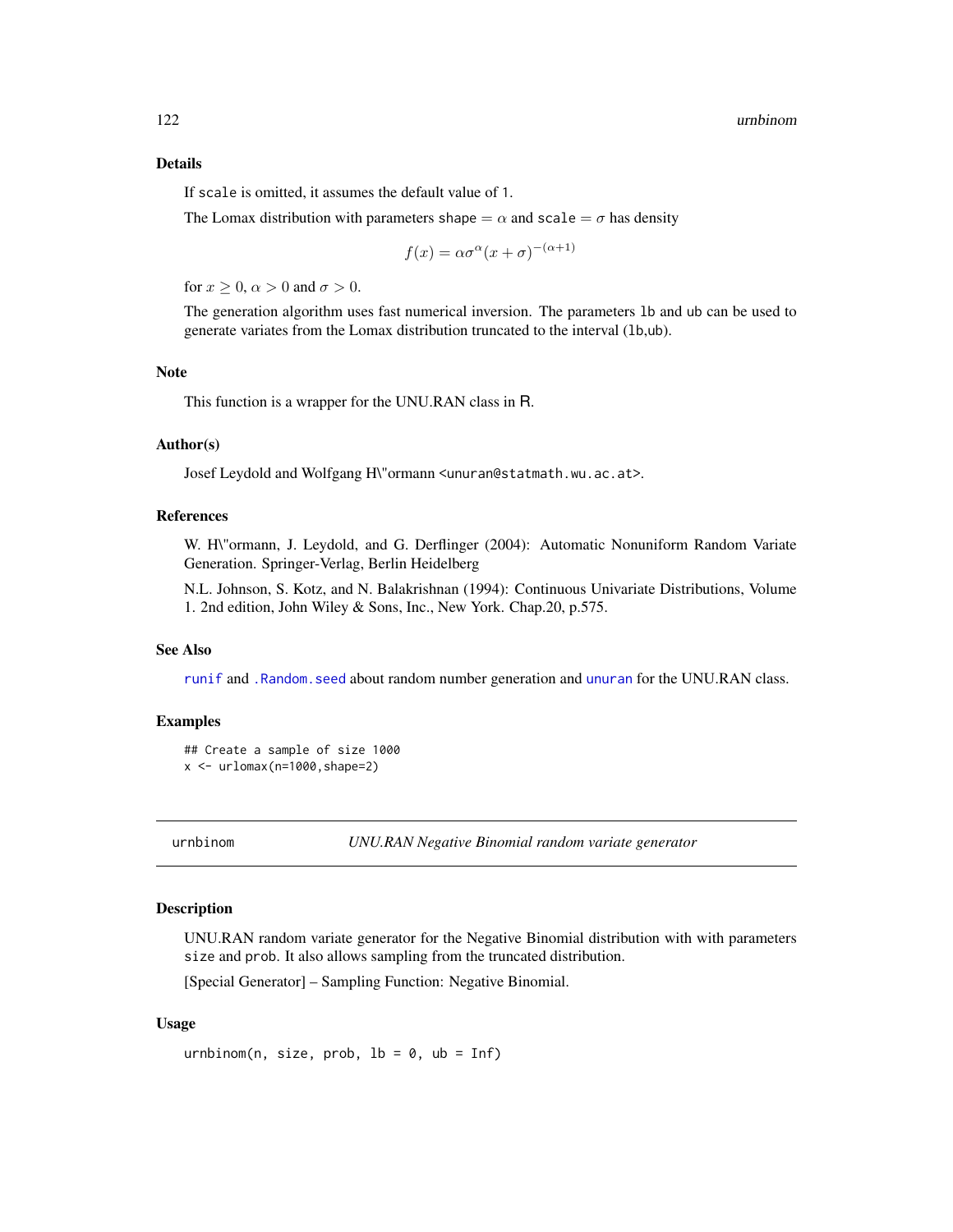#### <span id="page-122-0"></span>urnbinom 123

#### Arguments

| n    | size of required sample.                                                                                                                                |
|------|---------------------------------------------------------------------------------------------------------------------------------------------------------|
| size | target for number of successful trials, or dispersion parameter (the shape param-<br>eter of the gamma mixing distribution). Must be strictly positive. |
| prob | probability of success in each trial. $0 \leq prob \leq 1$ .                                                                                            |
| 1b   | lower bound of (truncated) distribution.                                                                                                                |
| ub   | upper bound of (truncated) distribution.                                                                                                                |

### Details

The Negative Binomial distribution with  $size = n$  and  $prob = p$  has density

$$
p(x) = \frac{\Gamma(x+n)}{\Gamma(n)x!} p^n (1-p)^x
$$

for  $x = 0, 1, 2, \ldots, n > 0$  and  $0 < p \le 1$ . This represents the number of failures which occur in a sequence of Bernoulli trials before a target number of successes is reached.

The generation algorithm uses guide table based inversion when the tails are not too heavy and method 'DARI' otherwise. The parameters lb and ub can be used to generate variates from the Negative Binomial distribution truncated to the interval (lb,ub).

#### Note

This function is wrapper for the UNU.RAN class in R. Compared to rnbinom, urnbinom is faster, especially for larger sample sizes. However, in opposition to rnbinom vector arguments are ignored, i.e. only the first entry is used.

### Author(s)

Josef Leydold and Wolfgang H\"ormann <unuran@statmath.wu.ac.at>.

#### References

W. H\"ormann, J. Leydold, and G. Derflinger (2004): Automatic Nonuniform Random Variate Generation. Springer-Verlag, Berlin Heidelberg

#### See Also

[runif](#page-0-0) and [.Random.seed](#page-0-0) about random number generation, [unuran](#page-74-0) for the UNU.RAN class, and [rnbinom](#page-0-0) for the R built-in generator.

```
## Create a sample of size 1000
x \le - urnbinom(n=1000,size=10,prob=0.3)
```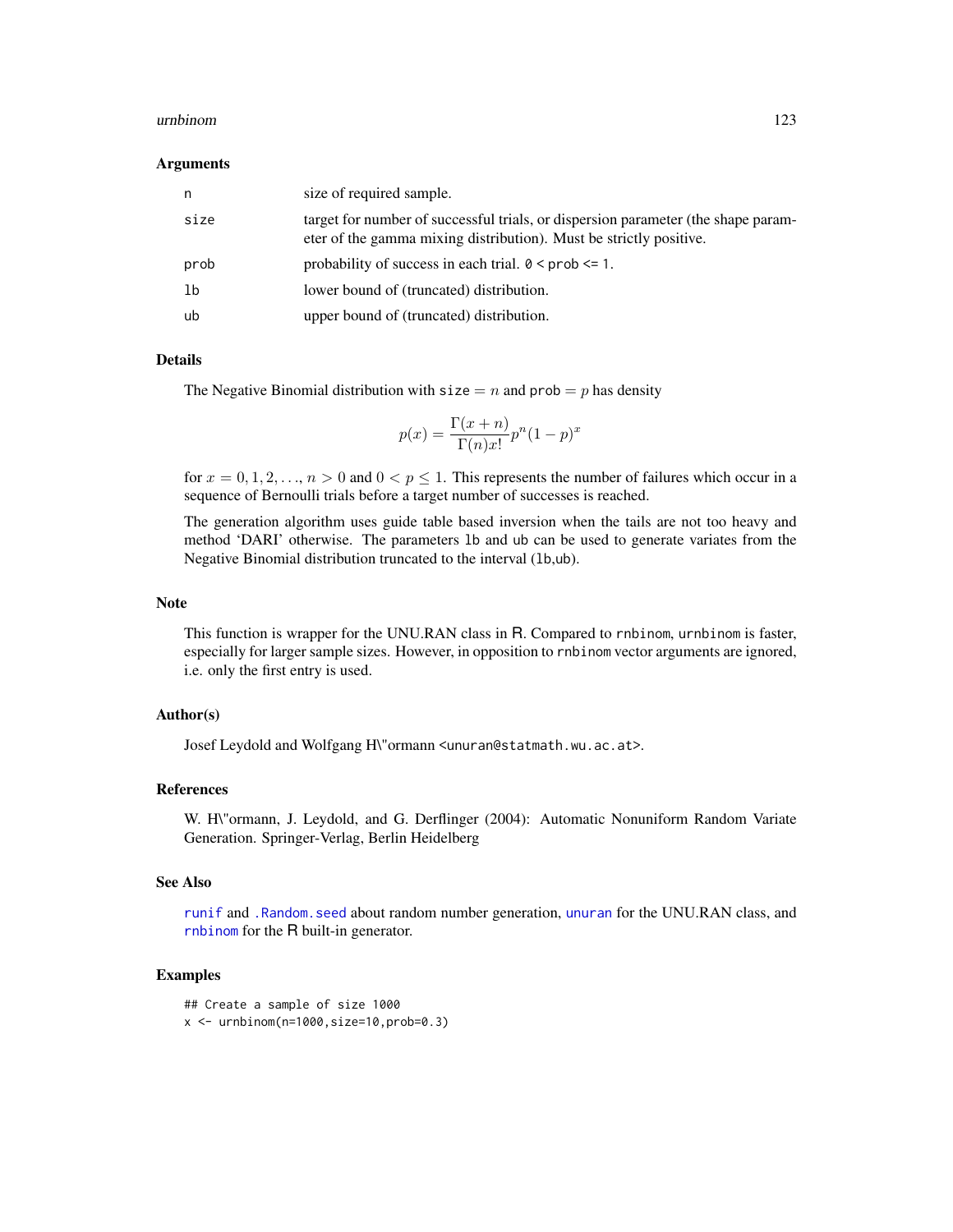#### <span id="page-123-0"></span>Description

UNU.RAN random variate generator for the Normal distribution with mean equal to mean and standard deviation to sd. It also allows sampling from the truncated distribution.

[Special Generator] – Sampling Function: Normal (Gaussian).

### Usage

urnorm(n, mean =  $0$ , sd = 1, lb =  $-Inf$ , ub = Inf)

#### Arguments

| n    | size of required sample.                 |
|------|------------------------------------------|
| mean | mean of distribution.                    |
| sd   | standard deviation.                      |
| 1b   | lower bound of (truncated) distribution. |
| ub   | upper bound of (truncated) distribution. |

#### Details

If mean or sd are not specified they assume the default values of 0 and 1, respectively. The normal distribution has density

$$
f(x) = \frac{1}{\sqrt{2\pi}\sigma}e^{-(x-\mu)^2/2\sigma^2}
$$

where  $\mu$  is the mean of the distribution and  $\sigma$  the standard deviation.

The generation algorithm uses fast numerical inversion. The parameters lb and ub can be used to generate variates from the Normal distribution truncated to the interval (lb,ub).

#### Note

This function is a wrapper for the UNU.RAN class in R. Compared to rnorm, urnorm is faster, especially for larger sample sizes. However, in opposition to rnorm vector arguments are ignored, i.e. only the first entry is used.

#### Author(s)

Josef Leydold and Wolfgang H\"ormann <unuran@statmath.wu.ac.at>.

#### References

W. H\"ormann, J. Leydold, and G. Derflinger (2004): Automatic Nonuniform Random Variate Generation. Springer-Verlag, Berlin Heidelberg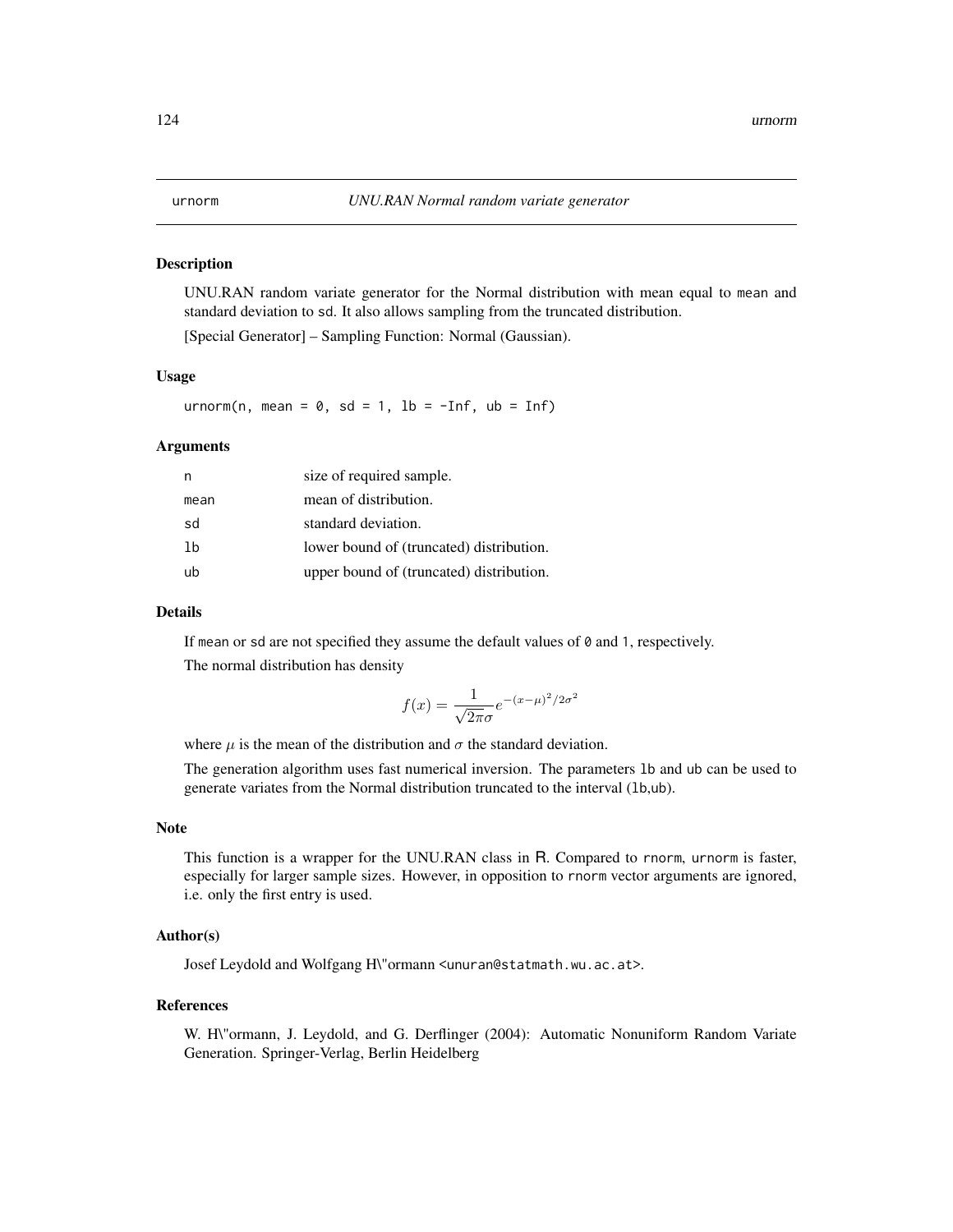#### <span id="page-124-0"></span>urpareto 125

### See Also

[runif](#page-0-0) and [.Random.seed](#page-0-0) about random number generation, [unuran](#page-74-0) for the UNU.RAN class, and [rnorm](#page-0-0) for the R built-in normal random variate generator.

#### Examples

## Create a sample of size 1000 x <- urnorm(n=1000)

urpareto *UNU.RAN Pareto random variate generator*

### Description

UNU.RAN random variate generator for the Pareto distribution (of first kind) with shape parameters k and a. It also allows sampling from the truncated distribution.

[Special Generator] – Sampling Function: Pareto (of first kind).

### Usage

urpareto(n, k, a, lb=k, ub=Inf)

#### Arguments

| n  | size of required sample.                          |
|----|---------------------------------------------------|
| k  | (strictly positive) shape and location parameter. |
| a  | (strictly positive) shape parameter.              |
| 1b | lower bound of (truncated) distribution.          |
| ub | upper bound of (truncated) distribution.          |

#### Details

The Pareto distribution with parameters k and a has density

$$
f(x) = ak^a x^{-(a+1)}
$$

for  $x \geq k, k > 0$  and  $a > 0$ .

The generation algorithm uses fast numerical inversion. The parameters lb and ub can be used to generate variates from the Pareto distribution truncated to the interval (lb,ub).

## Note

This function is wrapper for the UNU.RAN class in R.

#### Author(s)

Josef Leydold and Wolfgang H\"ormann <unuran@statmath.wu.ac.at>.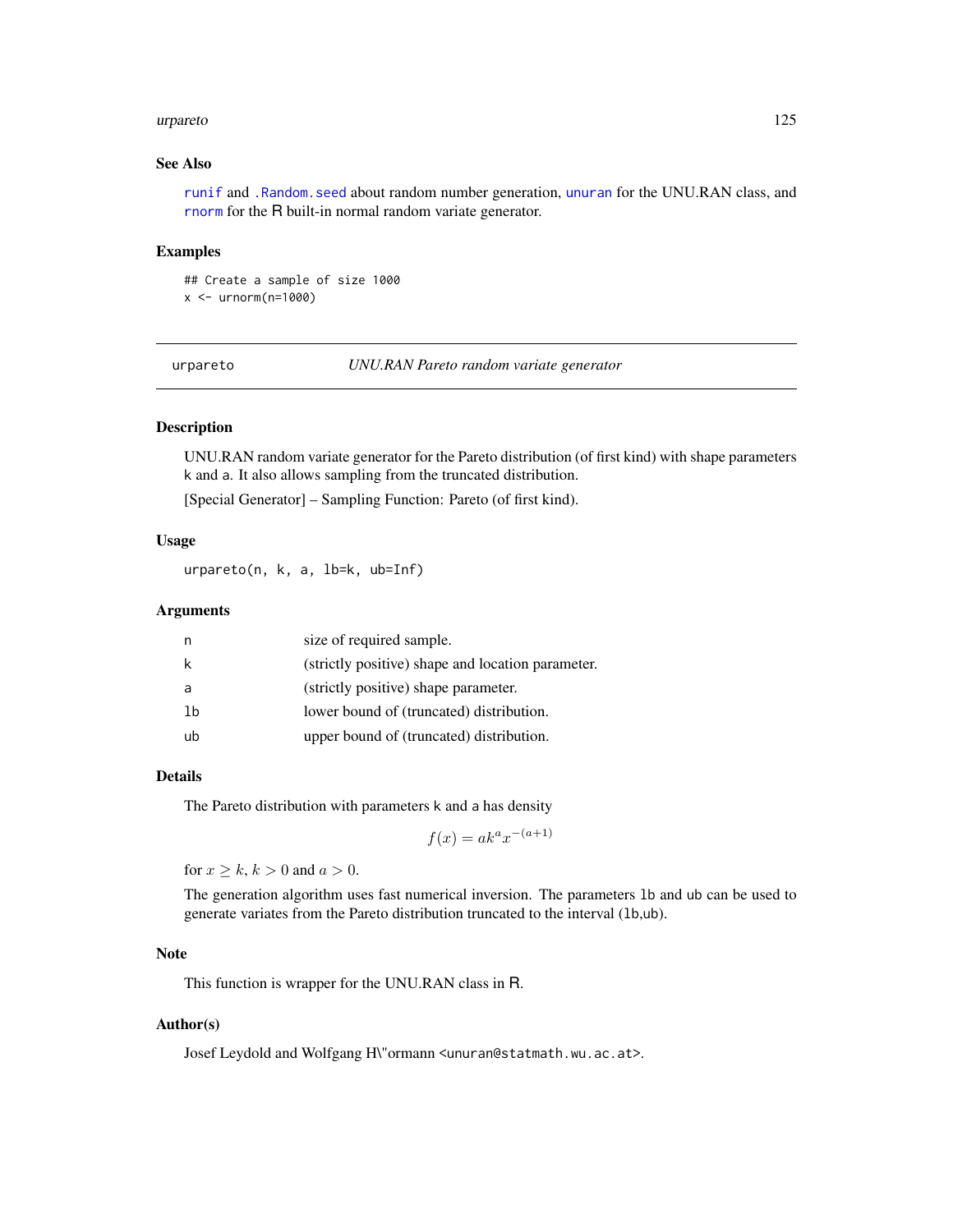### <span id="page-125-0"></span>References

W. H\"ormann, J. Leydold, and G. Derflinger (2004): Automatic Nonuniform Random Variate Generation. Springer-Verlag, Berlin Heidelberg

N.L. Johnson, S. Kotz, and N. Balakrishnan (1994): Continuous Univariate Distributions, Volume 1. 2nd edition, John Wiley & Sons, Inc., New York. Chap.20, p.574.

### See Also

[runif](#page-0-0) and [.Random.seed](#page-0-0) about random number generation and [unuran](#page-74-0) for the UNU.RAN class.

### Examples

```
## Create a sample of size 1000
x <- urpareto(n=1000,k=2,a=3)
```
urplanck *UNU.RAN Planck random variate generator*

### Description

UNU.RAN random variate generator for the Planck distribution with shape parameter a. It also allows sampling from the truncated distribution.

[Special Generator] – Sampling Function: Planck.

### Usage

urplanck(n, a,  $lb = 1.e-12$ ,  $ub = Inf$ )

#### Arguments

|    | size of required sample.                 |
|----|------------------------------------------|
| a  | (strictly positive) shape parameter.     |
| 1b | lower bound of (truncated) distribution. |
| ub | upper bound of (truncated) distribution. |

#### Details

The Planck distribution with parameter a has density proportional to

$$
f(x) \sim \frac{x^a}{\exp(x) - 1}
$$

for  $x \geq 0$  and  $a \geq 1$ .

The generation algorithm uses transformed density rejection 'TDR'. The parameters lb and ub can be used to generate variates from the Planck distribution truncated to the interval (lb,ub).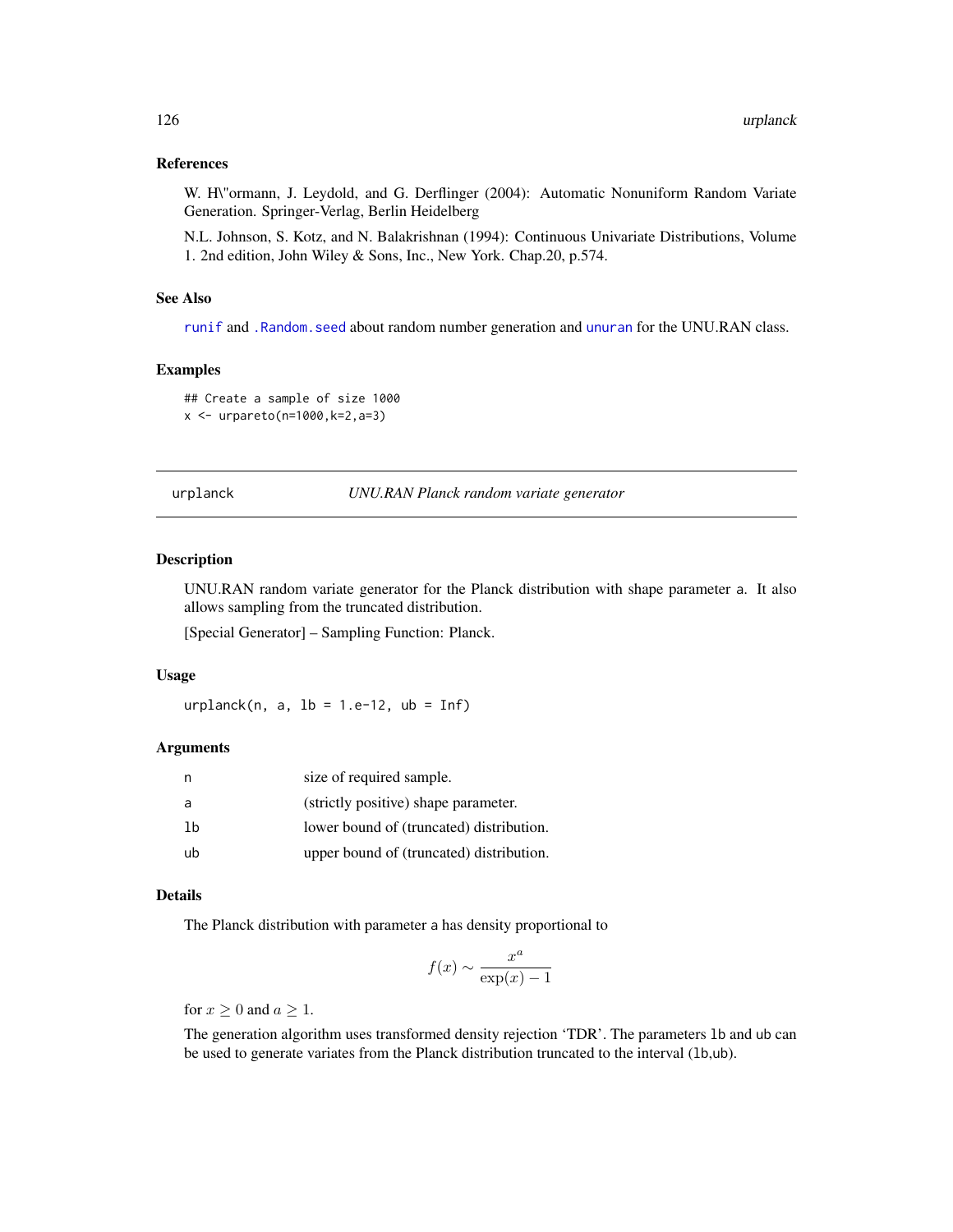#### <span id="page-126-0"></span>urpois 127

## Note

This function is wrapper for the UNU.RAN class in R.

### Author(s)

Josef Leydold and Wolfgang H\"ormann <unuran@statmath.wu.ac.at>.

### References

W. H\"ormann, J. Leydold, and G. Derflinger (2004): Automatic Nonuniform Random Variate Generation. Springer-Verlag, Berlin Heidelberg

### See Also

[runif](#page-0-0) and [.Random.seed](#page-0-0) about random number generation and [unuran](#page-74-0) for the UNU.RAN class.

### Examples

```
## Create a sample of size 1000
x <- urplanck(n=1000,a=2)
```
urpois *UNU.RAN Poisson random variate generator*

### Description

UNU.RAN random variate generator for the Poisson distribution with parameter lambda. It also allows sampling from the truncated distribution.

[Special Generator] – Sampling Function: Poisson.

### Usage

urpois(n, lambda,  $lb = 0$ ,  $ub = Inf$ )

#### Arguments

| n      | size of required sample.                 |
|--------|------------------------------------------|
| lambda | (non-negative) mean.                     |
| 1b     | lower bound of (truncated) distribution. |
| ub     | upper bound of (truncated) distribution. |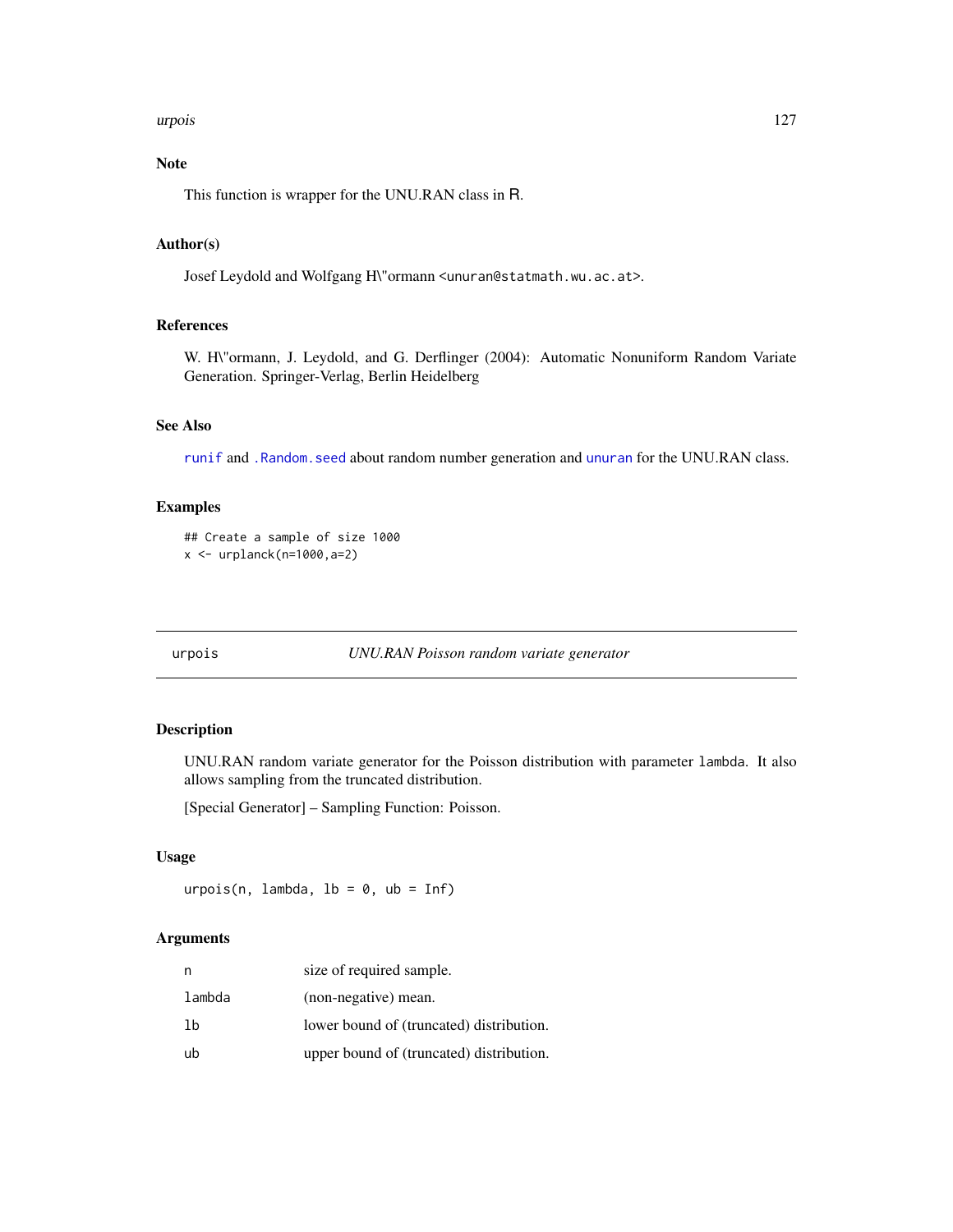### Details

The Poisson distribution has density

$$
p(x) = \frac{\lambda^x e^{-\lambda}}{x!}
$$

for  $x = 0, 1, 2, \ldots$ 

The generation algorithm uses guide table based inversion when the tails are not too heavy and method 'DARI' otherwise. The parameters lb and ub can be used to generate variates from the Poisson distribution truncated to the interval (1b,ub).

### Note

This function is wrapper for the UNU.RAN class in R. Compared to rpois, urpois is faster, especially for larger sample sizes. However, in opposition to rpois vector arguments are ignored, i.e. only the first entry is used.

#### Author(s)

Josef Leydold and Wolfgang H\"ormann <unuran@statmath.wu.ac.at>.

### References

W. H\"ormann, J. Leydold, and G. Derflinger (2004): Automatic Nonuniform Random Variate Generation. Springer-Verlag, Berlin Heidelberg

#### See Also

[runif](#page-0-0) and [.Random.seed](#page-0-0) about random number generation, [unuran](#page-74-0) for the UNU.RAN class, and [rpois](#page-0-0) for the R built-in generator.

#### Examples

```
## Create a sample of size 1000 from Poisson distribution with lamda=2.3
x \le - urpois(n=1000, lambda=2.3)
```
urpowerexp *UNU.RAN Powerexponential random variate generator*

#### **Description**

UNU.RAN random variate generator for the Powerexponential (Subbotin) distribution with shape parameter shape. It also allows sampling from the truncated distribution.

[Special Generator] – Sampling Function: Powerexponential (Subbotin).

#### Usage

urpowerexp(n, shape,  $lb = -Inf$ ,  $ub = Inf$ )

<span id="page-127-0"></span>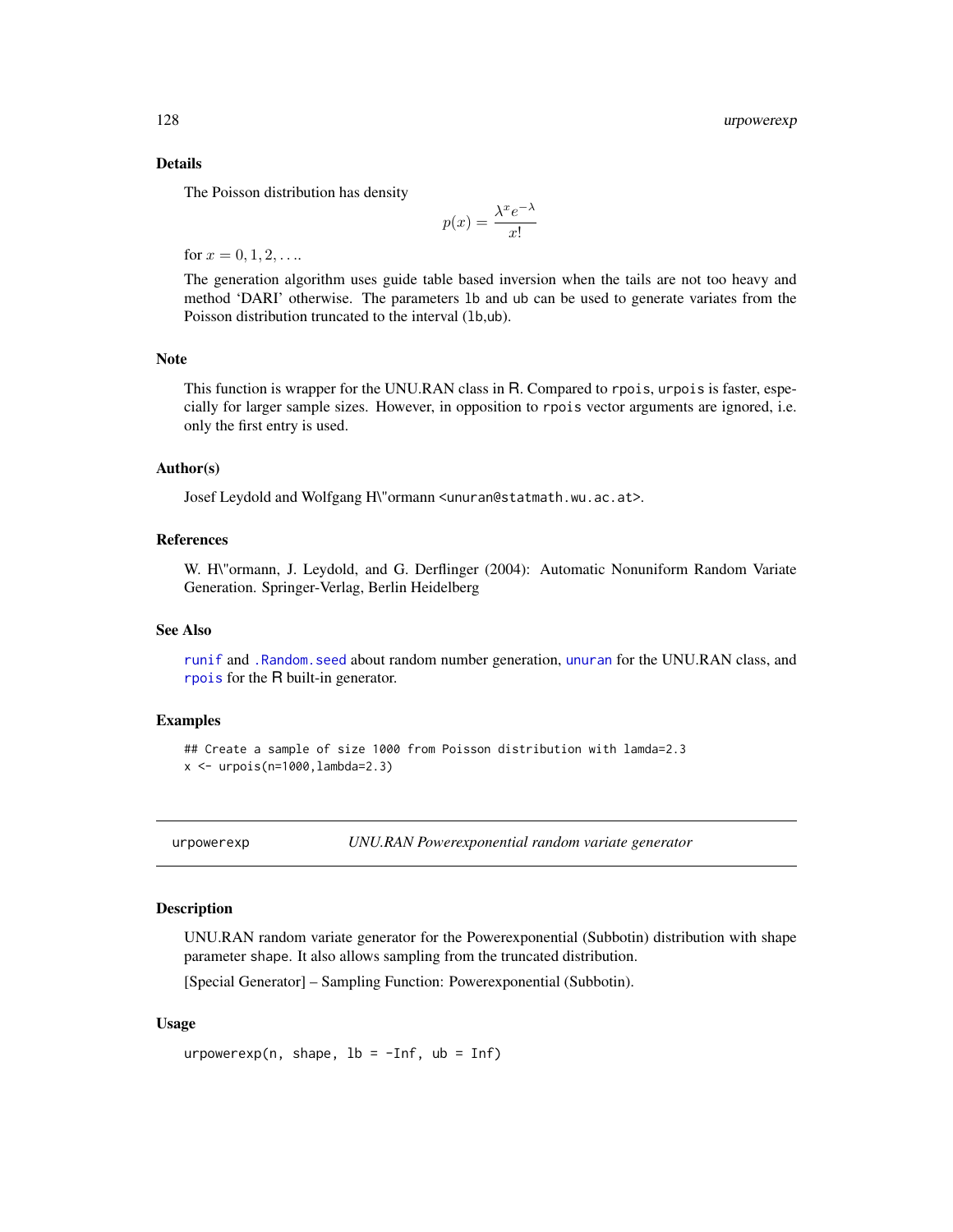### <span id="page-128-0"></span>urpowerexp 129

#### **Arguments**

| n     | size of required sample.                 |
|-------|------------------------------------------|
| shape | (strictly positive) shape parameter.     |
| 1b    | lower bound of (truncated) distribution. |
| ub    | upper bound of (truncated) distribution. |

### Details

The Powerexponential distribution with parameter shape  $=\tau$  has density

$$
f(x) = \frac{1}{2\Gamma(1+1/\tau)} \exp(-|x|^{\tau})
$$

for all x and  $\tau > 0$ . (Here  $\Gamma(\alpha)$  is the function implemented by R's [gamma\(](#page-0-0)) and defined in its help.)

The generation algorithm uses fast numerical inversion. The parameters lb and ub can be used to generate variates from the Powerexponential distribution truncated to the interval (lb,ub).

#### Note

This function is wrapper for the UNU.RAN class in R.

### Author(s)

Josef Leydold and Wolfgang H\"ormann <unuran@statmath.wu.ac.at>.

#### References

W. H\"ormann, J. Leydold, and G. Derflinger (2004): Automatic Nonuniform Random Variate Generation. Springer-Verlag, Berlin Heidelberg

N.L. Johnson, S. Kotz, and N. Balakrishnan (1995): Continuous Univariate Distributions, Volume 2. 2nd edition, John Wiley & Sons, Inc., New York. Chap.24, p.195.

### See Also

[runif](#page-0-0) and [.Random.seed](#page-0-0) about random number generation and [unuran](#page-74-0) for the UNU.RAN class.

```
## Create a sample of size 1000
x <- urpowerexp(n=1000, shape=4)
```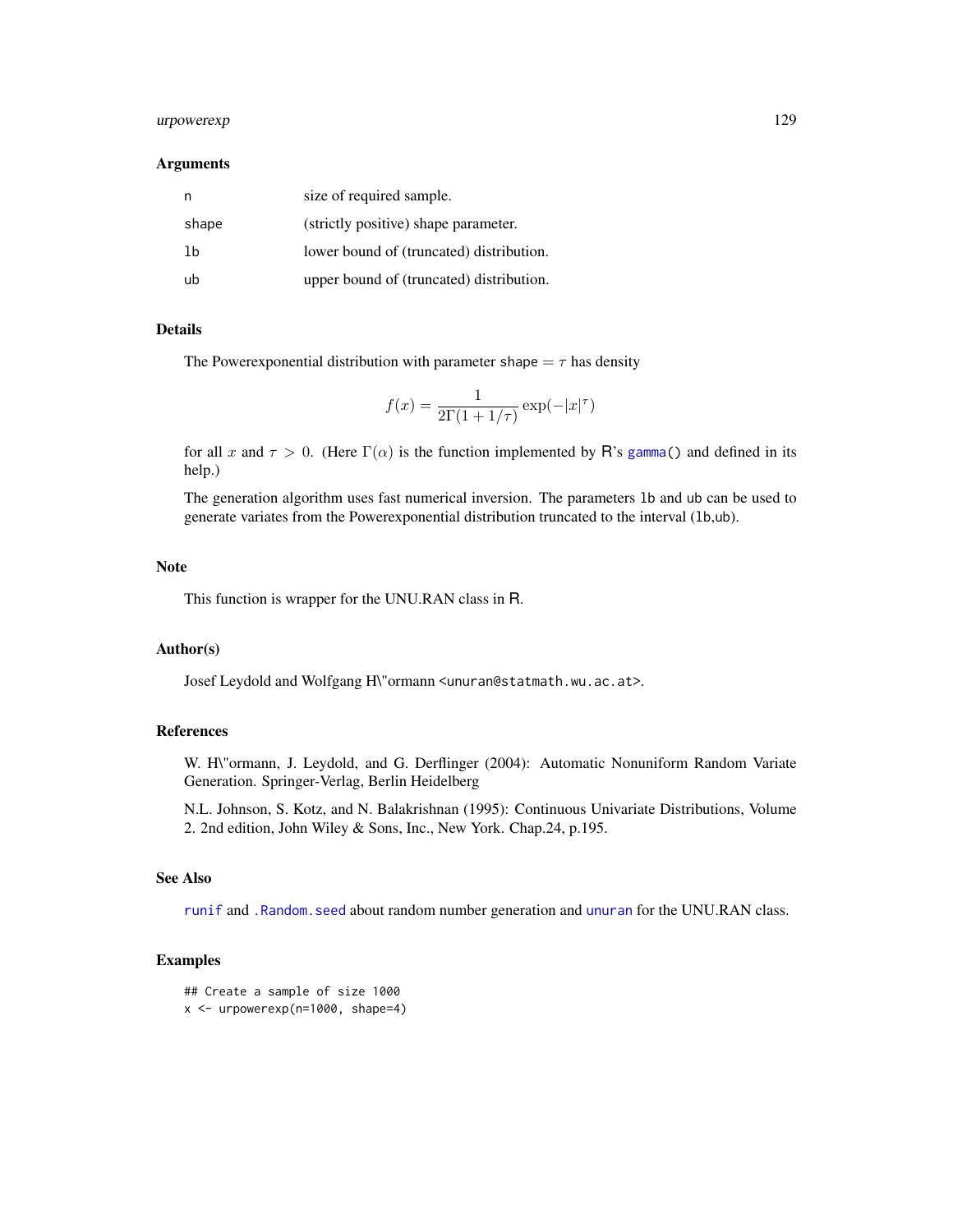#### <span id="page-129-0"></span>Description

UNU.RAN random variate generator for the Rayleigh distribution with scale parameter scale. It also allows sampling from the truncated distribution.

[Special Generator] – Sampling Function: Rayleigh.

#### Usage

urrayleigh(n, scale=1,  $lb = 0$ ,  $ub = Inf$ )

### Arguments

| n     | size of required sample.                 |
|-------|------------------------------------------|
| scale | (strictly positive) scale parameter.     |
| lb    | lower bound of (truncated) distribution. |
| ub    | upper bound of (truncated) distribution. |

### Details

If scale is omitted, it assumes the default value of 1.

The Rayleigh distribution with scale parameter scale =  $\sigma$  has density

$$
f(x)=\frac{1}{sigma^{2}}x\exp(-\frac{1}{2}(\frac{x}{sigma^{2}})^{2})
$$

for  $x \geq 0$  and  $\sigma > 0$ .

The generation algorithm uses fast numerical inversion. The parameters lb and ub can be used to generate variates from the Rayleigh distribution truncated to the interval (lb,ub).

#### Note

This function is a wrapper for the UNU.RAN class in R.

#### Author(s)

Josef Leydold and Wolfgang H\"ormann <unuran@statmath.wu.ac.at>.

### References

W. H\"ormann, J. Leydold, and G. Derflinger (2004): Automatic Nonuniform Random Variate Generation. Springer-Verlag, Berlin Heidelberg

N.L. Johnson, S. Kotz, and N. Balakrishnan (1994): Continuous Univariate Distributions, Volume 1. 2nd edition, John Wiley & Sons, Inc., New York. Chap.18, p.456.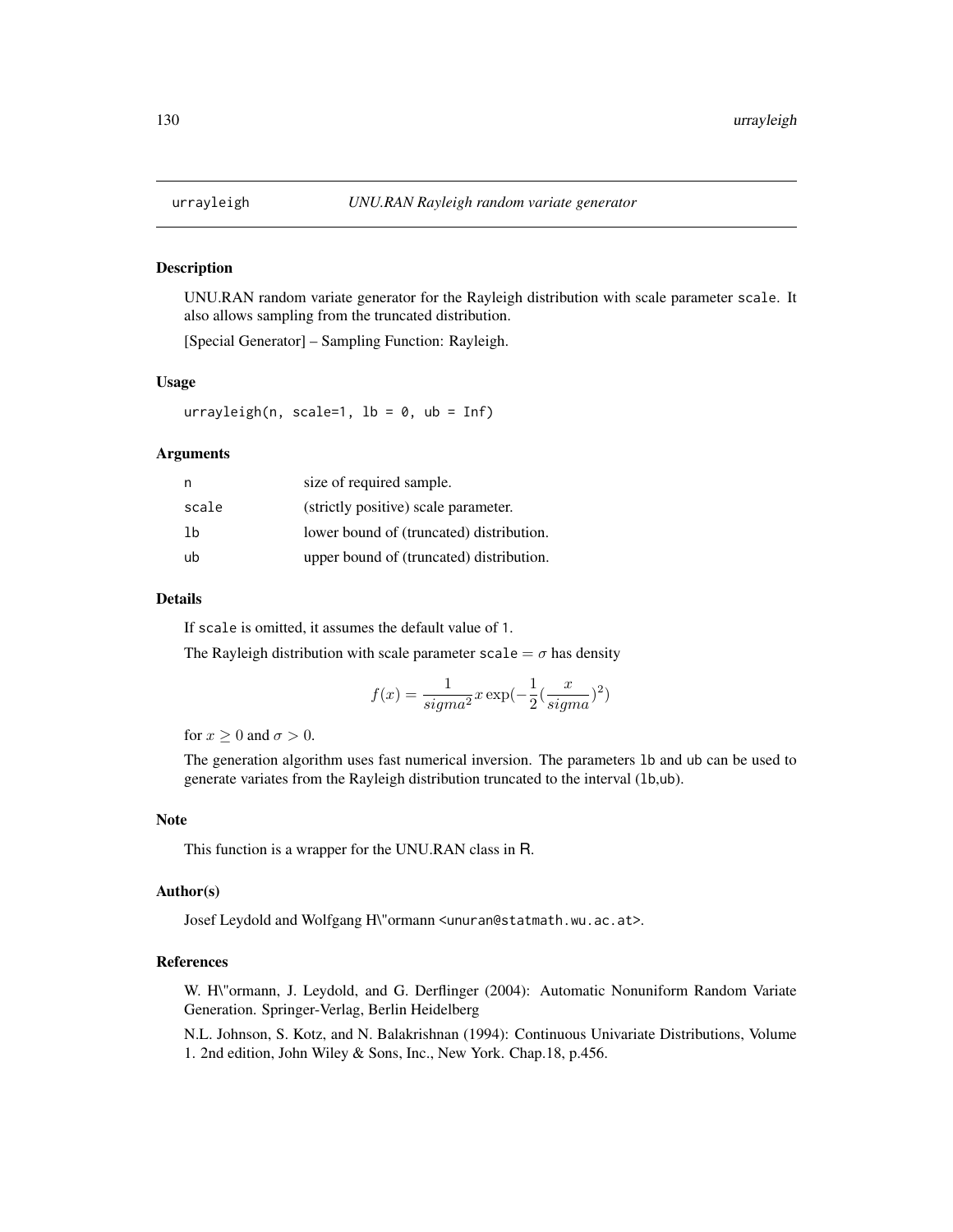### <span id="page-130-0"></span>See Also

[runif](#page-0-0) and [.Random.seed](#page-0-0) about random number generation and [unuran](#page-74-0) for the UNU.RAN class.

#### Examples

## Create a sample of size 1000 from Rayleigh distribution with scale=1 x <- urrayleigh(n=1000,scale=1)

urt *UNU.RAN Student t random variate generator*

### Description

UNU.RAN random variate generator for the Student t distribution with with df degrees of freedom. It also allows sampling from the truncated distribution.

[Special Generator] – Sampling Function: t (Student).

### Usage

urt(n, df,  $lb = -Inf$ ,  $ub = Inf$ )

### Arguments

| n  | size of required sample.                        |
|----|-------------------------------------------------|
| df | degrees of freedom $(> 0$ , maybe non-integer). |
| 1b | lower bound of (truncated) distribution.        |
| ub | upper bound of (truncated) distribution.        |

#### Details

The t distribution with df =  $\nu$  degrees of freedom has density

$$
f(x) = \frac{\Gamma((\nu+1)/2)}{\sqrt{\pi\nu}\Gamma(\nu/2)}(1+x^2/\nu)^{-(\nu+1)/2}
$$

for all real x. It has mean 0 (for  $\nu > 1$ ) and variance  $\frac{\nu}{\nu-2}$  (for  $\nu > 2$ ).

The generation algorithm uses fast numerical inversion. The parameters lb and ub can be used to generate variates from the  $t$  distribution truncated to the interval (1b,ub).

#### Note

This function is a wrapper for the UNU.RAN class in R. Compared to rt, urt is faster, especially for larger sample sizes. However, in opposition to rt vector arguments are ignored, i.e. only the first entry is used.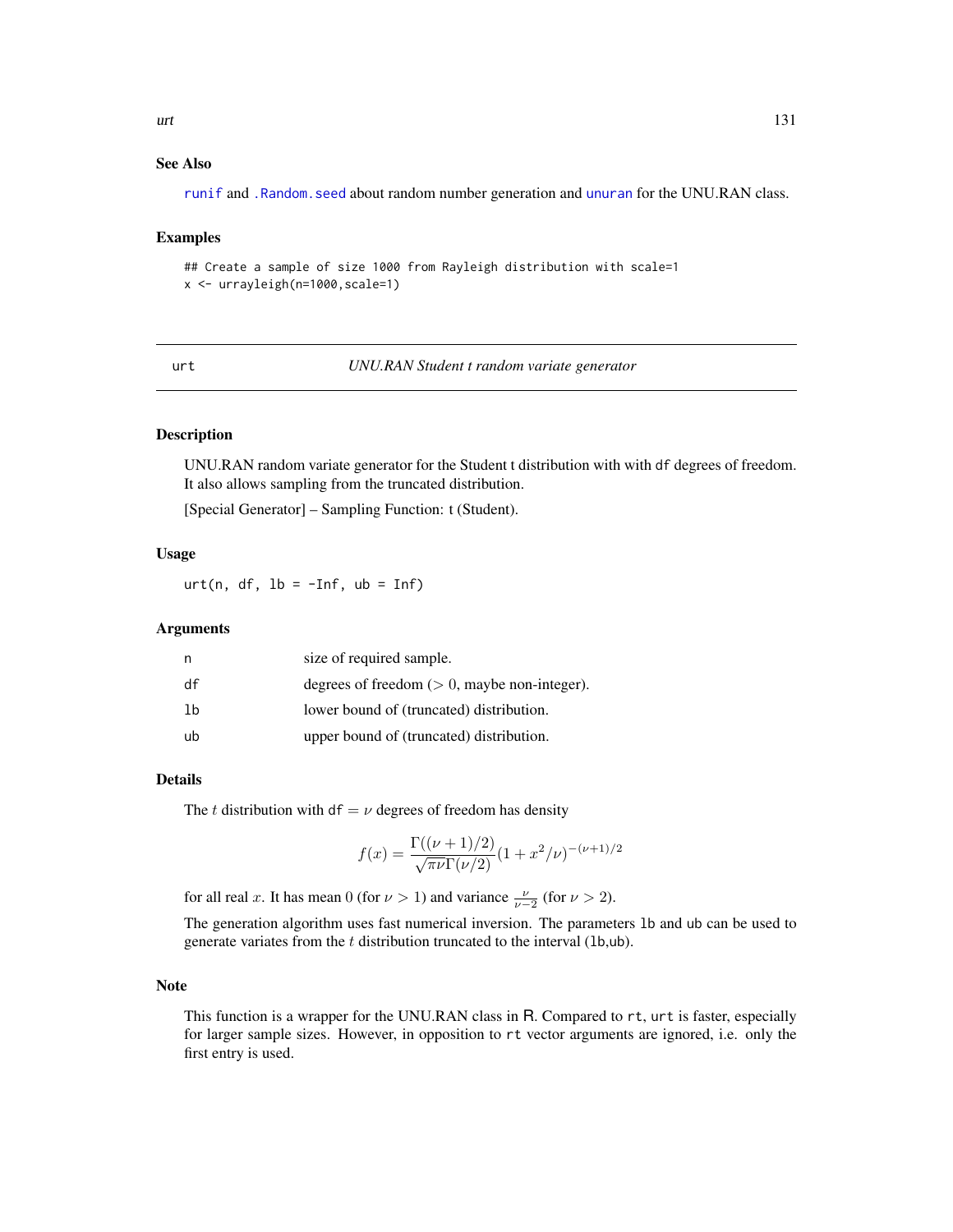### <span id="page-131-0"></span>Author(s)

Josef Leydold and Wolfgang H\"ormann <unuran@statmath.wu.ac.at>.

## References

W. H\"ormann, J. Leydold, and G. Derflinger (2004): Automatic Nonuniform Random Variate Generation. Springer-Verlag, Berlin Heidelberg

## See Also

[runif](#page-0-0) and [.Random.seed](#page-0-0) about random number generation, [unuran](#page-74-0) for the UNU.RAN class, and [rt](#page-0-0) for the R built-in generator.

### Examples

## Create a sample of size 1000  $x \le -$  urt(n=1000,df=4)

```
urtriang UNU.RAN Triangular random variate generator
```
#### Description

UNU.RAN random variate generator for the Triangular distribution with shape parameters a, m and b. It also allows sampling from the truncated distribution.

[Special Generator] – Sampling Function: Triangular.

### Usage

urtriang(n, a, m, b, lb=a, ub=b)

### Arguments

| n    | size of required sample.                 |
|------|------------------------------------------|
| a, b | left and right boundary of domain        |
| m    | mode of distribution                     |
| 1b   | lower bound of (truncated) distribution. |
| ub   | upper bound of (truncated) distribution. |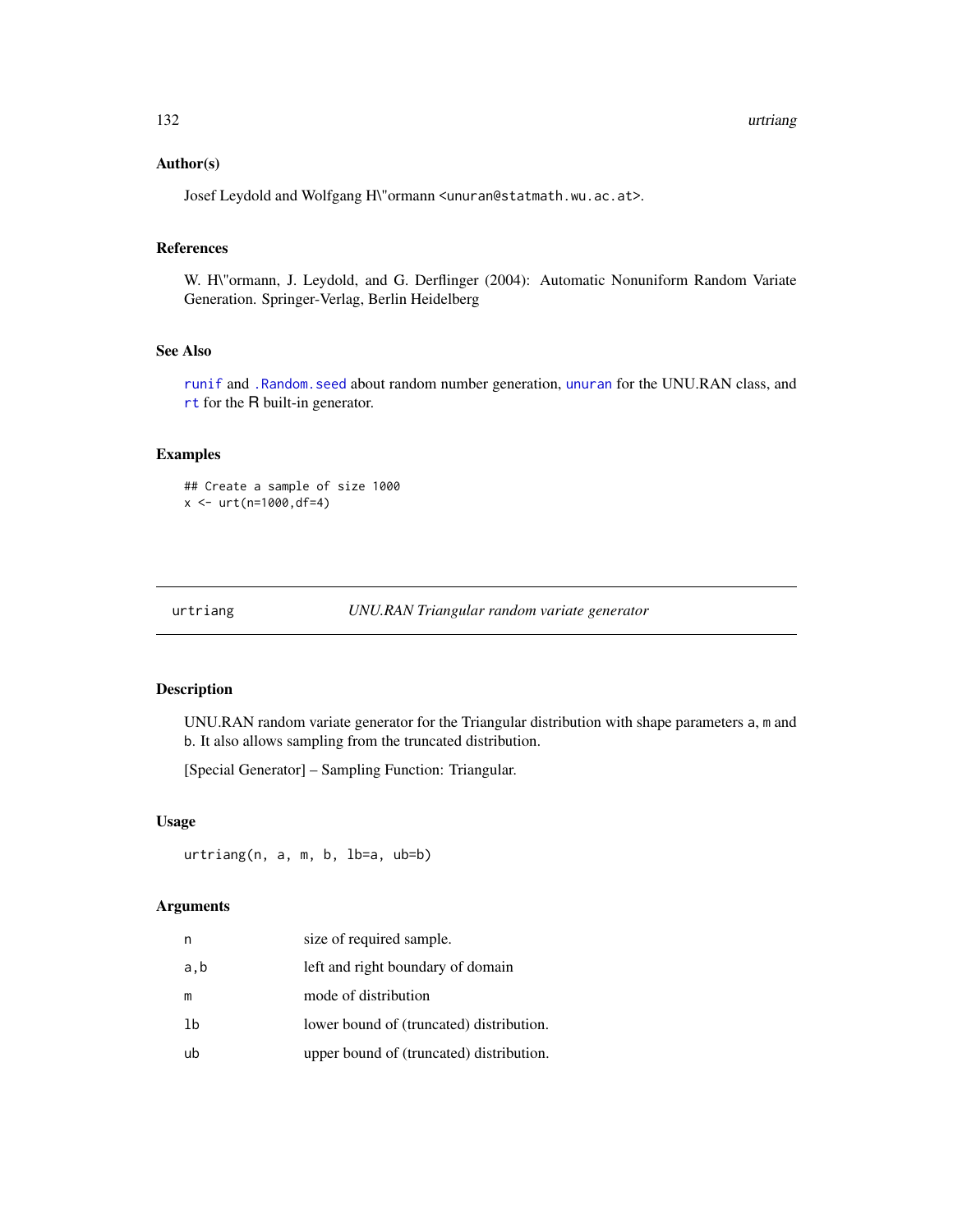<span id="page-132-0"></span>urweibull 133

### Details

The Triangular distribution with domain  $(a, b)$  and mode m has a density proportional to

$$
f(x) \sim (x - a)/(m - a)
$$

for  $a \leq x \leq m$ , and

$$
f(x) \sim (b-x)/(b-m)
$$

for  $m \leq x \leq b$ .

The generation algorithm uses fast numerical inversion. The parameters lb and ub can be used to generate variates from the Triangular distribution truncated to the interval (lb,ub).

#### Note

This function is a wrapper for the UNU.RAN class in R.

## Author(s)

Josef Leydold and Wolfgang H\"ormann <unuran@statmath.wu.ac.at>.

### References

W. H\"ormann, J. Leydold, and G. Derflinger (2004): Automatic Nonuniform Random Variate Generation. Springer-Verlag, Berlin Heidelberg

### See Also

[runif](#page-0-0) and [.Random.seed](#page-0-0) about random number generation and [unuran](#page-74-0) for the UNU.RAN class.

### Examples

```
## Create a sample of size 1000
x \le - urtriang(n=1000, a=-1, m=0, b=2)
```
urweibull *UNU.RAN Weibull random variate generator*

### Description

UNU.RAN random variate generator for the Weibull distribution with with parameters shape and scale. It also allows sampling from the truncated distribution.

[Special Generator] – Sampling Function: Weibull.

### Usage

urweibull(n, shape, scale=1, lb=0, ub=Inf)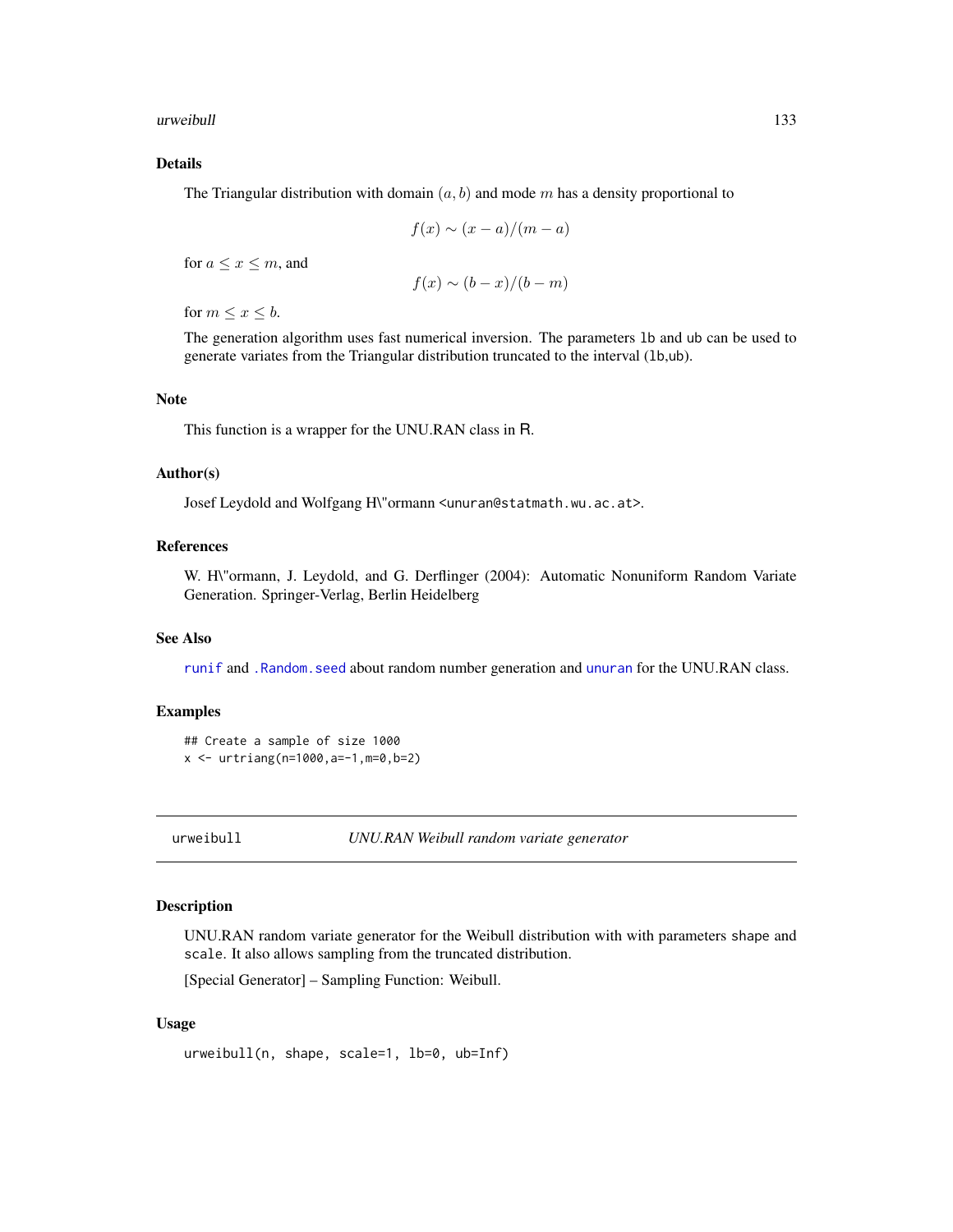#### <span id="page-133-0"></span>134 urweibull

#### Arguments

| n     | size of required sample.                 |
|-------|------------------------------------------|
| shape | (strictly positive) shape parameter.     |
| scale | (strictly positive) scale parameter.     |
| 1b    | lower bound of (truncated) distribution. |
| ub    | upper bound of (truncated) distribution. |

#### Details

The Weibull distribution with shape parameter a and scale parameter  $\sigma$  has density given by

$$
f(x) = (a/\sigma)(x/\sigma)^{a-1} \exp(-(x/\sigma)^a)
$$

for  $x \geq 0$ .

The generation algorithm uses fast numerical inversion. The parameters lb and ub can be used to generate variates from the Weibull distribution truncated to the interval (lb,ub).

### Note

This function is wrapper for the UNU.RAN class in R. Compared to rweibull, urweibull is faster, especially for larger sample sizes. However, in opposition to rweibull vector arguments are ignored, i.e. only the first entry is used.

#### Author(s)

Josef Leydold and Wolfgang H\"ormann <unuran@statmath.wu.ac.at>.

### References

W. H\"ormann, J. Leydold, and G. Derflinger (2004): Automatic Nonuniform Random Variate Generation. Springer-Verlag, Berlin Heidelberg

## See Also

[runif](#page-0-0) and [.Random.seed](#page-0-0) about random number generation, [unuran](#page-74-0) for the UNU.RAN class, and [rweibull](#page-0-0) for the R built-in generator.

```
## Create a sample of size 1000
x \leftarrow urweibull(n=1000, shape=3)
```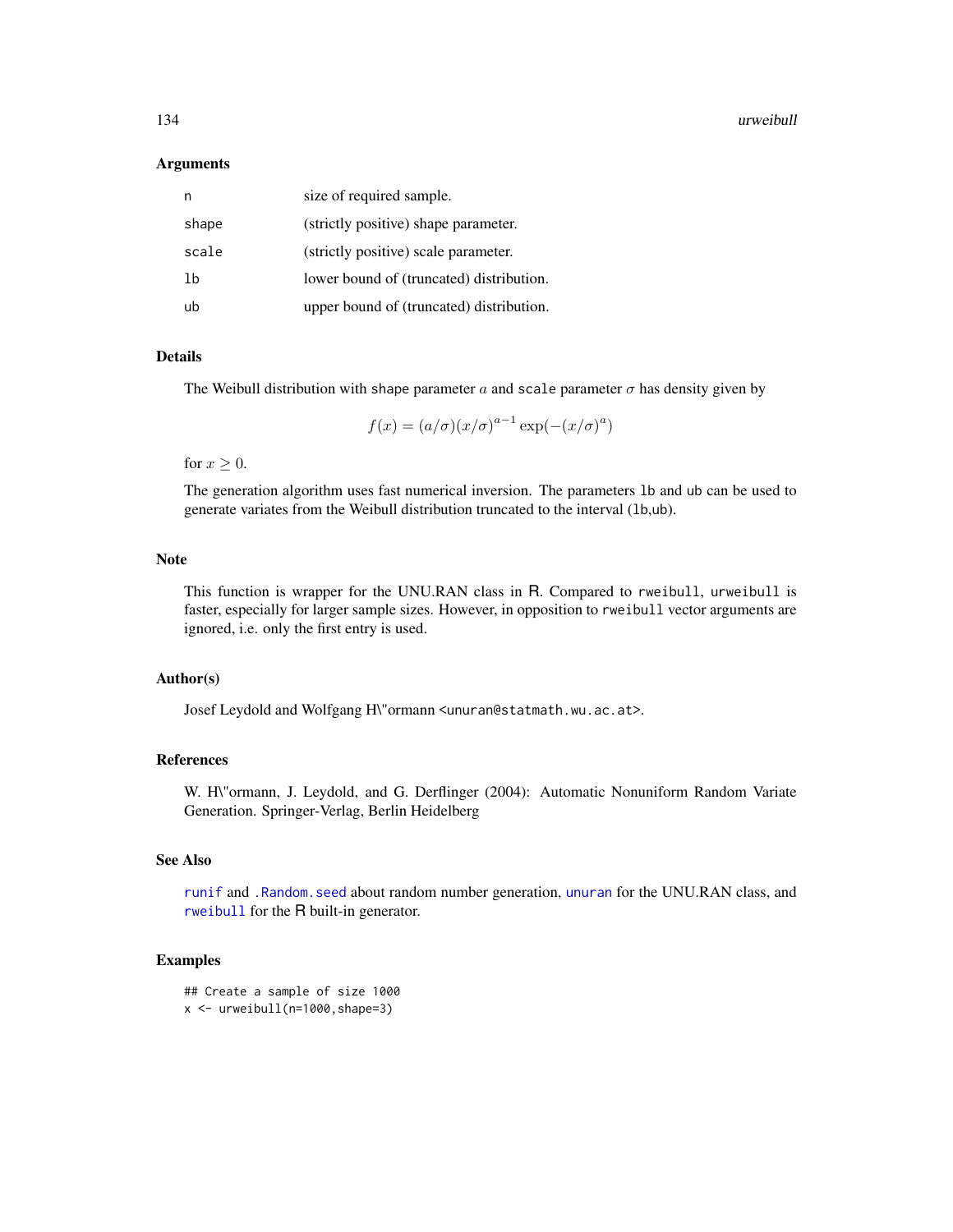<span id="page-134-0"></span>use.aux.urng-method *Use auxiliary random number generator for Runuran objects*

#### **Description**

Some UNU.RAN methods that are based on the rejection method can make use of a second auxiliary uniform random number generator. It is only used when a rejection has occurred, see below for details. This allows to keep two streams of random variates (almost) synchronized. This is in particular necessary for variance reduction methods like common or antithetic random variates.

[Advanced] – Use auxiliary URNG for rejection method.

### Usage

```
## S4 method for signature 'unuran'
use.aux.urng(unr)
use.aux.urng(unr) <- value
set.aux.seed(seed)
```
#### Arguments

| unr   | a unuran generator object.                                                                  |
|-------|---------------------------------------------------------------------------------------------|
| value | TRUE when an auxiliary URNG is used, FALSE when no auxiliary URNG is used<br>(the default). |
| seed  | seed for the auxiliary URNG.                                                                |

### Details

Variance reduction techniques like common or antithetic random variates require correlated streams of non-uniform random variates. Such streams can be easily created by means of the inversion method using the same source of uniform random numbers (URNs). However, the quantile function (inverse CDF) or even the CDF often is not available in closed form and thus numerical method are required that are expensive or only return approximate random numbers or both.

On the other hand two streams of non-uniformly distributed random variates are completely uncorrelated when the acceptance-rejection method is used. Then the two streams run "out-of-sync" when the first rejection occurs.

Schmeiser and Kachitvichyanukul, however, have shown that this problem can be overcome when the proposal point is generated by inversion and a fixed number  $k$  of URNs is used for generating one non-uniform random variate. This can be accomplished by means of a second auxiliary stream of URNs which is used when the required number of URNs exceeds  $k$ .

By this approach two streams of non-uniform random variates run synchronized except when a rejection occurs in one of the two streams. Therefore the two generated streams are respected mixtures of highly correlated streams and independent streams. The induced correlation thus decreases when the rejection constants of the acceptance-rejection algorithms used for generating the two streams increases.

In UNU.RAN some of the acceptance-rejection algorithms make use of a second auxiliary stream of URNs. It is implemented in one of the following ways: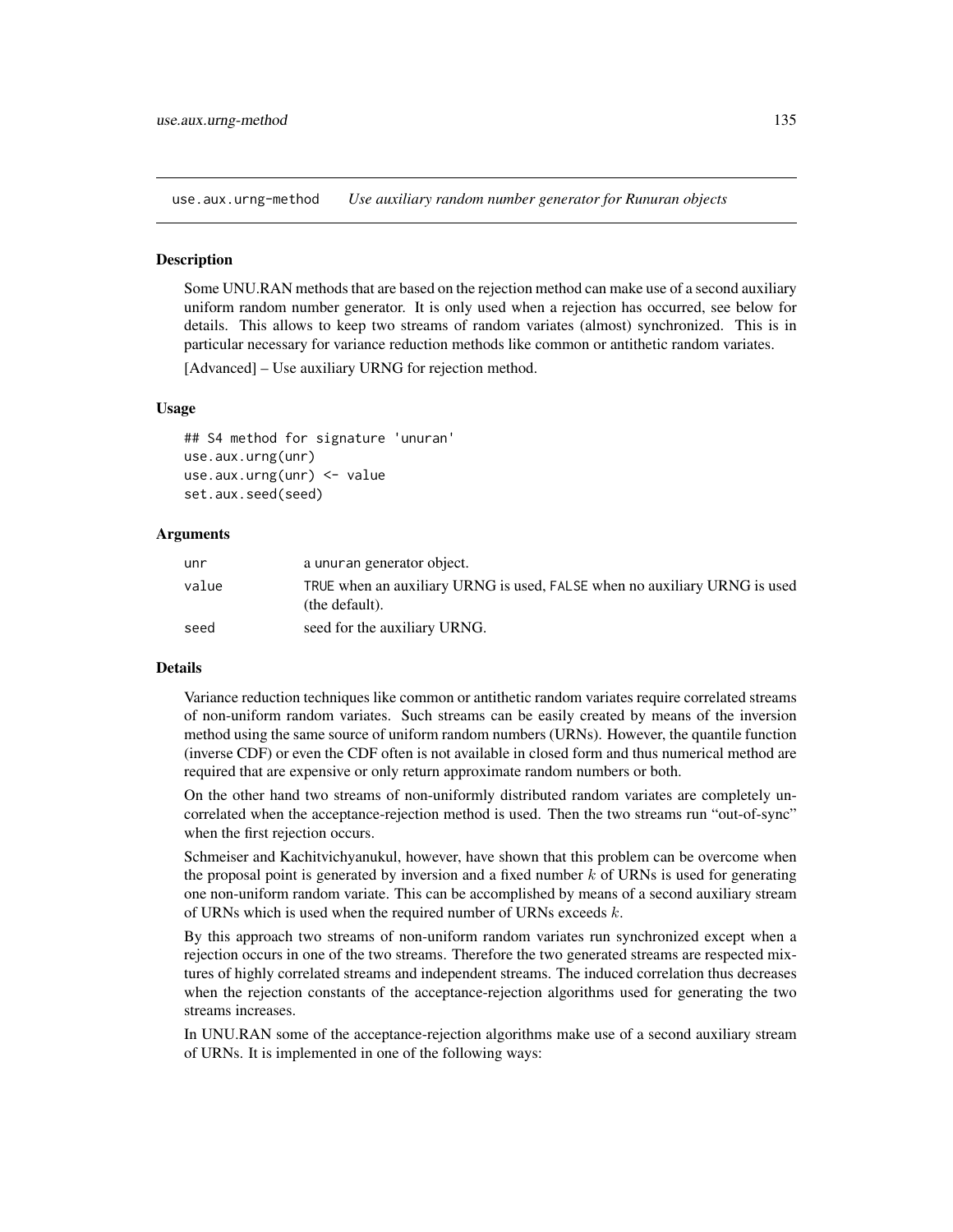- <span id="page-135-0"></span>• The primary uniform random number generator is used for the first loop of the acceptancerejection step. When a rejection occurs the algorithms switches to auxiliary generator until the proposal point is accepted. Thus exactly *two* URNs from the primary generator are used to generate one non-uniform random variate.
- The primary uniform random number generator is used just for the first proposal point and then switches to the auxiliary generator until the proposal point is accepted. Thus exactly *one* URN from the primary generator is used to generate one non-uniform random variate.

The call use.aux.urng(unr) returns FALSE if this feature is disabled for Runuran generator object unr (the default) and TRUE if this feature is enabled. It auxiliary URNs are not supported at all for object unr then use.aux.urng(unr) returns NA.

The replacement method use.aux.urng(unr) <- TRUE enables this feature for generator unr. It can be disabled by means of use.aux.urng(unr) <- FALSE. (One gets an error if this feature is not supported at all.)

The seed of the auxiliary uniform random number generator can be set by means of set. aux. seed(seed). The auxiliary generator is a combined multiple recursive generator (MRG31k3p) by L'Ecuyer and Touzin and is built into package **Runuran**. Currently it cannot be replaced by some other generator.

### Value

use.aux.urng returns TRUE, if using the auxiliary generator is enabled, FALSE, it is disabled, and NA, if this feature does not exist at all.

set.aux.seed returns NULL, invisibly.

### Methods

Currently the following UNU.RAN methods support this feature. (Currently the last four methods are only available via [unuran.new](#page-87-0), see the UNU.RAN manual for more details.)

| method name       | Runuran call | URN per variate             |
|-------------------|--------------|-----------------------------|
| " $tdr$ " (ps)    | tdr.new      | $\mathcal{D}_{\mathcal{L}}$ |
| "arou" (ia)       |              | 1                           |
| "tabl" (ia=false) |              | $\mathcal{D}_{\mathcal{L}}$ |
| "tdr" $(gw)$      |              | $\mathcal{D}_{\mathcal{A}}$ |
| "tdr" $(ia)$      |              | 1                           |
|                   |              |                             |
| inversion         |              |                             |

#### **Note**

Using an auxiliary uniform random number generator generator is only useful if the rejection constant is close to 1.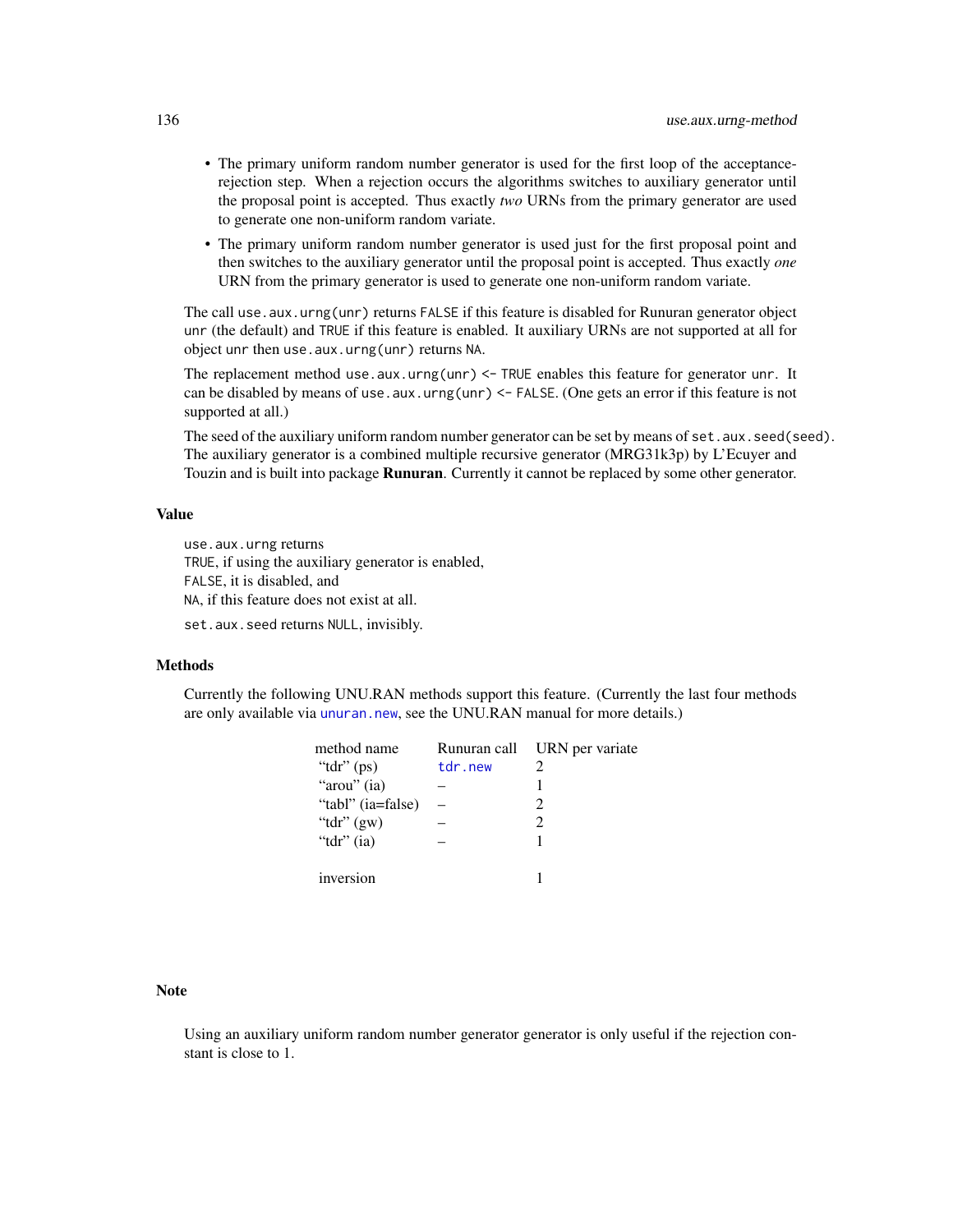#### <span id="page-136-0"></span>References

W. H\"ormann, J. Leydold, and G. Derflinger (2004): Automatic Nonuniform Random Variate Generation, Sect. 8.4.2. Springer-Verlag, Berlin Heidelberg

B. W. Schmeiser and V. Kachitvichyanukul (1986): Correlation induction without the inverse transformation. In: Proc. 1986 Winter Simulation Conf., J. Wilson, J. Henriksen, S. Roberts (eds.), 266-274.

B. W. Schmeiser and V. Kachitvichyanukul (1990): Non-inverse correlation induction: guidelines for algorithm development. J. Comput. Appl. Math. 31, 173-180.

W. H\"ormann and G. Derflinger (1994): Universal generators for correlation induction. In: Compstat, Proceedings in Computational Statistics, R. Dutter and W. Grossmann (eds.), 52-57.

J. Leydold, E. Janka, and W. H\"ormann (2002): Variants of Transformed Density Rejection and Correlation Induction. In: Monte Carlo and Quasi-Monte Carlo Methods 2000, K.-T. Fang, F. Hickernell, and H. Niederreiter (eds.), 345–356.

P. L'Ecuyer and R. Touzin (2000): Fast combined multiple recursive generators with multipliers of the form  $a = +/- 2^q +/- 2^r$ . In: J.A. Jones, R.R. Barton, K. Kang, and P.A. Fishwick (eds.), Proc. 2000 Winter Simulation Conference, 683-689.

#### See Also

[tdr.new](#page-32-0).

```
## Create respective generators for normal and exponential distribution.
## Use method TDR
gen1 <- tdrd.new(udnorm())
gen2 <- tdrd.new(udexp())
## The two streams are independent even we use the same seed
set.seed(123); x1 <- ur(gen1,1e5)
set.seed(123); x2 <- ur(gen2,1e5)
cor(x1,x2)
## We can enable the auxiliary URNG and get correlated streams
use.aux.urng(gen1) <- TRUE
use.aux.urng(gen2) <- TRUE
set.seed(123); x1 <- ur(gen1,1e5)
set.seed(123); x2 <- ur(gen2,1e5)
cor(x1,x2)
## This feature can be disabled again
use.aux.urng(gen1)
use.aux.urng(gen1) <- FALSE
use.aux.urng(gen2) <- FALSE
## Notice that TDR cannot simply mixed with an inversion method
## as the number of URNG per random point differs
gen3 <- pinvd.new(udexp())
set.seed(123); x3 <- ur(gen3,1e5)
```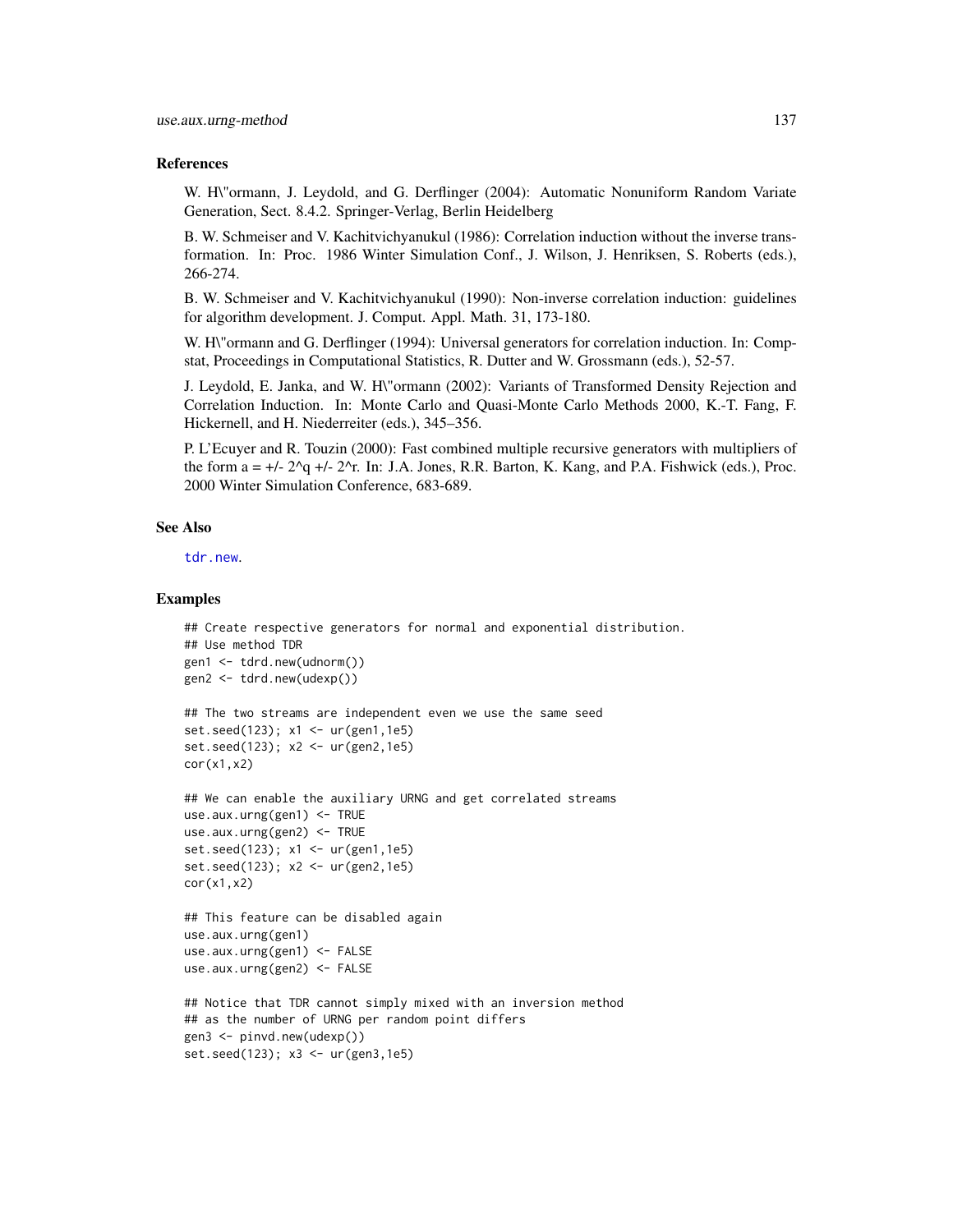#### <span id="page-137-0"></span>138 vnrou.new

```
cor(x1,x3)
## But a trick would do this
set.seed(123); x3 <- ur(gen3,2*1e5)
x3 \le x3[seq(1, 2*1e5, 2)]cor(x1,x3)
## or ...
set.seed(123); u3 <- runif(2*1e5); u3 <- u3[seq(1,2*1e5,2)]
x3 < - uq(gen3,u3)
cor(x1,x3)
## Maybe method AROU is more appropriate
gen4 <- unuran.new(udnorm(), "arou")
use.aux.urng(gen4) <- TRUE
set.seed(123); x3 <- ur(gen3,1e5)
set.seed(123); x4 <- ur(gen4,1e5)
cor(x3,x4)
```
vnrou.new *UNU.RAN generator based on Multivariate Naive Ratio-Of-Uniforms method (VNROU)*

### Description

UNU.RAN random variate generator for continuous multivariate distributions with given probability density function (PDF). It is based on the Multivariate Naive Ratio-Of-Uniforms method ('VNROU').

[Universal] – Rejection Method.

### Usage

vnrou.new(dim=1, pdf, ll=NULL, ur=NULL, mode=NULL, center=NULL, ...)

### Arguments

| dim       | number of dimensions of the distribution. (integer)                                                                                                                                                |
|-----------|----------------------------------------------------------------------------------------------------------------------------------------------------------------------------------------------------|
| pdf       | probability density function. (R function)                                                                                                                                                         |
| $11,$ ur  | lower left and upper right vertex of a rectangular domain of the pdf. The domain<br>is only set if both vertices are not NULL. Otherwise, the domain is unbounded by<br>default. (numeric vectors) |
| mode      | location of the mode. (numeric vector)                                                                                                                                                             |
| center    | point in "typical" region of distribution, e.g. the approximate location of the<br>mode. If omitted the mode is used. If the mode is not given either, the origin is<br>used. (numeric vector)     |
| $\ddotsc$ | (optional) arguments for pdf                                                                                                                                                                       |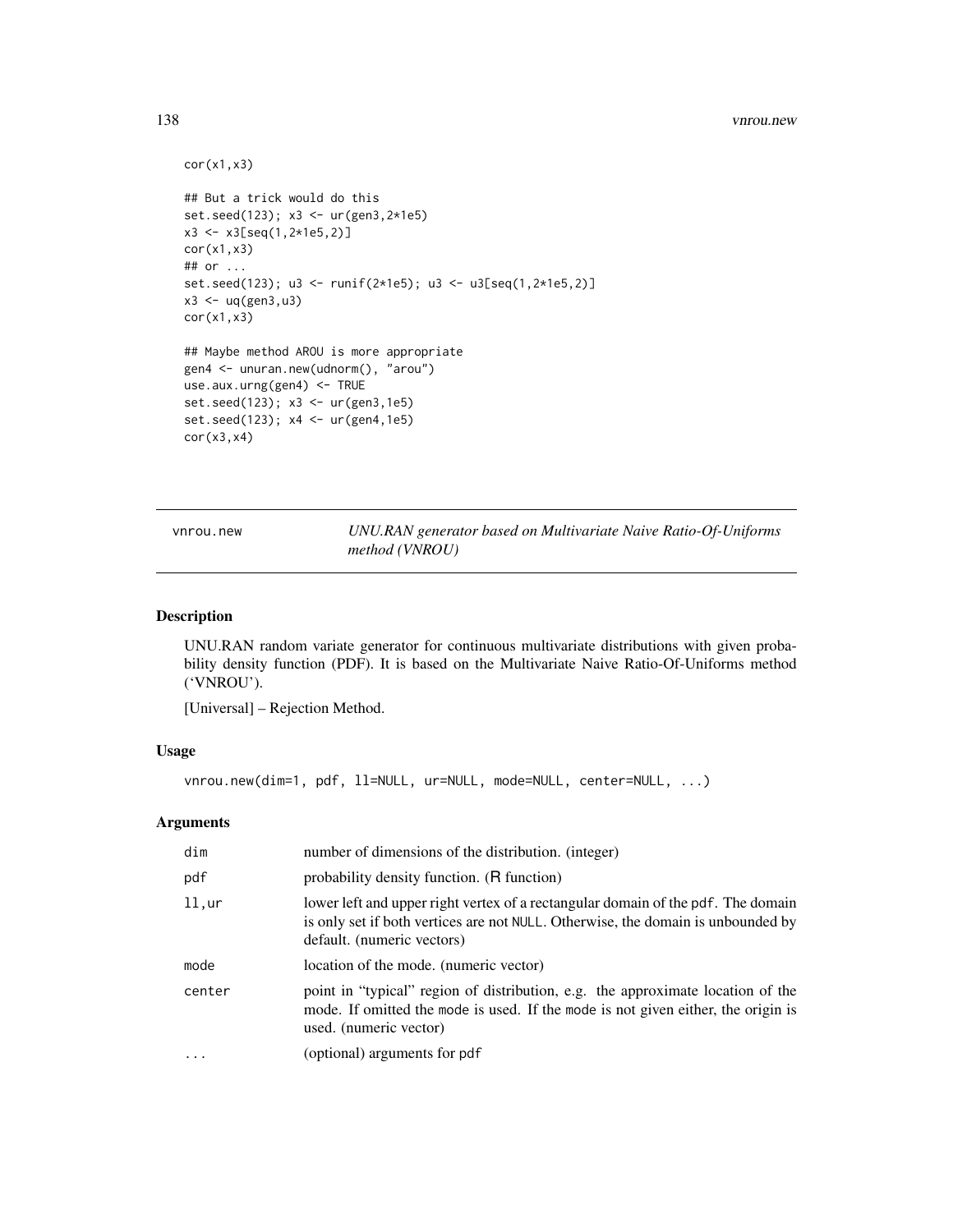#### <span id="page-138-0"></span>vnrou.new 139

#### Details

This function creates a unuran object based on the naive ratio-of-uniforms method ('VNROU'), i.e., a bounding rectangle for the acceptance region is estimated and use for sampling proposal points. It can be used to draw samples of a continuous random vector with given probability density function using [ur](#page-95-0).

The algorithm works with unimodal distributions provided that the tails are not too "high" in every direction.

The density must be provided by a function pdf which must return non-negative numbers and which need not be normalized (i.e., it can be any multiple of a density function).

The center is used as starting point for computing the bounding rectangle. Alternatively, one also could provide the location the mode. However, this requires its exact position whereas center allows any point in the "typical" region of the distribution.

The setup can be accelerated when the mode is given.

#### Author(s)

Josef Leydold and Wolfgang H\"ormann <unuran@statmath.wu.ac.at>.

#### References

W. H\"ormann, J. Leydold, and G. Derflinger (2004): Automatic Nonuniform Random Variate Generation. Springer-Verlag, Berlin Heidelberg. Section 11.1.4.

#### See Also

[ur](#page-95-0), [unuran.new](#page-87-0), [unuran](#page-74-0).

```
## Create a sample of size 100 for a Gaussian distribution
mvpdf \le function (x) { exp(-sum(x^2)) }
gen <- vnrou.new(dim=2, pdf=mvpdf)
x < -ur(gen, 100)
```

```
## Use mode of Gaussian distribution to accelerate set-up.
mvpdf \le function (x) { exp(-sum(x^2)) }
gen <- vnrou.new(dim=2, pdf=mvpdf, mode=c(0,0))
x < -ur(gen, 100)
```

```
## Gaussian distribution restricted to the rectangle [1,2]x[1,2]
## (don't forget to provide a point inside domain using 'center')
mvpdf \le function (x) { exp(-sum(x^2)) }
gen <- vnrou.new(dim=2, pdf=mvpdf, ll=c(1,1), ur=c(2,2), center=c(1.5,1.5))
x < - ur (gen, 100)
```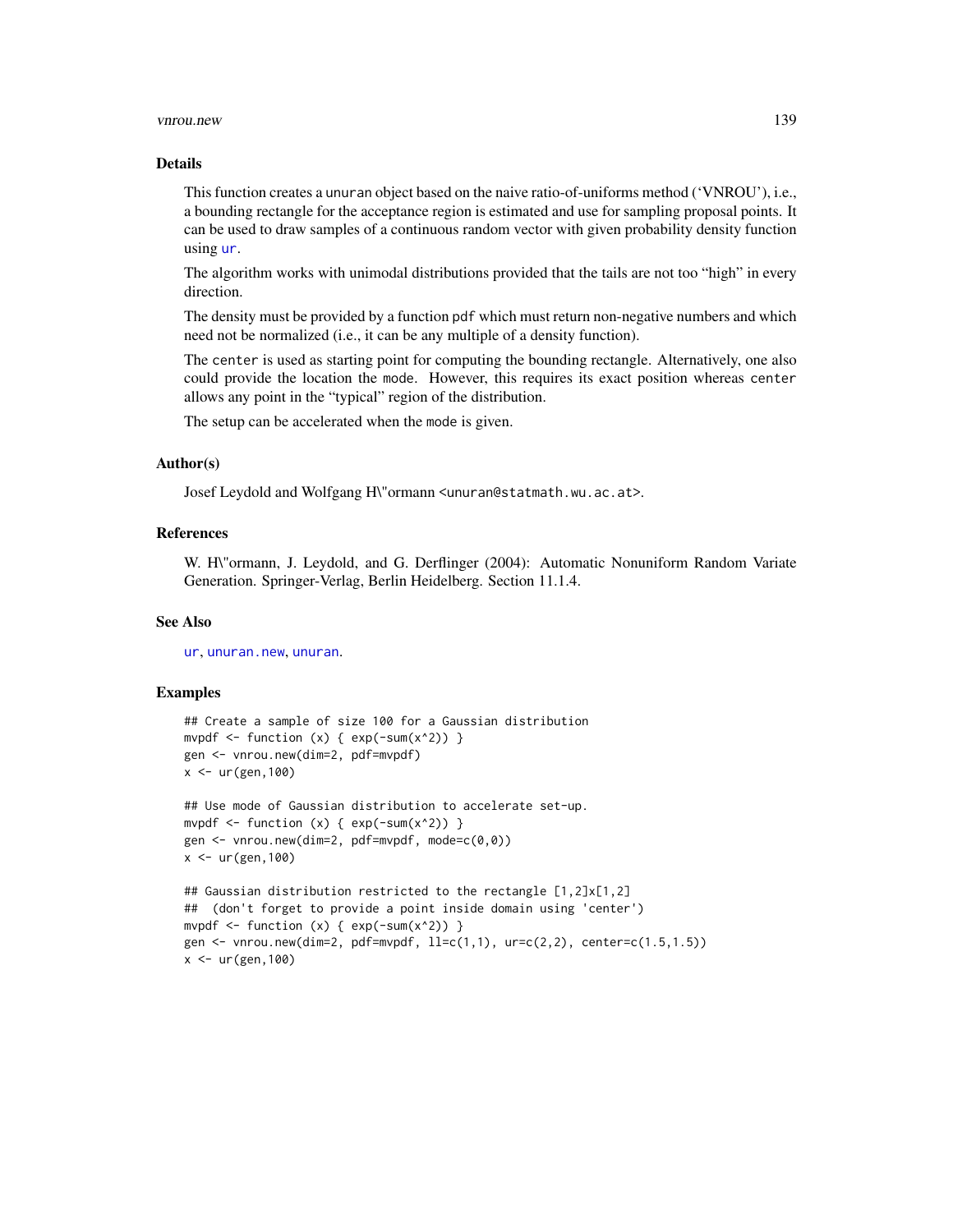# Index

∗ classes unuran-class, [75](#page-74-1) unuran.cmv-class, [76](#page-75-0) unuran.cont-class, [79](#page-78-0) unuran.discr-class, [83](#page-82-0) unuran.distr-class, [86](#page-85-0) ∗ datagen arou.new, [8](#page-7-0) ars.new, [10](#page-9-0) dari.new, [12](#page-11-0) dau.new, [13](#page-12-0) dgt.new, [15](#page-14-0) hitro.new, [16](#page-15-0) itdr.new, [18](#page-17-0) mixt.new, [20](#page-19-0) pinv.new, [22](#page-21-0) Runuran-package, [4](#page-3-0) Runuran.distributions, [24](#page-23-0) Runuran.special.generators, [28](#page-27-0) srou.new, [29](#page-28-0) tabl.new, [31](#page-30-0) tdr.new, [33](#page-32-1) unuran-class, [75](#page-74-1) unuran.cmv-class, [76](#page-75-0) unuran.cmv.new, [78](#page-77-0) unuran.cont-class, [79](#page-78-0) unuran.cont.new, [80](#page-79-0) unuran.details, [82](#page-81-0) unuran.discr-class, [83](#page-82-0) unuran.discr.new, [85](#page-84-0) unuran.distr-class, [86](#page-85-0) unuran.is.inversion, [87](#page-86-0) unuran.new, [88](#page-87-1) unuran.packed-method, [89](#page-88-0) unuran.verify.hat, [91](#page-90-0) uq, [94](#page-93-0) ur, [96](#page-95-1) urdgt, [104](#page-103-0) use.aux.urng-method, [135](#page-134-0)

vnrou.new, [138](#page-137-0) ∗ distribution arou.new, [8](#page-7-0) ars.new, [10](#page-9-0) dari.new, [12](#page-11-0) dau.new, [13](#page-12-0) dgt.new, [15](#page-14-0) hitro.new, [16](#page-15-0) itdr.new, [18](#page-17-0) mixt.new, [20](#page-19-0) pinv.new, [22](#page-21-0) Runuran-package, [4](#page-3-0) Runuran.distributions, [24](#page-23-0) Runuran.special.generators, [28](#page-27-0) srou.new, [29](#page-28-0) tabl.new, [31](#page-30-0) tdr.new, [33](#page-32-1) udbeta, [36](#page-35-0) udbinom, [37](#page-36-0) udcauchy, [39](#page-38-0) udchi, [40](#page-39-0) udchisq, [41](#page-40-0) udexp, [42](#page-41-0) udf, [43](#page-42-0) udfrechet, [44](#page-43-0) udgamma, [46](#page-45-0) udgeom, [47](#page-46-0) udghyp, [48](#page-47-0) udgig, [49](#page-48-0) udgumbel, [51](#page-50-0) udhyper, [52](#page-51-0) udhyperbolic, [53](#page-52-0) udig, [54](#page-53-0) udlaplace, [55](#page-54-0) udlnorm, [57](#page-56-0) udlogarithmic, [58](#page-57-0) udlogis, [59](#page-58-0) udlomax, [60](#page-59-0)

udmeixner, [61](#page-60-0)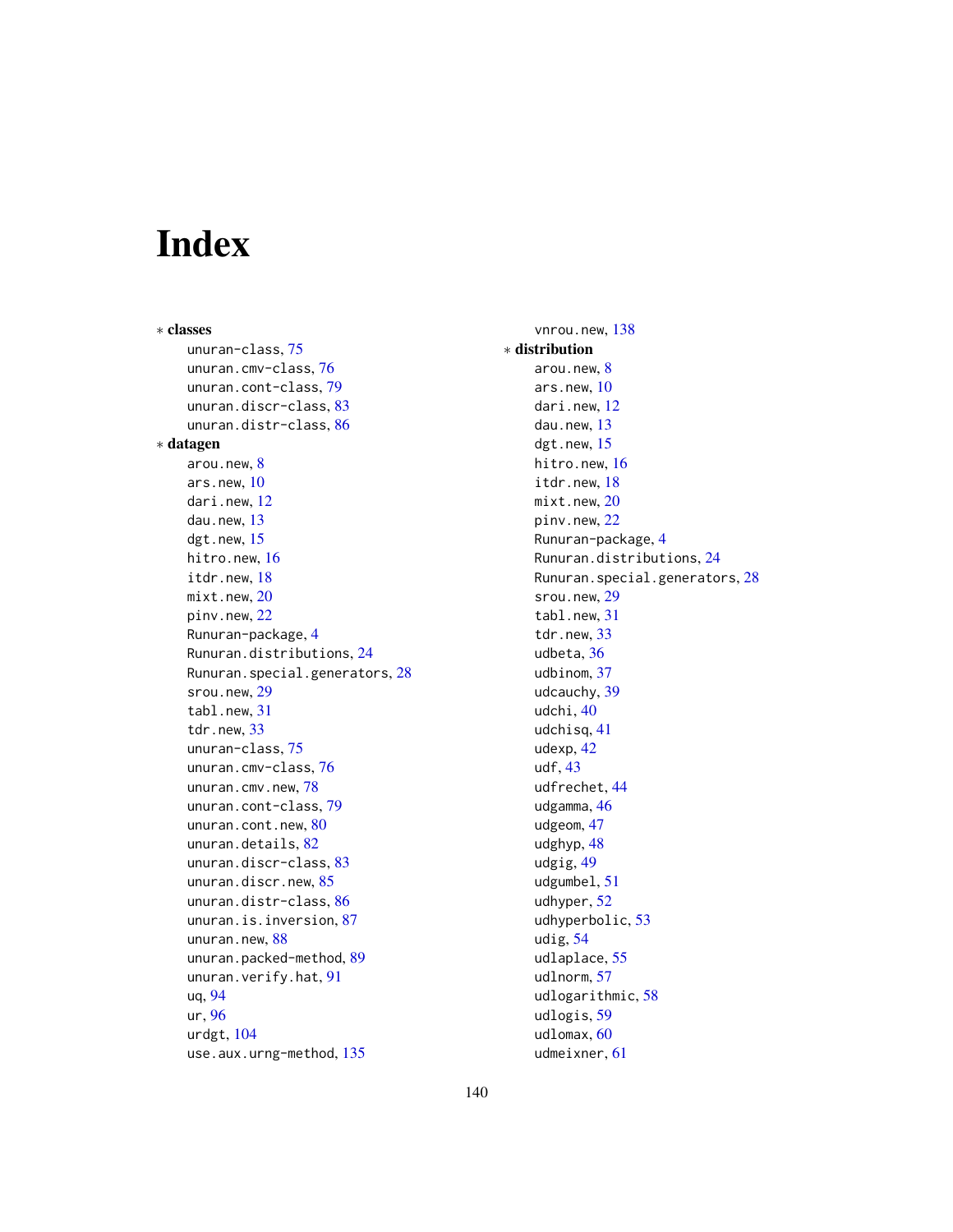udnbinom , [63](#page-62-0) udnorm , [64](#page-63-0) udpareto, [65](#page-64-0) udpois , [66](#page-65-0) udpowerexp , [68](#page-67-0) udrayleigh , [69](#page-68-0) udslash , [70](#page-69-0) udt , [71](#page-70-0) udvg , [72](#page-71-0) udweibull , [74](#page-73-0) unuran-class , [75](#page-74-1) unuran.cmv-class , [76](#page-75-0) unuran.cmv.new, [78](#page-77-0) unuran.cont-class , [79](#page-78-0) unuran.cont.new , [80](#page-79-0) unuran.details, [82](#page-81-0) unuran.discr-class , [83](#page-82-0) unuran.discr.new , [85](#page-84-0) unuran.distr-class , [86](#page-85-0) unuran.new, [88](#page-87-1) unuran.packed-method, [89](#page-88-0) unuran.verify.hat , [91](#page-90-0) uq , [94](#page-93-0) ur , [96](#page-95-1) urbeta , [97](#page-96-0) urbinom , [98](#page-97-0) urburr , [99](#page-98-0) urcauchy , [100](#page-99-0) urchi , [101](#page-100-0) urchisq , [103](#page-102-0) urdgt , [104](#page-103-0) urexp , [105](#page-104-0) urextremeI , [106](#page-105-0) urextremeII, [107](#page-106-0) urf , [109](#page-108-0) urgamma , [110](#page-109-0) urgeom , [111](#page-110-0) urgig , [112](#page-111-0) urhyper , [114](#page-113-0) urhyperbolic , [115](#page-114-0) urlaplace , [116](#page-115-0) urlnorm , [117](#page-116-0) urlogarithmic , [119](#page-118-0) urlogis , [120](#page-119-0) urlomax , [121](#page-120-0) urnbinom , [122](#page-121-0) urnorm , [124](#page-123-0) urpareto , [125](#page-124-0)

urplanck , [126](#page-125-0) urpois , [127](#page-126-0) urpowerexp , [128](#page-127-0) urrayleigh , [130](#page-129-0) urt , [131](#page-130-0) urtriang , [132](#page-131-0) urweibull , [133](#page-132-0) vnrou.new, [138](#page-137-0) ∗ methods unuran.packed-method, [89](#page-88-0) use.aux.urng-method, [135](#page-134-0) .Random.seed , *[7](#page-6-0)* , *[89](#page-88-0)* , *[96](#page-95-1)* , *[98](#page-97-0) [–102](#page-101-0)* , *[104](#page-103-0)* , *[106](#page-105-0)[–108](#page-107-0)* , *[110](#page-109-0)[–113](#page-112-0)* , *[115](#page-114-0) [–118](#page-117-0)* , *[120](#page-119-0)[–123](#page-122-0)* , *[125](#page-124-0) [–129](#page-128-0)* , *[131](#page-130-0) [–134](#page-133-0)* arou.new , *[5](#page-4-0)* , [8](#page-7-0) aroud.new *(*arou.new *)* , [8](#page-7-0) ars.new, *[5](#page-4-0)*, [10](#page-9-0), *[34](#page-33-0)* arsd.new *(*ars.new *)* , [10](#page-9-0) dari.new , *[5](#page-4-0)* , [12](#page-11-0) darid.new *(*dari.new *)* , [12](#page-11-0) dau.new , *[5](#page-4-0)* , [13](#page-12-0) , *[104](#page-103-0) , [105](#page-104-0)* daud.new *(*dau.new *)* , [13](#page-12-0) dgt.new, [6](#page-5-0), [15](#page-14-0), [104](#page-103-0) dgtd.new *(*dgt.new *)* , [15](#page-14-0) gamma , *[46](#page-45-0)* , *[68](#page-67-0)* , *[110](#page-109-0)* , *[129](#page-128-0)* hitro.new , *[6](#page-5-0)* , [16](#page-15-0) initialize,unuran-method *(*unuran-class*)*, [75](#page-74-1) initialize,unuran.cmv-method *(*unuran.cmv-class*)*, [76](#page-75-0) initialize,unuran.cont-method *(*unuran.cont-class*)*, [79](#page-78-0) initialize,unuran.discr-method *(*unuran.discr-class*)*, [83](#page-82-0) initialize,unuran.distr-method *(*unuran.distr-class*)*, [86](#page-85-0) itdr.new , *[5](#page-4-0)* , [18](#page-17-0) itdrd.new *(*itdr.new *)* , [18](#page-17-0) <code>mixt.new</code>,  $20$ pinv.new , *[5](#page-4-0)* , [22](#page-21-0) , *[90](#page-89-0)* , *[93](#page-92-0)*

pinvd.new *(*pinv.new *)* , [22](#page-21-0) print,unuran-method *(*unuran-class *)* , [75](#page-74-1)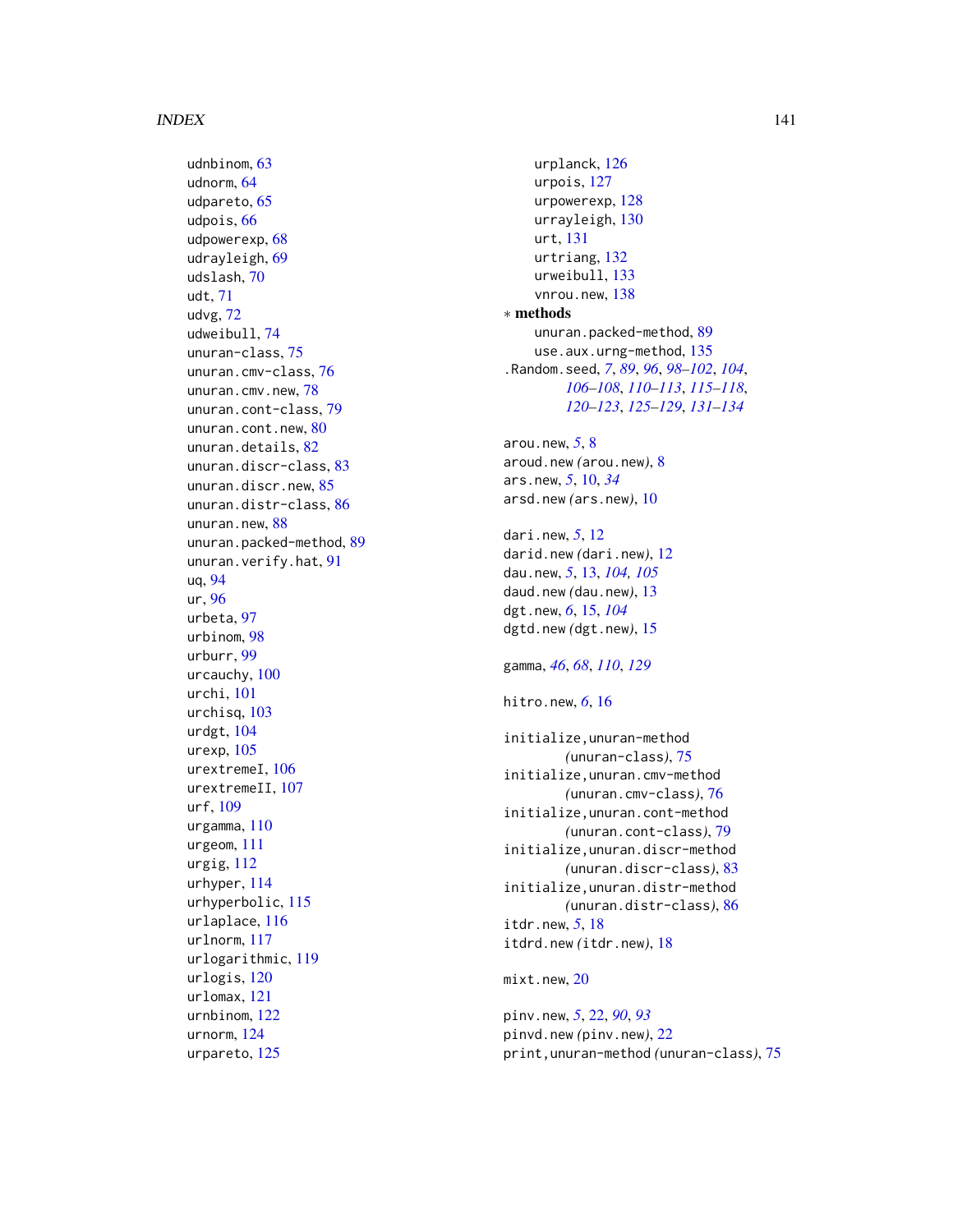### 142 INDEX

print,unuran.cmv-method *(*unuran.cmv-class*)*, [76](#page-75-0) print,unuran.cont-method *(*unuran.cont-class*)*, [79](#page-78-0) print,unuran.discr-method *(*unuran.discr-class*)*, [83](#page-82-0) print,unuran.distr-method *(*unuran.distr-class*)*, [86](#page-85-0) rbeta, *[98](#page-97-0)* rbinom, *[99](#page-98-0)* rcauchy, *[101](#page-100-0)* rchisq, *[104](#page-103-0)* rexp, *[106](#page-105-0)* rf, *[110](#page-109-0)* rgamma, *[111](#page-110-0)* rgeom, *[112](#page-111-0)* rhyper, *[115,](#page-114-0) [116](#page-115-0)* rlnorm, *[118](#page-117-0)* rlogis, *[121](#page-120-0)* rnbinom, *[123](#page-122-0)* RNGkind, *[7](#page-6-0)* rnorm, *[125](#page-124-0)* rpois, *[128](#page-127-0)* rt, *[132](#page-131-0)* runif, *[89](#page-88-0)*, *[96](#page-95-1)*, *[98](#page-97-0)[–102](#page-101-0)*, *[104](#page-103-0)*, *[106–](#page-105-0)[108](#page-107-0)*, *[110](#page-109-0)[–113](#page-112-0)*, *[115–](#page-114-0)[118](#page-117-0)*, *[120–](#page-119-0)[123](#page-122-0)*, *[125](#page-124-0)[–129](#page-128-0)*, *[131–](#page-130-0)[134](#page-133-0)* Runuran *(*Runuran-package*)*, [4](#page-3-0) Runuran-package, [4](#page-3-0) Runuran.distributions, *[6,](#page-5-0) [7](#page-6-0)*, [24,](#page-23-0) *[29](#page-28-0)* Runuran.options, [26](#page-25-0) Runuran.special.generators, *[5](#page-4-0)*, *[7](#page-6-0)*, [28](#page-27-0) rweibull, *[134](#page-133-0)* set.aux.seed *(*use.aux.urng-method*)*, [135](#page-134-0) set.seed, *[7](#page-6-0)* show,unuran-method *(*unuran-class*)*, [75](#page-74-1) show,unuran.cmv-method *(*unuran.cmv-class*)*, [76](#page-75-0) show,unuran.cont-method *(*unuran.cont-class*)*, [79](#page-78-0) show,unuran.discr-method *(*unuran.discr-class*)*, [83](#page-82-0) show,unuran.distr-method

*(*unuran.distr-class*)*, [86](#page-85-0) SpecialGenerator *(*Runuran.special.generators*)*, [28](#page-27-0)

srou.new, *[5](#page-4-0)*, [29](#page-28-0) sroud.new *(*srou.new*)*, [29](#page-28-0) tabl.new, *[5](#page-4-0)*, [31](#page-30-0) tabld.new *(*tabl.new*)*, [31](#page-30-0) tdr.new, *[5](#page-4-0)*, *[9](#page-8-0)[–11](#page-10-0)*, *[30](#page-29-0)*, *[32](#page-31-0)*, [33,](#page-32-1) *[136,](#page-135-0) [137](#page-136-0)* tdrd.new *(*tdr.new*)*, [33](#page-32-1) ud, *[6](#page-5-0)*, [35](#page-34-0) udbeta, *[25](#page-24-0)*, [36](#page-35-0) udbinom, *[25](#page-24-0)*, [37](#page-36-0) udcauchy, *[25](#page-24-0)*, [39](#page-38-0) udchi, *[25](#page-24-0)*, [40](#page-39-0) udchisq, *[25](#page-24-0)*, [41](#page-40-0) udexp, *[25](#page-24-0)*, [42](#page-41-0) udf, *[25](#page-24-0)*, [43](#page-42-0) udfrechet, *[25](#page-24-0)*, [44](#page-43-0) udgamma, *[25](#page-24-0)*, [46](#page-45-0) udgeom, *[25](#page-24-0)*, [47](#page-46-0) udghyp, *[25](#page-24-0)*, [48](#page-47-0) udgig, *[25](#page-24-0)*, [49](#page-48-0) udgiga *(*udgig*)*, [49](#page-48-0) udgumbel, *[25](#page-24-0)*, [51](#page-50-0) udhyper, *[25](#page-24-0)*, [52](#page-51-0) udhyperbolic, *[25](#page-24-0)*, [53](#page-52-0) udig, *[25](#page-24-0)*, [54](#page-53-0) udlaplace, *[25](#page-24-0)*, [55](#page-54-0) udlnorm, *[25](#page-24-0)*, [57](#page-56-0) udlogarithmic, *[25](#page-24-0)*, [58](#page-57-0) udlogis, *[25](#page-24-0)*, [59](#page-58-0) udlomax, *[25](#page-24-0)*, [60](#page-59-0) udmeixner, *[25](#page-24-0)*, [61](#page-60-0) udnbinom, *[25](#page-24-0)*, [63](#page-62-0) udnorm, *[25](#page-24-0)*, [64](#page-63-0) udpareto, *[25](#page-24-0)*, [65](#page-64-0) udpois, *[25](#page-24-0)*, [66](#page-65-0) udpowerexp, *[25](#page-24-0)*, [68](#page-67-0) udrayleigh, *[25](#page-24-0)*, [69](#page-68-0) udslash, *[25](#page-24-0)*, [70](#page-69-0) udt, *[25](#page-24-0)*, [71](#page-70-0) udvg, *[25](#page-24-0)*, [72](#page-71-0) udweibull, *[25](#page-24-0)*, [74](#page-73-0) unuran, *[5](#page-4-0)[–7](#page-6-0)*, *[9](#page-8-0)*, *[11](#page-10-0)*, *[13,](#page-12-0) [14](#page-13-0)*, *[16,](#page-15-0) [17](#page-16-0)*, *[19](#page-18-0)*, *[21](#page-20-0)*, *[23](#page-22-0)*, *[31,](#page-30-0) [32](#page-31-0)*, *[34](#page-33-0)*, *[36](#page-35-0)*, *[75](#page-74-1)*, *[77](#page-76-0)*, *[79](#page-78-0)[–81](#page-80-0)*, *[83,](#page-82-0) [84](#page-83-0)*, *[86](#page-85-0)[–90](#page-89-0)*, *[92,](#page-91-0) [93](#page-92-0)*, *[95,](#page-94-0) [96](#page-95-1)*, *[98](#page-97-0)[–102](#page-101-0)*, *[104](#page-103-0)*, *[106](#page-105-0)[–108](#page-107-0)*, *[110](#page-109-0)[–113](#page-112-0)*, *[115](#page-114-0)[–118](#page-117-0)*, *[120](#page-119-0)[–123](#page-122-0)*, *[125](#page-124-0)[–129](#page-128-0)*, *[131](#page-130-0)[–134](#page-133-0)*, *[139](#page-138-0)* unuran *(*Runuran-package*)*, [4](#page-3-0) unuran-class, [75](#page-74-1)